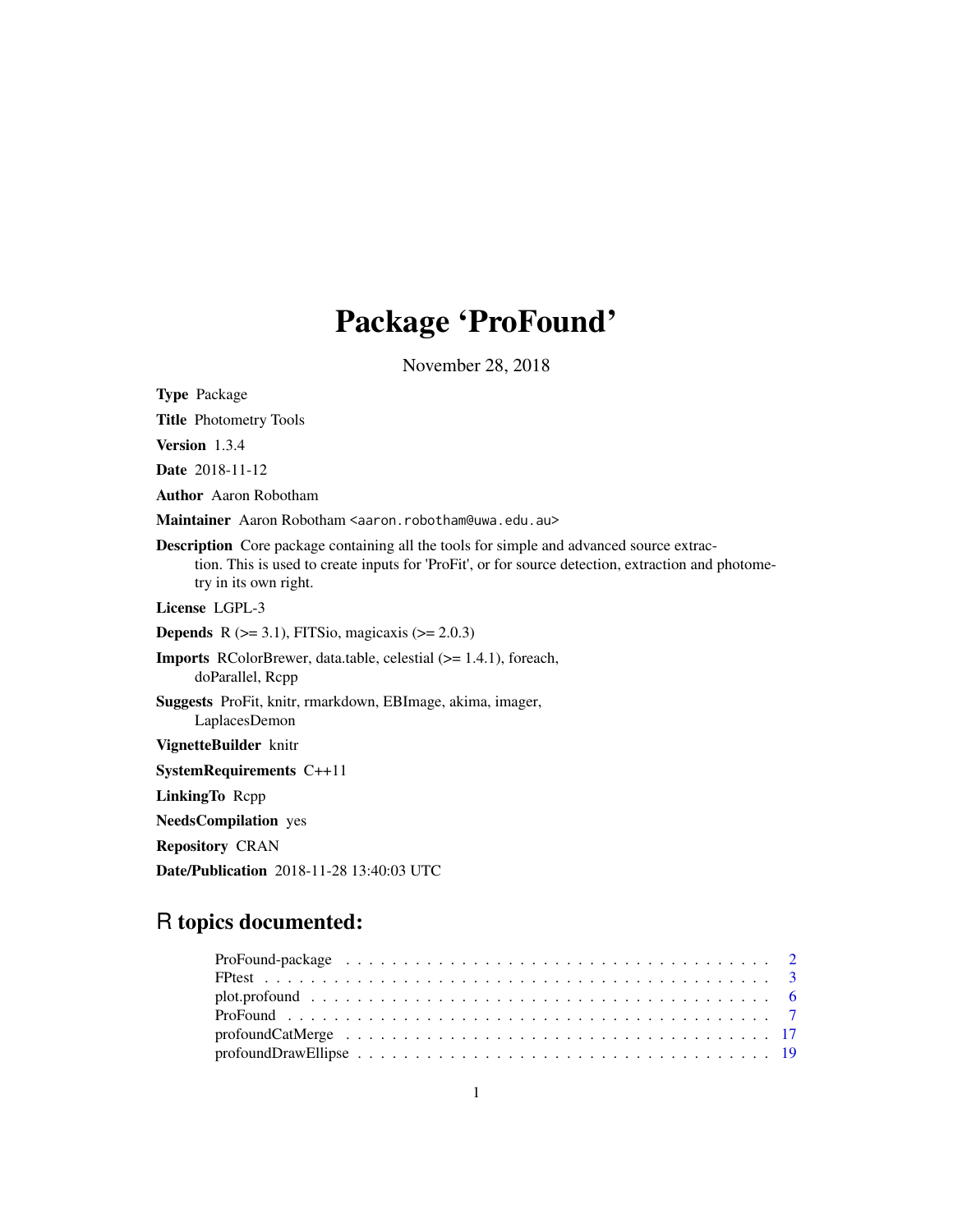<span id="page-1-0"></span>

|       | $\mathsf{profoundMultBand}\dots\dots\dots\dots\dots\dots\dots\dots\dots\dots\dots\dots\dots\dots\dots\dots\dots\dots\$ |     |
|-------|------------------------------------------------------------------------------------------------------------------------|-----|
|       |                                                                                                                        |     |
|       |                                                                                                                        | -63 |
|       |                                                                                                                        | 65  |
|       |                                                                                                                        |     |
|       |                                                                                                                        |     |
|       |                                                                                                                        |     |
|       |                                                                                                                        |     |
|       |                                                                                                                        |     |
|       |                                                                                                                        |     |
|       |                                                                                                                        |     |
| Index |                                                                                                                        | 83  |
|       |                                                                                                                        |     |

ProFound-package *Photometry Tools*

# Description

Core package containing all the tools for simple and advanced source extraction. This is used to create inputs for 'ProFit', or for source detection, extraction and photometry in its own right.

# Details

| Package:  | ProFound                                                        |
|-----------|-----------------------------------------------------------------|
| Type:     | Package                                                         |
| Version:  | 1.3.4                                                           |
| Date:     | 2018-11-12                                                      |
| License:  | LGPL-3                                                          |
| Depends:  | R ( $>= 3.0$ ), FITSio, magicaxis ( $>= 2.0.3$ )                |
| Imports:  | RColorBrewer, data.table, celestial $(>= 1.4.1)$                |
| Suggests: | ProFit, knitr, rmarkdown, EBImage, akima, imager, LaplacesDemon |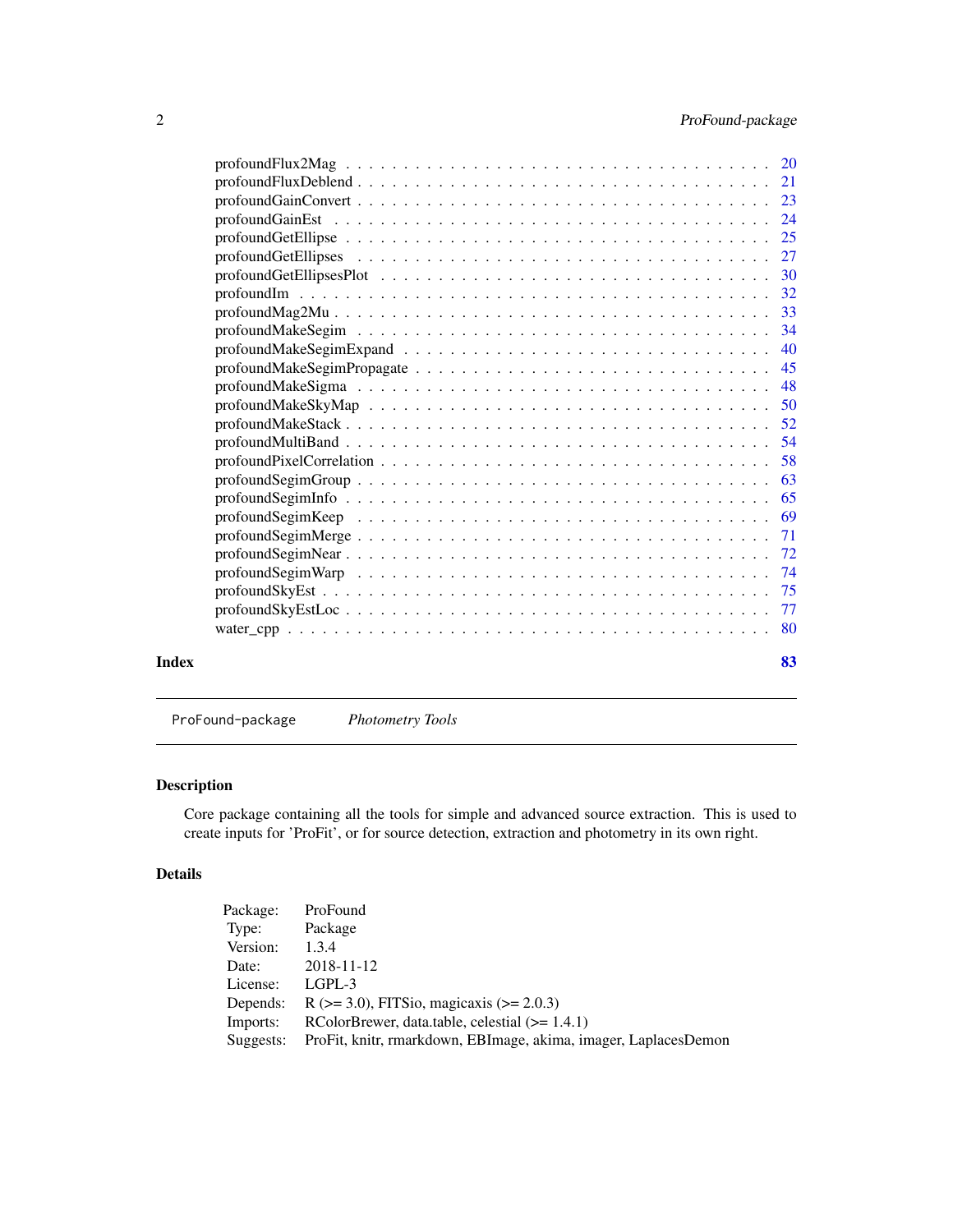#### <span id="page-2-0"></span>Author(s)

Aaron Robotham

Maintainer: Aaron Robotham <aaron.robotham@uwa.edu.au>

# References

Robotham A.S.G., et al., 2018, MNRAS, 476, 3137

# Examples

```
## Not run:
image=readFITS(system.file("extdata", 'VIKING/mystery_VIKING_Z.fits',
package="ProFound"))
profound=profoundProFound(image, skycut=1.5, magzero=30, verbose=TRUE, plot=TRUE)
```
## End(Not run)

FPtest *False Positive Reference Data*

#### Description

This data consists of 1,000 runs of a random 1000 x 1000 noise matrix through [profoundProFound](#page-6-1). The catalogue is a concatenation of all the segstats outputs for all of these run.

#### Usage

data("FPtest")

#### Format

A data frame with 7012 observations on the following 56 variables. See [profoundProFound](#page-6-1) for a detailed discussion on each of these parameters.

segID a numeric vector

uniqueID a numeric vector

xcen a numeric vector

- ycen a numeric vector
- xmax a numeric vector
- ymax a numeric vector

RAcen a logical vector

Deccen a logical vector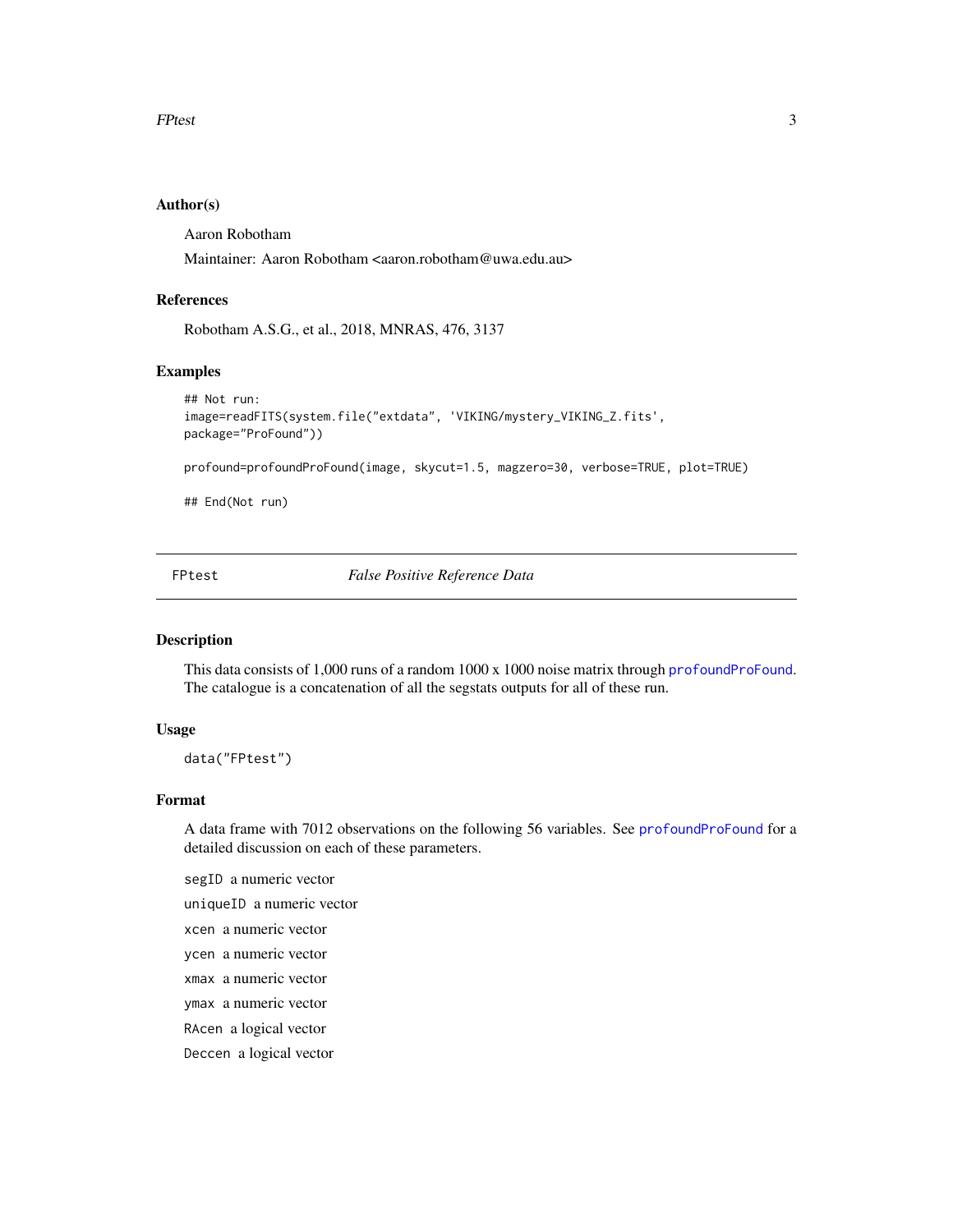RAmax a logical vector Decmax a logical vector sep a numeric vector flux a numeric vector mag a numeric vector cenfrac a numeric vector N50 a numeric vector N90 a numeric vector N100 a numeric vector R50 a numeric vector R90 a numeric vector R100 a numeric vector SB\_N50 a numeric vector SB\_N90 a numeric vector SB\_N100 a numeric vector xsd a numeric vector ysd a numeric vector covxy a numeric vector corxy a numeric vector con a numeric vector asymm a logical vector flux\_reflect a logical vector mag\_reflect a logical vector semimaj a numeric vector semimin a numeric vector axrat a numeric vector ang a numeric vector signif a numeric vector FPlim a numeric vector flux\_err a numeric vector mag\_err a numeric vector flux\_err\_sky a numeric vector flux\_err\_skyRMS a numeric vector flux\_err\_shot a numeric vector sky\_mean a numeric vector sky\_sum a numeric vector skyRMS\_mean a numeric vector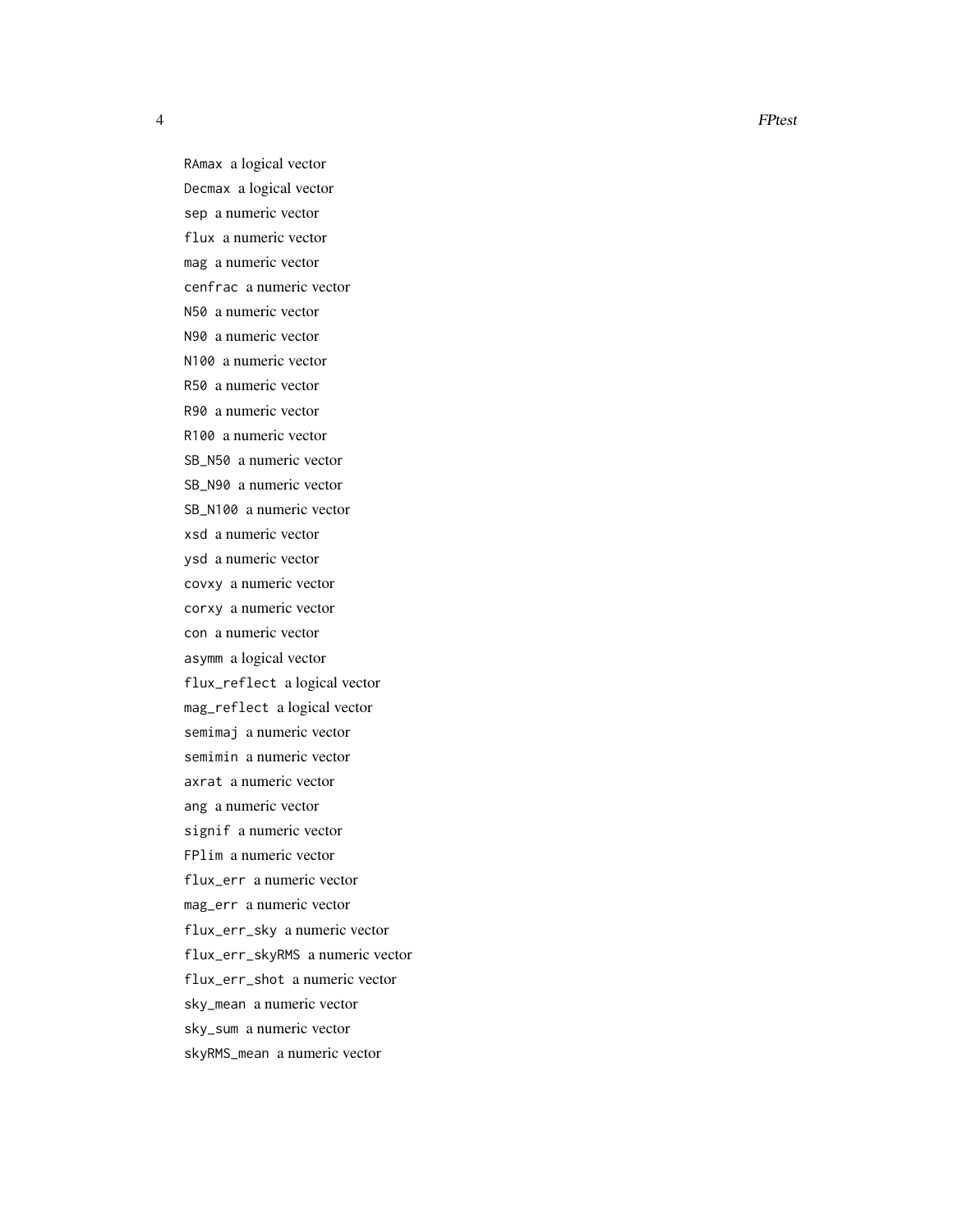#### FPtest 5

Nedge a logical vector Nsky a logical vector Nobject a logical vector Nborder a logical vector Nmask a logical vector edge\_frac a logical vector edge\_excess a logical vector flag\_border a logical vector iter a numeric vector origfrac a numeric vector flag\_keep a logical vector

#### Details

Specifically we ran with defaults the following command 1,000 times in a loop:

profoundProFound(matrix(rnorm(1e6),1e3))

The output is then a reference of the false positive rate, since we have not injected any sources into the images. The fact we find 7,012 false detections mean we expect 7 false positives per 1e6 pixels (the size in pixels of the input matrix). To compare against any target data we need to adjust the magnitudes by the sky RMS magnitude level, i.e. add on profoundFlux2Mag(skyRMS, 0) (if the zero point is 0 for our target data). See Examples for a comparison to our included VIKING data.

#### Source

FPtest=

for(i in 1:1000)FPtest=rbind(FPtest,profoundProFound(matrix(rnorm(1e6),1e3))\$segstats)

# Examples

```
## Not run:
image=readFITS(system.file("extdata", 'VIKING/mystery_VIKING_Z.fits', package="ProFound"))
profound=profoundProFound(image, magzero=30, rotstats=TRUE)
skyRMS=median(profound$skyRMS)
magoff=profoundFlux2Mag(skyRMS, 30)
totpix=prod(profound$dim)
```

```
#We can easily compute the expected number of false positives on an image this size:
data("FPtest")
dim(FPtest)[1]*totpix/1e6/1e3
```

```
#And plot the detections and expected false positive distributions:
maghist(profound$segstats$mag, seq(-11,-1,by=0.2)+magoff)
maghist(FPtest$mag+magoff, seq(-6,-1,by=0.2)+magoff, scale=totpix/1e6/1e3, add=TRUE,
border='red')
```
## End(Not run)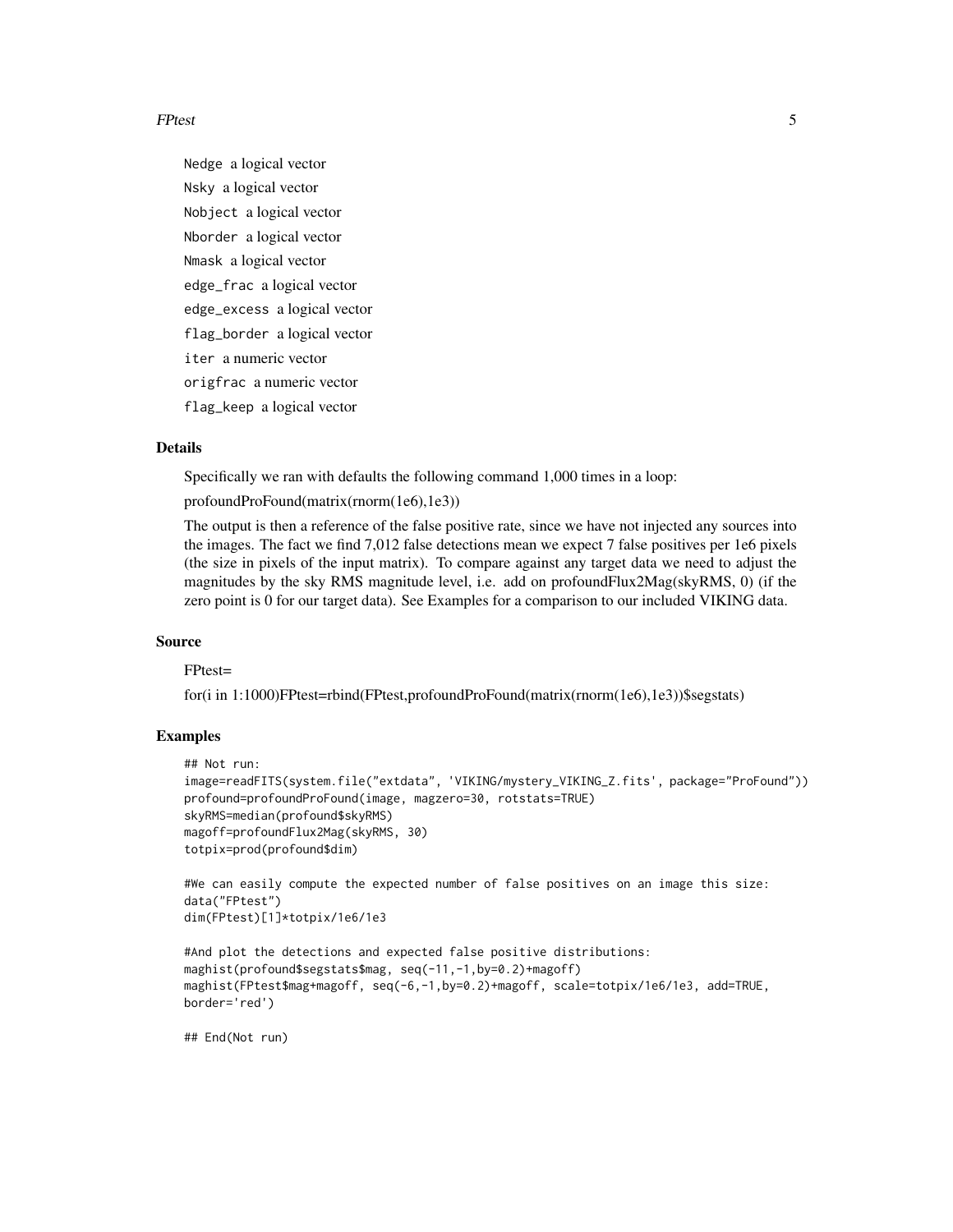<span id="page-5-0"></span>

# Description

A useful visual grid of ProFound diagnostics. This is useful for checking if something very odd has occurred when running the code.

# Usage

```
## S3 method for class 'profound'
plot(x, logR50 = TRUE, dmag=0.5, hist='sky', ...)
```
# Arguments

| $\mathsf{x}$ | Argument for the class dependent plot. profound function. An object of class<br>profound as output by the profoundProFound function. This is the only struc-<br>ture that needs to be provided when executing plot(profound) class dependent<br>plotting, which will use the plot.profound function.                                                                 |
|--------------|----------------------------------------------------------------------------------------------------------------------------------------------------------------------------------------------------------------------------------------------------------------------------------------------------------------------------------------------------------------------|
| logR50       | Logical; specifies whether the bottom-centre panel uses a logarithmic y-axis for<br>R50 (default is TRUE).                                                                                                                                                                                                                                                           |
| dmag         | Numeric scaler; the magnitude binning scale to use (default 0.5 to reflect the axis<br>binning). The magnitude histograms always use 0.5 magnitude bins, but this<br>controls the y-axis scaling to give the correct normalisation as if the specified<br>binning was used. I.e. the raw counts are scaled by an additional factor of 2 if<br>'dmag'=1 is specified. |
| hist         | Character scalar; specifies the plot type for the bottom-left plot. Options are<br>'sky' (which is a sky pixel (image-sky)/skyRMS PDF using the objects_redo<br>mask) or 'iters' (histogram of required iterations). Old default was 'iters', but<br>now 'sky', since this is more useful in general.                                                                |
|              | Nothing to see here.                                                                                                                                                                                                                                                                                                                                                 |

# Details

Run for the side effect of generating a grid of useful diagnostic plots.

# Value

Run for the side effect of generating a grid of useful diagnostic plots:

| Top-left   | Sky subracted image 'x\\$image'-'x\\$sky', where blue is negative, yellow is 0,<br>and red is positive.                 |
|------------|-------------------------------------------------------------------------------------------------------------------------|
| Top-centre | Output segmentation map 'x\segim'                                                                                       |
| Top-right  | Sky subracted and normalised image ('x\$image'-'x\$sky')/'x\$skyRMS', with seg-<br>ment dilation extent shown in colour |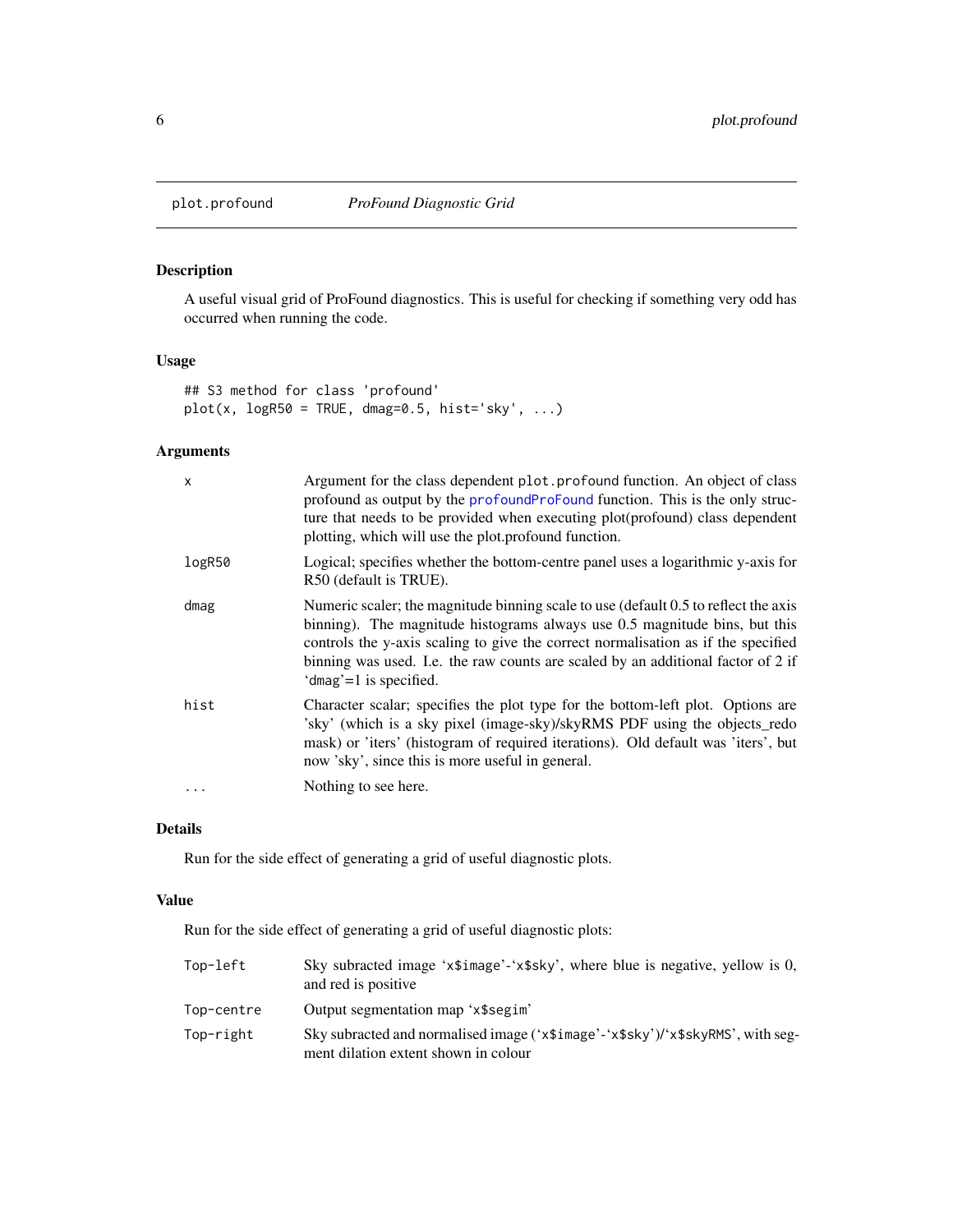#### <span id="page-6-0"></span>ProFound 2008 and 2008 and 2008 and 2008 and 2008 and 2008 and 2008 and 2008 and 2008 and 2008 and 2008 and 20

| Middle-left   | Magnitude ('x\$segstats\$mag') counts histogram (max in red), scaled to counts<br>per square degree if 'x\$header' is present |
|---------------|-------------------------------------------------------------------------------------------------------------------------------|
| Middle-centre | Output 'x\$sky', where blue is negative, yellow is 0, and red is positive                                                     |
| Middle-right  | Output 'x\$skyRMS', where dark is lower values and white larger values                                                        |
| Bottom-left   | Sky pixel ('x\$image'-'x\$sky')/'x\$skyRMS' PDF, or dilation iteration ('x\$segstats\$iter')<br>histogram (depends of 'hist') |
| Bottom-centre | Output mag ('x\$segstats\$mag') versus R50 ('x\$segstats\$R50')                                                               |
| Bottom-right  | Output mag ('x\$segstats\$mag') versus axrat ('x\$segstats\$axrat')                                                           |

#### Author(s)

Aaron Robotham

# See Also

[profoundProFound](#page-6-1)

# Examples

```
## Not run:
image=readFITS(system.file("extdata", 'VIKING/mystery_VIKING_Z.fits', package="ProFound"))
profound=profoundProFound(image, skycut=1.5, magzero=30, verbose=TRUE, plot=TRUE)
plot(profound)
## End(Not run)
```
ProFound *ProFound Source Detection*

#### <span id="page-6-1"></span>Description

This is the highest level source detection function provided in ProFit, calculating both the initial segmentation map and reasonable estimates for the total flux apertures for each source in an automatic manner.

#### Usage

```
profoundProFound(image = NULL, segim = NULL, objects = NULL, mask = NULL, skycut=1,
pixcut=3, tolerance = 4, ext{ext} = 2, reltol = 0, cliptol = Inf, signa = 1, smooth = TRUE,
SBlim, size = 5, shape = "disc", iters = 6, threshold = 1.05, converge = 'flux',
magzero = 0, gain = NULL, pixscale = 1, sky = NULL, skyRMS = NULL, redosegim = FALSE,
redosky = TRUE, redoskysize = 21, box = c(100, 100), grid = box, type = "bicubic",
skytype = "median", skyRMStype = "quanlo", roughpedestal = FALSE, sigmasel = 1,
skypixmin = prod(box)/2, boxadd = box/2, boxiters = 0, deblend = FALSE, df = 3,
radtrunc = 2, iterative = FALSE, doclip = TRUE, shiftloc = FALSE, paddim = TRUE, header,
```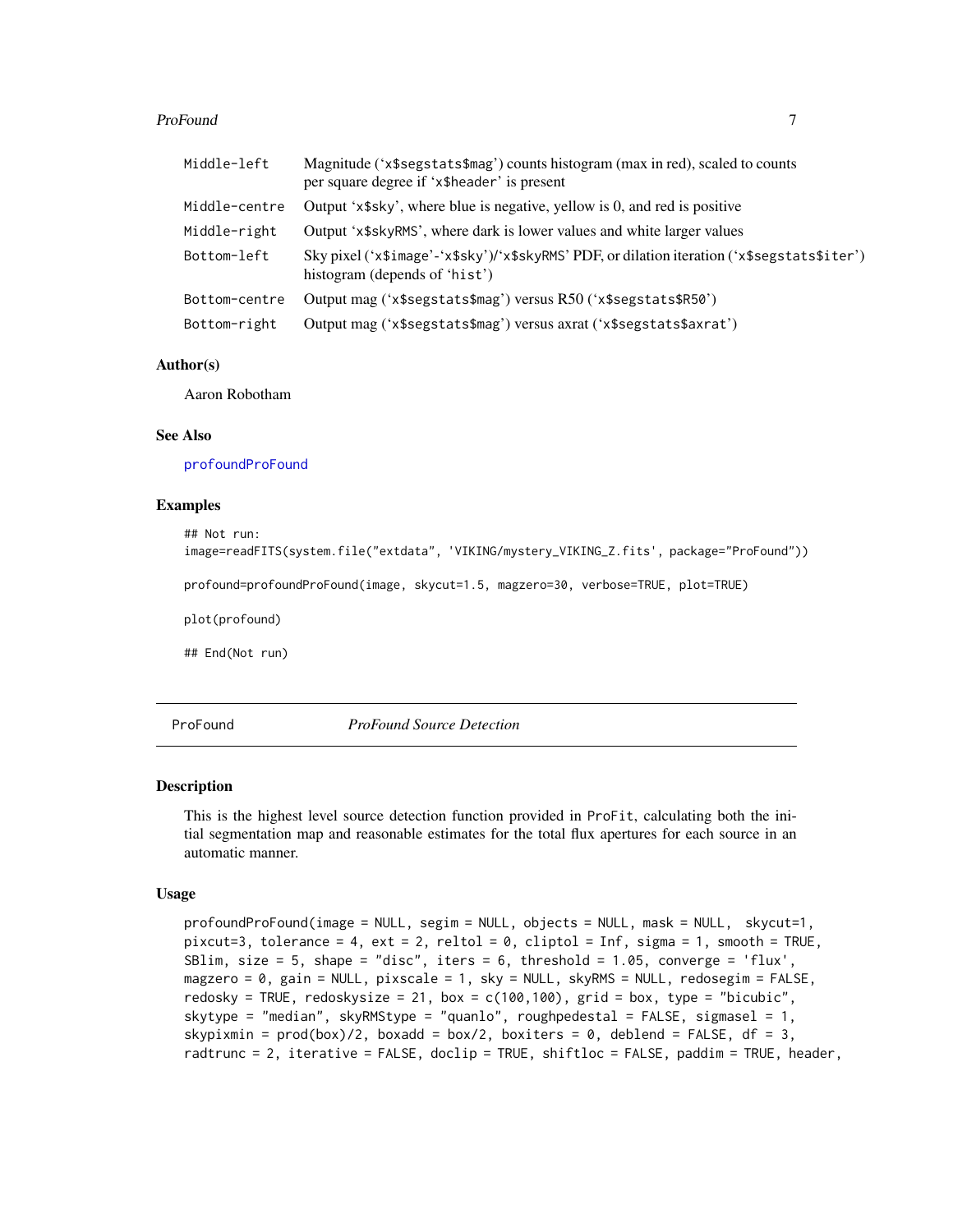```
verbose = FALSE, plot = FALSE, stats = TRUE, rotstats = FALSE, boundstats = FALSE,
nearstats = boundstats, groupstats = boundstats, group = NULL, groupby = 'segim_orig',
offset = 1, haralickstats = FALSE, sortcol = "segID", decreasing = FALSE,
lowmemory = FALSE, keepim = TRUE, R50clean=0, watershed = 'EBImage', ...)
```
# Arguments

| image     | Numeric matrix; required, the image we want to analyse. If 'image' is a list as<br>created by readFITS, read. fits of magcutout WCS then the image part of these<br>lists is passed to 'image' and the correct header part is passed to 'header'. Note,<br>image NAs are treated as masked pixels.                                                                                                                                                                                                                                              |
|-----------|-------------------------------------------------------------------------------------------------------------------------------------------------------------------------------------------------------------------------------------------------------------------------------------------------------------------------------------------------------------------------------------------------------------------------------------------------------------------------------------------------------------------------------------------------|
| segim     | Integer matrix; a specified segmentation map of the image. This matrix *must*<br>be the same dimensions as 'image' if supplied. If this option is used then<br>profoundProFound will not compute its initial segmentation map using profoundMakeSegim,<br>which is then dilated. Instead it will use the one passed through 'segim'.                                                                                                                                                                                                            |
| objects   | Boolean matrix; optional, object mask where 1 is object and 0 is sky. If provided,<br>this matrix *must* be the same dimensions as 'image'.                                                                                                                                                                                                                                                                                                                                                                                                     |
| mask      | Boolean matrix or integer scalar; optional, parts of the image to mask out (i.e.<br>ignore). If a matrix is provided, this matrix *must* be the same dimensions as<br>'image' where 1 means mask out and 0 means use for analysis. if a scalar is<br>provided it indicates the exact 'image' values that should be treated as masked<br>(e.g. by setting masked pixels to 0 or -999). The latter achieves the same effect<br>as setting masked 'image' pixels to NA, but allows for the fact not all programs<br>can produce R legal NA values. |
| skycut    | Numeric scalar; the lowest threshold to make on the 'image' in units of the<br>skyRMS. Passed to profoundMakeSegim.                                                                                                                                                                                                                                                                                                                                                                                                                             |
| pixcut    | Integer scalar; the number of pixels required to identify an object. Passed to<br>profoundMakeSegim.                                                                                                                                                                                                                                                                                                                                                                                                                                            |
| tolerance | Numeric scalar; the minimum height of the object in the units of skyRMS be-<br>tween its highest point (seed) and the point where it contacts another object<br>(checked for every contact pixel). If the height is smaller than the tolerance, the<br>object will be combined with one of its neighbours, which is the highest. The<br>range 1-5 offers decent results usually. Passed to profoundMakeSegim.                                                                                                                                   |
| ext       | Numeric scalar; radius of the neighbourhood in pixels for the detection of neigh-<br>bouring objects. Higher value smooths out small objects. Passed to profoundMakeSegim.                                                                                                                                                                                                                                                                                                                                                                      |
| reltol    | Numeric scalar; only relevant for 'watershed'='ProFound'. A modifier to the<br>'abstol', modifying it by the ratio of the segment peak flux divided by the<br>saddle point flux to the power 'reltol'. The default means the 'reltol' has no<br>effect since this modifier becomes 1. A larger value of 'reltol' means segments<br>are more aggressively merged together.                                                                                                                                                                       |
| cliptol   | Numeric scalar; only relevant for 'watershed'='ProFound'. If ('image'-'sky')/optionskyRMS<br>is above this level where segments touch then they are always merged, regardless<br>of other criteria. When thinking in terms of sky RMS, values between 20-100<br>are probably appropriate for merging very bright parts of stars back together in<br>optical data.                                                                                                                                                                               |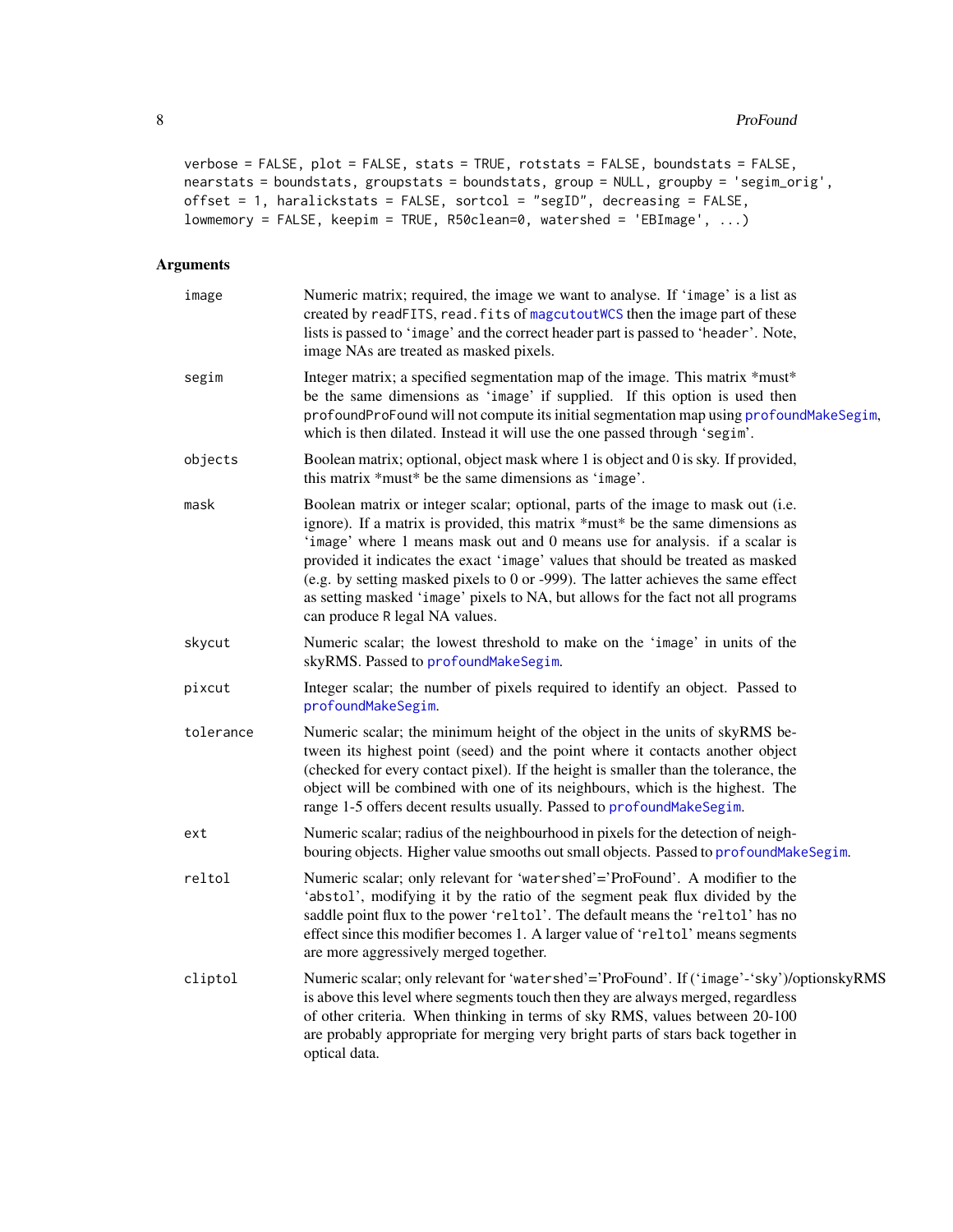| sigma     | Numeric scalar; standard deviation of the blur used when 'smooth'=TRUE.<br>Passed to profoundMakeSegim.                                                                                                                                                                                                                                                                                                                                                                                       |
|-----------|-----------------------------------------------------------------------------------------------------------------------------------------------------------------------------------------------------------------------------------------------------------------------------------------------------------------------------------------------------------------------------------------------------------------------------------------------------------------------------------------------|
| smooth    | Logical; should smoothing be done on the target 'image'? Passed to profound Make Segim.<br>If present, this will use the imblur function from the imager package. Other-<br>wise it will use the gblur function from the EBI mage package with a warning.<br>These functions are very similar in output, but not strictly identical.                                                                                                                                                          |
| SBlim     | Numeric scalar; the mag/asec^2 surface brightness threshold to apply. This is<br>always used in conjunction with 'skycut', so set 'skycut' to be very large<br>(e.g. Inf) if you want a pure surface brightness threshold for the segmentation.<br>'magzero' and 'pixscale' must also be present for this to be used. Passed to<br>profoundMakeSegim.                                                                                                                                         |
| size      | Integer scalar; the size (e.g. width/diameter) of the dilation kernel in pixels.<br>Should be an odd number else will be rounded up to the nearest odd number.<br>See makeBrush. Passed to profoundMakeSegimDilate.                                                                                                                                                                                                                                                                           |
| shape     | Character scalar; the shape of the dilation kernel. See makeBrush. Passed to<br>profoundMakeSegimDilate.                                                                                                                                                                                                                                                                                                                                                                                      |
| iters     | Integer scalar; the maximum number of curve of growth dilations that should be<br>made. This needs to be large enough to capture all the flux for sources of interest,<br>but increasing this will increase the computation time for profoundProFound. If<br>this is set to 0 then the undilated 'segim' image, whether provided or computed<br>internally via profoundMakeSegim, will be used instead.                                                                                       |
| threshold | Numeric scalar; After the curve of growth dilations, 'threshold' is the relative<br>change of the converging property (see 'converge') that flags convergence. If<br>consecutive iterations have a relative difference within this ratio then the dilation<br>is stopped, and this iteration is used to define the segmentation of the object.<br>The effect of this is that different objects will be dilated for a different number<br>of iterations. Usually fainter sources require more. |
| converge  | Character scalar; the segmentation property to compare for relative convergence.<br>The options are in principle any column that is output by profound SegimStats,<br>but in practice it should be something that increases slowly with dilation and<br>tends to converge when the total flux is being captured. Good options are there-<br>fore 'flux' (default), 'R50' and 'R90'.                                                                                                           |
| magzero   | Numeric scalar; the magnitude zero point. What this implies depends on the<br>magnitude system being used (e.g. AB or Vega). If provided along with 'pixscale'<br>then the flux and surface brightness outputs will represent magnitudes and mag/asec^2.                                                                                                                                                                                                                                      |
| gain      | Numeric scalar; the gain (in photo-electrons per ADU). This is only used to<br>compute object shot-noise component of the flux error (else this is set to 0).                                                                                                                                                                                                                                                                                                                                 |
| pixscale  | Numeric scalar; the pixel scale, where pixscale=asec/pix (e.g. 0.4 for SDSS).<br>If set to 1 (default), then the output is in terms of pixels, otherwise it is in arc-<br>seconds. If provided along with 'magzero' then the flux and surface brightness<br>outputs will represent magnitudes and mag/asec^2.                                                                                                                                                                                 |
| sky       | User provided estimate of the absolute sky level. If this is not provided then it<br>will be computed internally using profound Make Sky Grid. Can be a scalar or<br>a matrix matching the dimensions of 'image' (allows values to vary per pixel).<br>This will be subtracted off the 'image' internally, so only provide this if the sky<br>does need to be subtracted!                                                                                                                     |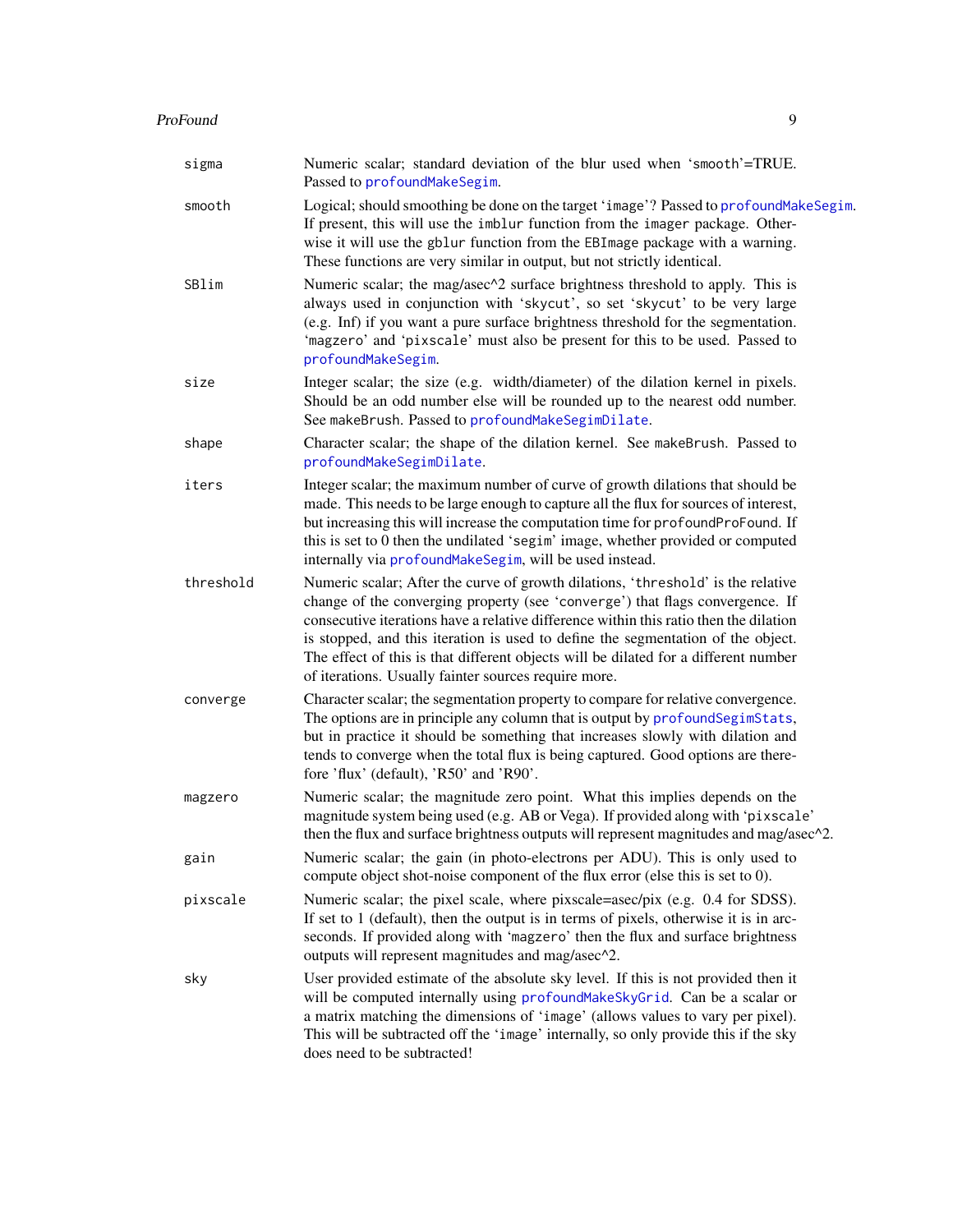| skyRMS        | User provided estimate of the RMS of the sky. If this is not provided then it<br>will be computed internally using profoundMakeSkyGrid. Can be a scalar or a<br>matrix matching the dimensions of 'image' (allows values to vary per pixel).                                                                                                                                                                                                                                                                                                                                                                                                                                                                                                           |
|---------------|--------------------------------------------------------------------------------------------------------------------------------------------------------------------------------------------------------------------------------------------------------------------------------------------------------------------------------------------------------------------------------------------------------------------------------------------------------------------------------------------------------------------------------------------------------------------------------------------------------------------------------------------------------------------------------------------------------------------------------------------------------|
| redosegim     | Logical; should the segmentation map be modified based using the interim "bet-<br>ter sky"? This means pixels falling below the new 'skycut' would be excluded<br>from the final segmentation map. This is usually only required if the sky sub-<br>traction was radically poor and complex in the first place. Will be forced to<br>FALSE if the user supplies a segmentation map. If the user wants to flag object<br>pixels they should pass it to 'objects'.                                                                                                                                                                                                                                                                                       |
| redosky       | Logical; should the sky and sky RMS grids be re-computed using the final seg-<br>mentation map? This uses profoundMakeSkyGrid to compute the sky and sky<br>RMS grids. If 'redosky'=TRUE then the output will include the aggressively<br>masked 'objects_redo' image, if 'redosky'=FALSE then 'objects_redo'<br>will be NA.                                                                                                                                                                                                                                                                                                                                                                                                                           |
| redoskysize   | Integer scalar; the size (e.g. width/diameter) of the dilation kernel in pixels<br>to apply to the 'object' mask before performing the initial and final aggres-<br>sively masked sky estimates (the latter is only relevant if 'redosky'=TRUE).<br>Should be an odd number else will be rounded up to the nearest odd num-<br>ber. See makeBrush. Dilation is done by profoundMakeSegimDilate. If<br>'redosky'=TRUE, the final dilated 'objects' mask is returned as 'objects_redo'.<br>As a rule of thumb you probably want ~50% of your image pixels to be masked<br>as objects, much more than this and you might not be able to sample enough sky<br>pixels, much more less and the sky estimates might be biased by object flux in<br>the wings. |
| box           | Integer vector; the dimensions of the box car filter to estimate the sky with. For<br>convenience, if length 1 then both dimensions of 'box' used internally are as-<br>sumed to equal the specified 'box'. I.e. 200 would be interpreted as c(200,200).<br>Dependent default arguments ('grid', 'boxadd' and 'skypixmin') are updated<br>sensibly.                                                                                                                                                                                                                                                                                                                                                                                                    |
| grid          | Integer vector; the resolution of the background grid to estimate the sky with.<br>By default this is set to be the same as the 'box'.                                                                                                                                                                                                                                                                                                                                                                                                                                                                                                                                                                                                                 |
| type          | Character scalar; either "bilinear" for bilinear interpolation or "bicubic" for bicu-<br>bic interpolation (default). The former creates sharper edges.                                                                                                                                                                                                                                                                                                                                                                                                                                                                                                                                                                                                |
| skytype       | Character scalar; the type of sky level estimator used. Allowed options are 'me-<br>dian' (the default), 'mean' and 'mode' (see profoundSkyEstLoc for an expla-<br>nation of what these estimators do). In all cases this is the estimator applied<br>to unmasked and non-object pixels. If 'doclip'=TRUE then the pixels will be<br>dynamically sigma clipped before the estimator is run.                                                                                                                                                                                                                                                                                                                                                            |
| skyRMStype    | Character scalar; the type of sky level estimator used. Allowed options are<br>'quanlo' (the default), 'quanhi', 'quanboth', and 'sd' (see profoundSkyEstLoc<br>for an explanation of what these estimators do). In all cases this is the estimator<br>applied to unmasked and non-object pixels. If 'doclip'=TRUE then the pixels<br>will be dynamically sigma clipped before the estimator is run.                                                                                                                                                                                                                                                                                                                                                   |
| roughpedestal | Logical; when the initial "rough sky" is computed, should only a pedestal (based<br>on the median of the sky map) be used for the sky? This is a good option if the<br>image is known to contain a *very* large (many times the 'box' size) galaxy<br>that might otherwise be over subtracted by the initial rough sky map.                                                                                                                                                                                                                                                                                                                                                                                                                            |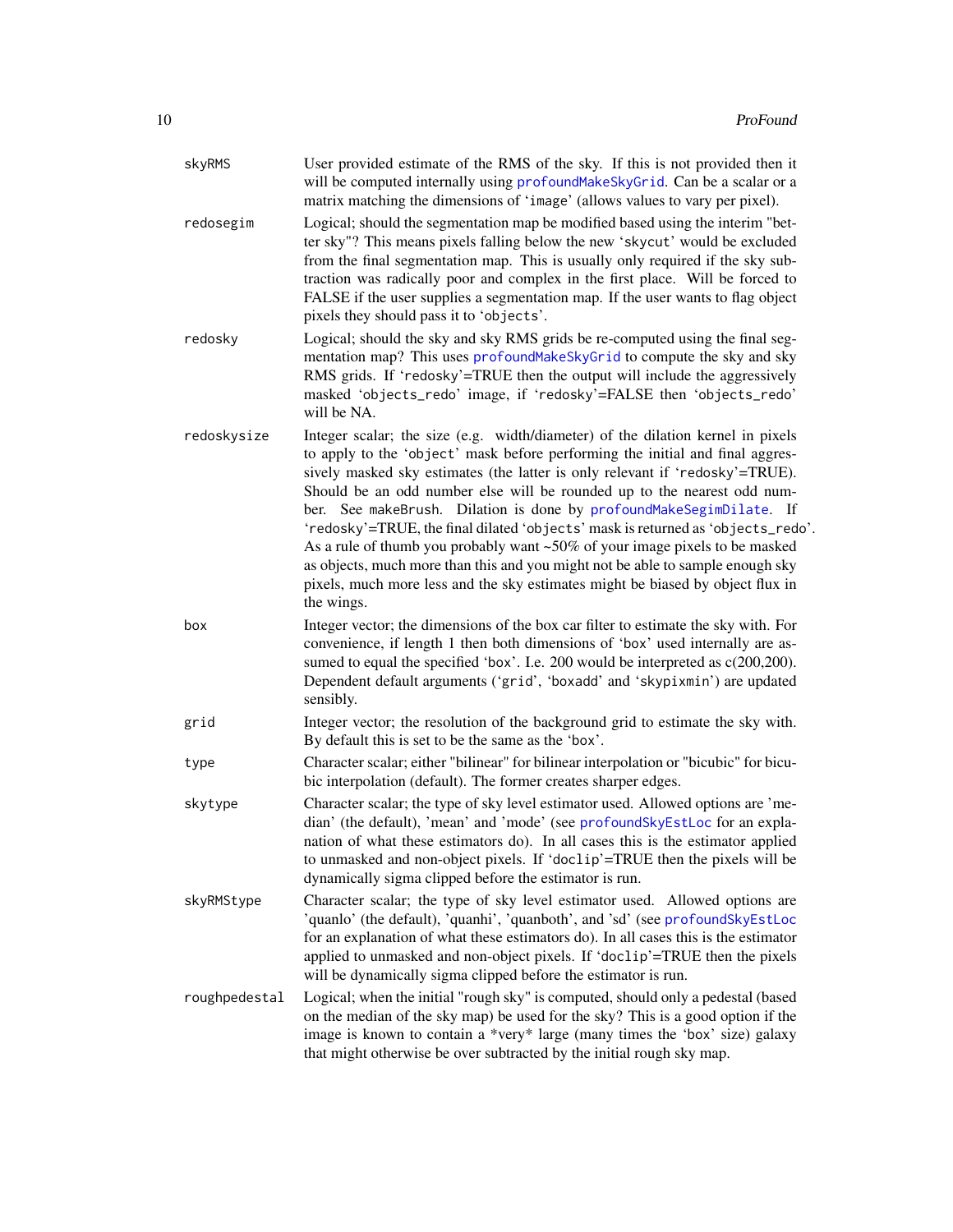#### ProFound 11

| sigmasel  | Numeric scalar; the quantile to use when trying to estimate the true standard-<br>deviation of the sky distribution. If contamination is low then the default of 1<br>is about optimal in terms of S/N, but you might need to make the value lower<br>when contamination is very high.                                                                                                                                                                                                                                              |
|-----------|-------------------------------------------------------------------------------------------------------------------------------------------------------------------------------------------------------------------------------------------------------------------------------------------------------------------------------------------------------------------------------------------------------------------------------------------------------------------------------------------------------------------------------------|
| skypixmin | Numeric scalar; the minimum number of sky pixels desired in our cutout. The<br>default is that we need half the original number of pixels in the 'box' to be sky.                                                                                                                                                                                                                                                                                                                                                                   |
| boxadd    | Integer vector; the dimensions to add to the 'box' to capture more pixels if<br>'skypixmin' has not been achieved.                                                                                                                                                                                                                                                                                                                                                                                                                  |
| boxiters  | Integer scalar; the number of 'box'+'boxadd' iterations to attempt in order to<br>capture 'skypixmin' sky pixels. The default means the box will not be grown at<br>all.                                                                                                                                                                                                                                                                                                                                                            |
| deblend   | Logical; should segment flux be deblended using profoundFluxDeblend and<br>these columns appended to the end of the output 'segstats'?                                                                                                                                                                                                                                                                                                                                                                                              |
| df        | Integer scalar; degrees of freedom for the non-parametric spline fitting. See<br>profoundFluxDeblend.                                                                                                                                                                                                                                                                                                                                                                                                                               |
| radtrunc  | Numeric scalar; the maximum allowed radius beyond the edge-most segment<br>pixel to consider when deblending. Keeping this low $(1-3)$ ensures segments do<br>not gather flux from very distant regions of the group. See profoundFluxDeblend.                                                                                                                                                                                                                                                                                      |
| iterative | Logical; should each segment profile fit be subtracted as it goes along? TRUE<br>tends to remove the pedestal from a large galaxy that has faint objects embedded<br>on top. See profoundFluxDeblend.                                                                                                                                                                                                                                                                                                                               |
| doclip    | Logical; should the unmasked non-object pixels used to estimate to local sky<br>value be further sigma-clipped using magclip? Whether this is used or not is a<br>product of the quality of the objects extraction. If all detectable objects really<br>have been found and the dilated objects mask leaves only apparent sky pixels<br>then an advanced user might be confident enough to set this to FALSE. If in<br>doubt, leave as TRUE.                                                                                        |
| shiftloc  | Logical; should the cutout centre for the sky shift from 'loc' of the desired 'box'<br>size extends beyond the edge of the image? (See magcutout for details).                                                                                                                                                                                                                                                                                                                                                                      |
| paddim    | Logical; should the cutout be padded with image data until it meets the desired<br>'box' size (if 'shiftloc' is true) or padded with NAs for data outside the image<br>boundary otherwise? (See magcutout for details).                                                                                                                                                                                                                                                                                                             |
| header    | Full FITS header in table or vector format. If this is provided then the segmen-<br>tations statistics table will gain 'RAcen' and 'Decen' coordinate outputs. Legal<br>table format headers are provided by the read. fitshdr function or the 'hdr'<br>list output of read. fits in the astro package; the 'hdr' output of readFITS in<br>the FITSio package or the 'header' output of magcutout WCS. Missing header<br>keywords are printed out and other header option arguments are used in these<br>cases. See magWCSxy2radec. |
| verbose   | Logical; should verbose output be displayed to the user? Since big image can<br>take a long time to run, you might want to monitor progress.                                                                                                                                                                                                                                                                                                                                                                                        |
| plot      | Logical; should a diagnostic plot be generated? This is useful when you only<br>have a small number of sources (roughly a few hundred). With more than this it<br>can start to take a long time to make the plot!                                                                                                                                                                                                                                                                                                                   |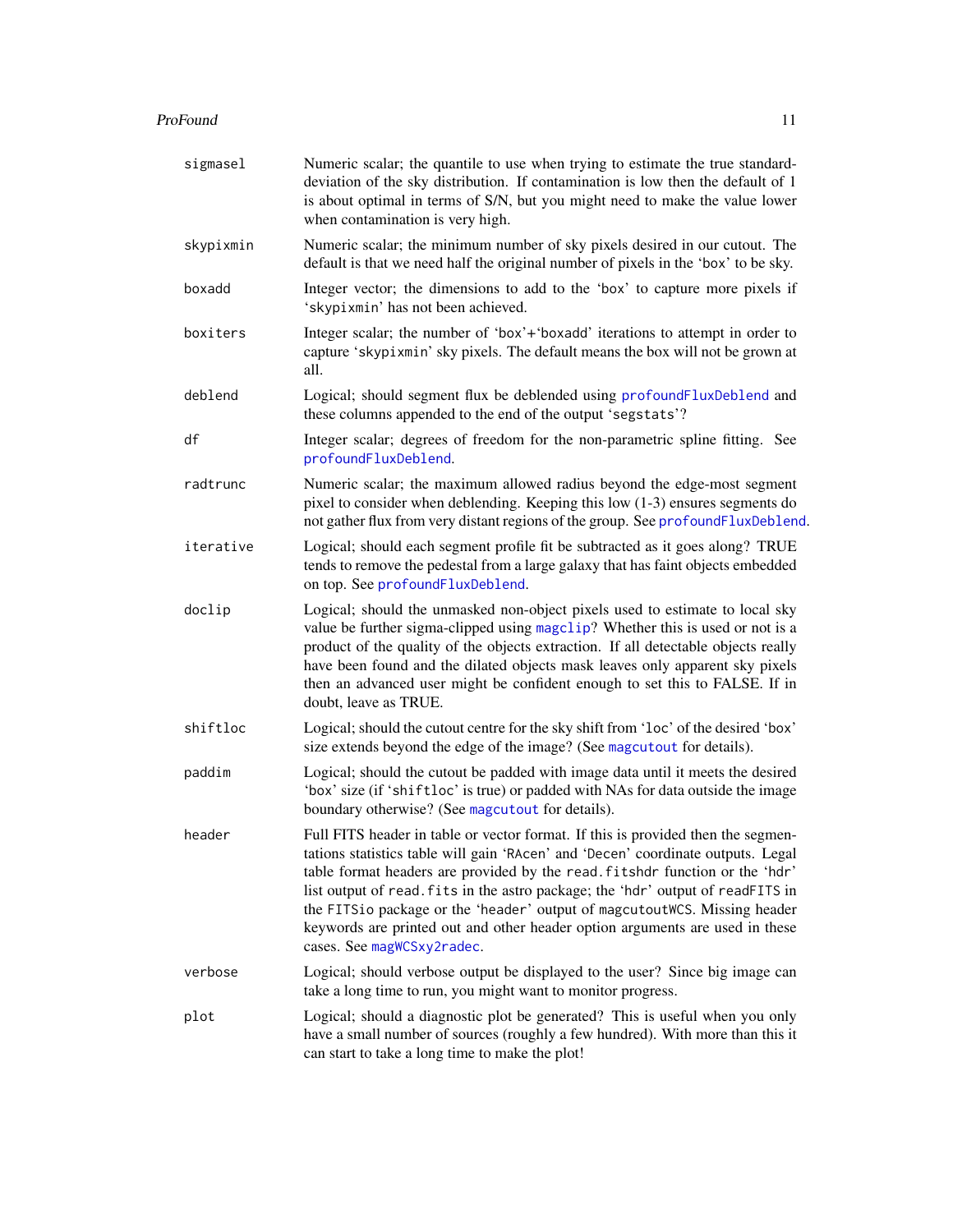| stats         | Logical; should statistics on the segmented objects be returned? If 'magzero'<br>and 'pixscale' have been provided then some of the outputs are computed in<br>terms of magnitude and mag/asec^2 rather than flux and flux/pix^2 (see Value).                                                                                                                                                                                                                                               |
|---------------|---------------------------------------------------------------------------------------------------------------------------------------------------------------------------------------------------------------------------------------------------------------------------------------------------------------------------------------------------------------------------------------------------------------------------------------------------------------------------------------------|
| rotstats      | Logical; if TRUE then the 'asymm', 'flux_reflect' and 'mag_reflect' are<br>computed, else they are set to NA. This is because they are very expensive to<br>compute compared to other photometric properties.                                                                                                                                                                                                                                                                               |
| boundstats    | Logical; if TRUE then various pixel boundary statistics are computed ('Nedge',<br>'Nsky', 'Nobject', 'Nborder', 'edge_frac', 'edge_excess' and 'FlagBorder').<br>If FALSE these return NA instead (saving computation time).                                                                                                                                                                                                                                                                |
| nearstats     | Logical; if TRUE then the IDs of nearby segments is calculated via profoundSegimNear<br>and output to the returned object 'near'. By default this option is linked to<br>'boundstats', i.e. it is assumed if you want boundary statistics then you prob-<br>ably also want nearby object IDs returned.                                                                                                                                                                                      |
| groupstats    | Logical; if TRUE then the IDs of grouped dilated segments (based on the out-<br>put 'segim') is calculated via profound Segim Group and output to the list object<br>'group'. By default this option is linked to 'boundstats', i.e. it is assumed if<br>you want boundary statistics then you probably also want grouped object infor-<br>mation returned. If 'stats'=TRUE is also set then this flag will also create the<br>'groupstats' output of photometric properties of the groups. |
| group         | List; you can pass in the output from profoundSegimGroup directly, meaning<br>groups will not be re-computed internally. This might be useful for speed in<br>certain matched photometry applications.                                                                                                                                                                                                                                                                                      |
| groupby       | Character scalar; How should the grouped segmentation map be formed that will<br>be used to produce the 'groupstats' output? Options are either via 'segim' or<br>'segim_orig'. 'segim' will create more groups, 'segim_orig' will have less.                                                                                                                                                                                                                                               |
| offset        | Integer scalar; the distance to offset when searching for nearby segments (used<br>in both profoundSegimStats and profoundSegimNear).                                                                                                                                                                                                                                                                                                                                                       |
| haralickstats | Logical; if TRUE then the Haralick texture statistics are computed using the<br>EBImage function computeFeatures.haralick. For more detail see the origi-<br>nal paper: http://haralick.org/journals/TexturalFeatures.pdf, and a useful online<br>EBImage document: http://earlglynn.github.io/RNotes/package/EBImage/Haralick-<br>Textural-Features.html.                                                                                                                                  |
| sortcol       | Character; name of the output column that the returned segmentation statistics<br>data.frame should be sorted by (the default is segID, i.e. segment order). See<br>below for column names and contents.                                                                                                                                                                                                                                                                                    |
| decreasing    | Logical; if FALSE (default) the segmentation statistics data.frame will be sorted<br>in increasing order, if TRUE the data.frame will be sorted in decreasing order.                                                                                                                                                                                                                                                                                                                        |
| lowmemory     | Logical; if TRUE then a low memory mode of ProFound will be used. This lim-<br>its the large 'image' pixel matched outputs to just 'segim', with 'segim_orig',<br>'objects' and 'objects_redo' set to NULL, and 'sky' and 'skyRMS' set to 0.<br>Internally the sky and skyRMS are used as normal for flux estimates, but they<br>are removed as soon as possible within the function in order to free up memory.                                                                            |
| keepim        | Logical; if TRUE then the input 'image' and 'mask' matrices are passed through<br>to the image output of the function. If FALSE then this is set to NULL.                                                                                                                                                                                                                                                                                                                                   |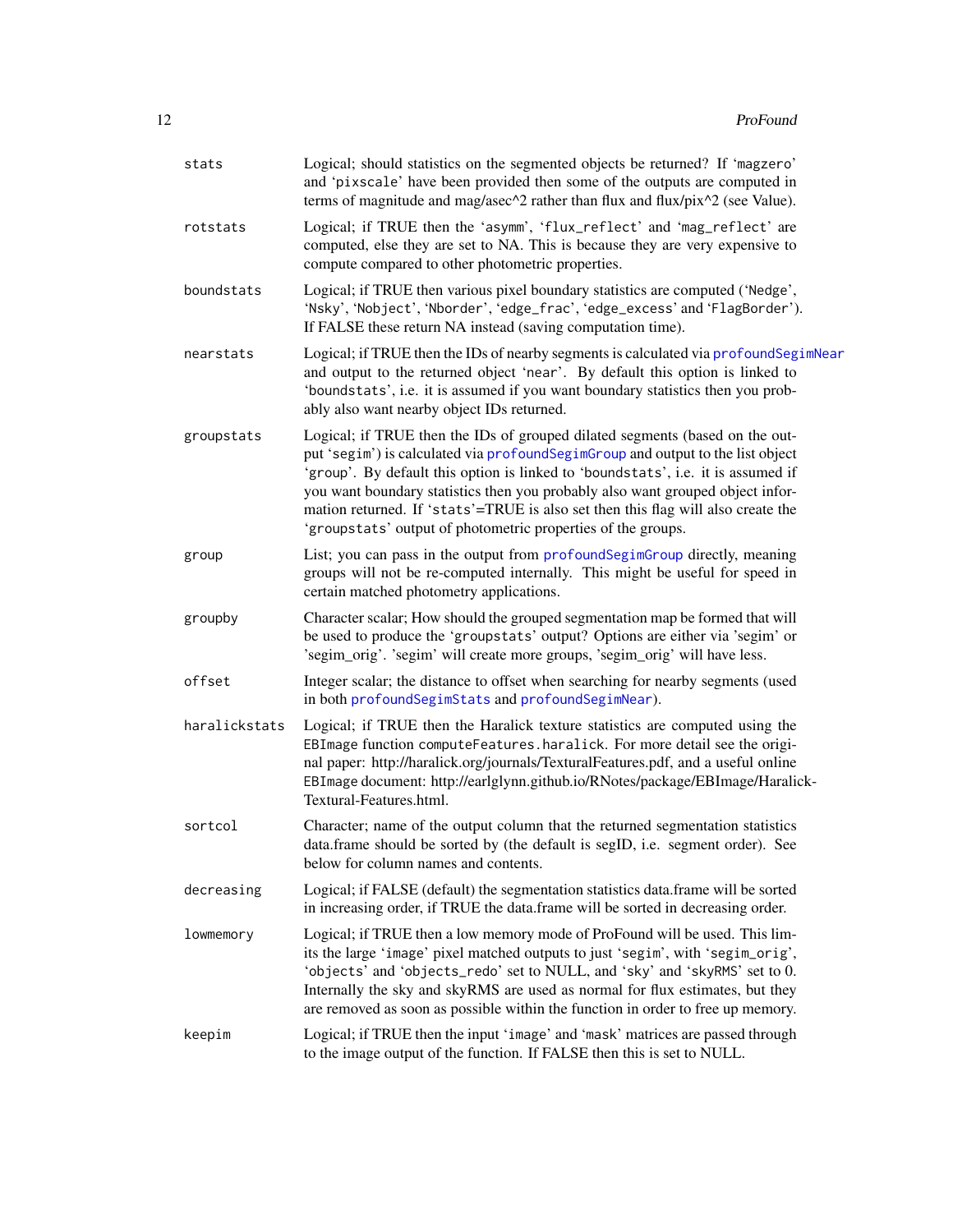#### ProFound 23

| R50clean  | Numeric scalar; setting this to more than 0 cleans sources for spuriously small<br>objects. This value should be in arc-seconds if pixel scale is provided or de-<br>tected, and in pixels otherwise (or if 'pixscale'=1 is explictly set). |
|-----------|---------------------------------------------------------------------------------------------------------------------------------------------------------------------------------------------------------------------------------------------|
| watershed | Character; the funciton to use to achieve the watershed deblend. Allowed op-<br>tions are 'EBImage' for EBImage::watershed, and 'ProFound' for the new Rcpp<br>implementation included with the ProFound package.                           |
| .         | Further arguments to be passed to magimage. Only relevant is 'plot'=TRUE.                                                                                                                                                                   |

# Details

This high level function is both a source detection and a segmented aperture growing function. The latter is achieved through consecutive dilation and flux measurement operations. It is not super fast, but it is designed to be fairly robust and fast enough for most use cases.

profoundProFound initially makes a segmentation map using the [profoundMakeSegim](#page-33-1) function. It then makes repeated dilations and flux measurements of this segmentation map using [profoundMakeSegimDilate](#page-39-1), and calculates the convergent flux segment for each source. These are combined to make a final segmentation map with associated source statistics (if requested).

The defaults should work reasonably well on modern survey data (see Examples), but should the solution not be ideal try modifying these parameters (in order of impact priority): 'skycut', 'pixcut', 'tolerance', 'sigma', 'ext'.

[profoundMakeSegimDilate](#page-39-1) is similar in nature to the pixel growing objmask routine in IRAF (see the 'ngrow' and 'agrow' description at [http://stsdas.stsci.edu/cgi-bin/gethelp.cgi?](http://stsdas.stsci.edu/cgi-bin/gethelp.cgi?objmasks) [objmasks](http://stsdas.stsci.edu/cgi-bin/gethelp.cgi?objmasks)). This similarity was discovered after implementation, but it is worth noting that the higher level curve of growth function profoundProFound is not trivially replicated by other astronomy tools.

#### Value

An object list of class 'profound' containing:

| segim        | Integer matrix; the dilated and converged segmentation map matched pixel by<br>pixel to 'image'.                                                                                                                                     |
|--------------|--------------------------------------------------------------------------------------------------------------------------------------------------------------------------------------------------------------------------------------|
| segim_orig   | Integer matrix; the pre-dilated segmentation map matched pixel by pixel to<br>'image'.                                                                                                                                               |
| objects      | Logical matrix; the object map matched pixel by pixel to 'image'. 1 means<br>there is an object at this pixel, 0 means it is a sky pixel. Can be used as a mask<br>in various other functions that require objects to be masked out. |
| objects_redo | Logical matrix; the dilated object map matched pixel by pixel to 'image'. See<br>'redosky' and 'redoskysize'. Can be used as a mask in various other functions<br>that require objects to be masked out.                             |
| sky          | The estimated sky level of the 'image'.                                                                                                                                                                                              |
| skyRMS       | The estimated sky RMS of the 'image'.                                                                                                                                                                                                |
| image        | The input 'image' matrix if 'keepim'=TRUE, else NULL.                                                                                                                                                                                |
| mask         | The input 'mask' matrix if 'keepim'=TRUE, else NULL.                                                                                                                                                                                 |
| segstats     | If 'stats'=TRUE then contains the output of profound SegimStats run using<br>the final 'segim' (see below), otherwise NULL.                                                                                                          |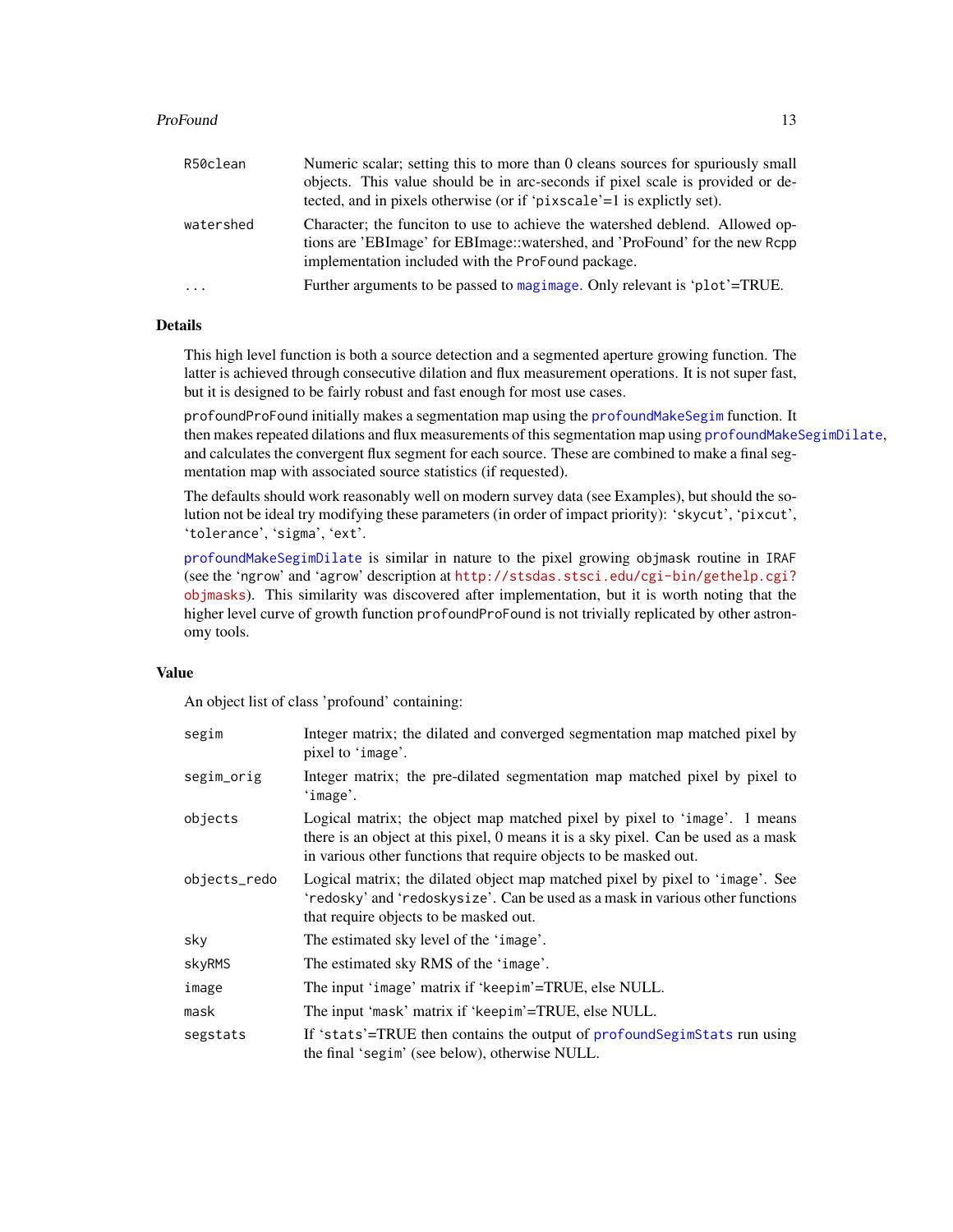| Nseg             | The total number of segments extracted (dim(segstats)[1]).                                                                                                          |
|------------------|---------------------------------------------------------------------------------------------------------------------------------------------------------------------|
| near             | If 'nearstats'=TRUE then contains the output of profoundSegimNear.                                                                                                  |
| group            | If 'groupstats'=TRUE then contains the output of profoundSegimGroup.                                                                                                |
| groupstats       | If 'groupstats'=TRUE and 'stats'=TRUE then contains the output of profound SegimStats<br>run using the final 'group\$groupim' (see below), otherwise NULL.          |
| header           | The header provided, if missing this is NULL.                                                                                                                       |
| SBlim            | The surface brightness limit of detected objects. Requires at least 'magzero' to<br>be provided and 'skycut'>0, else NULL. profoundMakeSegimExpand only.            |
| magzero          | The assumed magnitude zero point. This is relevant to various outputs returned<br>by the segmentation statistics.                                                   |
| dim              | The dimensions of the processed image.                                                                                                                              |
| pixscale         | The assumed pixel scale. This is relevant to various outputs returned by the<br>segmentation statistics.                                                            |
| gain             | The assumed image gain (if NULL it was not used). This is relevant to various<br>outputs returned by the segmentation statistics.                                   |
| call             | The original function call.                                                                                                                                         |
| date             | The date, more specifically the output of date.                                                                                                                     |
| time             | The elapsed run time in seconds.                                                                                                                                    |
| ProFound.version |                                                                                                                                                                     |
|                  | The version of ProFound run, more specifically the output of packageVersion('ProFound').                                                                            |
| R.version        | The version of R run, more specifically the output of R. version.                                                                                                   |
|                  | If 'stats'=TRUE then the function profound SegimStats is called and the 'segstats' part of the<br>returned list will contain a data.frame with columns (else NULL): |
| segID            | Segmentation ID, which can be matched against values in 'segim'                                                                                                     |
| uniqueID         | Unique ID, which is fairly static and based on the xmax and ymax position                                                                                           |
| xcen             | Flux weighted x centre                                                                                                                                              |
| ycen             | Flux weighted y centre                                                                                                                                              |
| xmax             | x position of maximum flux                                                                                                                                          |
| ymax             | y position of maximum flux                                                                                                                                          |
| RAcen            | Flux weighted degrees Right Ascension centre (only present if a 'header' is<br>provided)                                                                            |
| Deccen           | Flux weighted degrees Declination centre (only present if a 'header' is pro-<br>vided)                                                                              |
| RAmax            | Right Ascension of maximum flux (only present if a 'header' is provided)                                                                                            |
| Decmax           | Declination of maximum flux (only present if a 'header' is provided)                                                                                                |
| sep              | Radial offset between the cen and max definition of the centre (units of 'pixscale',<br>so if 'pixscale' represents the standard asec/pix this will be asec)        |
| flux             | Total flux (calculated using 'image'-'sky') in ADUs                                                                                                                 |
| mag              | Total flux converted to mag using 'magzero'                                                                                                                         |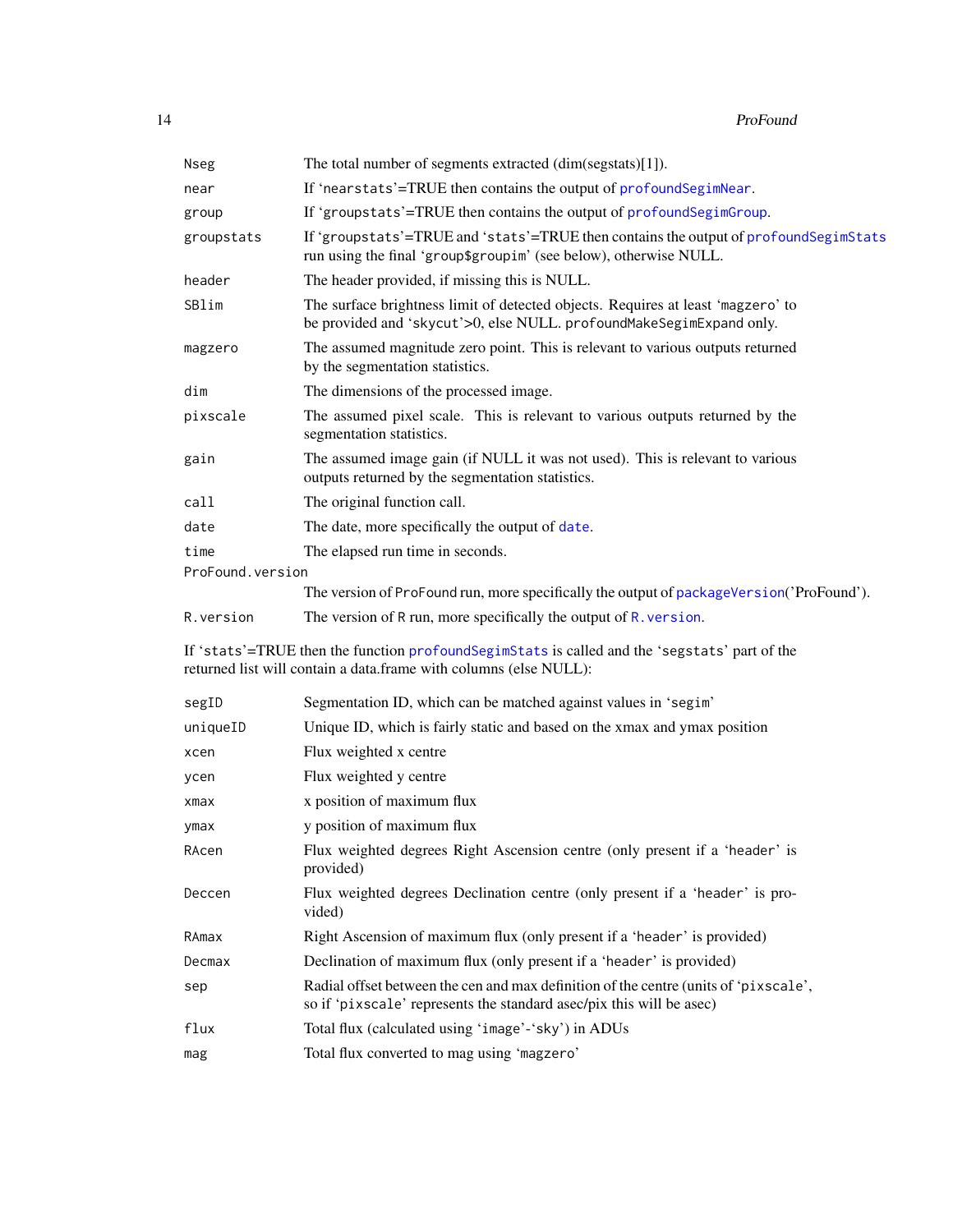#### ProFound 25 and 25 and 26 and 26 and 26 and 26 and 26 and 26 and 26 and 26 and 26 and 26 and 26 and 26 and 26

| cenfrac      | Fraction of flux in the brightest pixel                                                                                                                                                                              |
|--------------|----------------------------------------------------------------------------------------------------------------------------------------------------------------------------------------------------------------------|
| N50          | Number of brightest pixels containing 50% of the flux                                                                                                                                                                |
| N90          | Number of brightest pixels containing 90% of the flux                                                                                                                                                                |
| N100         | Total number of pixels in this segment, i.e. contains 100% of the flux                                                                                                                                               |
| <b>R50</b>   | Approximate elliptical semi-major axis containing 50% of the flux (units of<br>'pixscale', so if 'pixscale' represents the standard asec/pix this will be asec)                                                      |
| R90          | Approximate elliptical semi-major axis containing 90% of the flux (units of<br>'pixscale', so if 'pixscale' represents the standard asec/pix this will be asec)                                                      |
| R100         | Approximate elliptical semi-major axis containing 100% of the flux (units of<br>'pixscale', so if 'pixscale' represents the standard asec/pix this will be asec)                                                     |
| SB_N50       | Mean surface brightness containing brightest 50% of the flux, calculated as<br>'flux'*0.5/'N50' (if 'pixscale' has been set correctly then this column will<br>represent mag/asec^2. Otherwise it will be mag/pix^2) |
| SB_N90       | Mean surface brightness containing brightest 90% of the flux, calculated as<br>'flux'*0.9/'N90' (if 'pixscale' has been set correctly then this column will<br>represent mag/asec^2. Otherwise it will be mag/pix^2) |
| SB_N100      | Mean surface brightness containing all of the flux, calculated as 'flux'/'N100'<br>(if 'pixscale' has been set correctly then this column will represent mag/asec^2.<br>Otherwise it will be mag/pix^2)              |
| xsd          | Weighted standard deviation in x (always in units of pix)                                                                                                                                                            |
| ysd          | Weighted standard deviation in y (always in units of pix)                                                                                                                                                            |
| covxy        | Weighted covariance in xy (always in units of pix)                                                                                                                                                                   |
| corxy        | Weighted correlation in xy (always in units of pix)                                                                                                                                                                  |
| con          | Concentration, 'R50'/'R90'                                                                                                                                                                                           |
| asymm        | 180 degree flux asymmetry (0-1, where 0 is perfect symmetry and 1 complete<br>asymmetry)                                                                                                                             |
| flux_reflect | Flux corrected for asymmetry by doubling the contribution of flux for asym-<br>metric pixels (defined as no matching segment pixel found when the segment is<br>rotated through 180 degrees)                         |
| mag_reflect  | 'flux_reflect' converted to mag using 'magzero'                                                                                                                                                                      |
| semimaj      | Weighted standard deviation along the major axis, i.e. the semi-major first mo-<br>ment, so $\sim$ 2 times this would be a typical major axis Kron radius (always in units<br>of pix)                                |
| semimin      | Weighted standard deviation along the minor axis, i.e. the semi-minor first mo-<br>ment, so $\sim$ 2 times this would be a typical minor axis Kron radius (always in<br>units of pix)                                |
| axrat        | Axial ratio as given by min/maj                                                                                                                                                                                      |
| ang          | Orientation of the semi-major axis in degrees. This has the convention that $0=1$<br>(vertical), $45 = \lambda$ , $90 = -$ (horizontal), $135 = \lambda$ , $180 = 1$ (vertical)                                      |
| signif       | Approximate singificance of the detection using the Chi-Square distribution                                                                                                                                          |
| FPlim        | Approximate false-positive significance limit below which one such source might<br>appear spuriously on an image this large                                                                                          |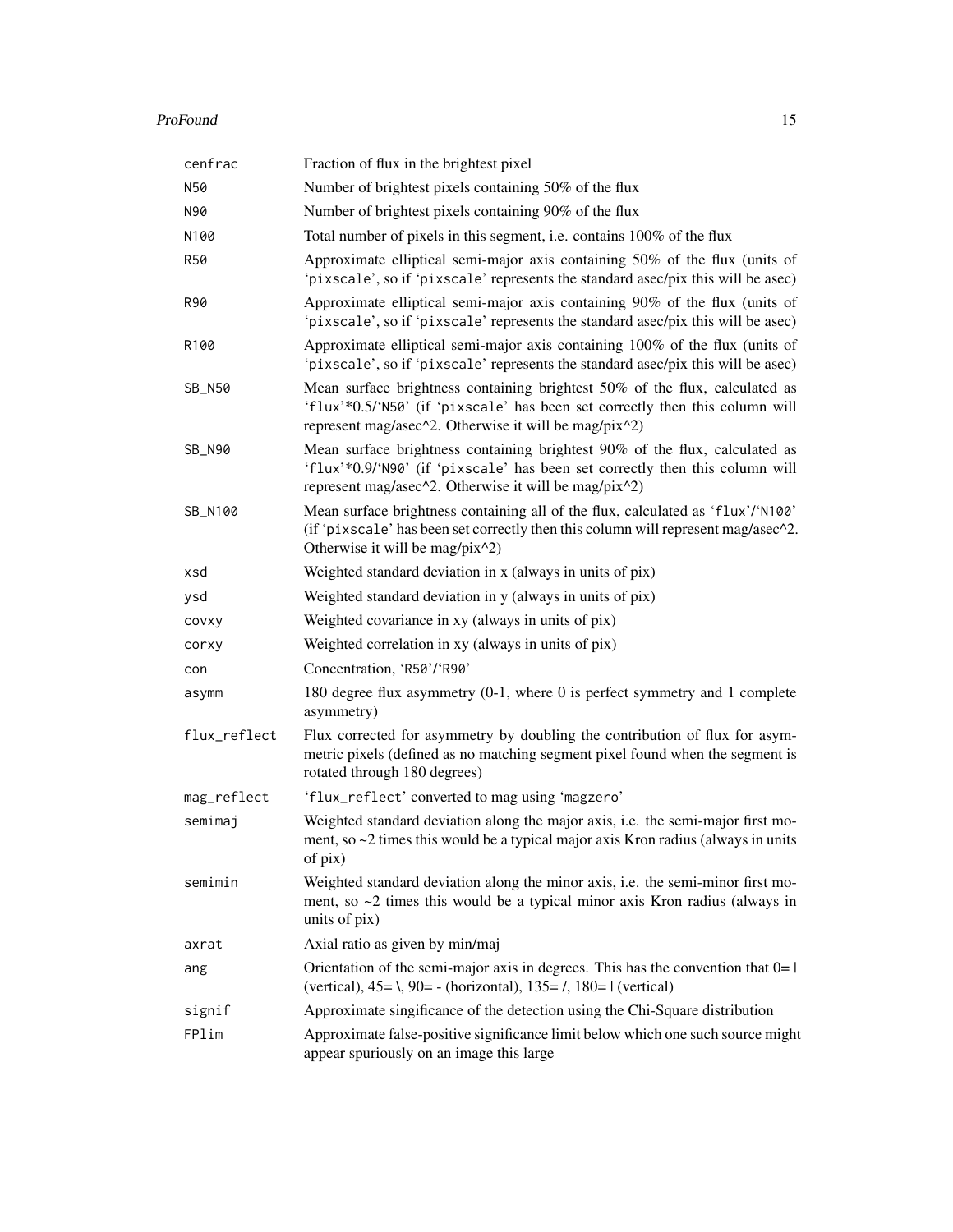| flux_err        | Estimated total error in the flux for the segment                                                                                                                                                                                                                                                              |
|-----------------|----------------------------------------------------------------------------------------------------------------------------------------------------------------------------------------------------------------------------------------------------------------------------------------------------------------|
| mag_err         | Estimated total error in the magnitude for the segment                                                                                                                                                                                                                                                         |
| flux_err_sky    | Sky subtraction component of the flux error                                                                                                                                                                                                                                                                    |
| flux_err_skyRMS |                                                                                                                                                                                                                                                                                                                |
|                 | Sky RMS component of the flux error                                                                                                                                                                                                                                                                            |
| flux_err_shot   | Object shot-noise component of the flux error (only if 'gain' is provided)                                                                                                                                                                                                                                     |
| sky_mean        | Mean flux of the sky over all segment pixels                                                                                                                                                                                                                                                                   |
| sky_sum         | Total flux of the sky over all segment pixels                                                                                                                                                                                                                                                                  |
| skyRMS_mean     | Mean value of the sky RMS over all segment pixels                                                                                                                                                                                                                                                              |
| Nedge           | Number of edge segment pixels that make up the outer edge of the segment                                                                                                                                                                                                                                       |
| Nsky            | Number of edge segment pixels that are touching sky                                                                                                                                                                                                                                                            |
| Nobject         | Number of edge segment pixels that are touching another object segment                                                                                                                                                                                                                                         |
| Nborder         | Number of edge segment pixels that are touching the 'image' border                                                                                                                                                                                                                                             |
| Nmask           | Number of edge segment pixels that are touching a masked pixel (note NAs in<br>'image' are also treated as masked pixels)                                                                                                                                                                                      |
| edge_frac       | Fraction of edge segment pixels that are touching the sky i.e. 'Nsky' 'Nedge',<br>higher generally meaning more robust segmentation statistics                                                                                                                                                                 |
| edge_excess     | Ratio of the number of edge pixels to the expected number given the elliptical<br>geometry measurements of the segment. If this is larger than 1 then it is a sign<br>that the segment geometry is irregular, and is likely a flag for compromised<br>photometry                                               |
| flag_border     | A binary flag telling the user which 'image' borders the segment touches. The<br>bottom of the 'image' is flagged 1, left=2, top=4 and right=8. A summed com-<br>bination of these flags indicate the segment is in a corner touching two borders:<br>bottom-left=3, top-left=6, top-right=12, bottom-right=9. |
| iter            | The iteration number when the source was flagged as having convergent flux                                                                                                                                                                                                                                     |
| origfrac        | The ratio between the final converged flux and the initial profoundMakeSegim<br>iso-contour estimate                                                                                                                                                                                                           |
| Norig           | Number of pixels in the non-dilated (i.e. original) segment. This will be $\ge$ =<br>'pixcut' by construction.                                                                                                                                                                                                 |
| flag_keep       | A suggested flag for selecting good objects. Objects flagged FALSE have hit the<br>iteration limit and have grown their flux by more than the median for all objects<br>at the iteration limit.                                                                                                                |

# Author(s)

Aaron Robotham

# References

Robotham A.S.G., et al., 2018, MNRAS, 476, 3137 Haralick R.M., et al., 1973, IEEE, SMC-3 (6), 610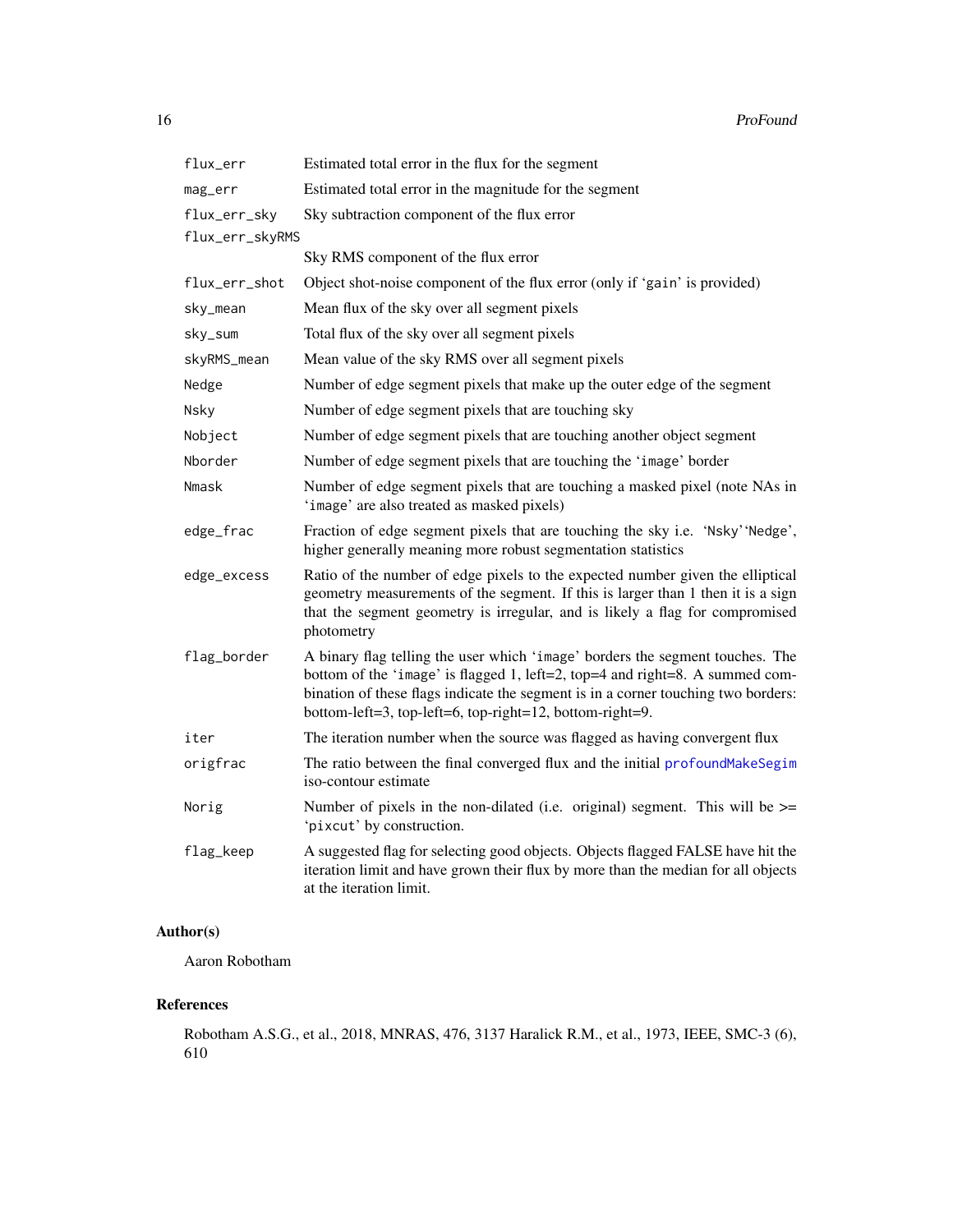# <span id="page-16-0"></span>profoundCatMerge 17

#### See Also

[profoundMakeSegim](#page-33-1), [profoundMakeSegimDilate](#page-39-1), [profoundMakeSegimExpand](#page-39-2), [profoundMakeSegimPropagate](#page-44-1), [profoundSegimStats](#page-64-1), [profoundSegimPlot](#page-64-1), [profoundMultiBand](#page-53-1)

#### Examples

```
## Not run:
image=readFITS(system.file("extdata", 'VIKING/mystery_VIKING_Z.fits', package="ProFound"))
profound=profoundProFound(image, magzero=30, verbose=TRUE, plot=TRUE)
# You can check to see if the final objects mask is aggressive enough. Notice the halos
# surrounding bright sources when just using the objects mask.
temp=image$imDat
temp[profound$objects>0]=0
magimage(temp)
temp=image$imDat
temp[profound$objects_redo>0]=0
magimage(temp)
magplot(profound$segstats[,c("R50","SB_N90")], log='x', grid=TRUE)
magplot(profound$segstats[,c("R50","SB_N90")], log='x', grid=TRUE)
magplot(profound$segstats[,c("flux","origfrac")], log='x', grid=TRUE)
## An example of a large galaxy:
VST_r=readFITS(system.file("extdata", 'VST_r.fits', package="magicaxis"))
# Running on defaults results in the central galaxy subtracting itself:
plot(profoundProFound(VST_r))
# Setting boxters=2 fixes things nicely:
plot(profoundProFound(VST_r, boxiters=2))
## End(Not run)
```
profoundCatMerge *Catalogue Merging Tool*

#### **Description**

Merges segmentation and grouped segmentation catalogues based on which groups are preferred.

#### Usage

```
profoundCatMerge(segstats = NULL, groupstats = NULL, groupsegID = NULL,
groupID_merge = NULL, flag = TRUE, rowreset = FALSE)
```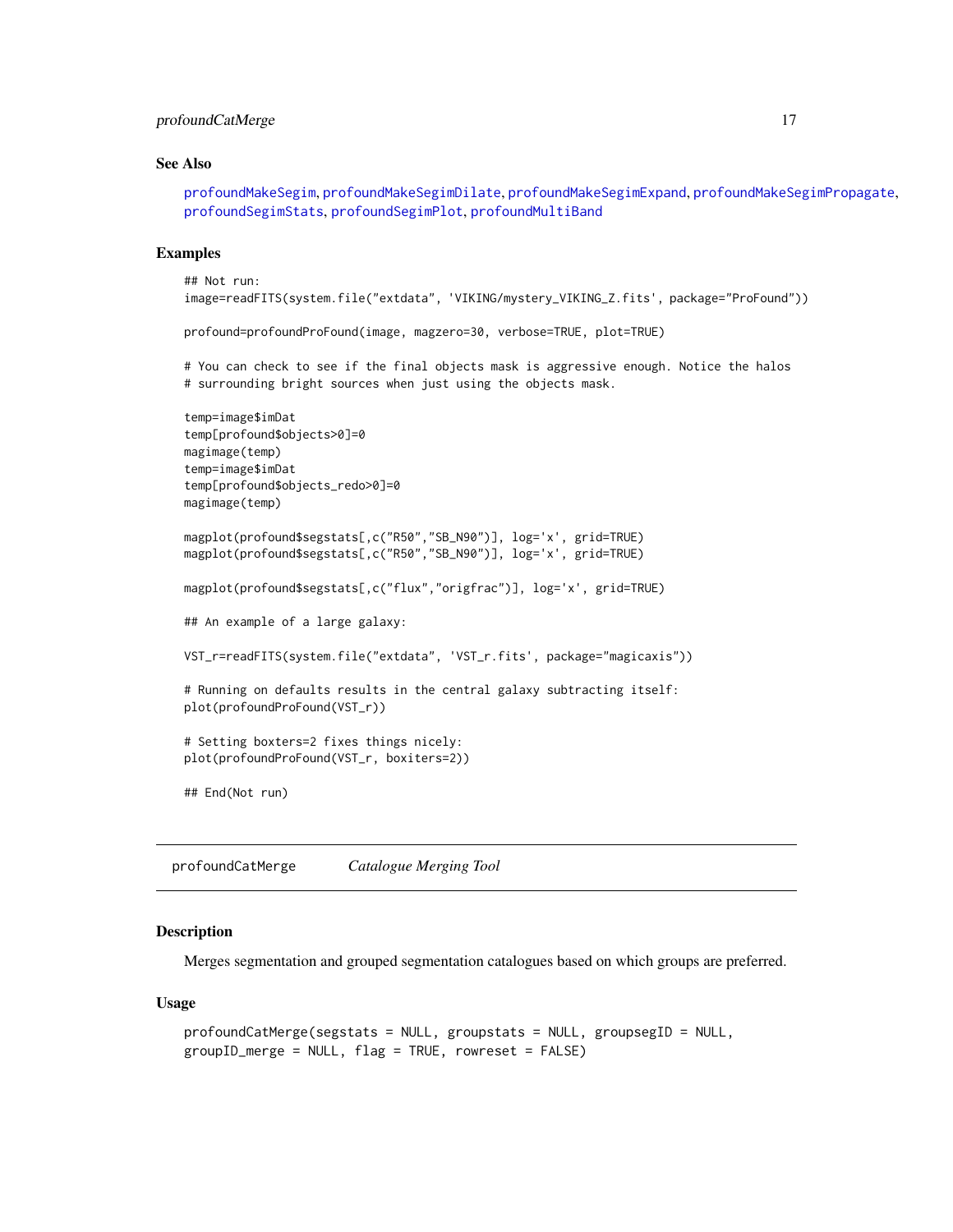#### Arguments

| segstats      | Data.frame, segmentation catalogue output from 'profoundProFound'.                                                                                                                                                          |
|---------------|-----------------------------------------------------------------------------------------------------------------------------------------------------------------------------------------------------------------------------|
| groupstats    | Data.frame, grouped segmentation catalogue output from 'profoundProFound'.                                                                                                                                                  |
| groupsegID    | List; group information as output by 'profoundSegimGroup' or 'profoundProFound'.<br>Must correspond to the supplied 'segstats' and 'groupstats'.                                                                            |
| groupID_merge | Integer vector; group IDs that are preferred solutions. All segmented belonging<br>to the corresponding group will be removed, and the new group photometry<br>inserted instead.                                            |
| flag          | Logical; should an extra column be added to the end specifying the origin of the<br>photometry (either 'seg' for the segmentation map, or 'group' for the grouped<br>segmentation map)?                                     |
| rowreset      | Logical; should the data.frame row names be reset to be 1:Nrow of the data.frame?<br>The default leaves a trace of the group segment selection (i.e. you can see the<br>selected row numbers from the provided 'segstats'). |

#### Details

Handy tool to robustly merge catalogues based on preferred solutions.

#### Value

Merged catalogue. This will have the same number of columns as 'segstats', with an additional column at the end called 'origin' that flags whether the object came from the segmentation catalogue (seg) or grouped segmentation catalogue (group).

# Author(s)

Aaron Robotham

#### See Also

[profoundSegimKeep](#page-68-1)

#### Examples

```
## Not run:
image=readFITS(system.file("extdata", 'VIKING/mystery_VIKING_Z.fits', package="ProFound"))
profound=profoundProFound(image, skycut=1.5, magzero=30, groupstats=TRUE, verbose=TRUE)
```

```
merge=profoundCatMerge(profound$segstats, profound$groupstats,
profound$group$groupsegID, 1)
```

```
profound$segstats[1,'mag']
merge[1,'mag'] #The merged object is brighter, as we should expect.
```
## End(Not run)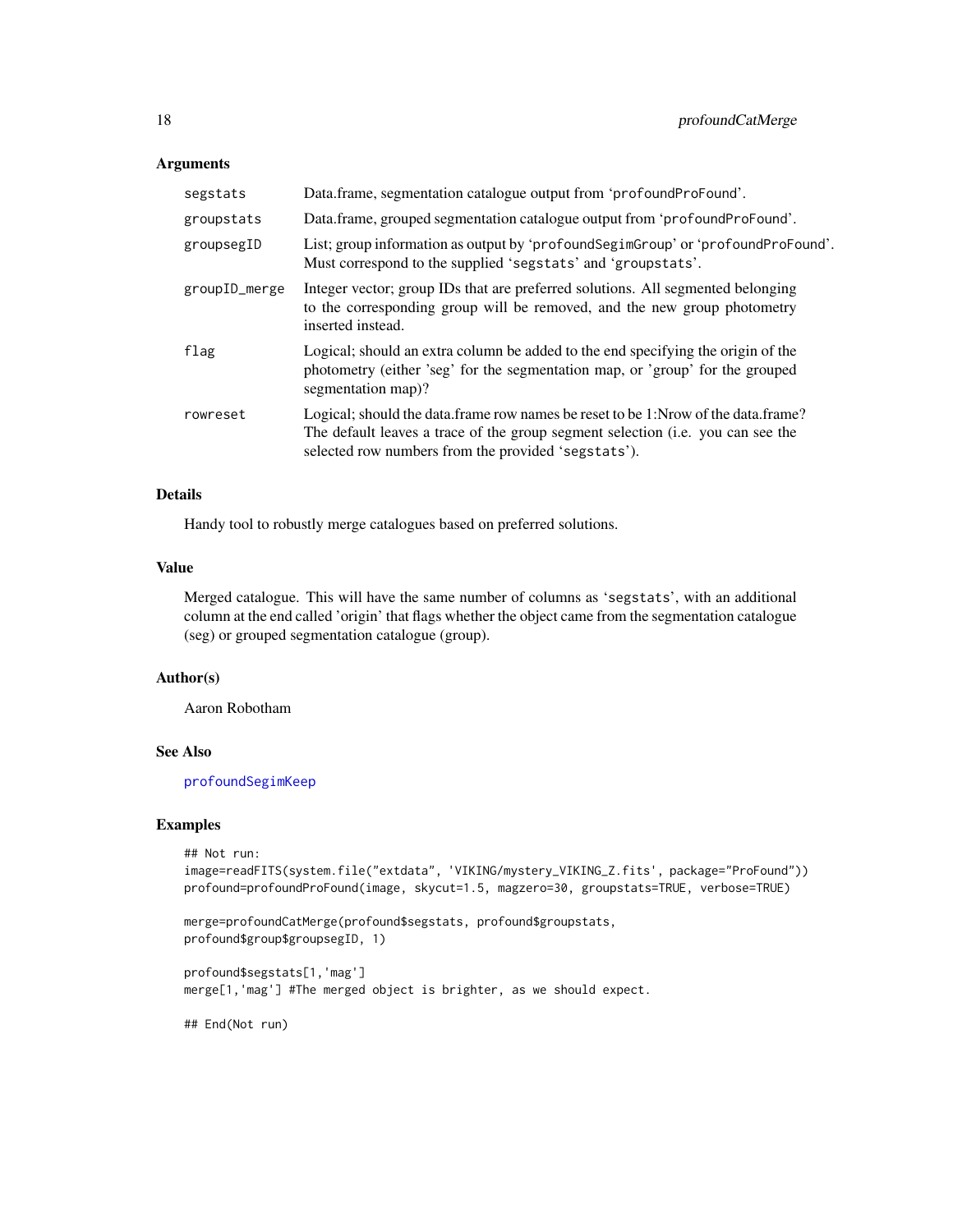<span id="page-18-1"></span><span id="page-18-0"></span>profoundDrawEllipse *Draw Ellipse*

#### Description

Draws multiple ellipses on a plot window.

#### Usage

```
profoundDrawEllipse(xcen = 0, ycen = 0, rad = 1, axrat = 1, ang = 0, box = 0, ...)
```
#### Arguments

| xcen     | Numeric vector; x centre/s of the ellipse/s.                                                     |
|----------|--------------------------------------------------------------------------------------------------|
| ycen     | Numeric vector; y centre/s of the ellipse/s.                                                     |
| rad      | Numeric vector; the major axis extent of the ellipse/s.                                          |
| axrat    | Numeric vector; the axial ratio of the ellipse/s as given by 'radlo'/'radhi'.                    |
| ang      | Numeric vector; the angle of the ellipse/s in the usual ProFit sense, see prof it MakeModel.     |
| box      | Numeric vector; the boxiness of the ellipse/s in the usual ProFit sense, see<br>profitMakeModel. |
| $\cdots$ | Further arguments to be passed to lines to draw the ellipse/s.                                   |
|          |                                                                                                  |

# Details

This function uses all the standard ProFit conventions to define the input parameters

# Value

No value is returned, this function is run purely for the side effect of drawing an ellipse.

#### Author(s)

Aaron Robotham

#### See Also

[profoundGetEllipsesPlot](#page-29-1), [profoundGetEllipses](#page-26-1), [profoundGetEllipse](#page-24-1)

# Examples

```
## Not run:
image=readFITS(system.file("extdata", 'VIKING/mystery_VIKING_Z.fits', package="ProFound"))
```
profound=profoundProFound(image, magzero=30, verbose=TRUE, plot=TRUE) profoundDrawEllipse(profound\$segstats\$xcen, profound\$segstats\$ycen, profound\$segstats\$R100/0.339, profound\$segstats\$axrat, profound\$segstats\$ang, col='white', lty=2)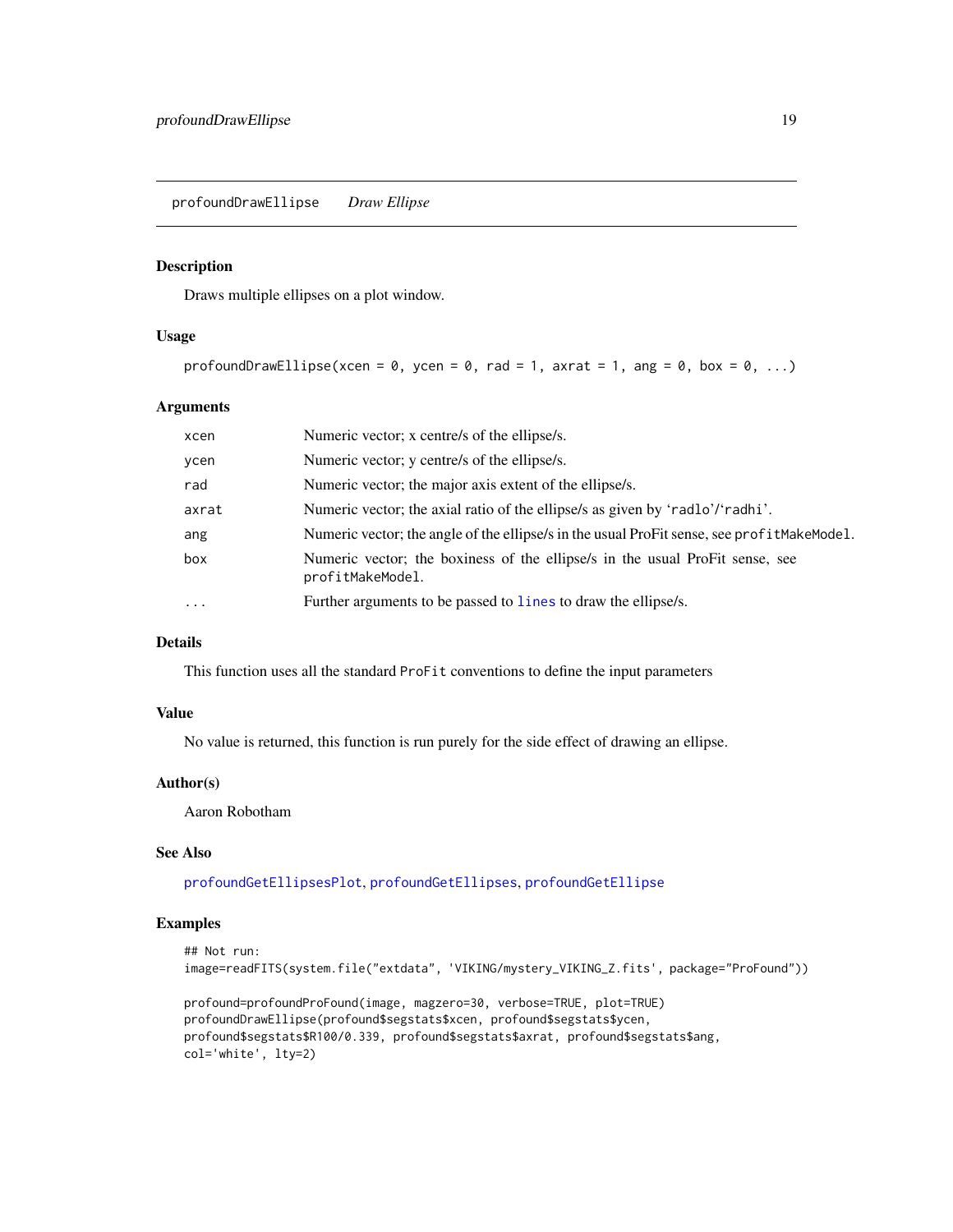<span id="page-19-0"></span>## End(Not run)

<span id="page-19-1"></span>profoundFlux2Mag *Convert between fluxes and magnitudes.*

# <span id="page-19-2"></span>Description

Simple functions to concert between magnitudes and flux given a certain magnitude zero-point.

# Usage

```
profoundFlux2Mag(flux = 1, magzero = 0)
profoundMag2Flux(mag = 0, magzero = 0)profoundFlux2SB-flux = 1, magzero = 0, pixscale = 1)
profoundSB2Flux(SB = 0, magzero = 0, pixels = 1)
```
# Arguments

| flux      | Numeric scalar/vector; flux in ADUs given the 'magzero'.                                                                                                                        |
|-----------|---------------------------------------------------------------------------------------------------------------------------------------------------------------------------------|
| mag       | Numeric scalar/vector; magnitude given the 'magzero'.                                                                                                                           |
| magzero   | Numeric scalar/vector; magnitude zero point. What this implies depends on the<br>magnitude system being used (e.g. AB or Vega).                                                 |
| <b>SB</b> | Numeric scalar/vector; surface brightness in mag/asec^2.                                                                                                                        |
| pixscale  | Numeric scalar/vector; the pixel scale, where pixscale=asec/pix (e.g. 0.4 for<br>SDSS). If set to 1, then the output is in terms of pixels, otherwise it is in arcsec-<br>onds. |

# Details

These functions are here to prevent silly mistakes, but the conversion is almost trivial.

# Value

```
profoundFlux2Mag
```

```
Returns the magnitude, where 'mag' = -2.5 * log10('flux') + 'magzero')
```
profoundMag2Flux

```
Returns the flux, where 'flux' = 10^{\circ}(-0.4 * ('mag' - 'magzero'))
```
HERE!!!

# Author(s)

Aaron Robotham

#### See Also

[profoundGainConvert](#page-22-1)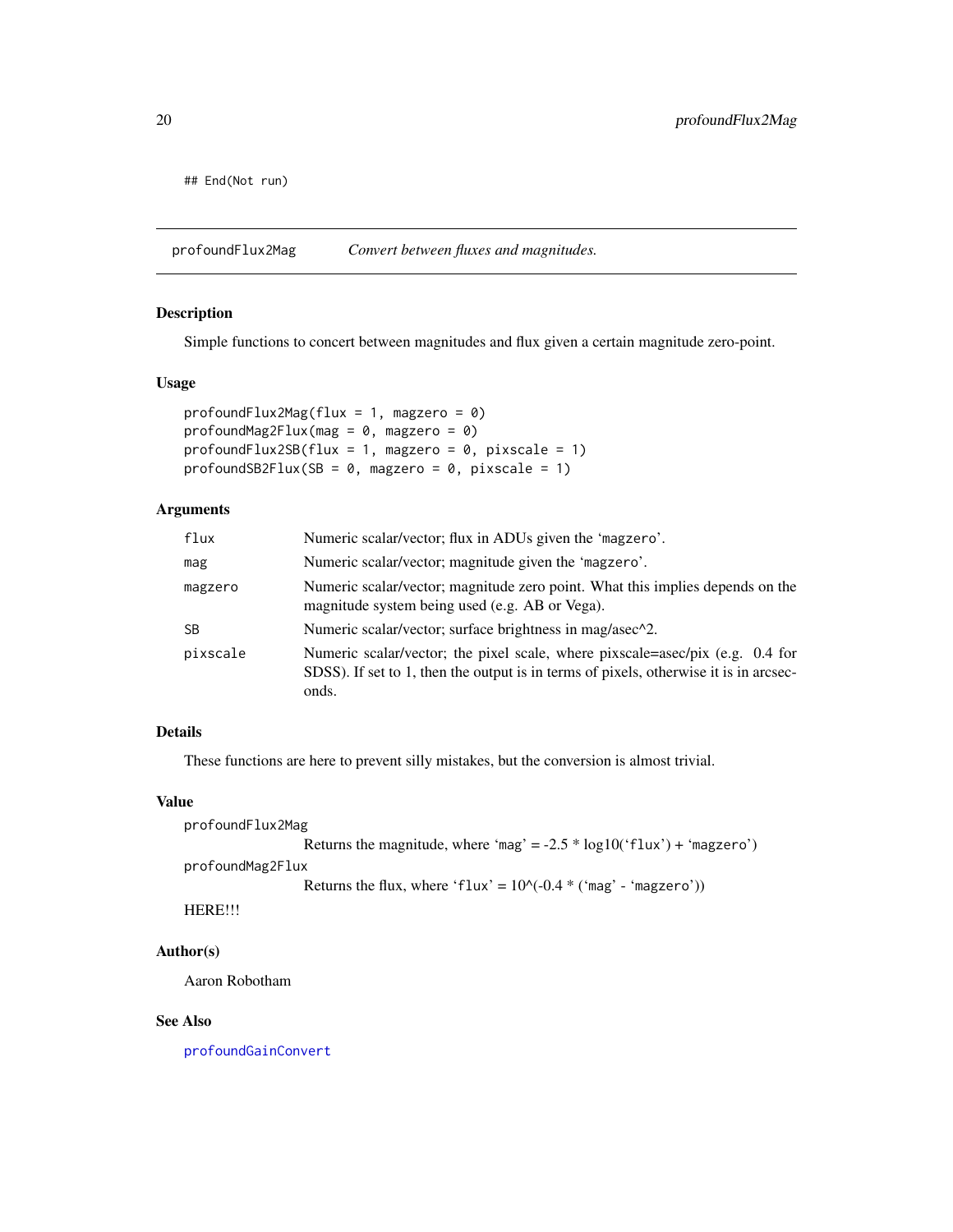# <span id="page-20-0"></span>Examples

profoundFlux2Mag(1e5, 30) profoundMag2Flux(17.5, 30)

<span id="page-20-1"></span>profoundFluxDeblend *Mid Level Image Deblender*

## Description

Given a target image, a segmentation map, image segstats and group properties, this function will attempt a non-parametric deblend based on local fitting of B-splines to create a weight map for each segment in a group. Flux is guaranteed to be conserved, and errors are appropriately rescaled.

# Usage

```
profoundFluxDeblend(image = NULL, segim = NULL, segstats = NULL, groupim = NULL,
groupsegID = NULL, magzero = 0, df = 3, radtrunc = 2, iterative = FALSE,
doallstats = TRUE)
```
# Arguments

| image      | Numeric matrix; required, the image we want to analyse. As a convenience you<br>can supply the output of profoundProFound of class profound, in which case<br>any required input that is not explicitly set via the arguments will be inherited<br>from the profoundProFound list.                                                   |
|------------|--------------------------------------------------------------------------------------------------------------------------------------------------------------------------------------------------------------------------------------------------------------------------------------------------------------------------------------|
| segim      | Integer matrix; a specified segmentation map of the image. This matrix *must*<br>be the same dimensions as 'image' if supplied. If this option is used then<br>profoundProFound will not compute its initial segmentation map using profoundMakeSegim,<br>which is then dilated. Instead it will use the one passed through 'segim'. |
| segstats   | Data.frame, segmentation catalogue output from 'profoundProFound'.                                                                                                                                                                                                                                                                   |
| groupim    | Integer matrix; the grouped segmentation map. This matrix *must* be the same<br>dimensions as 'image'.                                                                                                                                                                                                                               |
| groupsegID | List; group information as output by 'profoundSegimGroup' or 'profoundProFound'.<br>Must correspond to the supplied 'segstats'.                                                                                                                                                                                                      |
| magzero    | Numeric scalar; the magnitude zero point.                                                                                                                                                                                                                                                                                            |
| df         | Integer scalar; degrees of freedom for the non-parametric spline fitting. See<br>smooth.spline.                                                                                                                                                                                                                                      |
| radtrunc   | Numeric scalar; the maximum allowed radius beyond the edge-most segment<br>pixel to consider when deblending. Keeping this low (1-3) ensures segments do<br>not gather flux from very distant regions of the group.                                                                                                                  |
| iterative  | Logical; should each segment profile fit be subtracted as it goes along? TRUE<br>tends to remove the pedestal from a large galaxy that has faint objects embedded<br>on top.                                                                                                                                                         |
| doallstats | Logical; specifies whether the output catalogue is matched against all rows of the<br>supplied 'segstats' (TRUE), or only the rows containing grouped (and there-<br>fore deblended) galaxies are returned and the core flux columns (see below)s.                                                                                   |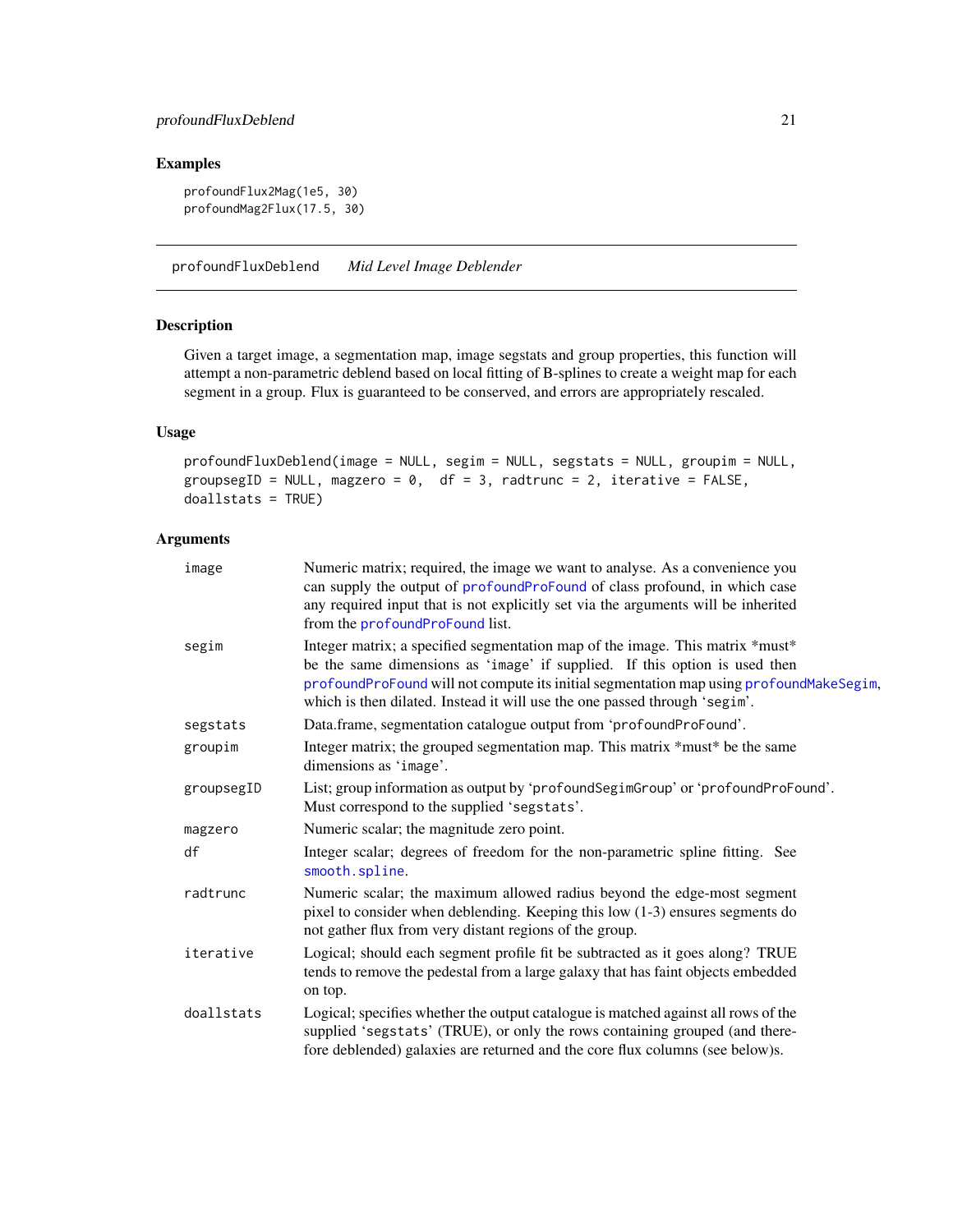# Details

This routine only deblends with detected groups, so it is quite fast if the number of groups is quite low. If the image is more confused then this process can be quite slow.

#### Value

A data.frame containing deblended flux information:

| $flux_d$           | Total flux (calculated using 'image'-'sky') in ADUs                        |
|--------------------|----------------------------------------------------------------------------|
| mag_db             | Total flux converted to mag using 'magzero'                                |
| N100_db            | Total number of pixels in this segment, i.e. contains 100% of the flux     |
|                    | The below are only returned if 'doallstats'=TRUE:                          |
| flux_err_db        | Estimated total error in the flux for the segment                          |
| mag_err_db         | Estimated total error in the magnitude for the segment                     |
| flux_err_sky_db    |                                                                            |
|                    | Sky subtraction component of the flux error                                |
| flux_err_skyRMS_db |                                                                            |
|                    | Sky RMS component of the flux error                                        |
| flux_err_shot_db   |                                                                            |
|                    | Object shot-noise component of the flux error (only if 'gain' is provided) |

#### Note

Given the large number of inputs required, this function effectively needs [profoundProFound](#page-6-1) to be run first.

# Author(s)

Aaron Robotham

# See Also

[profoundProFound](#page-6-1), [smooth.spline](#page-0-0)

#### Examples

```
## Not run:
image=readFITS(system.file("extdata", 'VIKING/mystery_VIKING_Z.fits', package="ProFound"))
```
profound=profoundProFound(image, magzero=30, verbose=TRUE, plot=TRUE)

deblend=profoundFluxDeblend(profound)

plot(profound\$segstats\$mag, deblend\$mag\_db)

## End(Not run)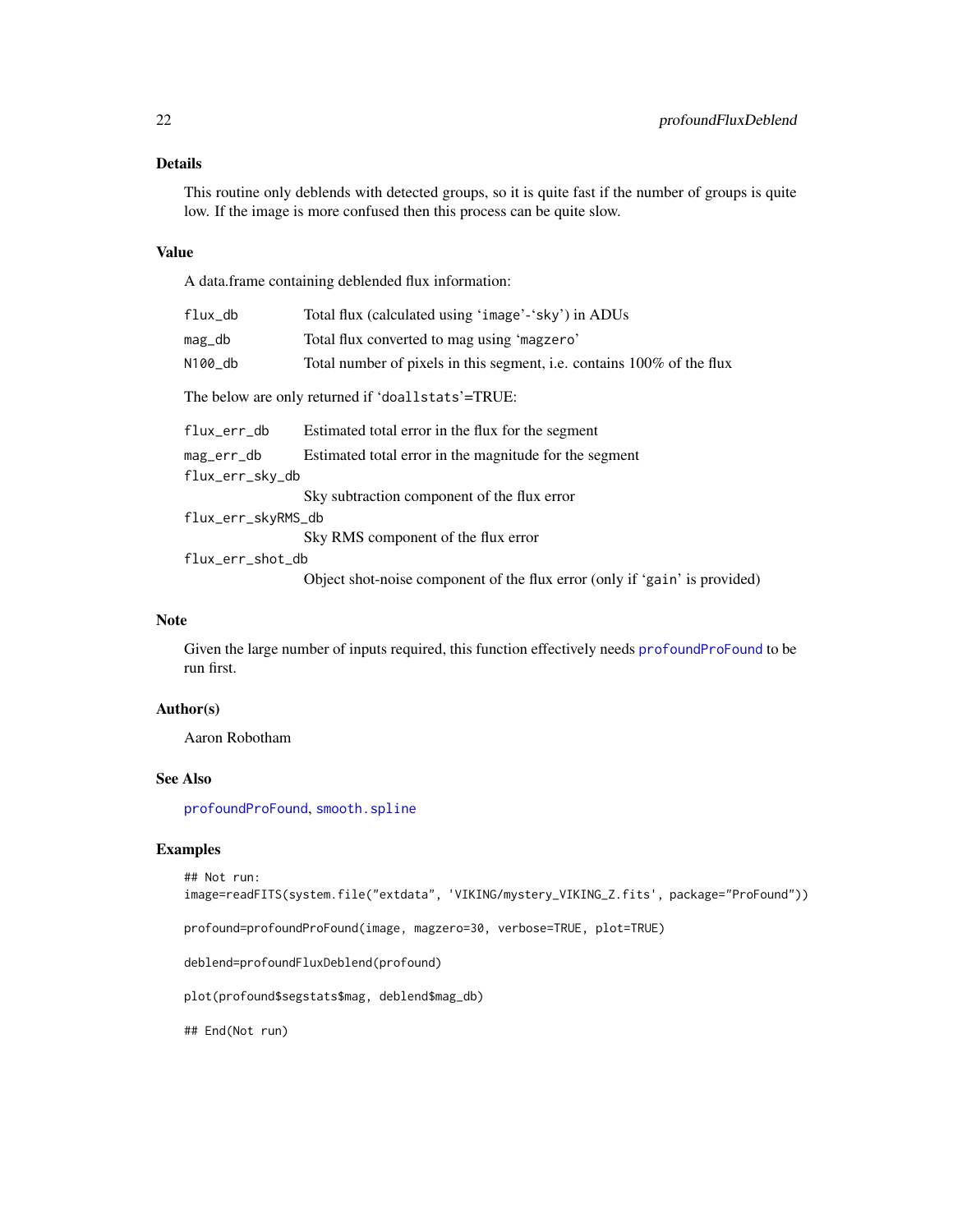<span id="page-22-1"></span><span id="page-22-0"></span>profoundGainConvert *Convert gain between mag-zero points*

# Description

Simple function to update the gain (electrons/ADU) when changing between magnitude zero points. These gains are what should be passed to e.g. [profoundMakeSigma](#page-47-1).

# Usage

```
profoundGainConvert(gain = 1, magzero = 0, magzero_new = 0)
```
# Arguments

| gain        | Numeric scalar or vector; the current gain/s in electrons/ADU. |
|-------------|----------------------------------------------------------------|
| magzero     | Numeric scalar or vector; the current magnitude zero point/s.  |
| magzero_new | Numeric scalar or vector; the new magnitude zero point/s.      |

# Details

A simple function that is mostly here to avoid silly conversion mistakes. The conversion is calculated as: gain\*10^(-0.4\*(magzero\_new - magzero)), where an object magnitude can be calculated from ADU flux as -2.5\*log10(flux\_ADU)+magzero.

### Value

Numeric scalar or vector; the new gain/s.

#### Author(s)

Aaron Robotham

# See Also

[profoundMakeSigma](#page-47-1), [profoundFlux2Mag](#page-19-1), [profoundMag2Flux](#page-19-2)

# Examples

#For optical survey data typically images with gain~1 have a magzero~30: profoundGainConvert(1,30,0)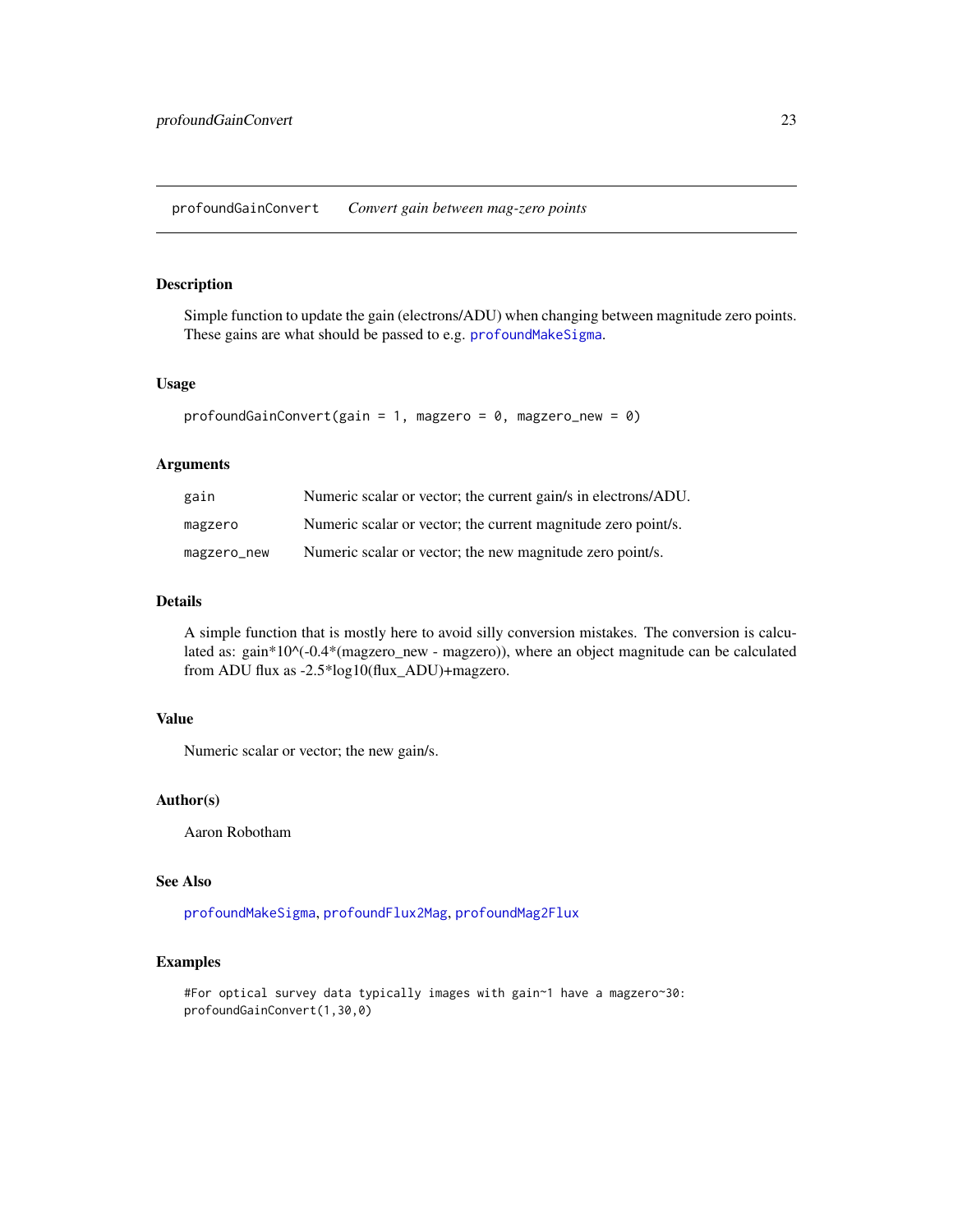<span id="page-23-0"></span>profoundGainEst *Image Gain Estimator*

#### Description

High level function to estimate a rough value for the image gain in cases where you have no idea what the true image gain is. In practice this tends to be accurate to an order of magnitude and provides a reasonable lower limit for the true gain, which is good enough to make a rough first attempt at a sigma map.

#### Usage

```
profoundGainEst(image = NULL, mask = 0, objects = 0, sky = 0, skyRMS = 1)
```
#### Arguments

| image   | Numeric matrix; required, the image we want to analyse.                                                                                                                                                                                   |
|---------|-------------------------------------------------------------------------------------------------------------------------------------------------------------------------------------------------------------------------------------------|
| mask    | Boolean matrix; optional, non galaxy parts of the image to mask out, where 1<br>means mask out and 0 means use for analysis. If provided, this matrix *must*<br>be the same dimensions as 'image'.                                        |
| objects | Boolean matrix; optional, object mask where 1 is object and 0 is sky. Pixels set<br>to 0 are interpreted as sky, and set to zero for calculating object shot-noise. If<br>provided, this matrix *must* be the same dimensions as 'image'. |
| sky     | Numeric scalar; user provided estimate of the absolute sky level. If this is not<br>provided then it will be computed internally using profound Sky Est.                                                                                  |
| skyRMS  | Numeric scalar; user provided estimate of the RMS of the sky. If this is not<br>provided then it will be computed internally using profound Sky Est.                                                                                      |

# Details

This function makes use of the fact that a true Poisson distribution cannot generate samples below 0 and the distribution shape properties of the sky pixels. In practice this means the gain estimated is low as it can be. Once the ProFit fit has been made the gain estimated can be improved based on the residuals (assuming the model does a good job of subtracting the data).

#### Value

Numeric scalar; the estimated gain of the 'image'.

# Author(s)

Aaron Robotham

#### See Also

[profoundMakeSegim](#page-33-1), [profoundMakeSegimExpand](#page-39-2), [profoundSkyEst](#page-74-1), [profoundMakeSigma](#page-47-1)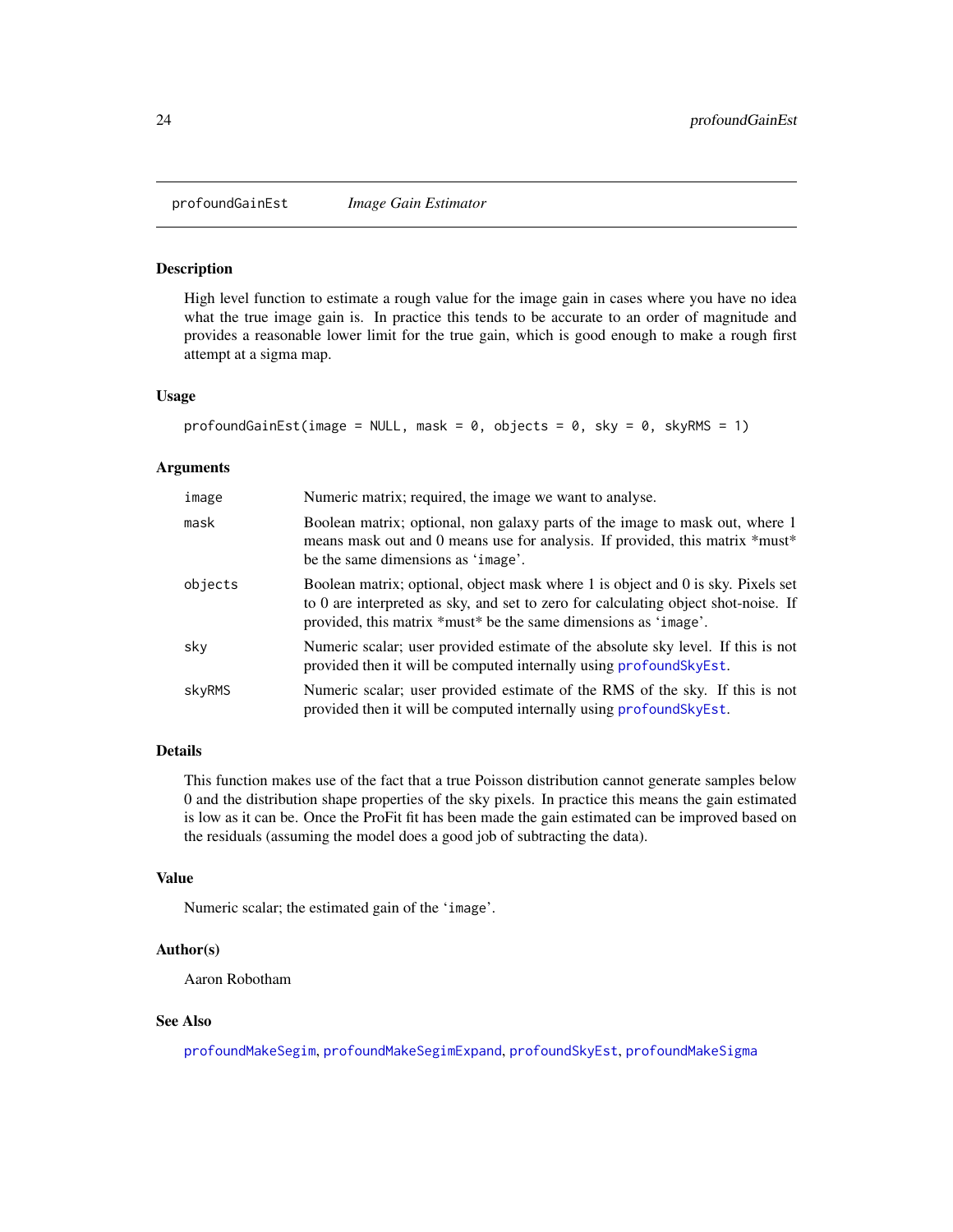# <span id="page-24-0"></span>profoundGetEllipse 25

# Examples

```
## Not run:
image=readFITS(system.file("extdata", 'VIKING/mystery_VIKING_Z.fits',
package="ProFound"))
profound=profoundProFound(image)
profoundGainEst(image$imDat, objects=profound$objects_redo, sky=profound$sky)
## End(Not run)
```
<span id="page-24-1"></span>profoundGetEllipse *Calculate single annulus properties of an iso-photal ellipse*

# Description

Returns single ellipse properties for a specific set of pixels, assumed to be be a narrow range in flux (i.e. an iso-photal annulus).

# Usage

```
profoundGetEllipse(x, y, z, xcen = NULL, ycen = NULL, scale = sqrt(2), pixscale = 1,
dobox = FALSE, plot=FALSE, ...)
```
#### Arguments

| $\mathsf{x}$ | Numeric vector; x values of pixels. If this is a 3 column matrix then column<br>1 is used for 'x', column 2 is used for 'y' and column 3 is used for 'val', see<br>Examples.                                                                                |
|--------------|-------------------------------------------------------------------------------------------------------------------------------------------------------------------------------------------------------------------------------------------------------------|
| У            | Numeric vector; y values of pixels.                                                                                                                                                                                                                         |
| z            | Numeric vector; z values of pixels. This is effectively the height, and would be<br>the pixel flux for an image.                                                                                                                                            |
| xcen         | Numeric scalar; the desired x centre of the ellipse. If this is not provided it is<br>calculated internally.                                                                                                                                                |
| ycen         | Numeric scalar; the desired y centre of the ellipse. If this is not provided it is<br>calculated internally.                                                                                                                                                |
| scale        | How should the standard ellipse covariance be scaled to create a geometric el-<br>lipse. The default of $sqrt(2)$ is appropriate to create an ellipse that represents the<br>location of an iso-photal contour of a galaxy.                                 |
| pixscale     | Numeric scalar; the pixel scale, where pixscale=asec/pix (e.g. 0.4 for SDSS). If<br>set to 1 (default), then the output 'radhi', 'radlo' and 'radav' is in terms of<br>pixels, otherwise they are in arcseconds.                                            |
| dobox        | Logical; should boxiness be computed? If FALSE then boxiness is fixed to be 0.<br>If TRUE then boxiness is computed (and other parameters are refined) using a<br>maximum likelihood method. This is more expensive to compute, so the default<br>is FALSE. |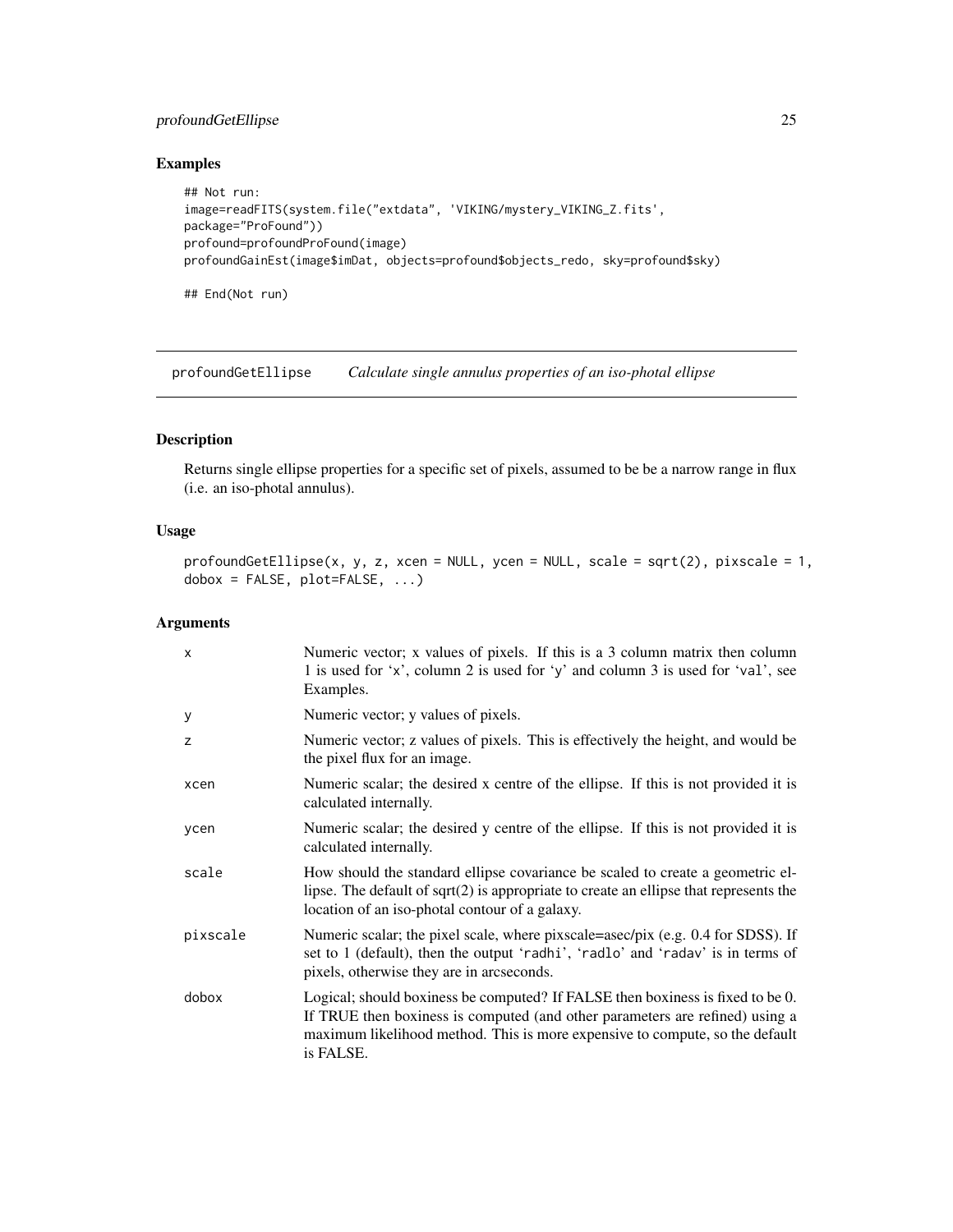| plot                    | Logical; should an ellipse be drawn on the current plot? This plot is generated<br>by the profound Draw Ellipse function. |
|-------------------------|---------------------------------------------------------------------------------------------------------------------------|
| $\cdot$ $\cdot$ $\cdot$ | Further arguments to be passed to profound Draw Ellipse. Only relevant is<br>'plot'=TRUE.                                 |

# Details

The assumption is this function will largely be used by the [profoundGetEllipses](#page-26-1) function, but it could be useful for computing the shape of a particular iso-photal contour (see Examples).

#### Value

A numeric vector with the following named elements:

| xcen  | The flux weighted x centre of the ellipse.                                                                                            |
|-------|---------------------------------------------------------------------------------------------------------------------------------------|
| ycen  | The flux weighted y centre of the ellipse.                                                                                            |
| radhi | The major axis extent of the ellipse (units of 'pixscale', so if 'pixscale' rep-<br>resents the standard asec/pix this will be asec). |
| radlo | The minor axis extent of the ellipse (units of 'pixscale', so if 'pixscale' rep-<br>resents the standard asec/pix this will be asec). |
| radav | The average radius of the ellipse (units of 'pixscale', so if 'pixscale' repre-<br>sents the standard asec/pix this will be asec).    |
| axrat | The axial ratio of the ellipse as given by 'radlo'/'radhi'.                                                                           |
| ang   | The angle of the ellipse in the usual ProFit sense, see profitMakeModel.                                                              |
| box   | The boxiness of the ellipse in the usual ProFit sense, see profit MakeModel.                                                          |
| xsd   | The flux weighted standard deviation in x (always in units of pix).                                                                   |
| xsd   | The flux weighted standard deviation in y (always in units of pix).                                                                   |
| COVXY | The flux weighted covariance in xy (always in units of pix).                                                                          |
| corxy | The flux weighted correlation in xy (always in units of pix).                                                                         |

# Author(s)

Aaron Robotham

#### See Also

[profoundGetEllipses](#page-26-1), [profoundGetEllipsesPlot](#page-29-1)

# Examples

```
## Not run:
# We need the ProFit library to show the profile: library(ProFit)
image = readFITS(system.file("extdata", 'KiDS/G266035fitim.fits',
package="ProFit"))$imDat
tempxy=cbind(which(image>2e-11 & image<3e-11, arr.ind=TRUE)-0.5,
            image[image>2e-11 & image<3e-11])
magimage(image>2e-11 & image<3e-11)
```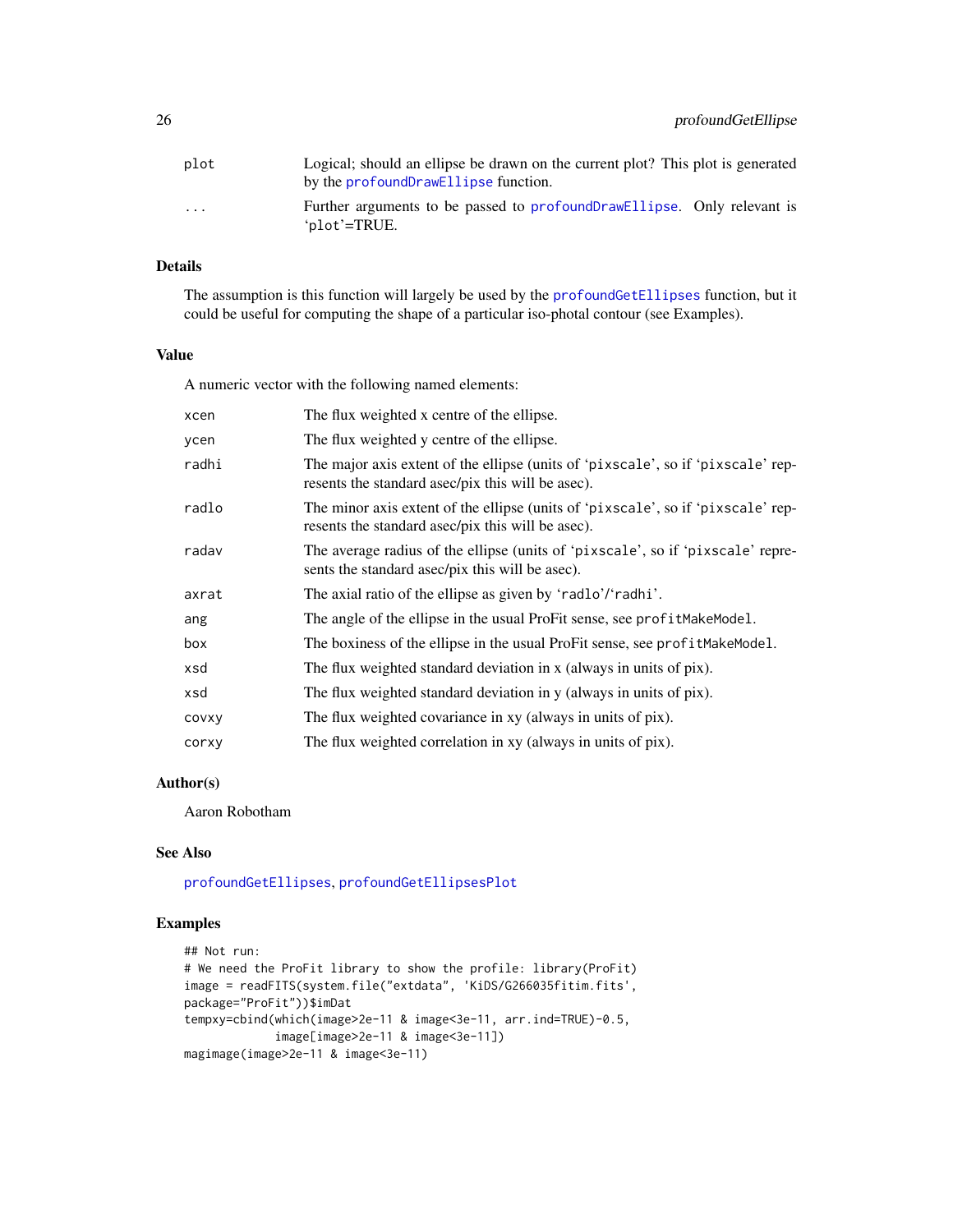```
points(tempxy[,1:2], pch='.', col='red')
tempellipse=profoundGetEllipse(tempxy)
profoundDrawEllipse(tempellipse['xcen'], tempellipse['ycen'], tempellipse['radhi'],
                      tempellipse['axrat'], tempellipse['ang'], col='blue')
```
## End(Not run)

<span id="page-26-1"></span>profoundGetEllipses *Calculate multiple annulus properties of iso-photal ellipses*

# Description

Returns multiple ellipse properties for an image, assumed to be monotonically decreasing in flux from a bright centre (i.e. a classic galaxy).

# Usage

```
profoundGetEllipses(image = NULL, segim = NULL, segID = 1, levels = 10, magzero = 0,
pixels = 1, fixcen = TRUE, dobox = FALSE, plot = TRUE, ...)
```
# Arguments

| image    | Numeric matrix; required, the image we want to analyse.                                                                                                                                                                                                                                                            |
|----------|--------------------------------------------------------------------------------------------------------------------------------------------------------------------------------------------------------------------------------------------------------------------------------------------------------------------|
| segim    | Integer matrix; optional, the segmentation map of the image. This matrix *must*<br>be the same dimensions as 'image'.                                                                                                                                                                                              |
| segID    | Integer scalar; optional, the desired 'segim' segment to extract from the 'image'.                                                                                                                                                                                                                                 |
| levels   | Integer scalar or vector. If a scalar this is the number of ellipse levels to extract<br>from the 'image'. If a vector this specfies the extremes of all fractional levels,<br>i.e. it should generally start at 0 and end at 1 to capture all isophotal levels.                                                   |
| magzero  | Numeric scalar; the magnitude zero point. What this implies depends on the<br>magnitude system being used (e.g. AB or Vega). If provided along with 'pixscale'<br>then the surface brightness output will represent mag/asec^2.                                                                                    |
| pixscale | Numeric scalar; the pixel scale, where pixscale=asec/pix (e.g. 0.4 for SDSS). If<br>set to 1 (default), then the output 'radhi', 'radlo' and 'radav' is in terms of<br>pixels, otherwise they are in arcseconds. If provided along with 'magzero' then<br>the surface brightness output will represent mag/asec^2. |
| fixcen   | Logical; should the ellipse centres be fixed to a common flux weighted centre?                                                                                                                                                                                                                                     |
| dobox    | Logical; should boxiness be computed? If FALSE then boxiness is fixed to be 0.<br>If TRUE then boxiness is computed (and other parameters are refined) using a<br>maximum likelihood method. This is more expensive to compute, so the default<br>is FALSE.                                                        |
| plot     | Logical; should a diagnostic plot be generated? This plot is generated by the<br>profoundGetEllipsesPlot function.                                                                                                                                                                                                 |
| .        | Further arguments to be passed to profoundGetEllipsesPlot. Only relevant<br>if 'plot'=TRUE.                                                                                                                                                                                                                        |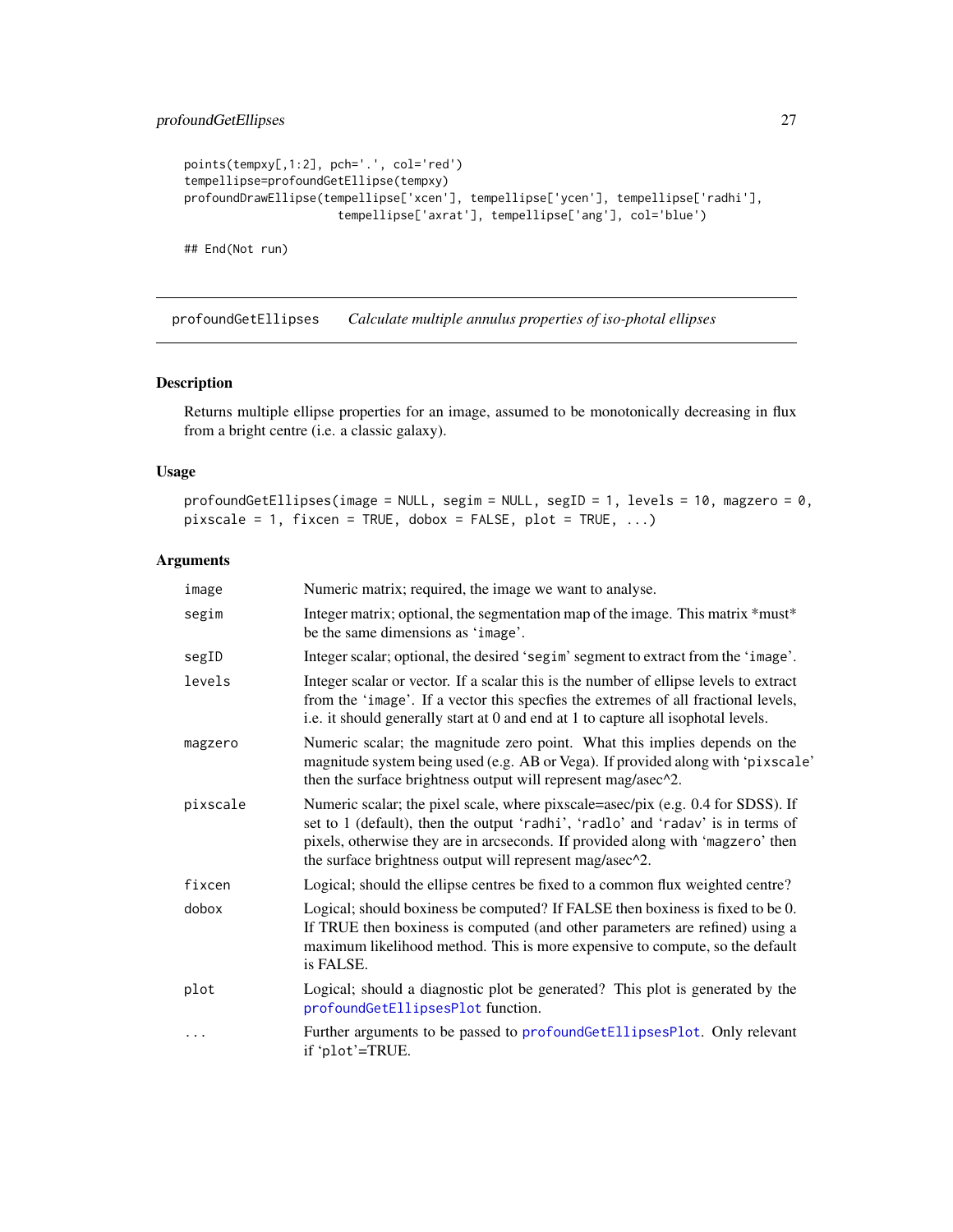# Details

This higher level function provides an easy way to extract iso-photal ellipses from an image of a galaxy. How it works somewhat replicates IRAF's ellipse, but it is really present to offer useful initial guesses for bulge and disk geometric properties. It certainly does not guarantee to return the same solution as IRAF (in fact I am not exactly aware of how IRAF computes its ellipses).

Internally it works by rank ordering the pixels of the galaxy and dividing these into equi-spaced quantiles of flux (so each annulus will approximately sum to the same amount of flux). This means that the error for each ellipse will be approximately constant. For each annulus it then runs [profoundGetEllipse](#page-24-1) to compute the ellipse properties of what is assumed to be a fairly narrow annulus of pixels. The implicit assumption is that the galaxy flux more-or-less monotonically decreases from the centre, and dividing pixels like this will assure the extraction of common iso-photal ellipses. This assumption works well within the inner 90% of a galaxy's flux, but isophotes can be quite noisy once the galaxy flux gets close to the sky RMS level. This said, the ellipse returned will on average make sense, and ellipses tend to overlap only in very extreme cases (where the geometry is highly non-elliptical or there are close contaminants).

#### Value

A list containing:

| ellipses    | A data frame of ellipse properties ordered by radius (see below).                                                                                                                                                                                                 |
|-------------|-------------------------------------------------------------------------------------------------------------------------------------------------------------------------------------------------------------------------------------------------------------------|
| segellipses | Integer matrix; the ellipse-wise segmentation map matched pixel by pixel to<br>'image'. This allows you to see which specific pixels used to compute each<br>ellipse annulus in 'ellipses', where the number in the segmentation map refers<br>to 'segellipseID'. |

'ellipses' is a data.frame of ellipse properties ordered by radius. It has the following columns

| segellipseID | The ellipse segment ID that refers to the segmentation map 'segellipses'.                                                            |
|--------------|--------------------------------------------------------------------------------------------------------------------------------------|
| fluxfrac     | The approximate fraction of galaxy flux contained within this ellipse.                                                               |
| xcen         | The flux weighted x centre of the ellipse.                                                                                           |
| ycen         | The flux weighted y centre of the ellipse.                                                                                           |
| radhi        | The major axis extent of the ellipse (units of 'pixscale', so if 'pixscale' rep-<br>resents the standard asec/pix this will be asec) |
| radlo        | The minor axis extent of the ellipse (units of 'pixscale', so if 'pixscale' rep-<br>resents the standard asec/pix this will be asec) |
| radav        | The average radius of the ellipse (units of 'pixscale', so if 'pixscale' repre-<br>sents the standard asec/pix this will be asec)    |
| axrat        | The axial ratio of the ellipse as given by 'radlo'/'radhi'.                                                                          |
| ang          | The angle of the ellipse in the usual ProFit sense, see profitMakeModel.                                                             |
| box          | The boxiness of the ellipse in the usual ProFit sense, see profit MakeModel.                                                         |
| xsd          | The flux weighted standard deviation in x (always in units of pix).                                                                  |
| ysd          | The flux weighted standard deviation in y (always in units of pix).                                                                  |
| COVXY        | The flux weighted covariance in xy (always in units of pix).                                                                         |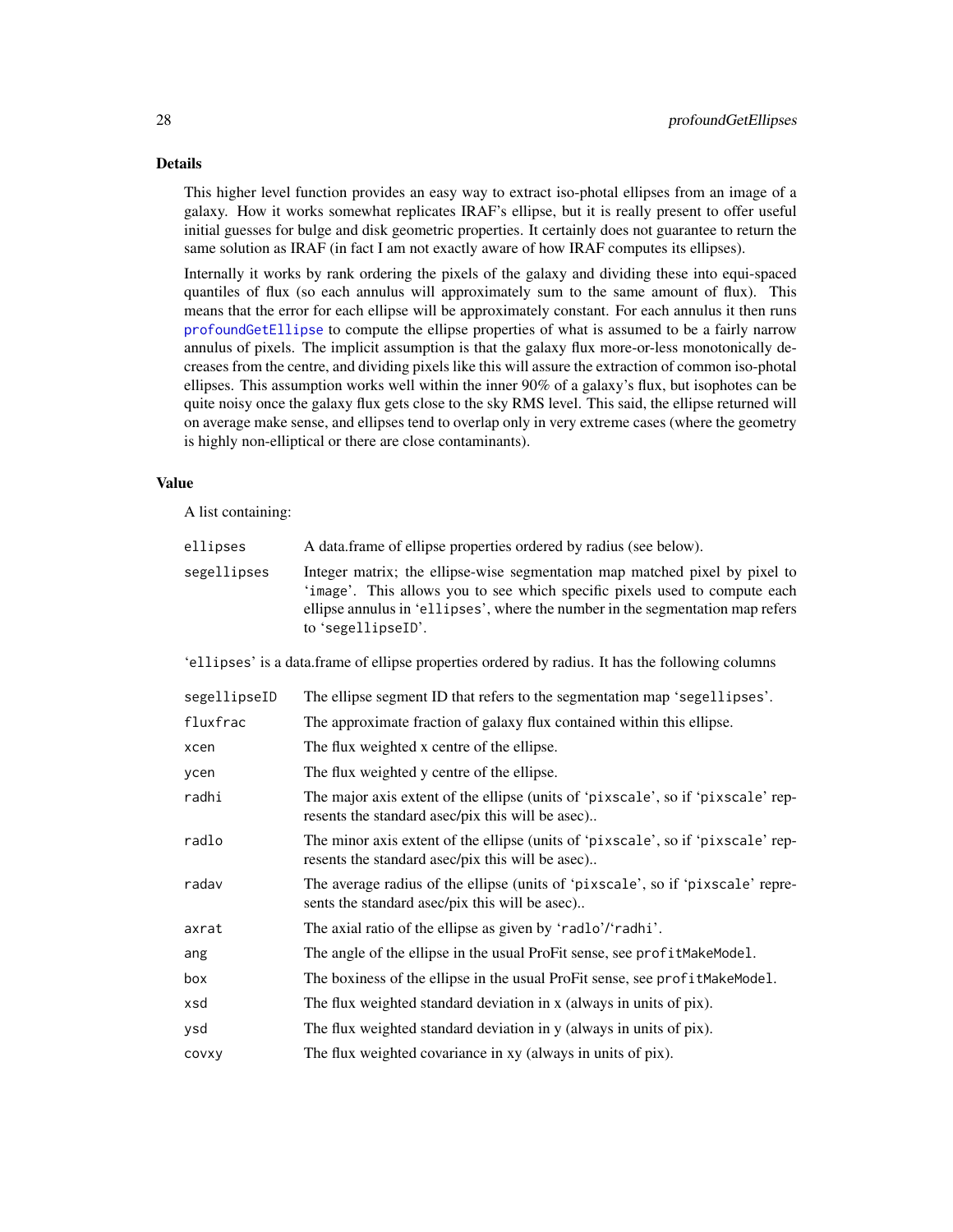| corxy     | The flux weighted correlation in xy (always in units of pix).                                                                                                                                                                               |
|-----------|---------------------------------------------------------------------------------------------------------------------------------------------------------------------------------------------------------------------------------------------|
| flux      | The flux contained in the segmented pixels associated with this ellipse.                                                                                                                                                                    |
| N         | The number of segmented pixels associated with this ellipse.                                                                                                                                                                                |
| <b>SB</b> | The mean surface brightness of the pixels associated with this ellipse (if 'pixscale'<br>has been set correctly then this column will represent mag/asec <sup><math>\wedge</math>2</sup> , otherwise it<br>will be mag/pix $\binom{2}{2}$ . |

#### Author(s)

Aaron Robotham

#### See Also

[profoundGetEllipsesPlot](#page-29-1), [profoundGetEllipse](#page-24-1), [profoundDrawEllipse](#page-18-1)

#### Examples

```
## Not run:
# We need the ProFit library to show the profile: library(ProFit)
image = readFITS(system.file("extdata", 'KiDS/G278109fitim.fits',
package="ProFit"))$imDat
segim = readFITS(system.file("extdata", 'KiDS/G278109segim.fits',
package="ProFit"))$imDat
ellipses_nobox = profoundGetEllipses(image=image, segim=segim, levels=20, dobox=FALSE,
pixscale=0.2)
ellipses_box = profoundGetEllipses(image=image, segim=segim, levels=20, dobox=TRUE,
pixscale=0.2)
magplot(ellipses_box$ellipses$radhi[4:19], ellipses_nobox$ellipses$SB[4:19],
ylim=c(25,17), grid=TRUE, type='l')
points(ellipses_box$ellipses$radhi[4:19],ellipses_box$ellipses$SB[4:19])
#A rough bulge+disk surface brightness profile (mean axrat~0.6):
rlocs=seq(1,30,by=0.1)
bulge=profitRadialSersic(rlocs, mag=18.2, re=1.7, nser=3)
disk=profitRadialSersic(rlocs, mag=18, re=13, nser=0.7)
lines(rlocs, profoundFlux2SB(bulge, pixscale=0.2), col='red')
lines(rlocs, profoundFlux2SB(disk, pixscale=0.2), col='blue')
lines(rlocs, profoundFlux2SB(bulge+disk, pixscale=0.2), col='green')
#To get correct magnitudes you would need to modify the components by the axrat
#and pixel scale.
#We can do a better 1D fit with ease:
#Since the ellipses are divided by equi-flux we can minimise sum-square of the SB diff:
sumsq1D=function(par=c(17.6, log10(1.7), log10(3), 17.4, log10(13), log10(0.7)),
rad, SB, pixscale=1){
 bulge=profitRadialSersic(rad, mag=par[1], re=10^par[2], nser=10^par[3])
 disk=profitRadialSersic(rad, mag=par[4], re=10^par[5], nser=10^par[6])
 total=profoundFlux2SB(bulge+disk, pixscale=pixscale)
 return=sum((total-SB)^2)
}
```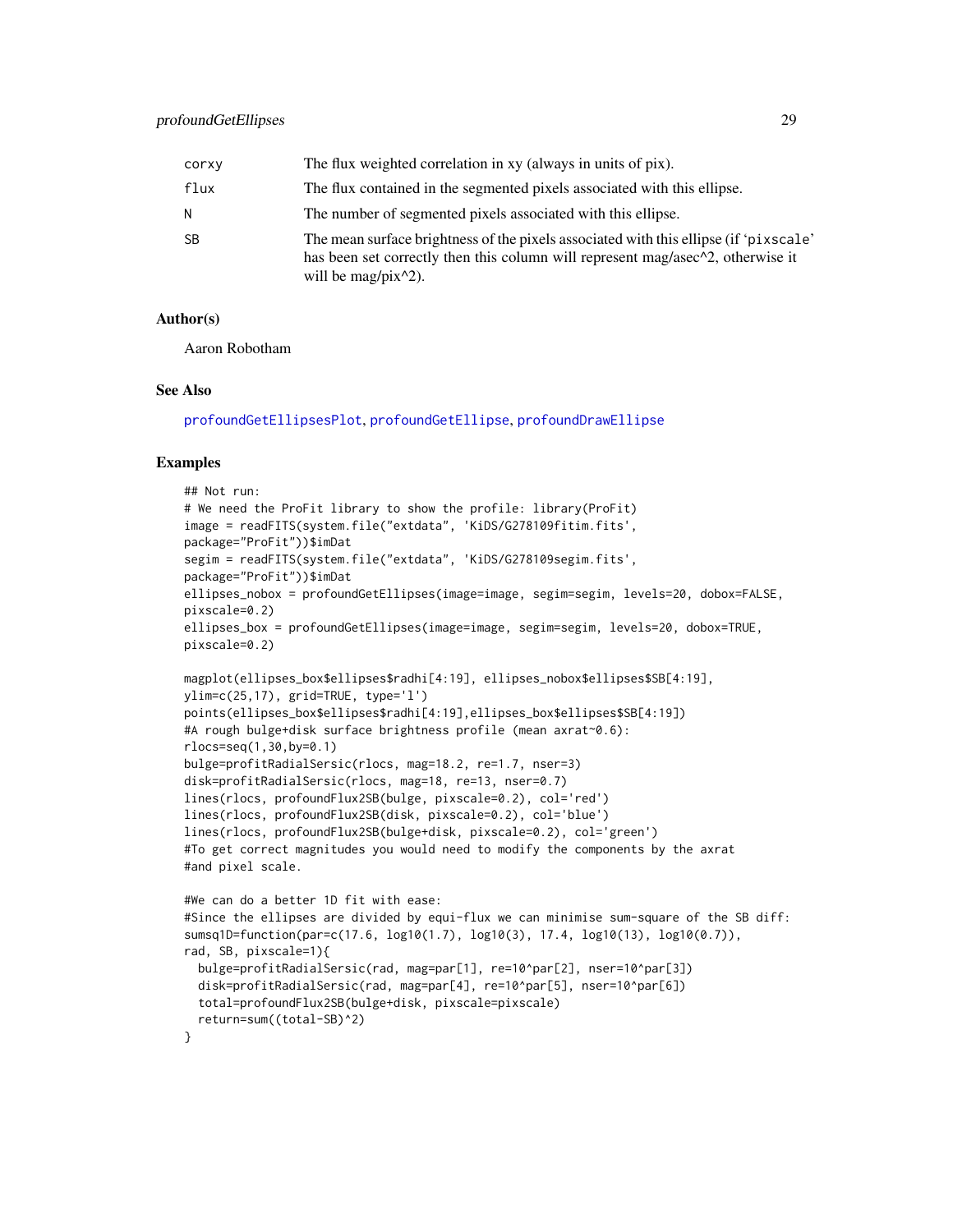```
lower=c(10,0,-0.5,10,0,-0.5)
upper=c(30,2,1,30,2,1)
fit1D=optim(sumsq1D, par=c(17.6, log10(1.7), log10(3), 17.4, log10(13), log10(0.7)),
rad=ellipses_box$ellipses$radhi[4:19], SB=ellipses_box$ellipses$SB[4:19], pixscale=0.2,
method='L-BFGS-B', lower=lower, upper=upper)$par
magplot(ellipses_box$ellipses$radhi[4:19], ellipses_nobox$ellipses$SB[4:19],
ylim=c(25,17), grid=TRUE, type='l')
points(ellipses_box$ellipses$radhi[4:19],ellipses_box$ellipses$SB[4:19])
#A simple bulge+disk surface brightness profile:
rlocs=seq(1,30,by=0.1)
bulge=profitRadialSersic(rlocs, mag=fit1D[1], re=10^fit1D[2], nser=10^fit1D[3])
disk=profitRadialSersic(rlocs, mag=fit1D[4], re=10^fit1D[5], nser=10^fit1D[6])
lines(rlocs, profoundFlux2SB(bulge, pixscale=0.2), col='red')
lines(rlocs, profoundFlux2SB(disk, pixscale=0.2), col='blue')
lines(rlocs, profoundFlux2SB(bulge+disk, pixscale=0.2), col='green')
```
## End(Not run)

<span id="page-29-1"></span>profoundGetEllipsesPlot

*Create diagnostic plot of estimated iso-photal ellipses*

#### Description

Generates a useful plot merging a rapidly changing colour mapping with the estimated ellipses.

#### Usage

```
profoundGetEllipsesPlot(image = NULL, ellipses = NULL, segim = NULL, segID = 1,
segellipseID = "all", pixscale = 1, col = rep(rainbow(10, s = 0.5), 4), border = "auto",
lty = 'auto', lwd = 'auto', ...)
```
#### Arguments

| image        | Numeric matrix; required, the image we want to analyse.                                                                                                                                      |
|--------------|----------------------------------------------------------------------------------------------------------------------------------------------------------------------------------------------|
| ellipses     | Data frame; the ellipse information, but in practice the 'ellipse' list output of<br>profoundGetEllipses.                                                                                    |
| segim        | Integer matrix; optional, the segmentation map of the image. This matrix *must*<br>be the same dimensions as 'image'.                                                                        |
| segID        | Integer scalar; optional, the desired 'segim' segment to extract from the 'image'.                                                                                                           |
| segellipseID | Integer vector; the segellipseID to be plotted. The default of 'all' will display all<br>ellipses.                                                                                           |
| pixscale     | Numeric scalar; the pixel scale, where pixscale=asec/pix (e.g. 0.4 for SDSS).<br>This should only be used if the radii columns in 'ellipses' have already been<br>scaled by the pixel scale. |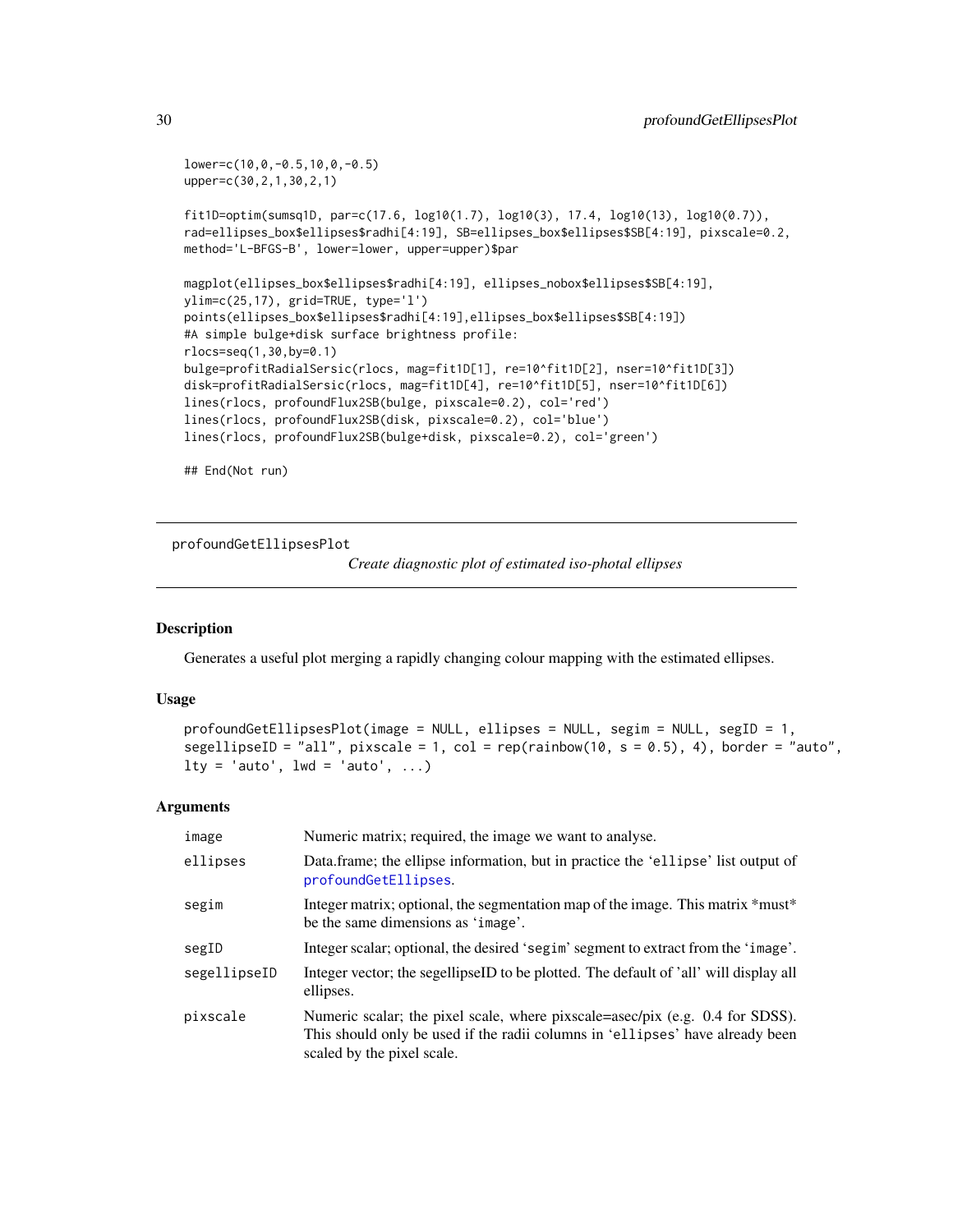| col      | The colour palette to be used for the background 'image'. The default is chosen<br>to be high contrast, to make it easier to compare the computed ellipses with the<br>underlying isophotes.                                                             |
|----------|----------------------------------------------------------------------------------------------------------------------------------------------------------------------------------------------------------------------------------------------------------|
| border   | The colour of the ellipse border drawn by draw. ellipse. If 'auto' then a sen-<br>sible default is chosen.                                                                                                                                               |
| lty      | The line type of the ellipse border drawn by draw.ellipse. If 'auto' then a<br>sensible default is chosen ('1ty'=1 within the 90% flux radius and '1ty'=2 out-<br>side).                                                                                 |
| 1wd      | The line width of the ellipse border drawn by draw ellipse. If 'auto' then a<br>sensible default is chosen (' $1wd = 0.5$ within the 50% flux radius, ' $1wd' = 1$ above<br>the 50% flux radius, except for the annuli at $50\%/90\%$ which is '1wd'=2). |
| $\cdots$ | Further arguments to be passed to magimage.                                                                                                                                                                                                              |
|          |                                                                                                                                                                                                                                                          |

# Details

The default options should create useful diagnostics, but there are lots of potential plots that can be made with the outputs of [profoundGetEllipses](#page-26-1), including e.g. making plots of how various parameters behave with radius, which can give helpful insight to starting parameters for bulge and disk profiles. The user is encouraged to experiment.

# Value

No value is returned, this function is run purely for the side effect of making a diagnostic plot.

# Author(s)

Aaron Robotham

#### See Also

[profoundGetEllipses](#page-26-1), [profoundGetEllipse](#page-24-1), [profoundDrawEllipse](#page-18-1)

# Examples

```
## Not run:
# We need the ProFit library to show the profile: library(ProFit)
image = readFITS(system.file("extdata", 'KiDS/G266035fitim.fits', package="ProFit"))$imDat
segim = readFITS(system.file("extdata", 'KiDS/G266035segim.fits', package="ProFit"))$imDat
ellipses = profoundGetEllipses(image=image, segim=segim, segID=4, plot=FALSE)
```

```
#We can get a good overall idea of how good the ellipses are by running with defaults:
profoundGetEllipsesPlot(image=image, ellipses=ellipses$ellipses)
```

```
#We can check a specific ellipse too:
profoundGetEllipsesPlot(image=ellipses$segellipses==8, ellipses=ellipses$ellipses,
segellipseID=8, col=grey(0:1), border='red', lwd=2)
```
## End(Not run)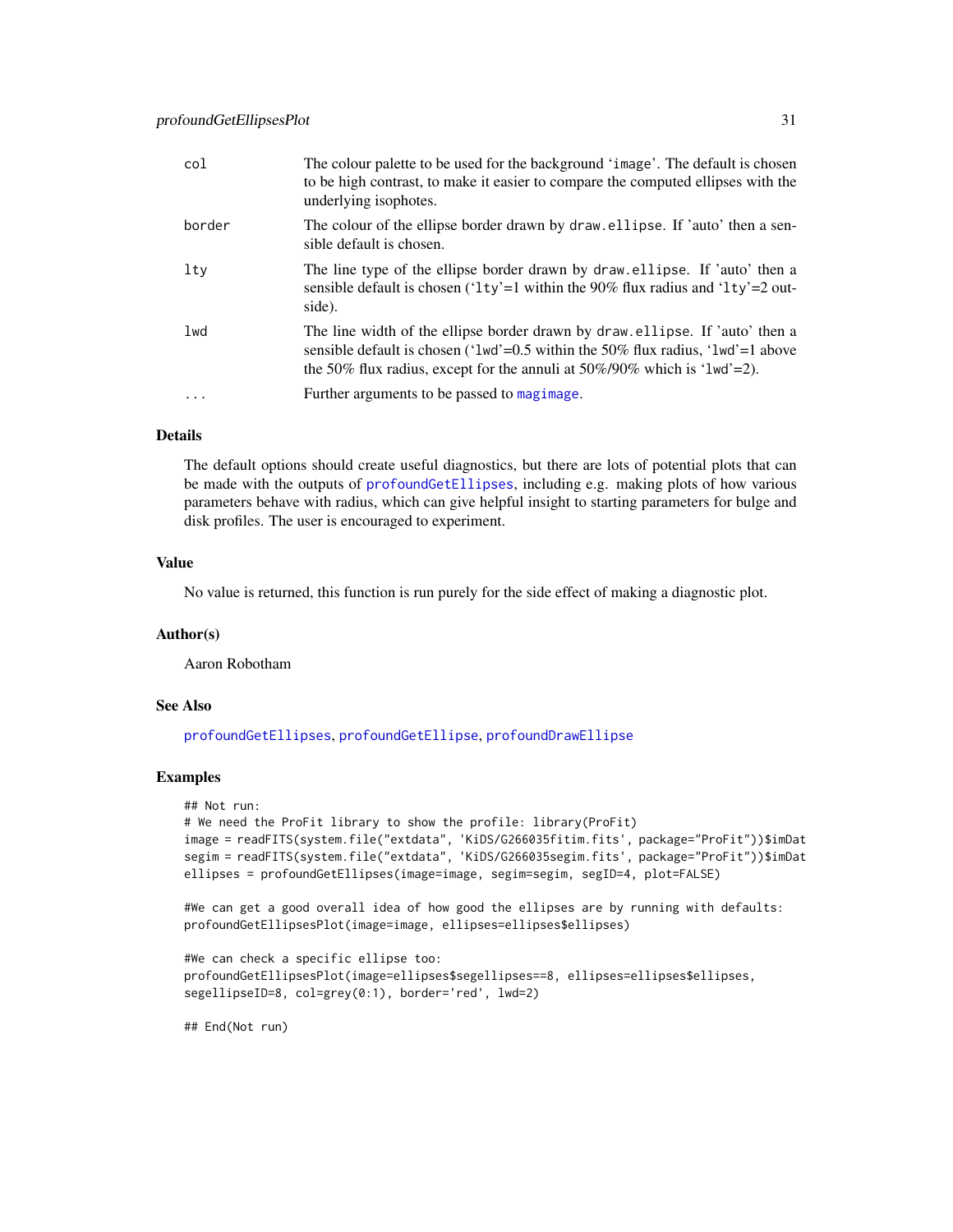<span id="page-31-0"></span>

#### Description

Various image transformation functions that assist in exploring data. These all require the imager package to be installed.

#### Usage

```
profoundImBlur(image = NULL, sigma = 1, plot = FALSE, ...)
profoundImGrad(image = NULL, sigma = 1, plot = FALSE, ...)
profoundImDiff(image = NULL, sigma = 1, plot = FALSE, ...)
```
#### Arguments

| image     | Numeric matrix; required, the image we want to analyse.                   |
|-----------|---------------------------------------------------------------------------|
| sigma     | Numeric scalar; standard deviation of the blur.                           |
| plot      | Logical; should a magimage plot of the output be generated?               |
| $\ddotsc$ | Further arguments to be passed to magimage. Only relevant is 'plot'=TRUE. |
|           |                                                                           |

# Value

Numeric matrix; a new image the same size as 'image', with the relevant transform applied.

For profoundImBlur the output is a smoothed version of the 'image'.

For profoundImGrad the output is the magnitude of the gradient of the smoothed version of the 'image'.

For profoundImDiff the output is the original 'image' minus the smoothed version of the 'image'.

#### Author(s)

Aaron Robotham

#### See Also

[profoundMakeSegim](#page-33-1), [profoundMakeSegimExpand](#page-39-2)

# Examples

```
image=readFITS(system.file("extdata", 'VIKING/mystery_VIKING_Z.fits',
package="ProFound"))$imDat
magimage(image)
profoundImBlur(image, plot=TRUE)
profoundImGrad(image, plot=TRUE)
profoundImDiff(image, plot=TRUE)
```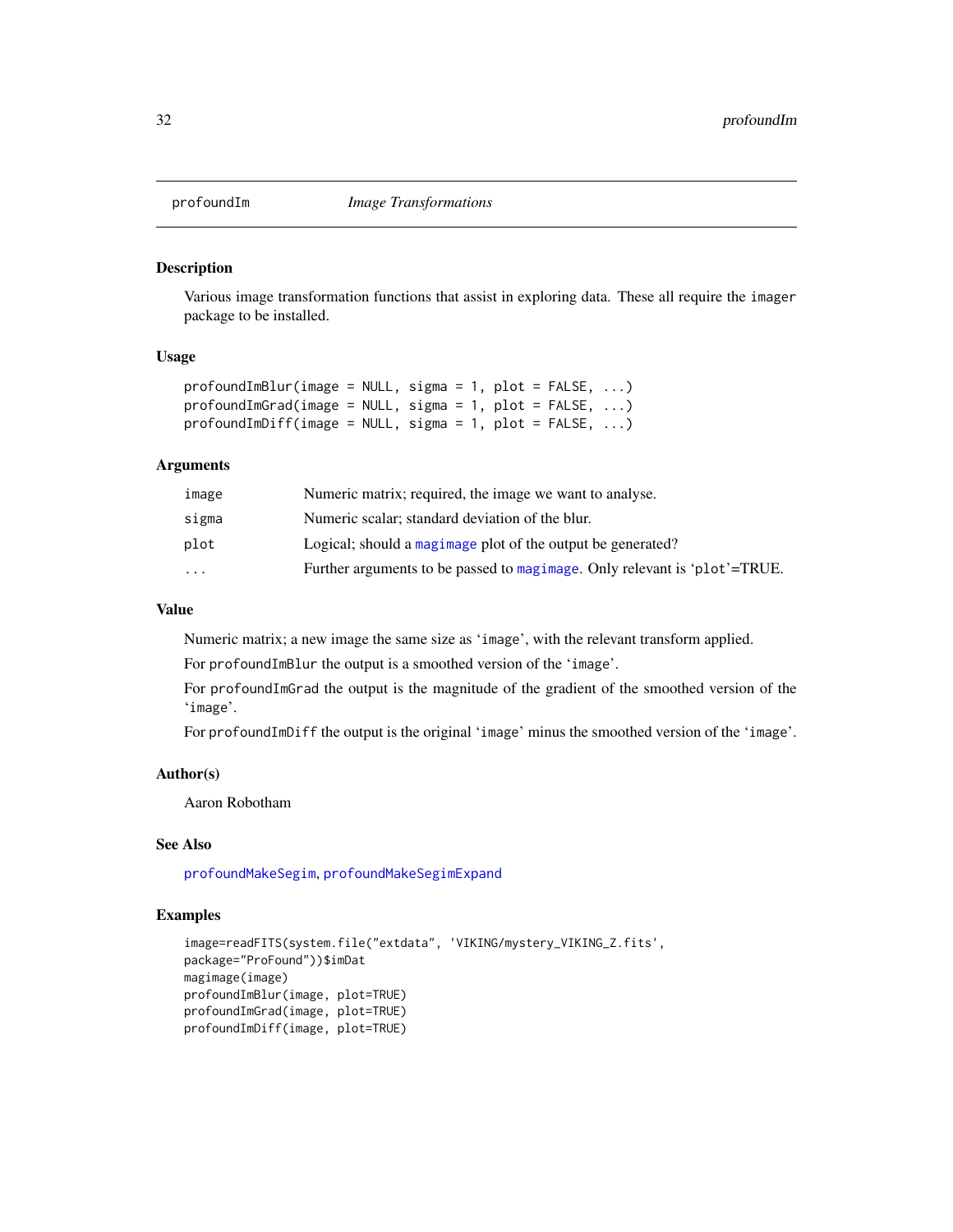<span id="page-32-0"></span>

# Description

Functions to convert total magnitudes to surface brightness and vica-versa. These are provided to allow models to be either specified by total magnitude or mean surface brightness within Re. The latter is a useful way of specifying a disk model since surface brightness does not span a huge range.

#### Usage

```
profoundMag2Mu(mag = 15, re = 1, axrat = 1, pixscale = 1)profoundMu2Mag(mu = 17, re = 1, axrat = 1, pixscale = 1)
```
#### Arguments

| mag      | Total magnitude of the 2D Sersic profile.                                                                                                                                                                          |
|----------|--------------------------------------------------------------------------------------------------------------------------------------------------------------------------------------------------------------------|
| mu       | Mean surface brightness within Re of the 2D Sersic profile.                                                                                                                                                        |
| re       | Effective radii of the 2D Sersic profile.                                                                                                                                                                          |
| axrat    | Axial ratio of Sersic profile defined as minor-axis/major-axis, i.e. 1 is a circle<br>and $0$ is a line.                                                                                                           |
| pixscale | The pixel scale, where pixscale=asec/pix (e.g. 0.4 for SDSS). If set to 1, then<br>the surface brightness is interpreted in terms of pixels, otherwise it is interpreted<br>in terms of arcseconds <sup>1</sup> 2. |

# Value

profoundMag2Mu returns the mean surface brightness within Re of the 2D Sersic profile.

profoundMag2Mu returns total magnitude of the 2D Sersic profile.

# Author(s)

Aaron Robotham

# See Also

[profoundSegimStats](#page-64-1)

# Examples

```
profoundMag2Mu(mag=22, re=10, axrat=0.5)
profoundMu2Mag(mu=28, re=10, axrat=0.5)
```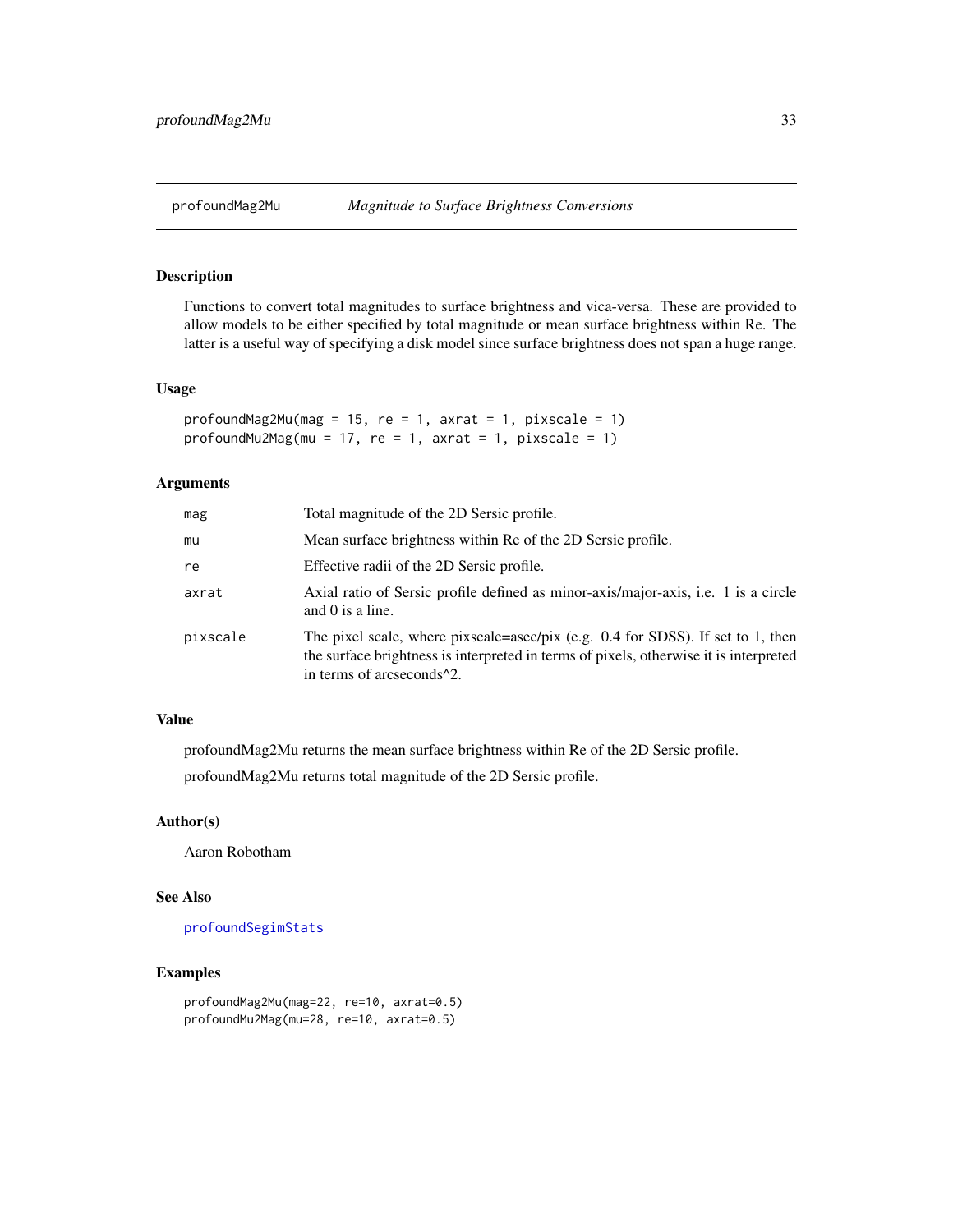<span id="page-33-1"></span><span id="page-33-0"></span>profoundMakeSegim *Watershed Image Segmentation*

#### Description

A high level utility to achieve decent quality image segmentation. It uses a mixture of image smoothing and watershed segmentation propagation to identify distinct objects for use in, e.g., profitSetupData (where the 'segim' list item output of profoundMakeSegim would be passed to the 'segim' input of profitSetupData).

#### Usage

```
profoundMakeSegim(image = NULL, mask = NULL, objects = NULL, skycut = 1, pixcut = 3,
tolerance = 4, ext = 2, reltol = 0, cliptol = Inf, sigma = 1, smooth = TRUE, SBlim = NULL,
magzero = 0, gain = NULL, pixscale = 1, sky = NULL, skyRMS = NULL, header = NULL,
verbose = FALSE, plot = FALSE, stats = TRUE, rotstats = FALSE, boundstats = FALSE,
offset = 1, sortcol = "segID", decreasing = FALSE, watershed = 'EBImage', ...)
```
# Arguments

| image     | Numeric matrix; required, the image we want to analyse. Note, image NAs are<br>treated as masked pixels.                                                                                                                                                                                                                                                                                                                                                                      |
|-----------|-------------------------------------------------------------------------------------------------------------------------------------------------------------------------------------------------------------------------------------------------------------------------------------------------------------------------------------------------------------------------------------------------------------------------------------------------------------------------------|
| mask      | Boolean matrix; optional, parts of the image to mask out (i.e. ignore), where 1<br>means mask out and 0 means use for analysis. If provided, this matrix *must*<br>be the same dimensions as 'image'.                                                                                                                                                                                                                                                                         |
| objects   | Boolean matrix; optional, object mask where 1 is object and 0 is sky. If provided,<br>this matrix *must* be the same dimensions as 'image'.                                                                                                                                                                                                                                                                                                                                   |
| skycut    | Numeric scalar; the lowest threshold to make on the 'image' in units of the sky<br>RMS. Passed to profoundMakeSegim.                                                                                                                                                                                                                                                                                                                                                          |
| pixcut    | Integer scalar; the number of pixels required to identify an object. Passed to<br>profoundMakeSegim.                                                                                                                                                                                                                                                                                                                                                                          |
| tolerance | Numeric scalar; the minimum height of the object in the units of sky RMS be-<br>tween its highest point (seed) and the point where it contacts another object<br>(checked for every contact pixel). If the height is smaller than the tolerance,<br>the object will be combined with one of its neighbours, which is the highest.<br>The range 1-5 offers decent results usually. This is passed to 'tolerance' in<br>'EBImage', or 'abstol' in 'ProFound' (see 'watershed'). |
| ext       | Numeric scalar; radius of the neighbourhood in pixels for the detection of neigh-<br>bouring objects. Higher value smooths out small objects.                                                                                                                                                                                                                                                                                                                                 |
| reltol    | Numeric scalar; only relevant for 'watershed'='ProFound'. A modifier to the<br>'abstol', modifying it by the ratio of the segment peak flux divided by the<br>saddle point flux to the power 'reltol'. The default means the 'reltol' has no<br>effect since this modifier becomes 1. A larger value of 'reltol' means segments<br>are more aggressively merged together.                                                                                                     |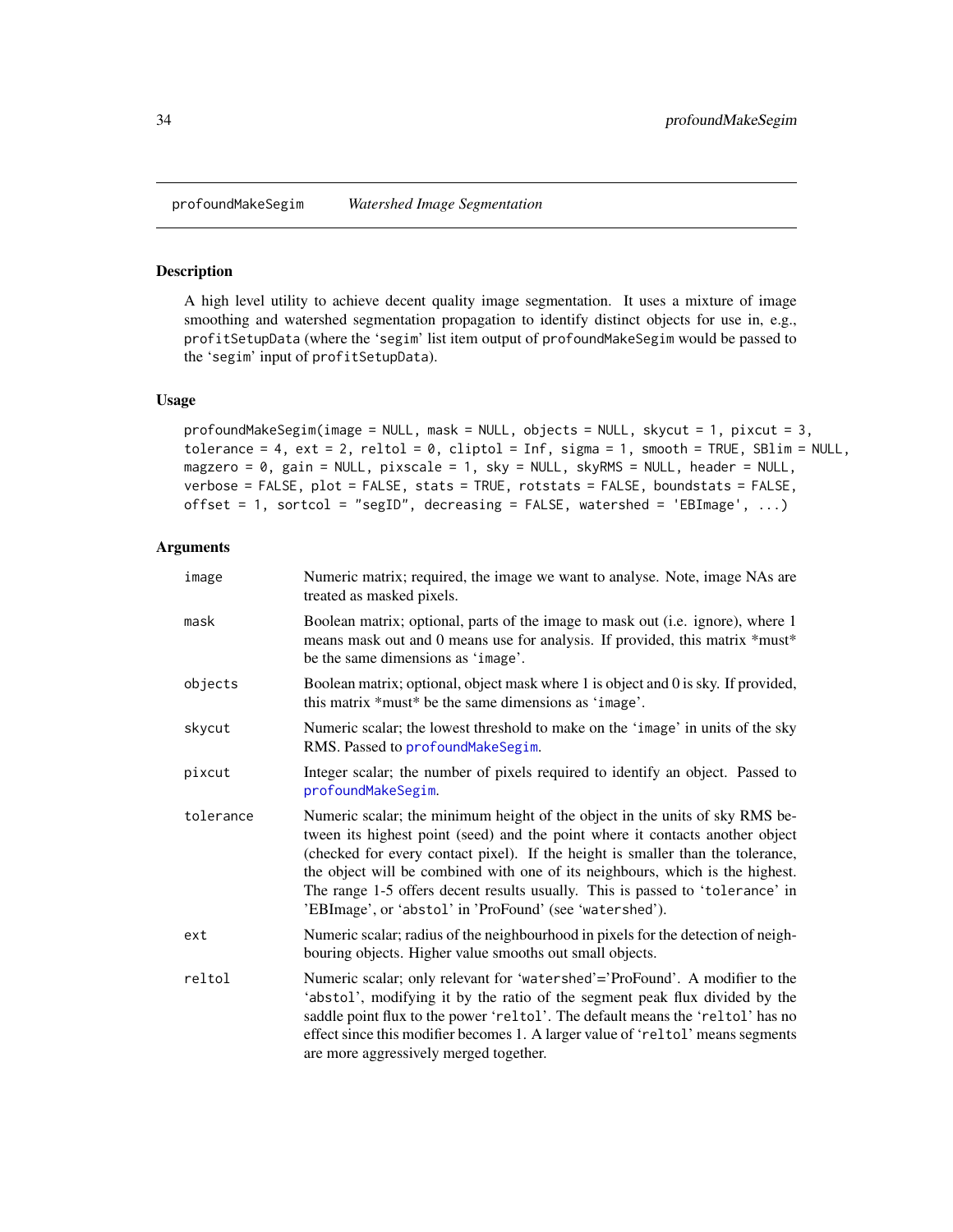| cliptol  | Numeric scalar; only relevant for 'watershed'='ProFound'. If ('image'-'sky')/optionskyRMS<br>is above this level where segments touch then they are always merged, regardless<br>of other criteria. When thinking in terms of sky RMS, values between 20-100<br>are probably appropriate for merging very bright parts of stars back together in<br>optical data.                                                                                                                                                                  |
|----------|------------------------------------------------------------------------------------------------------------------------------------------------------------------------------------------------------------------------------------------------------------------------------------------------------------------------------------------------------------------------------------------------------------------------------------------------------------------------------------------------------------------------------------|
| sigma    | Numeric scalar; standard deviation of the blur used when 'smooth'=TRUE.                                                                                                                                                                                                                                                                                                                                                                                                                                                            |
| smooth   | Logical; should smoothing be done on the target 'image'? If present, this will<br>use the imblur function from the imager package. Otherwise it will use the<br>gblur function from the EBImage package with a warning. These functions are<br>very similar in output, but not strictly identical.                                                                                                                                                                                                                                 |
| SBlim    | Numeric scalar; the mag/asec^2 surface brightness threshold to apply. This is<br>always used in conjunction with 'skycut', so set 'skycut' to be very large<br>(e.g. Inf) if you want a pure surface brightness threshold for the segmentation.<br>'magzero' and 'pixscale' must also be present for this to be used.                                                                                                                                                                                                              |
| magzero  | Numeric scalar; the magnitude zero point. What this implies depends on the<br>magnitude system being used (e.g. AB or Vega). If provided along with 'pixscale'<br>then the flux and surface brightness outputs will represent magnitudes and mag/asec <sup>12</sup> .                                                                                                                                                                                                                                                              |
| gain     | Numeric scalar; the gain (in photo-electrons per ADU). This is only used to<br>compute object shot-noise component of the flux error (else this is set to 0).                                                                                                                                                                                                                                                                                                                                                                      |
| pixscale | Numeric scalar; the pixel scale, where pixscale=asec/pix (e.g. 0.4 for SDSS).<br>If set to 1 (default), then the output is in terms of pixels, otherwise it is in arc-<br>seconds. If provided along with 'magzero' then the flux and surface brightness<br>outputs will represent magnitudes and mag/asec^2.                                                                                                                                                                                                                      |
| sky      | User provided estimate of the absolute sky level. If this is not provided then<br>it will be computed internally using profoundSkyEst. Can be a scalar (value<br>uniformly applied to full 'sigma' map) or a matrix matching the dimensions of<br>'image' (allows values to vary per pixel). This will be subtracted off the 'image'<br>internally, so only provide this if the sky does need to be subtracted!                                                                                                                    |
| skyRMS   | User provided estimate of the RMS of the sky. If this is not provided then it<br>will be computed internally using profoundSkyEst. Can be a scalar (value<br>uniformly applied to full 'sigma' map) or a matrix matching the dimensions of<br>'image' (allows values to vary per pixel).                                                                                                                                                                                                                                           |
| header   | Full FITS header in table or vector format. If this is provided then the segmen-<br>tations statistics table will gain 'RAcen' and 'Decen' coordinate outputs. Legal<br>table format headers are provided by the read. fitshdr function or the 'hdr'<br>list output of read. fits in the astro package; the 'hdr' output of readFITS in<br>the FITSio package or the 'header' output of magcutoutWCS. Missing header<br>keywords are printed out and other header option arguments are used in these<br>cases. See magWCSxy2radec. |
| verbose  | Logical; should verbose output be displayed to the user? Since big image can<br>take a long time to run, you might want to monitor progress.                                                                                                                                                                                                                                                                                                                                                                                       |
| plot     | Logical; should a diagnostic plot be generated? This is useful when you only<br>have a small number of sources (roughly a few hundred). With more than this it<br>can start to take a long time to make the plot!                                                                                                                                                                                                                                                                                                                  |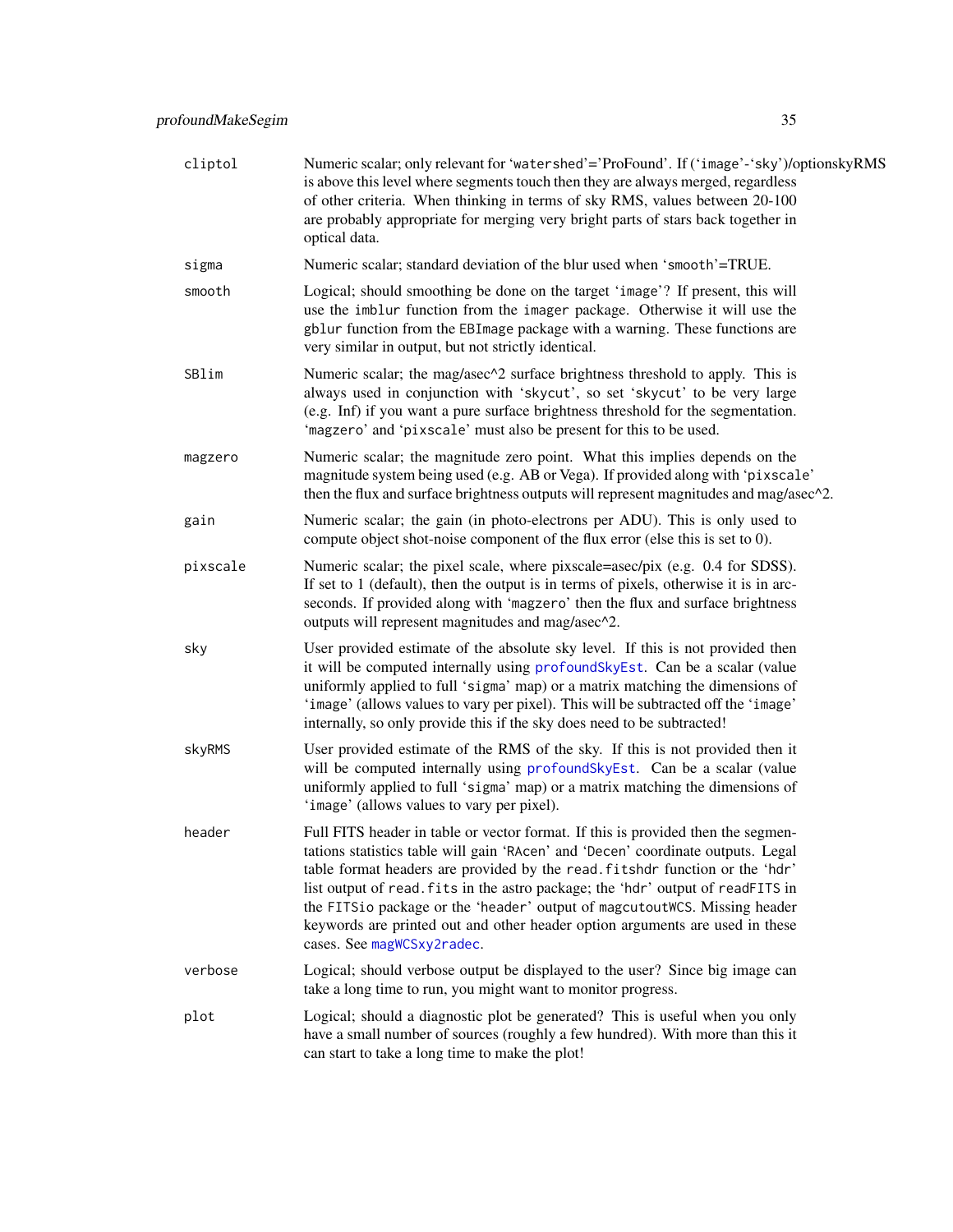| stats      | Logical; should statistics on the segmented objects be returned? If 'magzero'<br>and 'pixscale' have been provided then some of the outputs are computed in<br>terms of magnitude and mag/asec $\frac{\lambda}{2}$ rather than flux and flux/pix $\frac{\lambda}{2}$ (see Value). |
|------------|-----------------------------------------------------------------------------------------------------------------------------------------------------------------------------------------------------------------------------------------------------------------------------------|
| rotstats   | Logical; if TRUE then the 'asymm', 'flux_reflect' and 'mag_reflect' are<br>computed, else they are set to NA. This is because they are very expensive to<br>compute compared to other photometric properties.                                                                     |
| boundstats | Logical; if TRUE then various pixel boundary statistics are computed ('Nedge',<br>'Nsky', 'Nobject', 'Nborder', 'edge_frac', 'edge_excess' and 'FlagBorder').<br>If FALSE these return NA instead (saving computation time).                                                      |
| offset     | Integer scalar; the distance to offset when searching for nearby segments (used<br>in profoundSegimStats).                                                                                                                                                                        |
| sortcol    | Character; name of the output column that the returned segmentation statistics<br>data.frame should be sorted by (the default is segID, i.e. segment order). See<br>below for column names and contents.                                                                          |
| decreasing | Logical; if FALSE (default) the segmentation statistics data.frame will be sorted<br>in increasing order, if TRUE the data.frame will be sorted in decreasing order.                                                                                                              |
| watershed  | Character; the funciton to use to achieve the watershed deblend. Allowed op-<br>tions are 'EBImage' for EBImage::watershed, and 'ProFound' for the new Rcpp<br>implementation included with the ProFound package.                                                                 |
|            | Further arguments to be passed to magimage. Only relevant is 'plot'=TRUE.                                                                                                                                                                                                         |
|            |                                                                                                                                                                                                                                                                                   |

#### Details

To use this function you will need to have EBImage installed. Since this can be a bit cumbersome on some platforms (given its dependencies) this is only listed as a suggested package. You can have a go at installing it by running:

```
> source("http://bioconductor.org/biocLite.R")
```
> biocLite("EBImage")

Linux users might also need to install some non-standard graphics libraries (depending on your install). If you do not have them already, you should look to install \*\*jpeg\*\* and \*\*tiff\*\* libraries (these are apparently technically not entirely free, hence not coming by default on some strictly open source Linux variants).

The profoundMakeSegim function offers a high level internal to R interface for making quick segmentation maps. The defaults should work reasonably well on modern survey data (see Examples), but should the solution not be ideal try modifying these parameters (in order of impact priority): 'skycut', 'pixcut', 'tolerance', 'sigma', 'ext'.

# Value

A list containing:

| segim   | Integer matrix; the segmentation map matched pixel by pixel to 'image'.                                                                                         |
|---------|-----------------------------------------------------------------------------------------------------------------------------------------------------------------|
| objects | Logical matrix; the object map matched pixel by pixel to 'image'. 1 means<br>there is an object at this pixel, 0 means it is a sky pixel. Can be used as a mask |
|         | in various other functions that require objects to be masked out.                                                                                               |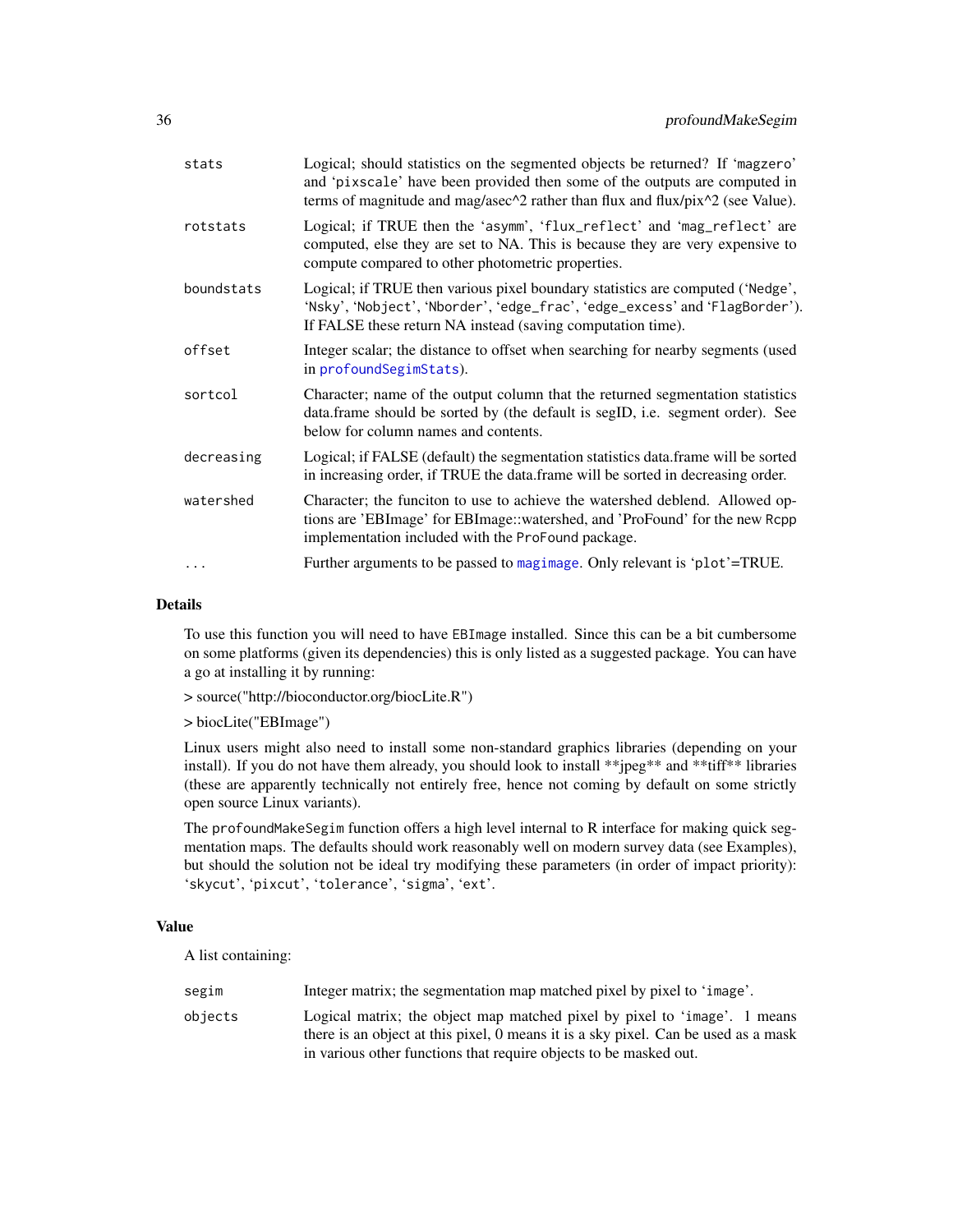| sky      | The estimated sky level of the 'image'.                                                                                     |
|----------|-----------------------------------------------------------------------------------------------------------------------------|
| skyRMS   | The estimated sky RMS of the 'image'.                                                                                       |
| segstats | If 'stats'=TRUE this is a data.frame (see below), otherwise NULL.                                                           |
| header   | The header provided, if missing this is NULL.                                                                               |
| SBlim    | The surface brightness limit of detected objects (requires at least 'magzero' to<br>be provided and 'skycut'>0, else NULL). |
| call     | The original function call.                                                                                                 |

If 'stats'=TRUE then the function [profoundSegimStats](#page-64-0) is called and the 'segstats' part of the returned list will contain a data.frame with columns (else NULL):

| segID         | Segmentation ID, which can be matched against values in 'segim'                                                                                                                                                      |  |
|---------------|----------------------------------------------------------------------------------------------------------------------------------------------------------------------------------------------------------------------|--|
| uniqueID      | Unique ID, which is fairly static and based on the xmax and ymax position                                                                                                                                            |  |
| xcen          | Flux weighted x centre                                                                                                                                                                                               |  |
| ycen          | Flux weighted y centre                                                                                                                                                                                               |  |
| xmax          | x position of maximum flux                                                                                                                                                                                           |  |
| ymax          | y position of maximum flux                                                                                                                                                                                           |  |
| RAcen         | Flux weighted degrees Right Ascension centre (only present if a 'header' is<br>provided)                                                                                                                             |  |
| Deccen        | Flux weighted degrees Declination centre (only present if a 'header' is pro-<br>vided)                                                                                                                               |  |
| RAmax         | Right Ascension of maximum flux (only present if a 'header' is provided)                                                                                                                                             |  |
| Decmax        | Declination of maximum flux (only present if a 'header' is provided)                                                                                                                                                 |  |
| sep           | Radial offset between the cen and max definition of the centre (units of 'pixscale',<br>so if 'pixscale' represents the standard asec/pix this will be asec)                                                         |  |
| flux          | Total flux (calculated using 'image'-'sky') in ADUs                                                                                                                                                                  |  |
| mag           | Total flux converted to mag using 'magzero'                                                                                                                                                                          |  |
| cenfrac       | Fraction of flux in the brightest pixel                                                                                                                                                                              |  |
| N50           | Number of brightest pixels containing 50% of the flux                                                                                                                                                                |  |
| N90           | Number of brightest pixels containing 90% of the flux                                                                                                                                                                |  |
| N100          | Total number of pixels in this segment, i.e. contains 100% of the flux                                                                                                                                               |  |
| <b>R50</b>    | Approximate elliptical semi-major axis containing 50% of the flux (units of<br>'pixscale', so if 'pixscale' represents the standard asec/pix this will be asec)                                                      |  |
| R90           | Approximate elliptical semi-major axis containing 90% of the flux (units of<br>'pixscale', so if 'pixscale' represents the standard asec/pix this will be asec)                                                      |  |
| R100          | Approximate elliptical semi-major axis containing 100% of the flux (units of<br>'pixscale', so if 'pixscale' represents the standard asec/pix this will be asec)                                                     |  |
| <b>SB_N50</b> | Mean surface brightness containing brightest 50% of the flux, calculated as<br>'flux'*0.5/'N50' (if 'pixscale' has been set correctly then this column will<br>represent mag/asec^2. Otherwise it will be mag/pix^2) |  |
|               |                                                                                                                                                                                                                      |  |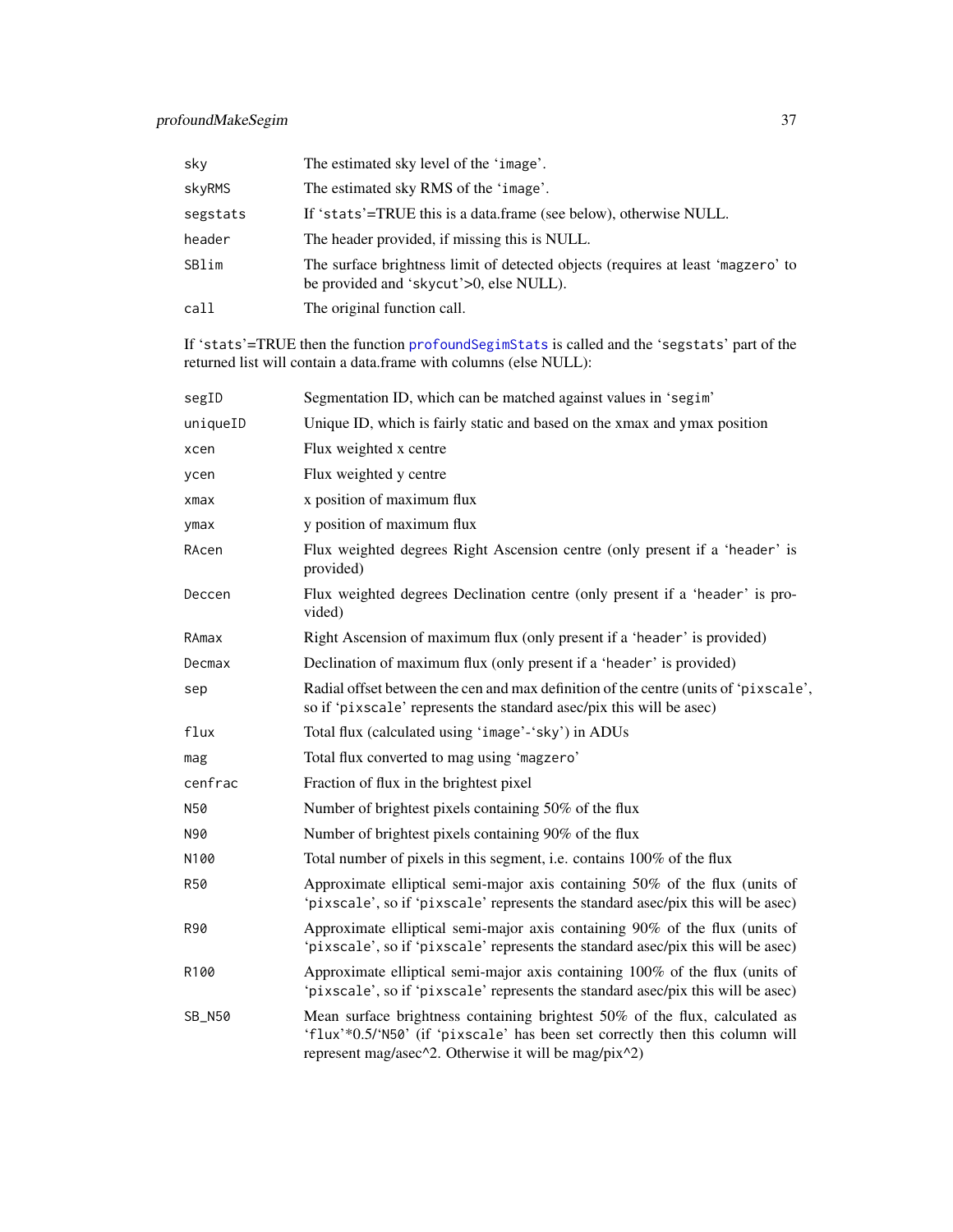| SB_N90          | Mean surface brightness containing brightest 90% of the flux, calculated as<br>'flux'*0.9/'N90' (if 'pixscale' has been set correctly then this column will<br>represent mag/asec^2. Otherwise it will be mag/pix^2) |  |
|-----------------|----------------------------------------------------------------------------------------------------------------------------------------------------------------------------------------------------------------------|--|
| SB_N100         | Mean surface brightness containing all of the flux, calculated as 'flux'/'N100'<br>(if 'pixscale' has been set correctly then this column will represent mag/asec^2.<br>Otherwise it will be mag/pix^2)              |  |
| xsd             | Weighted standard deviation in x (always in units of pix)                                                                                                                                                            |  |
| ysd             | Weighted standard deviation in y (always in units of pix)                                                                                                                                                            |  |
| covxy           | Weighted covariance in xy (always in units of pix)                                                                                                                                                                   |  |
| corxy           | Weighted correlation in xy (always in units of pix)                                                                                                                                                                  |  |
| con             | Concentration, 'R50'/'R90'                                                                                                                                                                                           |  |
| asymm           | 180 degree flux asymmetry $(0-1)$ , where 0 is perfect symmetry and 1 complete<br>asymmetry)                                                                                                                         |  |
| flux_reflect    | Flux corrected for asymmetry by doubling the contribution of flux for asym-<br>metric pixels (defined as no matching segment pixel found when the segment is<br>rotated through 180 degrees)                         |  |
| mag_reflect     | 'flux_reflect' converted to mag using 'magzero'                                                                                                                                                                      |  |
| semimaj         | Weighted standard deviation along the major axis, i.e. the semi-major first mo-<br>ment, so $\sim$ 2 times this would be a typical major axis Kron radius (always in units<br>of pix)                                |  |
| semimin         | Weighted standard deviation along the minor axis, i.e. the semi-minor first mo-<br>ment, so $\sim$ 2 times this would be a typical minor axis Kron radius (always in<br>units of pix)                                |  |
| axrat           | Axial ratio as given by min/maj                                                                                                                                                                                      |  |
| ang             | Orientation of the semi-major axis in degrees. This has the convention that $0=1$<br>(vertical), $45 = \lambda$ , $90 = -$ (horizontal), $135 = \lambda$ , $180 = 1$ (vertical)                                      |  |
| signif          | Approximate singificance of the detection using the Chi-Square distribution                                                                                                                                          |  |
| FPlim           | Approximate false-positive significance limit below which one such source might<br>appear spuriously on an image this large                                                                                          |  |
| flux_err        | Estimated total error in the flux for the segment                                                                                                                                                                    |  |
| mag_err         | Estimated total error in the magnitude for the segment                                                                                                                                                               |  |
| flux_err_sky    | Sky subtraction component of the flux error                                                                                                                                                                          |  |
| flux_err_skyRMS |                                                                                                                                                                                                                      |  |
|                 | Sky RMS component of the flux error                                                                                                                                                                                  |  |
| flux_err_shot   | Object shot-noise component of the flux error (only if 'gain' is provided)                                                                                                                                           |  |
| sky_mean        | Mean flux of the sky over all segment pixels                                                                                                                                                                         |  |
| sky_sum         | Total flux of the sky over all segment pixels                                                                                                                                                                        |  |
| skyRMS_mean     | Mean value of the sky RMS over all segment pixels                                                                                                                                                                    |  |
| Nedge           | Number of edge segment pixels that make up the outer edge of the segment                                                                                                                                             |  |
| Nsky            | Number of edge segment pixels that are touching sky                                                                                                                                                                  |  |
| Nobject         | Number of edge segment pixels that are touching another object segment                                                                                                                                               |  |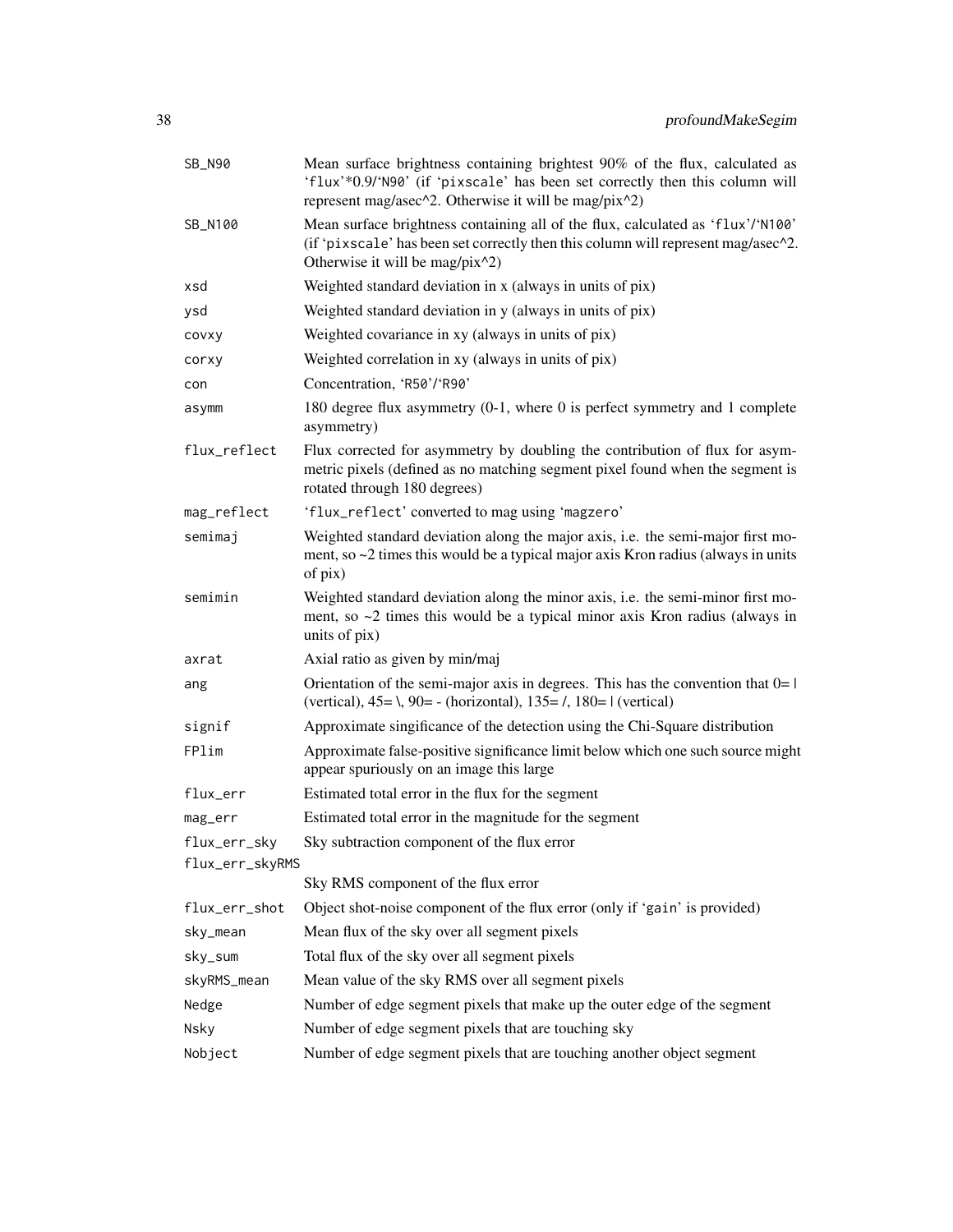# profoundMakeSegim 39

| Nborder     | Number of edge segment pixels that are touching the 'image' border                                                                                                                                                                                                                                             |
|-------------|----------------------------------------------------------------------------------------------------------------------------------------------------------------------------------------------------------------------------------------------------------------------------------------------------------------|
| Nmask       | Number of edge segment pixels that are touching a masked pixel (note NAs in<br>'image' are also treated as masked pixels)                                                                                                                                                                                      |
| edge_frac   | Fraction of edge segment pixels that are touching the sky i.e. 'Nsky''Nedge',<br>higher generally meaning more robust segmentation statistics                                                                                                                                                                  |
| edge_excess | Ratio of the number of edge pixels to the expected number given the elliptical<br>geometry measurements of the segment. If this is larger than 1 then it is a sign<br>that the segment geometry is irregular, and is likely a flag for compromised<br>photometry                                               |
| flag_border | A binary flag telling the user which 'image' borders the segment touches. The<br>bottom of the 'image' is flagged 1, left=2, top=4 and right=8. A summed com-<br>bination of these flags indicate the segment is in a corner touching two borders:<br>bottom-left=3, top-left=6, top-right=12, bottom-right=9. |

## Author(s)

Aaron Robotham

#### References

See ?EBImage::watershed

## See Also

[profoundMakeSegimExpand](#page-39-0), [profoundProFound](#page-6-0), [profoundSegimStats](#page-64-0), [profoundSegimPlot](#page-64-0)

# Examples

```
## Not run:
image=readFITS(system.file("extdata", 'VIKING/mystery_VIKING_Z.fits',
package="ProFound"))$imDat
segim=profoundMakeSegim(image, plot=TRUE)
```

```
#Providing a mask entirely removes regions of the image for segmentation:
mask=matrix(0,dim(image)[1],dim(image)[2])
mask[1:80,]=1
profoundMakeSegim(image, mask=mask, plot=TRUE)
```
#Providing a previously created object map can sometimes help with detection (not here): profoundMakeSegim(image, mask=mask, object=segim\$objects, plot=TRUE)

## End(Not run)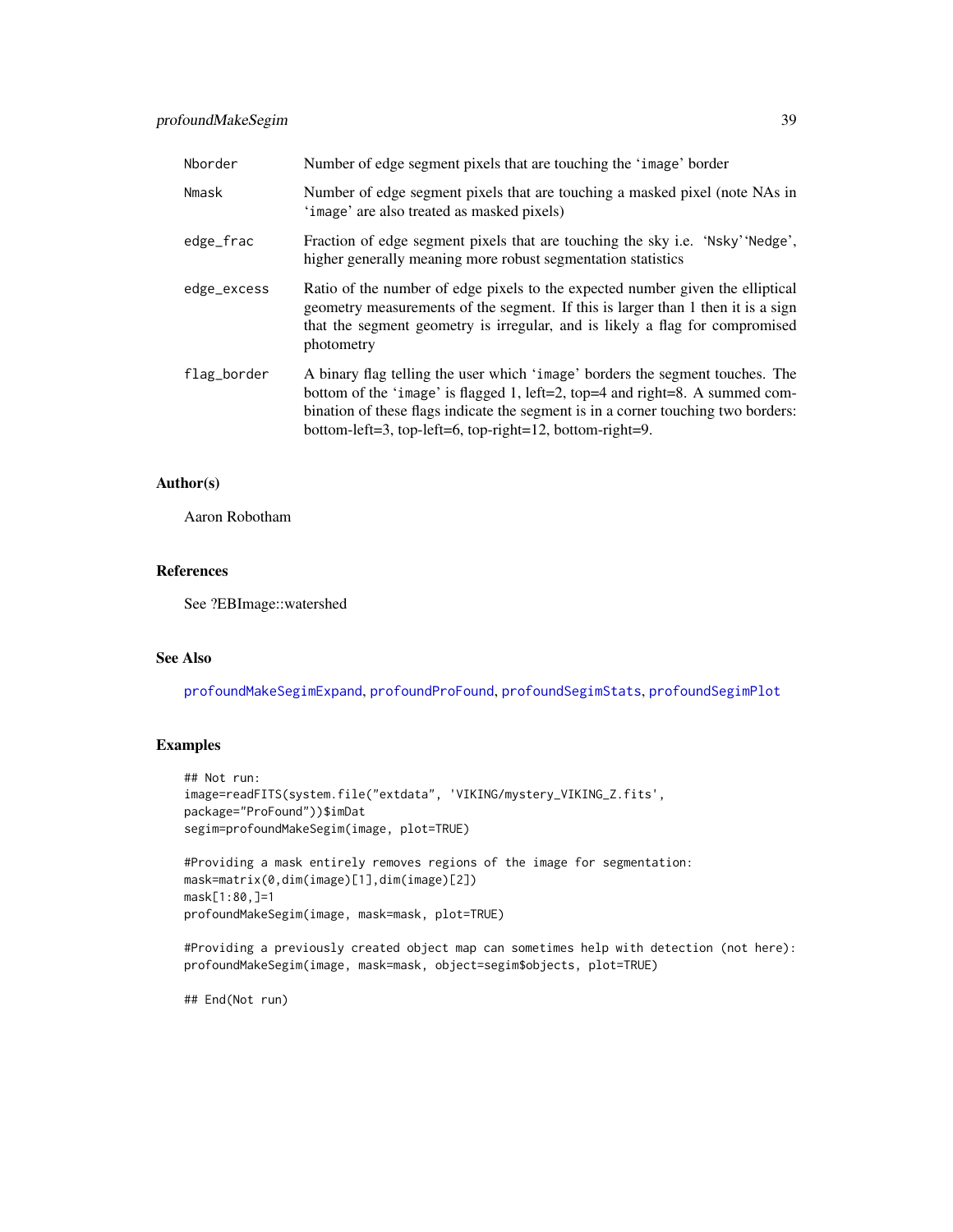<span id="page-39-0"></span>profoundMakeSegimExpand

*Segmentation Map Expansion and Dilation*

#### Description

A high level utility to achieve decent quality image segmentation based on the expansion of a pre-existing segmentation map. It uses smoothing and local flux weighted comparisons to grow the current segmentation map so as to better identify distinct objects for use in, e.g., profitSetupData.

## Usage

```
profoundMakeSegimExpand(image = NULL, segim = NULL, mask = NULL, objects = NULL,
skycut = 1, SBlim = NULL, magzero = 0, gain = NULL, pixscale = 1, sigma = 1,
smooth = TRUE, expandsigma = 5, expand = "all", sky = NULL, skyRMS = NULL, header = NULL,
verbose = FALSE, plot = FALSE, stats = TRUE, rotstats = FALSE, boundstats = FALSE,
offset = 1, sortcol = "segID", decreasing = FALSE, ...)
profoundMakeSegimDilate(image = NULL, segim = NULL, mask = NULL, size = 9, shape = "disc",
expand = "all", magzero = 0, gain = NULL, pixscale = 1, sky = 0, skyRMS = 0,
header = NULL, verbose = FALSE, plot = FALSE, stats = TRUE, rotstats = FALSE,
boundstats = FALSE, offset = 1, sortcol = "segID", decreasing = FALSE, \ldots)
```
## Arguments

| image   | Numeric matrix; required, the image we want to analyse. Note, image NAs are<br>treated as masked pixels.                                                                                                                                                                                                                        |
|---------|---------------------------------------------------------------------------------------------------------------------------------------------------------------------------------------------------------------------------------------------------------------------------------------------------------------------------------|
| segim   | Integer matrix; required, the segmentation map of the image. This matrix *must*<br>be the same dimensions as 'image'.                                                                                                                                                                                                           |
| mask    | Boolean matrix; optional, parts of the image to mask out (i.e. ignore), where 1<br>means mask out and 0 means use for analysis. If provided, this matrix *must*<br>be the same dimensions as 'image'.                                                                                                                           |
| objects | Boolean matrix; optional, object mask where 1 is object and 0 is sky. If provided,<br>this matrix *must* be the same dimensions as 'image'.                                                                                                                                                                                     |
| skycut  | Numeric scalar; the lowest threshold to make on the 'image' in units of the<br>skyRMS. Since we are restricted to expanding out pre-existing segmentation<br>regions we can usually afford to make this value lower than the equivalent in<br>profoundMakeSegim.                                                                |
| SBlim   | Numeric scalar; the magnitude/arcsec^2 surface brightness threshold to apply.<br>This is always used in conjunction with 'skycut', so set 'skycut' to be very<br>large (e.g. Inf) if you want a pure surface brightness threshold for the segmen-<br>tation. 'magzero' and 'pixscale' must also be present for this to be used. |
| magzero | Numeric scalar; the magnitude zero point. What this implies depends on the<br>magnitude system being used (e.g. AB or Vega). If provided along with 'pixscale'<br>then the flux and surface brightness outputs will represent magnitudes and mag/asec <sup>2</sup> .                                                            |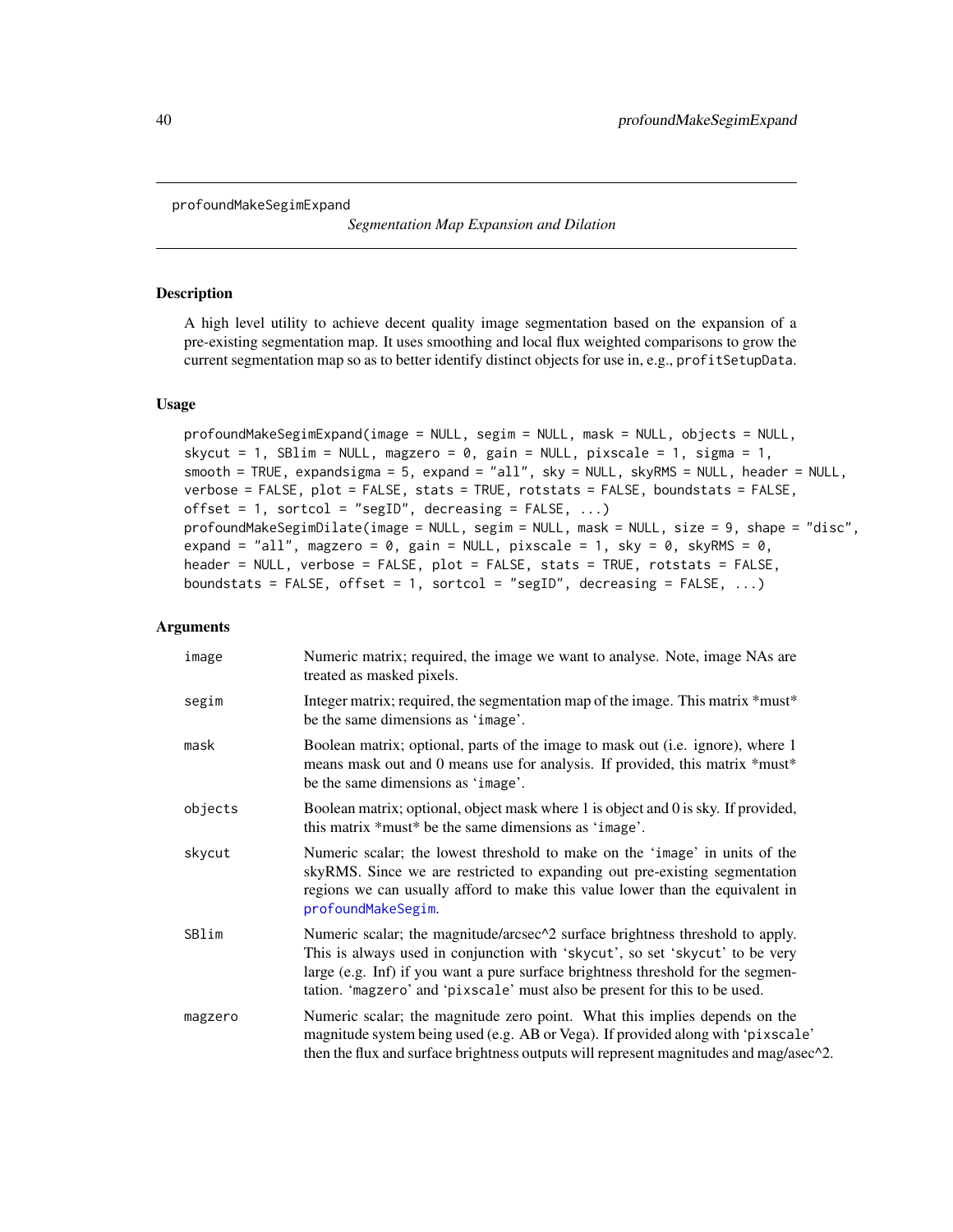| gain        | Numeric scalar; the gain (in photo-electrons per ADU). This is only used to<br>compute object shot-noise component of the flux error (else this is set to 0).                                                                                                                                                                                                                                                                                                                                                                      |  |
|-------------|------------------------------------------------------------------------------------------------------------------------------------------------------------------------------------------------------------------------------------------------------------------------------------------------------------------------------------------------------------------------------------------------------------------------------------------------------------------------------------------------------------------------------------|--|
| pixscale    | Numeric scalar; the pixel scale, where pixscale=asec/pix (e.g. 0.4 for SDSS).<br>If set to 1 (default), then the output is in terms of pixels, otherwise it is in arc-<br>seconds. If provided along with 'magzero' then the flux and surface brightness<br>outputs will represent magnitudes and mag/asec^2.                                                                                                                                                                                                                      |  |
| sigma       | Numeric scalar; standard deviation of the blur used when 'smooth'=TRUE.                                                                                                                                                                                                                                                                                                                                                                                                                                                            |  |
| smooth      | Logical; should smoothing be done on the target 'image'? If present, this will<br>use the imblur function from the imager package. Otherwise it will use the<br>gblur function from the EBImage package with a warning. These functions are<br>very similar in output, but not strictly identical.                                                                                                                                                                                                                                 |  |
| expandsigma | Numeric scalar; standard deviation of the blur used when expanding out the<br>'segim'. Roughly speaking if 'skycut' is set to a low number (say -5) then the<br>expansion will not be prevented by the local sky level and it will grow by the<br>number of pixels specified by 'expandsigma'.                                                                                                                                                                                                                                     |  |
| expand      | Integer vector; specifies which segmentation regions should be expanded by the<br>segID integer reference. If left with the default 'expand'='all' then all segments<br>will be expanded.                                                                                                                                                                                                                                                                                                                                          |  |
| size        | Integer scalar; the size (e.g. width/diameter) of the dilation kernel in pixels.<br>Should be an odd number else will be rounded up to the nearest odd number.<br>See makeBrush.                                                                                                                                                                                                                                                                                                                                                   |  |
| shape       | Character scalar; the shape of the dilation kernel. See makeBrush.                                                                                                                                                                                                                                                                                                                                                                                                                                                                 |  |
| sky         | User provided estimate of the absolute sky level. Can be a scalar or a matrix<br>matching the dimensions of 'image' (allows values to vary per pixel). This will<br>be subtracted off the 'image' internally, so only provide this if the sky does need<br>to be subtracted!                                                                                                                                                                                                                                                       |  |
| skyRMS      | User provided estimate of the RMS of the sky. Can be a scalar or a matrix<br>matching the dimensions of 'image' (allows values to vary per pixel).                                                                                                                                                                                                                                                                                                                                                                                 |  |
| header      | Full FITS header in table or vector format. If this is provided then the segmen-<br>tations statistics table will gain 'RAcen' and 'Decen' coordinate outputs. Legal<br>table format headers are provided by the read. fitshdr function or the 'hdr'<br>list output of read. fits in the astro package; the 'hdr' output of readFITS in<br>the FITSio package or the 'header' output of magcutoutWCS. Missing header<br>keywords are printed out and other header option arguments are used in these<br>cases. See magWCSxy2radec. |  |
| verbose     | Logical; should verbose output be displayed to the user? Since big image can<br>take a long time to run, you might want to monitor progress.                                                                                                                                                                                                                                                                                                                                                                                       |  |
| plot        | Logical; should a diagnostic plot be generated? This is useful when you only<br>have a small number of sources (roughly a few hundred). With more than this it<br>can start to take a long time to make the plot!                                                                                                                                                                                                                                                                                                                  |  |
| stats       | Logical; should statistics on the segmented objects be returned?                                                                                                                                                                                                                                                                                                                                                                                                                                                                   |  |
| rotstats    | Logical; if TRUE then the 'asymm', 'flux_reflect' and 'mag_reflect' are<br>computed, else they are set to NA. This is because they are very expensive to<br>compute compared to other photometric properties.                                                                                                                                                                                                                                                                                                                      |  |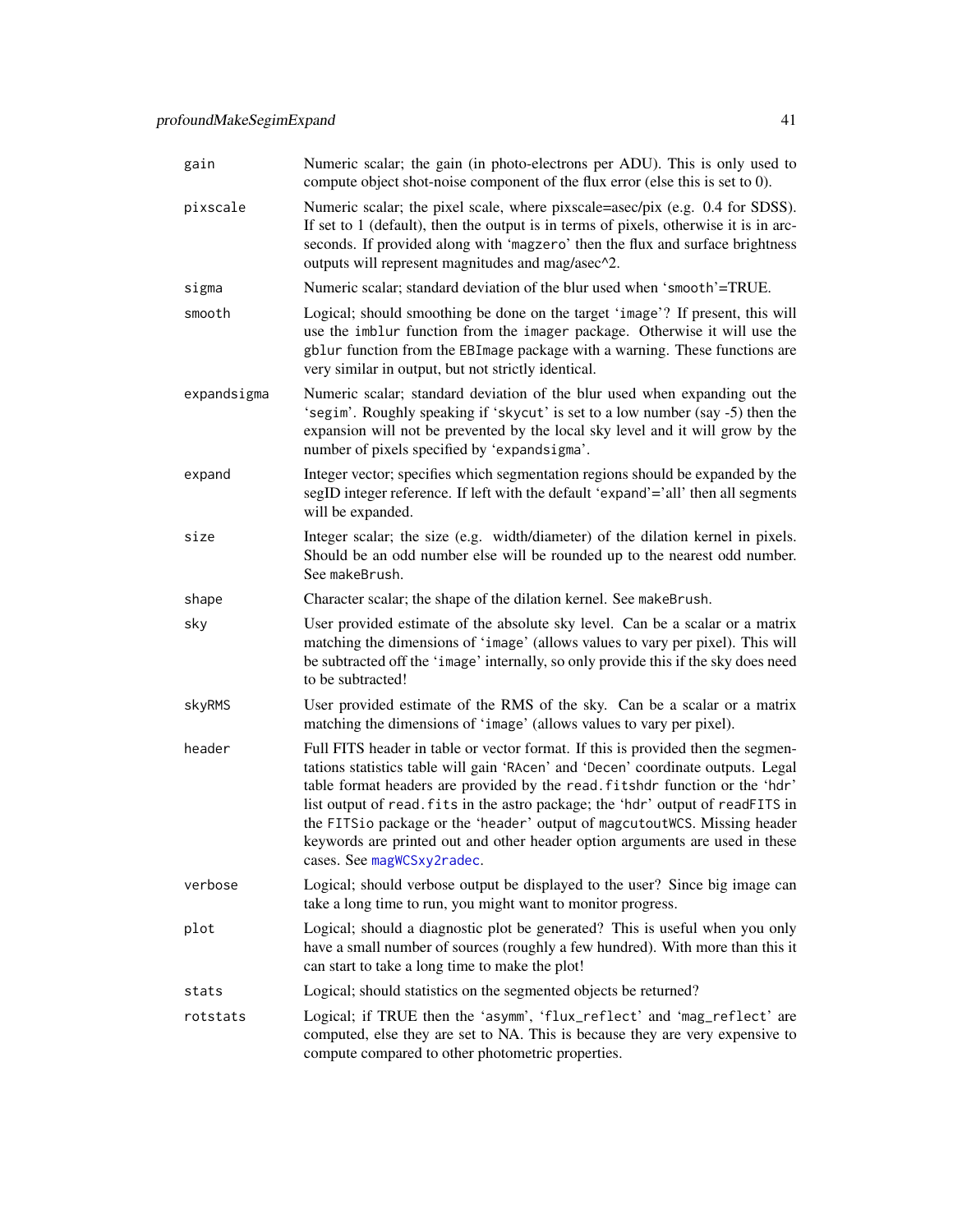| boundstats | Logical; if TRUE then various pixel boundary statistics are computed ('Nedge',<br>'Nsky', 'Nobject', 'Nborder', 'edge_frac', 'edge_excess' and 'FlagBorder').<br>If FALSE these return NA instead (saving computation time). |
|------------|------------------------------------------------------------------------------------------------------------------------------------------------------------------------------------------------------------------------------|
| offset     | Integer scalar; the distance to offset when searching for nearby segments (used<br>in profound Segim Stats).                                                                                                                 |
| sortcol    | Character; name of the output column that the returned segmentation statistics<br>data.frame should be sorted by (the default is segID, i.e. segment order). See<br>below for column names and contents.                     |
| decreasing | Logical; if FALSE (default) the segmentation statistics data.frame will be sorted<br>in increasing order, if TRUE the data.frame will be sorted in decreasing order.                                                         |
| $\ddotsc$  | Further arguments to be passed to magimage. Only relevant is 'plot'=TRUE.                                                                                                                                                    |
|            |                                                                                                                                                                                                                              |

# Details

The basic behaviour of profoundMakeSegimExpand and profoundMakeSegimDilate is to intelligently expand out image segments already identified by, e.g., [profoundMakeSegim](#page-33-0).

The profoundMakeSegimExpand defaults should work reasonably well on modern survey data (see Examples), but should the solution not be ideal try modifying these parameters (in order of impact priority): 'skycut', 'dim', 'expandsigma', 'sigma'.

profoundMakeSegimDilate is similar in nature to the pixel growing objmask routine in IRAF (see the 'ngrow' and 'agrow' description at [http://stsdas.stsci.edu/cgi-bin/gethelp.cgi?](http://stsdas.stsci.edu/cgi-bin/gethelp.cgi?objmasks) [objmasks](http://stsdas.stsci.edu/cgi-bin/gethelp.cgi?objmasks)). This similarity was discovered after implementation, but it is worth noting that the higher level curve of growth function [profoundProFound](#page-6-0) is not trivially replicated by other astronomy tools.

The main difference between profoundMakeSegimExpand and profoundMakeSegimDilate is the former grows the expansion a bit more organically, whereas the latter always gives new pixels to the brighter object if in doubt. That said, profoundMakeSegimDilate often gives very similar solutions and runs about 10+ times faster, so might be the only option for larger images.

# Value

A list containing:

| segim    | Integer matrix; the segmentation map matched pixel by pixel to 'image'.                                                                                                                                                              |
|----------|--------------------------------------------------------------------------------------------------------------------------------------------------------------------------------------------------------------------------------------|
| objects  | Logical matrix; the object map matched pixel by pixel to 'image'. 1 means<br>there is an object at this pixel, 0 means it is a sky pixel. Can be used as a mask<br>in various other functions that require objects to be masked out. |
| sky      | The estimated sky level of the 'image'. profound Make Segim Expand only).                                                                                                                                                            |
| skyRMS   | The estimated sky RMS of the 'image'. profound Make Segim Expand only).                                                                                                                                                              |
| segstats | If 'stats'=TRUE this is a data.frame (see below), otherwise NULL.                                                                                                                                                                    |
| header   | The header provided, if missing this is NULL.                                                                                                                                                                                        |
| SBlim    | The surface brightness limit of detected objects. Requires at least 'magzero' to<br>be provided and 'skycut'>0, else NULL. profoundMakeSegimExpand only.                                                                             |
| call     | The original function call.                                                                                                                                                                                                          |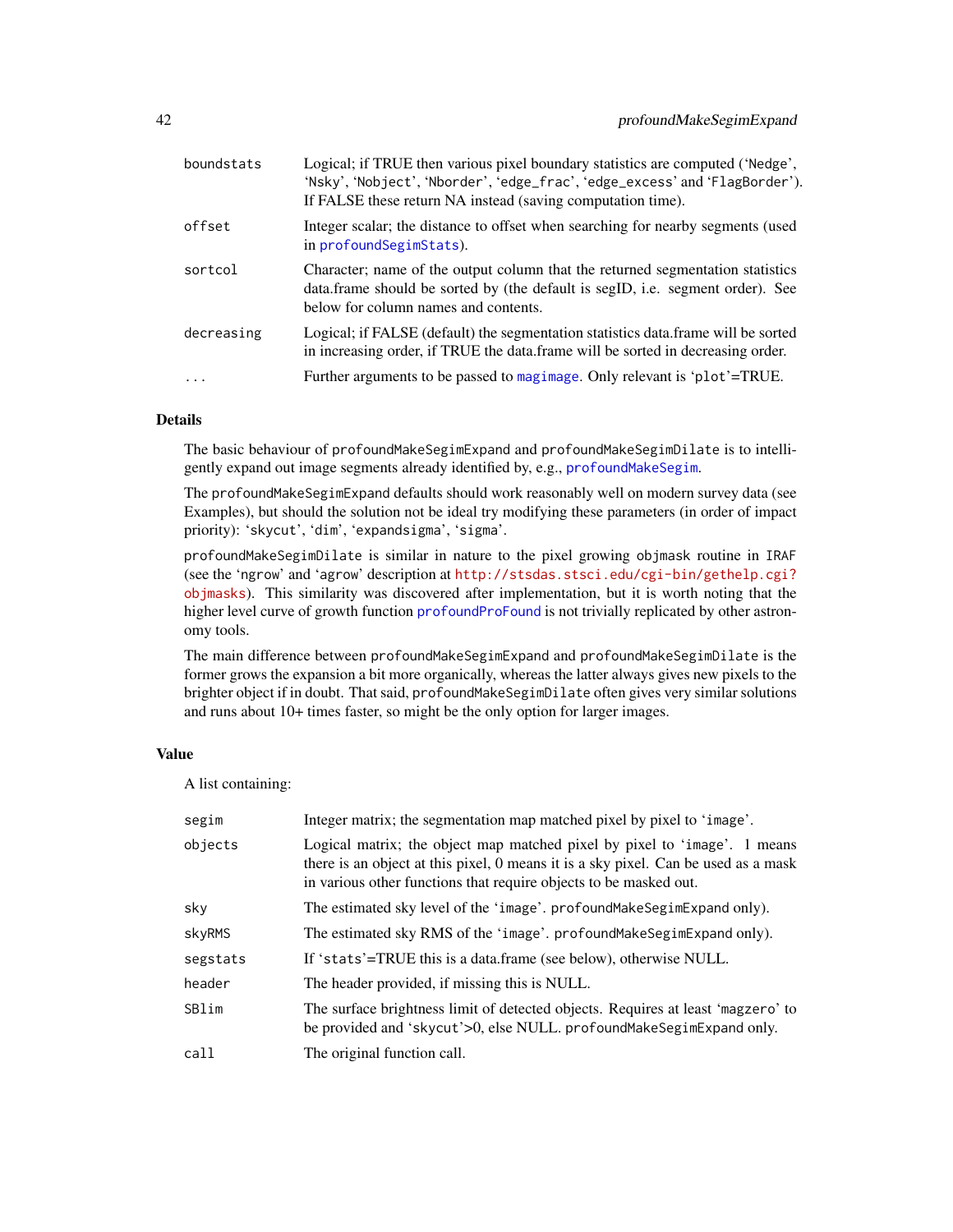If 'stats'=TRUE then the function [profoundSegimStats](#page-64-0) is called and the 'segstats' part of the returned list will contain a data.frame with columns (else NULL):

| segID         | Segmentation ID, which can be matched against values in 'segim'                                                                                                                                                      |  |
|---------------|----------------------------------------------------------------------------------------------------------------------------------------------------------------------------------------------------------------------|--|
| uniqueID      | Unique ID, which is fairly static and based on the xmax and ymax position                                                                                                                                            |  |
| xcen          | Flux weighted x centre                                                                                                                                                                                               |  |
| ycen          | Flux weighted y centre                                                                                                                                                                                               |  |
| xmax          | x position of maximum flux                                                                                                                                                                                           |  |
| ymax          | y position of maximum flux                                                                                                                                                                                           |  |
| RAcen         | Flux weighted degrees Right Ascension centre (only present if a 'header' is<br>provided)                                                                                                                             |  |
| Deccen        | Flux weighted degrees Declination centre (only present if a 'header' is pro-<br>vided)                                                                                                                               |  |
| RAmax         | Right Ascension of maximum flux (only present if a 'header' is provided)                                                                                                                                             |  |
| Decmax        | Declination of maximum flux (only present if a 'header' is provided)                                                                                                                                                 |  |
| sep           | Radial offset between the cen and max definition of the centre (units of 'pixscale',<br>so if 'pixscale' represents the standard asec/pix this will be asec)                                                         |  |
| flux          | Total flux (calculated using 'image'-'sky') in ADUs                                                                                                                                                                  |  |
| mag           | Total flux converted to mag using 'magzero'                                                                                                                                                                          |  |
| cenfrac       | Fraction of flux in the brightest pixel                                                                                                                                                                              |  |
| N50           | Number of brightest pixels containing 50% of the flux                                                                                                                                                                |  |
| N90           | Number of brightest pixels containing 90% of the flux                                                                                                                                                                |  |
| N100          | Total number of pixels in this segment, i.e. contains 100% of the flux                                                                                                                                               |  |
| <b>R50</b>    | Approximate elliptical semi-major axis containing 50% of the flux (units of<br>'pixscale', so if 'pixscale' represents the standard asec/pix this will be asec)                                                      |  |
| R90           | Approximate elliptical semi-major axis containing 90% of the flux (units of<br>'pixscale', so if 'pixscale' represents the standard asec/pix this will be asec)                                                      |  |
| R100          | Approximate elliptical semi-major axis containing 100% of the flux (units of<br>'pixscale', so if 'pixscale' represents the standard asec/pix this will be asec)                                                     |  |
| SB_N50        | Mean surface brightness containing brightest 50% of the flux, calculated as<br>'flux'*0.5/'N50' (if 'pixscale' has been set correctly then this column will<br>represent mag/asec^2. Otherwise it will be mag/pix^2) |  |
| <b>SB_N90</b> | Mean surface brightness containing brightest 90% of the flux, calculated as<br>'flux'*0.9/'N90' (if 'pixscale' has been set correctly then this column will<br>represent mag/asec^2. Otherwise it will be mag/pix^2) |  |
| SB_N100       | Mean surface brightness containing all of the flux, calculated as 'flux'/'N100'<br>(if 'pixscale' has been set correctly then this column will represent mag/asec^2.<br>Otherwise it will be mag/pix^2)              |  |
| xsd           | Weighted standard deviation in x (always in units of pix)                                                                                                                                                            |  |
| ysd           | Weighted standard deviation in y (always in units of pix)                                                                                                                                                            |  |
| COVXV         | Weighted covariance in xy (always in units of pix)                                                                                                                                                                   |  |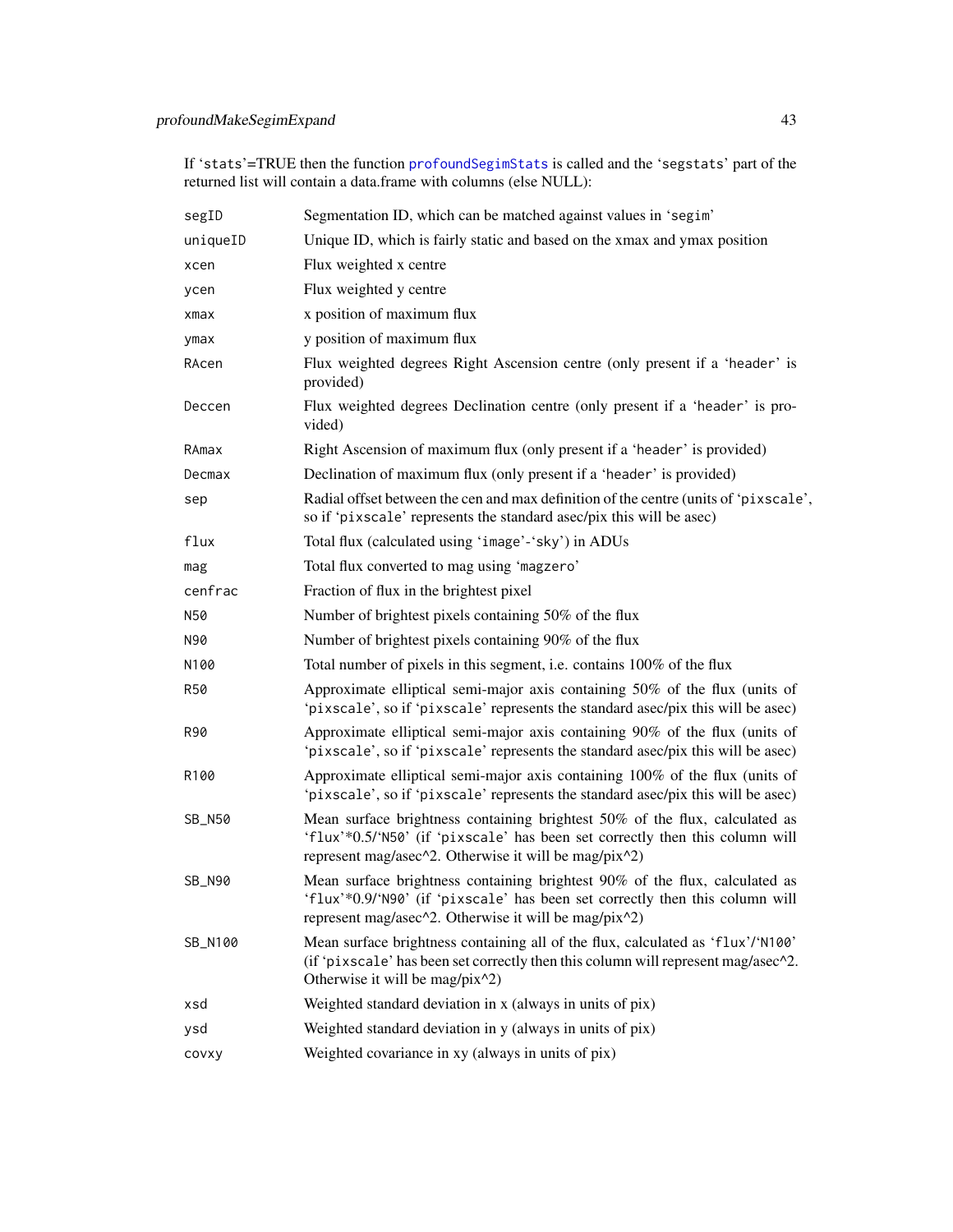| corxy                           | Weighted correlation in xy (always in units of pix)                                                                                                                                                                                                              |
|---------------------------------|------------------------------------------------------------------------------------------------------------------------------------------------------------------------------------------------------------------------------------------------------------------|
| con                             | Concentration, 'R50'/'R90'                                                                                                                                                                                                                                       |
| asymm                           | 180 degree flux asymmetry (0-1, where 0 is perfect symmetry and 1 complete<br>asymmetry)                                                                                                                                                                         |
| flux_reflect                    | Flux corrected for asymmetry by doubling the contribution of flux for asym-<br>metric pixels (defined as no matching segment pixel found when the segment is<br>rotated through 180 degrees)                                                                     |
| mag_reflect                     | 'flux_reflect' converted to mag using 'magzero'                                                                                                                                                                                                                  |
| semimaj                         | Weighted standard deviation along the major axis, i.e. the semi-major first mo-<br>ment, so $\sim$ 2 times this would be a typical major axis Kron radius (always in units<br>of pix)                                                                            |
| semimin                         | Weighted standard deviation along the minor axis, i.e. the semi-minor first mo-<br>ment, so $\sim$ 2 times this would be a typical minor axis Kron radius (always in<br>units of pix)                                                                            |
| axrat                           | Axial ratio as given by min/maj                                                                                                                                                                                                                                  |
| ang                             | Orientation of the semi-major axis in degrees. This has the convention that $0=1$<br>(vertical), $45 = \lambda$ , $90 = -$ (horizontal), $135 = \lambda$ , $180 = 1$ (vertical)                                                                                  |
| signif                          | Approximate singificance of the detection using the Chi-Square distribution                                                                                                                                                                                      |
| FPlim                           | Approximate false-positive significance limit below which one such source might<br>appear spuriously on an image this large                                                                                                                                      |
| flux_err                        | Estimated total error in the flux for the segment                                                                                                                                                                                                                |
| mag_err                         | Estimated total error in the magnitude for the segment                                                                                                                                                                                                           |
| flux_err_sky<br>flux_err_skyRMS | Sky subtraction component of the flux error                                                                                                                                                                                                                      |
|                                 | Sky RMS component of the flux error                                                                                                                                                                                                                              |
| flux_err_shot                   | Object shot-noise component of the flux error (only if 'gain' is provided)                                                                                                                                                                                       |
| sky_mean                        | Mean flux of the sky over all segment pixels                                                                                                                                                                                                                     |
| sky_sum                         | Total flux of the sky over all segment pixels                                                                                                                                                                                                                    |
| skyRMS_mean                     | Mean value of the sky RMS over all segment pixels                                                                                                                                                                                                                |
| Nedge                           | Number of edge segment pixels that make up the outer edge of the segment                                                                                                                                                                                         |
| Nsky                            | Number of edge segment pixels that are touching sky                                                                                                                                                                                                              |
| Nobject                         | Number of edge segment pixels that are touching another object segment                                                                                                                                                                                           |
| Nborder                         | Number of edge segment pixels that are touching the 'image' border                                                                                                                                                                                               |
| Nmask                           | Number of edge segment pixels that are touching a masked pixel (note NAs in<br>'image' are also treated as masked pixels)                                                                                                                                        |
| edge_frac                       | Fraction of edge segment pixels that are touching the sky i.e. 'Nsky' 'Nedge',<br>higher generally meaning more robust segmentation statistics                                                                                                                   |
| edge_excess                     | Ratio of the number of edge pixels to the expected number given the elliptical<br>geometry measurements of the segment. If this is larger than 1 then it is a sign<br>that the segment geometry is irregular, and is likely a flag for compromised<br>photometry |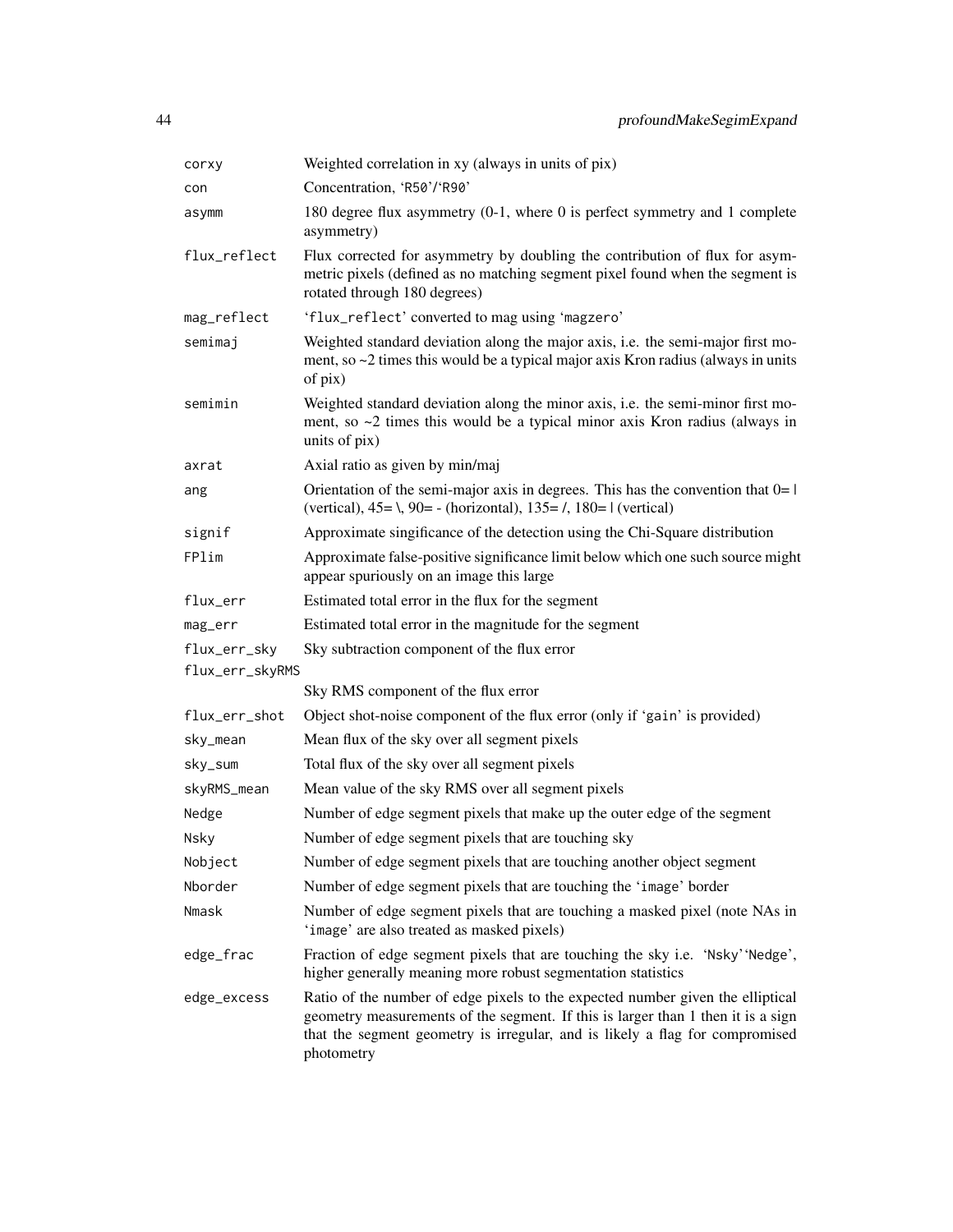flag\_border A binary flag telling the user which 'image' borders the segment touches. The bottom of the 'image' is flagged 1, left=2, top=4 and right=8. A summed combination of these flags indicate the segment is in a corner touching two borders: bottom-left=3, top-left=6, top-right=12, bottom-right=9.

#### Author(s)

Aaron Robotham

#### See Also

[profoundMakeSegim](#page-33-0), [profoundProFound](#page-6-0), [profoundSegimStats](#page-64-0), [profoundSegimPlot](#page-64-0)

#### Examples

```
## Not run:
image=readFITS(system.file("extdata", 'VIKING/mystery_VIKING_Z.fits',
package="ProFound"))$imDat
segim=profoundMakeSegim(image, plot=TRUE, skycut=2)
profoundMakeSegimExpand(image, segim$segim, plot=TRUE, skycut=1)
profoundMakeSegimDilate(image, segim$segim, plot=TRUE)
#Some other examples:
profoundMakeSegimExpand(image, segim$segim, plot=TRUE, skycut=0)
profoundMakeSegimExpand(image, segim$segim, plot=TRUE, skycut=-Inf, sigma=3)
profoundMakeSegimDilate(image, segim$segim, plot=TRUE, size = 15)
profoundMakeSegimDilate(image, segim$segim, plot=TRUE, size = 21)
#This expansion process is a *much* better idea then simply setting the original skycut
#to a low value like 1/0:
profoundMakeSegim(image, plot=TRUE, skycut = 1)
profoundMakeSegim(image, plot=TRUE, skycut = 0)
## End(Not run)
```
profoundMakeSegimPropagate

*Propagate Identified Segments*

#### Description

Propagates all identified segments across the full image, only ignoring masked regions. This serves to identify which segment every pixel is most likely to belong to using a number of image related criteria. Uses EBImage's propagate function to do the grunt work.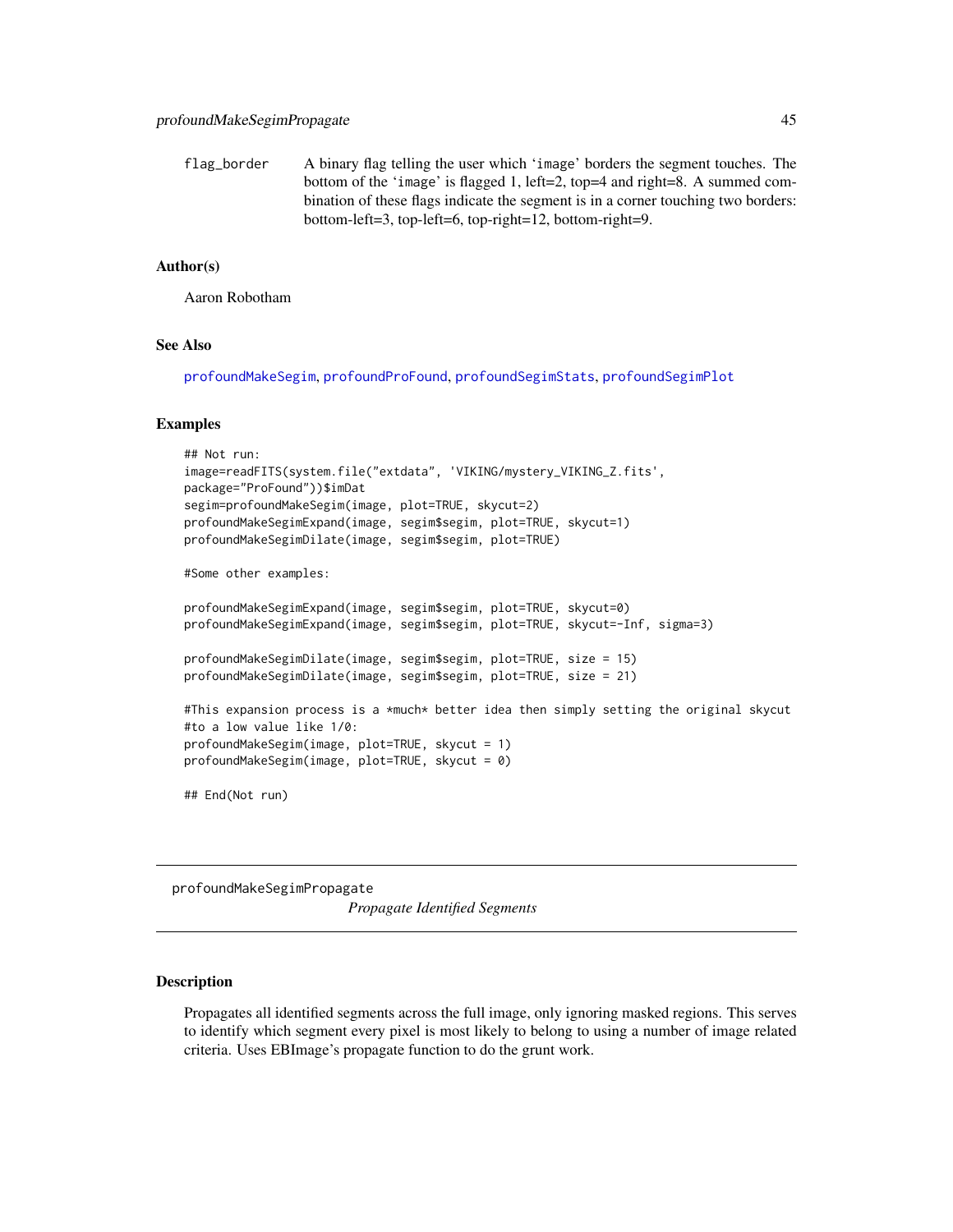#### Usage

profoundMakeSegimPropagate(image = NULL, segim = NULL, objects = NULL, mask = NULL, sky =  $0$ , lambda = 1e-04, plot = FALSE, ...)

#### **Arguments**

| image   | Numeric matrix; required, the image we want to analyse. Note, image NAs are<br>treated as masked pixels.                                                                                                                                                                     |
|---------|------------------------------------------------------------------------------------------------------------------------------------------------------------------------------------------------------------------------------------------------------------------------------|
| segim   | Integer matrix; required, the segmentation map of the image. This matrix *must*<br>be the same dimensions as 'image'.                                                                                                                                                        |
| objects | Boolean matrix; optional, object mask where 1 is object and 0 is sky. If provided,<br>this matrix *must* be the same dimensions as 'image'.                                                                                                                                  |
| mask    | Boolean matrix; optional, parts of the image to mask out (i.e. ignore), where 1<br>means mask out and 0 means use for analysis. If provided, this matrix *must*<br>be the same dimensions as 'image'.                                                                        |
| sky     | User provided estimate of the absolute sky level. Can be a scalar or a matrix<br>matching the dimensions of 'image' (allows values to vary per pixel). This will<br>be subtracted off the 'image' internally, so only provide this if the sky does need<br>to be subtracted! |
| lambda  | A numeric value. The regularization parameter used in the metric, determining<br>the trade-off between the Euclidean distance in the image plane and the contri-<br>bution of the gradient of x. See Details.                                                                |
| plot    | Logical; should a diagnostic plot be generated? This is useful when you only<br>have a small number of sources (roughly a few hundred). With more than this it<br>can start to take a long time to make the plot!                                                            |
|         | Further arguments to be passed to magimage. Only relevant is 'plot'=TRUE.                                                                                                                                                                                                    |

## Details

This function propgates out the identified segments into the rest of the 'image', only region identified in the 'mask' will not be assigned to a segment. To assign pixels a mixture of the Euclidian distance and the local gradient is used (as described below). The purpose of this routine is to identify all pixels in the image with their most likely segment (whether nominally object or sky pixel). The true sky pixels identified as belonging to a segment should also provide the best possible local estimate of the sky level.

For internal completeness, the below description is taken almost verbatim from the EBImage propagate function.

The method operates by computing a discretized approximation of the Voronoi regions for given seed points on a Riemann manifold with a metric controlled by local 'image' features.

Under this metric, the infinitesimal distance d between points v and v+dv is defined by:

 $d^2 = ((t(dv)*g)^2 + lambda*(dv)*dv) / (lambda + 1)$ , where g is the gradient of 'image' x at point v.

'lambda' controls the weight of the Euclidean distance term. When 'lambda' tends to infinity, d tends to the Euclidean distance. When 'lambda' tends to 0, d tends to the intensity gradient of the 'image'.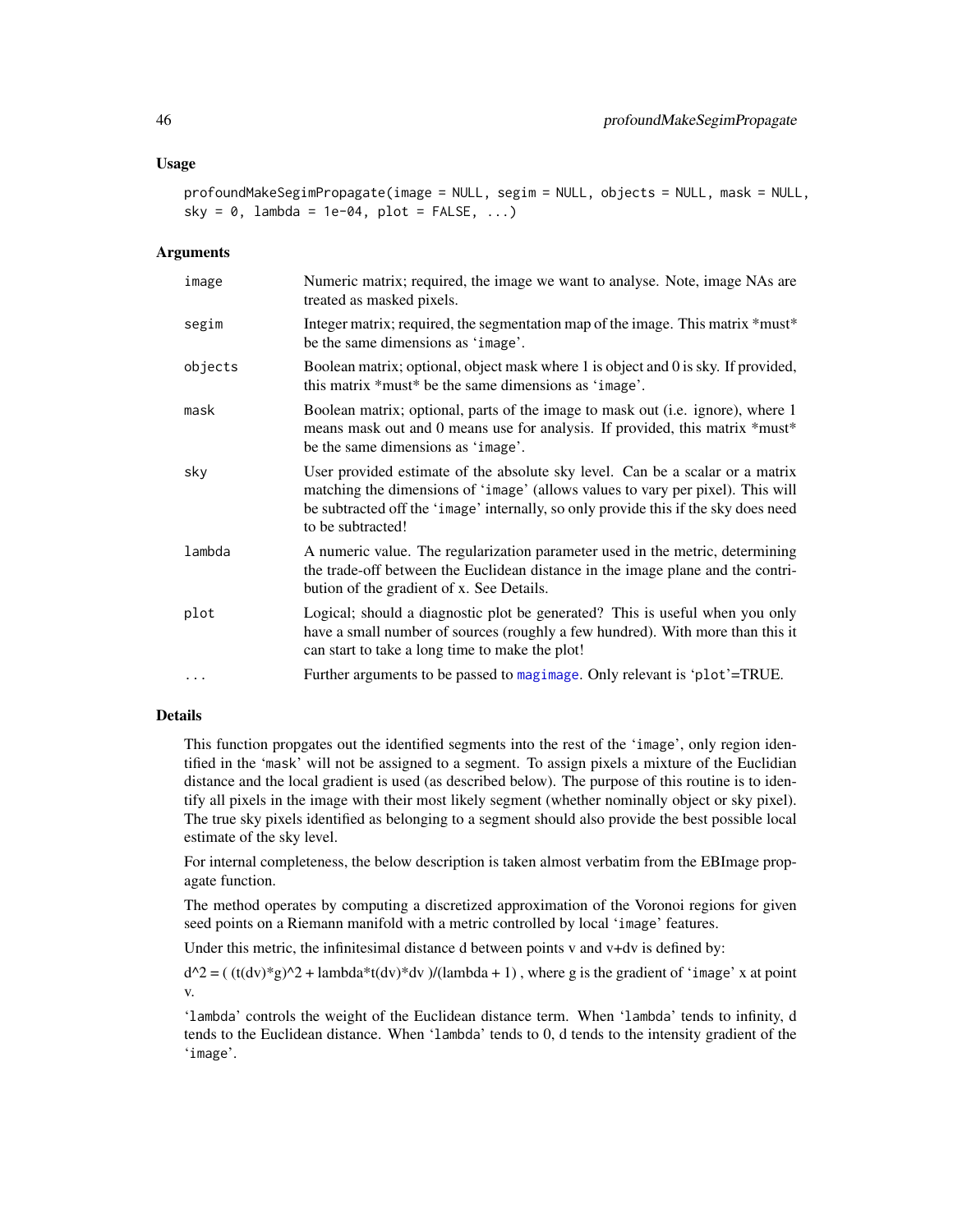The gradient is computed on a neighborhood of 3x3 pixels.

Segmentation of the Voronoi regions in the vicinity of flat areas (having a null gradient) with small values of 'lambda' can suffer from artifacts coming from the metric approximation.

## Value

A list containing two images:

| propim     | The propagated segmentation map including the original segments identified.                                  |
|------------|--------------------------------------------------------------------------------------------------------------|
| propim_sky | The propagated segmentation map removing the original segments identified<br>(these pixels are set to $0$ ). |

#### Author(s)

Aaron Robotham

#### See Also

[profoundProFound](#page-6-0) propagate

#### Examples

```
## Not run:
image=readFITS(system.file("extdata", 'VIKING/mystery_VIKING_Z.fits', package="ProFound"))
profound=profoundProFound(image, skycut=1.5, magzero=30, verbose=TRUE, plot=TRUE)
tempprop=profoundMakeSegimPropagate(image$imDat, segim=profound$segim, plot=TRUE)
tempprop_stats=profoundSegimStats(image$imDat, segim=tempprop$propim_sky,
sky=profound$sky, skyRMS=profound$skyRMS)
magplot(profound$segstats$mag, tempprop_stats$flux/tempprop_stats$N100, grid=TRUE)
#You can stop the propogation using a mask:
mask=array(0, dim=dim(image$imDat))
mask[1:50,]=1
profoundMakeSegimPropagate(image$imDat, segim=profound$segim, plot=TRUE, mask=mask)
## End(Not run)
```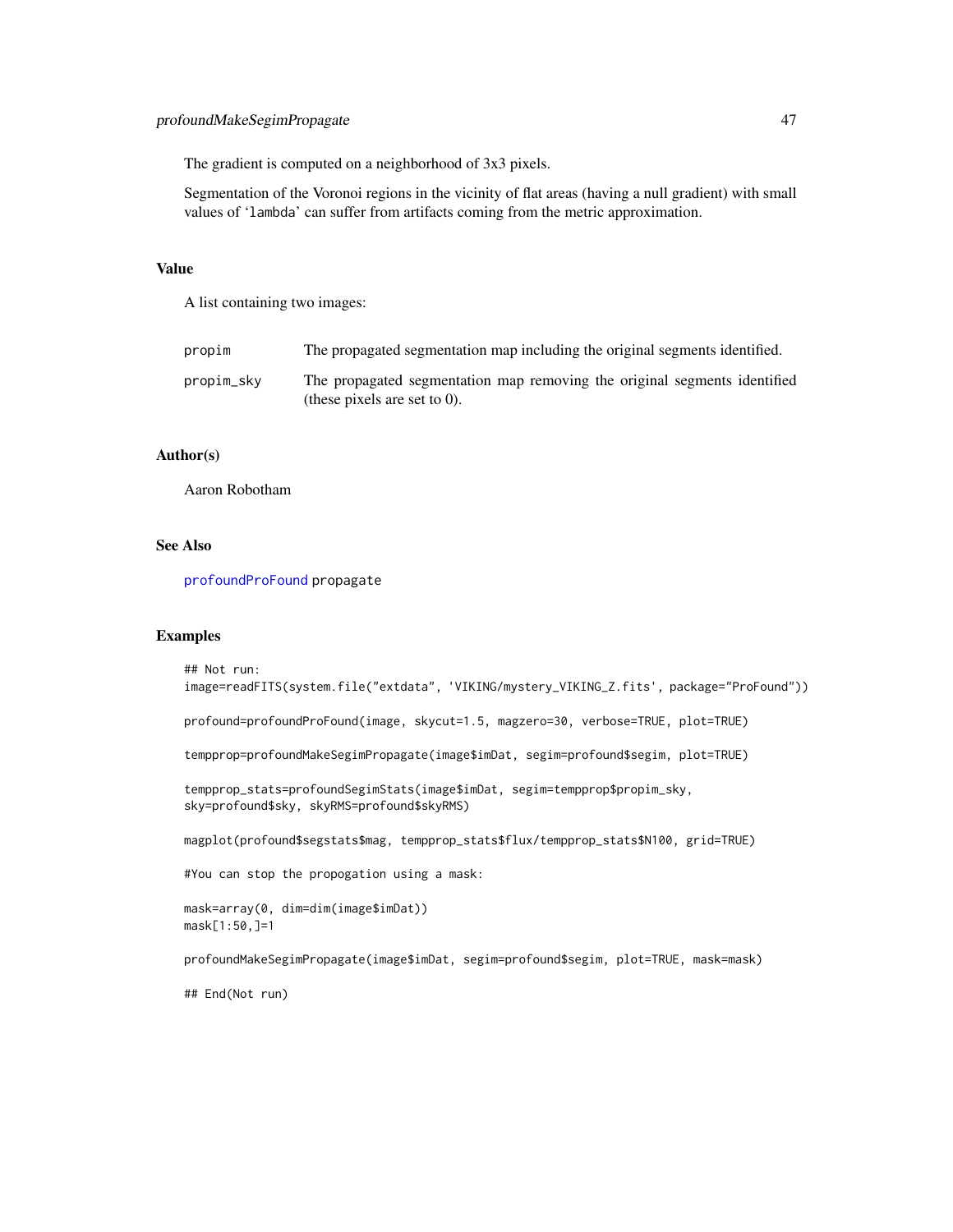profoundMakeSigma *Make a Sigma Map*

# Description

A utility function to construct a ProFit legal sigma map that can be input to profitSetupData.

# Usage

```
profoundMakeSigma(image = NULL, objects = NULL, sky = 0, skyRMS = 0, readRMS = 0,
darkRMS = 0, skycut = 0, gain = 1, image_units = 'ADU', sky_units = 'ADU',
read_units = 'ADU', dark_units = 'ADU', output_units = 'ADU', plot = FALSE, ...)
```
# Arguments

| image   | Numeric matrix; required, the image we want to analyse.                                                                                                                                                                                                                                                                                                                                |
|---------|----------------------------------------------------------------------------------------------------------------------------------------------------------------------------------------------------------------------------------------------------------------------------------------------------------------------------------------------------------------------------------------|
| objects | Boolean matrix; optional, object mask where 1 is object and 0 is sky. Pixels set<br>to 0 are interpreted as sky, and set to zero for calculating object shot-noise. If<br>provided, this matrix *must* be the same dimensions as 'image'.                                                                                                                                              |
| sky     | Numeric; the absolute sky level. Consider using the sky output from profoundSkyEst<br>or profoundMakeSkyGrid. Can be a scalar (value uniformly applied to full<br>'sigma' map) or a matrix matching the dimensions of 'image' (allows values<br>to vary per pixel). This will be subtracted off the 'image' internally, so only<br>provide this if the sky does need to be subtracted! |
| skyRMS  | Numeric; the RMS of the sky. Consider using the skyRMS output from profoundSkyEst<br>or profoundMakeSkyGrid. Can be a scalar (value uniformly applied to full<br>'sigma' map) or a matrix matching the dimensions of 'image' (allows values to<br>vary per pixel).                                                                                                                     |
| readRMS | Numeric; the RMS of the read-noise. If you have estimated the sky RMS from<br>the image directly this should not be necessary since it naturally captures this<br>component. Can be a scalar (value uniformly applied to full 'sigma' map) or a<br>matrix matching the dimensions of 'image' (allows values to vary per pixel).                                                        |
| darkRMS | Numeric; the RMS of the dark-current-noise. If you have estimated the sky RMS<br>from the image directly this should not be necessary since it naturally captures<br>this component. Can be a scalar (value uniformly applied to full 'sigma' map) or<br>a matrix matching the dimensions of 'image' (allows values to vary per pixel).                                                |
| skycut  | How many multiples of 'skyRMS' above the 'sky' to start calculating shot-noise<br>based on the 'gain' scaling of the 'image'. If you are missing an object mask<br>You almost certainly do not want this to be below 0 (else you will reduce the<br>level of the sigma map just due to fluctuations in the sky), and in practice this<br>should probably be set in the range 1-3.      |
| gain    | Numeric; the gain (in photo-electrons per ADU). For a very rough estimate<br>consider using the gain output from profound GainEst. Can be a scalar (value<br>uniformly applied to full 'sigma' map) or a matrix matching the dimensions of<br>'image' (allows values to vary per pixel).                                                                                               |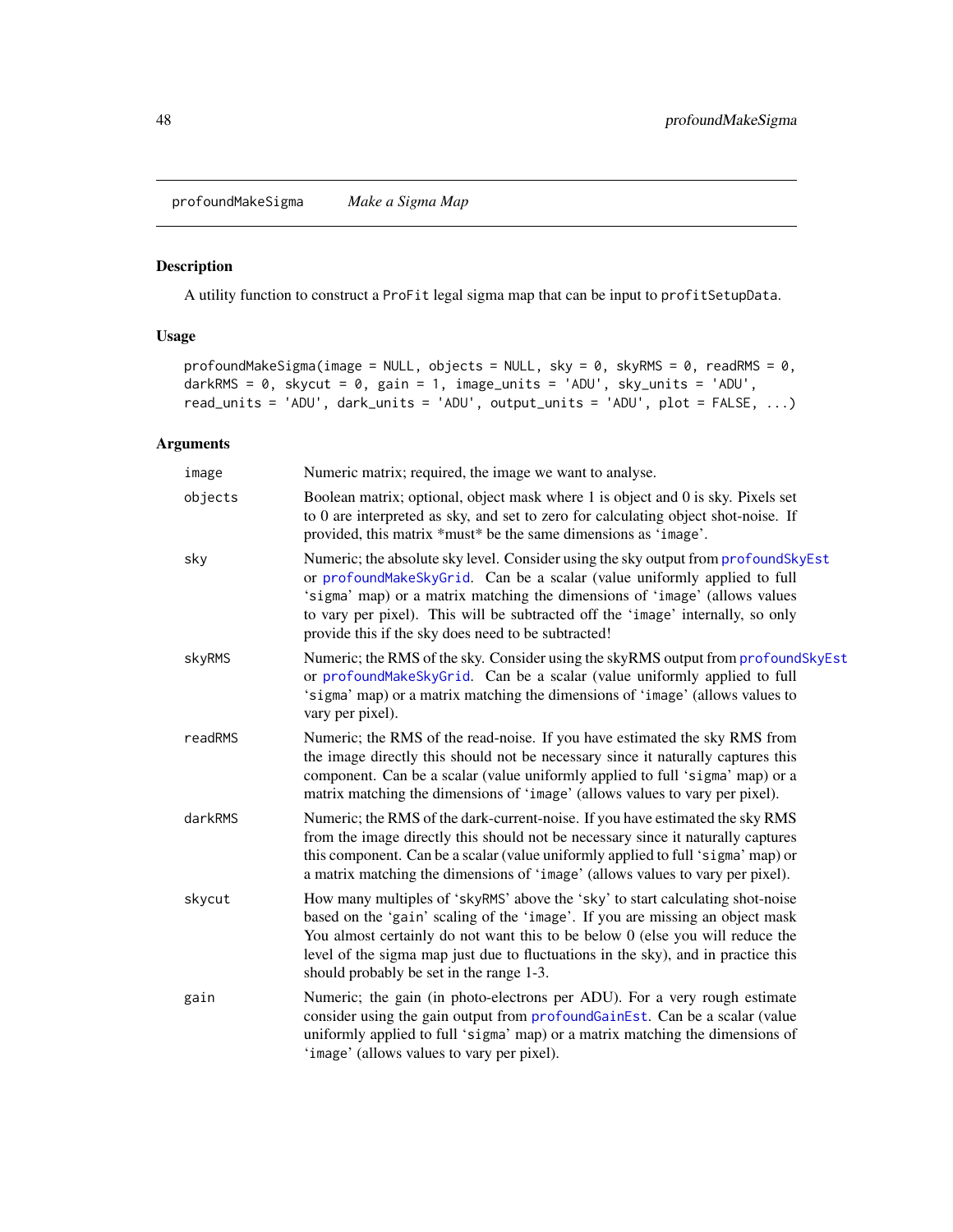| image_units  | Character; the units of the 'image'. Must either be 'ADU' for generic astronom-<br>ical data units, or 'elec' for photo-electrons.                                                      |
|--------------|-----------------------------------------------------------------------------------------------------------------------------------------------------------------------------------------|
| sky_units    | Character; the units of 'sky' and 'skyRMS'. Must either be 'ADU' for generic<br>astronomical data units (the same type and scaling as per 'image'), or 'elec' for<br>photo-electrons.   |
| read_units   | Character; the units of 'read'. Must either be 'ADU' for generic astronomi-<br>cal data units (the same type and scaling as per 'image'), or 'elec' for photo-<br>electrons.            |
| dark_units   | Character; the units of 'dark'. Must either be 'ADU' for generic astronomi-<br>cal data units (the same type and scaling as per 'image'), or 'elec' for photo-<br>electrons.            |
| output_units | Character; the units of the output sigma map. Must either be 'ADU' for generic<br>astronomical data units (the same type and scaling as per 'image'), or 'elec' for<br>photo-electrons. |
| plot         | Logical; should a magimage plot of the output be generated?                                                                                                                             |
| $\cdots$     | Further arguments to be passed to magimage. Only relevant is 'plot'=TRUE.                                                                                                               |

# Details

This is a simple utility function, but useful for beginners if they are unsure of how the error terms should be propagated (in short: in quadrature).

## Value

Numeric matrix; a sigma map the same size as 'image'. This should be appropriate for feeding into profitSetupData.

# Author(s)

Aaron Robotham

## See Also

[profoundSkyEst](#page-74-0), [profoundGainEst](#page-23-0)

## Examples

```
## Not run:
image=readFITS(system.file("extdata", 'VIKING/mystery_VIKING_Z.fits',
package="ProFound"))
profound=profoundProFound(image)
```
sigma\_est=profoundMakeSigma(image\$imDat, objects=profound\$objects, sky=profound\$sky, skyRMS=profound\$skyRMS)

## End(Not run)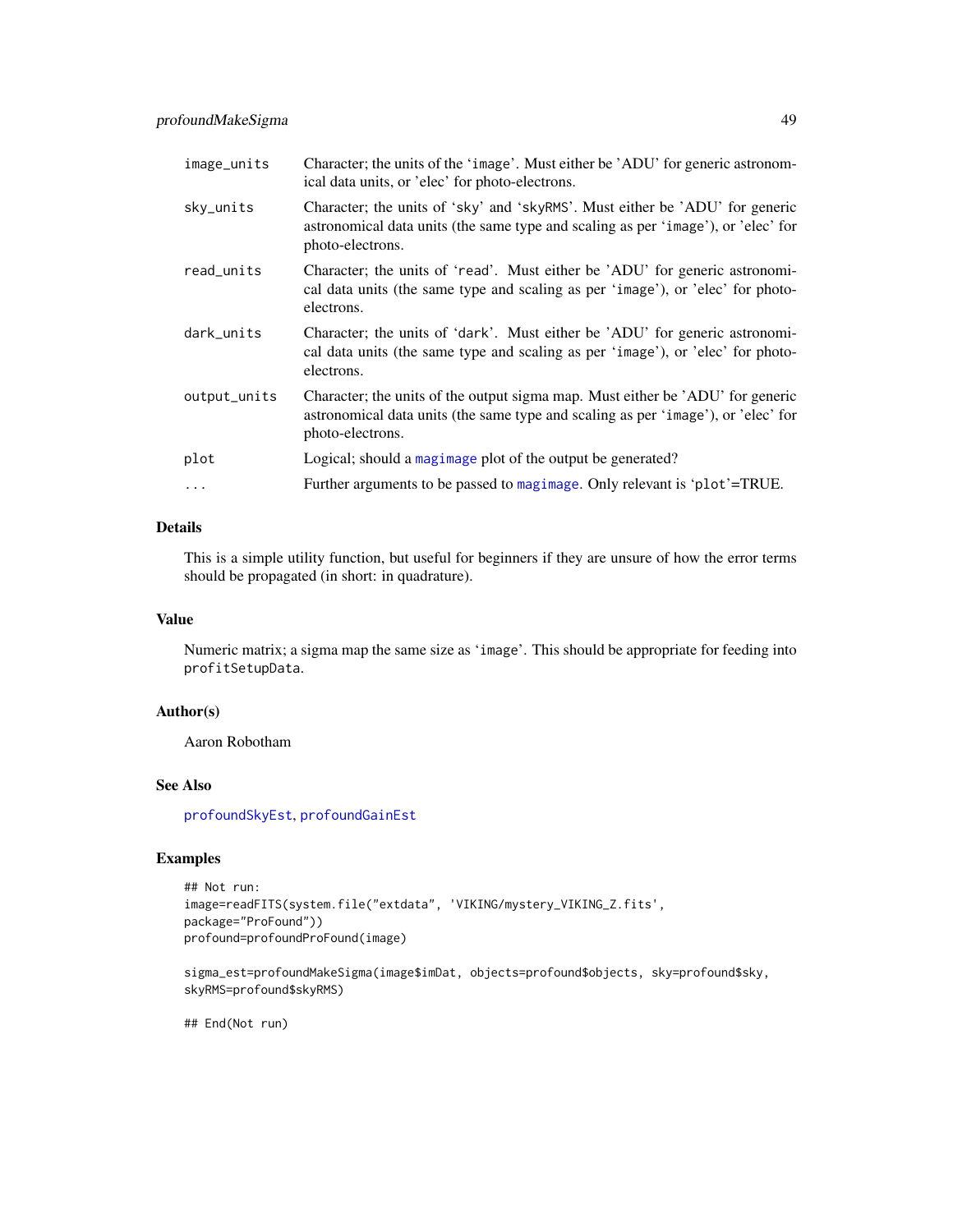profoundMakeSkyMap *Calculate Sky Maps*

## <span id="page-49-0"></span>Description

The high level function computes the absolute sky and sky RMS level over an image at a scale defined locally by the 'box' parameter. This coarse map can then be used to compute sky/skyRMS values for the local sky anywhere on an image. This function uses [profoundSkyEstLoc](#page-76-0) to calculate the sky statistics for the subset boxcar regions.

### Usage

```
profoundMakeSkyMap(image = NULL, objects = NULL, mask = NULL, box = c(100,100),
grid = box, skytype = "median", skyRMStyle = "quanto", sigmasel = 1,skypixmin = prod(box)/2, boxadd = box/2, boxiters = 0, doclip = TRUE, shiftloc = FALSE,
paddim = TRUE, cores = 1)
profoundMakeSkyGrid(image = NULL, objects = NULL, mask = NULL, box = c(100,100),
grid = box, type = 'bicubic', skytype = "median", skyRMStyle = "quando", sigmase1 = 1,skypixmin = prod(box)/2, boxadd = box/2, boxiters = 0, doclip = TRUE, shiftloc = FALSE,
paddim = TRUE, cores = 1)
```
#### Arguments

| image      | Numeric matrix; required, the image we want to analyse.                                                                                                                                                                                                                                                                                                                                              |
|------------|------------------------------------------------------------------------------------------------------------------------------------------------------------------------------------------------------------------------------------------------------------------------------------------------------------------------------------------------------------------------------------------------------|
| objects    | Boolean matrix; optional, object mask where 1 is object and 0 is sky. If provided,<br>this matrix *must* be the same dimensions as 'image'.                                                                                                                                                                                                                                                          |
| mask       | Boolean matrix; optional, parts of the image to mask out (i.e. ignore), where 1<br>means mask out and 0 means use for analysis. If provided, this matrix *must*<br>be the same dimensions as 'image'.                                                                                                                                                                                                |
| box        | Integer vector; the dimensions of the box car filter to estimate the sky with.                                                                                                                                                                                                                                                                                                                       |
| grid       | Integer vector; the resolution of the background grid to estimate the sky with.<br>By default this is set to be the same as the 'box'.                                                                                                                                                                                                                                                               |
| type       | Character scalar; either "bilinear" for bilinear interpolation or "bicubic" for bicu-<br>bic interpolation (default). The former creates sharper edges.                                                                                                                                                                                                                                              |
| skytype    | Character scalar; the type of sky level estimator used. Allowed options are 'me-<br>dian' (the default), 'mean' and 'mode' (see profound Sky Est Loc for an expla-<br>nation of what these estimators do). In all cases this is the estimator applied<br>to unmasked and non-object pixels. If 'doclip'=TRUE then the pixels will be<br>dynamically sigma clipped before the estimator is run.       |
| skyRMStype | Character scalar; the type of sky level estimator used. Allowed options are<br>'quanlo' (the default), 'quanhi', 'quanboth', and 'sd' (see profoundSkyEstLoc<br>for an explanation of what these estimators do). In all cases this is the estimator<br>applied to unmasked and non-object pixels. If 'doclip'=TRUE then the pixels<br>will be dynamically sigma clipped before the estimator is run. |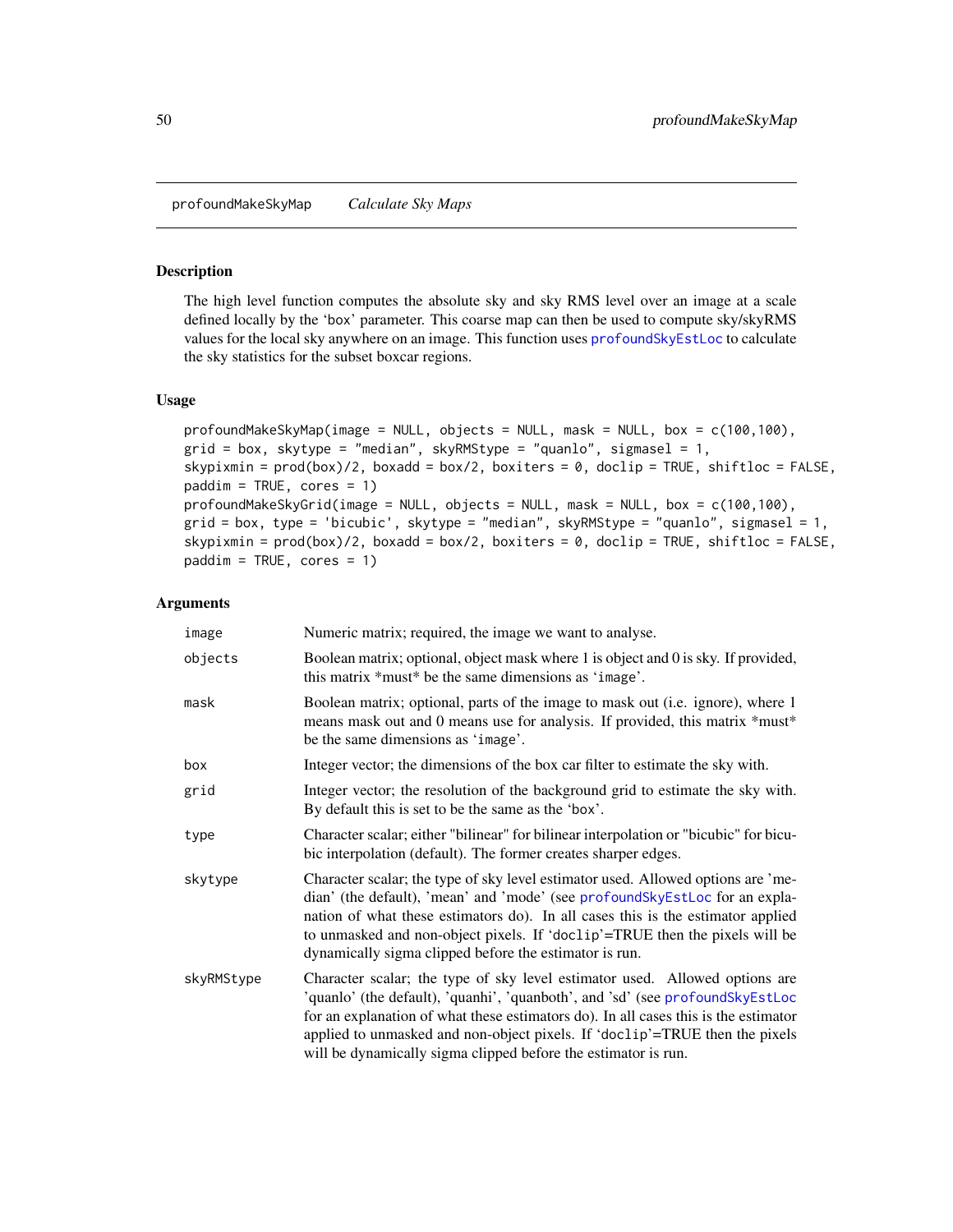| sigmasel  | Numeric scalar; the quantile to use when trying to estimate the true standard-<br>deviation of the sky distribution. If contamination is low then the default of 1<br>is about optimal in terms of S/N, but you might need to make the value lower<br>when contamination is very high.                                                                                                                                                       |
|-----------|----------------------------------------------------------------------------------------------------------------------------------------------------------------------------------------------------------------------------------------------------------------------------------------------------------------------------------------------------------------------------------------------------------------------------------------------|
| skypixmin | Numeric scalar; the minimum number of sky pixels desired in our cutout. The<br>default is that we need half the original number of pixels in the 'box' to be sky.                                                                                                                                                                                                                                                                            |
| boxadd    | Integer vector; the dimensions to add to the 'box' to capture more pixels if<br>'skypixmin' has not been achieved.                                                                                                                                                                                                                                                                                                                           |
| boxiters  | Integer scalar; the number of 'box'+'boxadd' iterations to attempt in order to<br>capture 'skypixmin' sky pixels. The default means the box will not be grown at<br>all.                                                                                                                                                                                                                                                                     |
| doclip    | Logical; should the unmasked non-object pixels used to estimate to local sky<br>value be further sigma-clipped using magclip? Whether this is used or not is a<br>product of the quality of the objects extraction. If all detectable objects really<br>have been found and the dilated objects mask leaves only apparent sky pixels<br>then an advanced user might be confident enough to set this to FALSE. If an<br>doubt, leave as TRUE. |
| shiftloc  | Logical; should the cutout centre for the sky shift from 'loc' if the desired 'box'<br>size extends beyond the edge of the image? (See magcutout for details).                                                                                                                                                                                                                                                                               |
| paddim    | Logical; should the cutout be padded with image data until it meets the desired<br>'box' size (if 'shiftloc' is true) or padded with NAs for data outside the image<br>boundary otherwise? (See magcutout for details).                                                                                                                                                                                                                      |
| cores     | Integer scalar; how many cores should be used to calculate sky properties of the<br>image. Given the overhead for parallel computing, this should probably only be<br>above 1 for larger images.                                                                                                                                                                                                                                             |

# Details

The matrix generated will have many fewer pixels than the original 'image', so it will need to be interpolated back onto the full grid by some mechanism in order to have 1-1 values for the sky and sky RMS.

#### Value

profoundMakeSkyMap produces a list of two lists. The first (called sky) contains a list of x,y,z values for the absolute sky, and second (called skyRMS) contains a list of x,y,z values for the sky RMS. The grids returned are as coarse as the 'box' option provided.

profoundMakeSkyGrid produces a list of two lists. The first (called sky) is a matrix of values for the absolute sky. The second (called skyRMS) is a matrix of values for the absolute sky RMS. The image matrices returned are pixel matched to the input 'image' using the specified interpolation scheme.

#### Author(s)

Aaron Robotham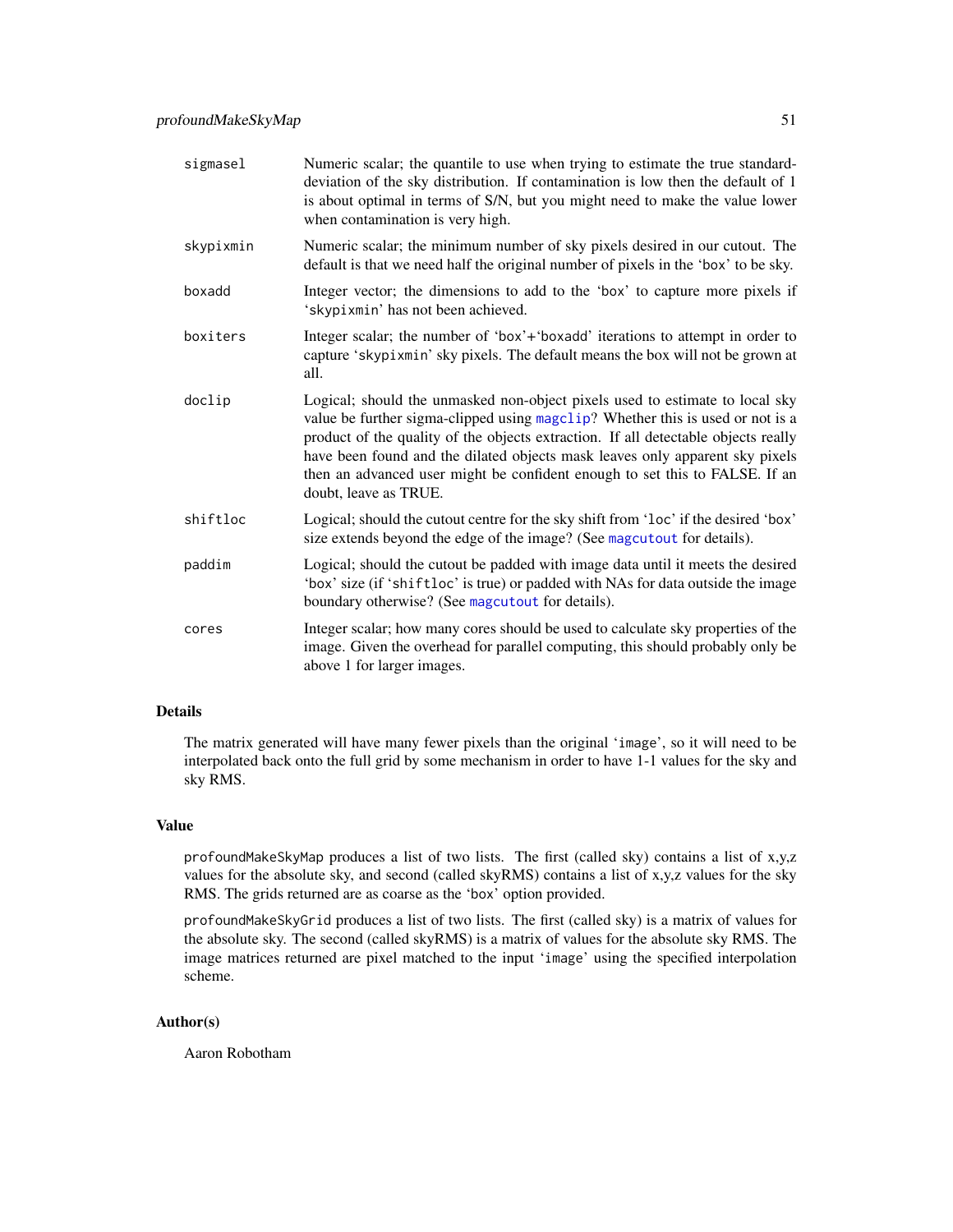# See Also

[profoundSkyEst](#page-74-0), [profoundSkyEstLoc](#page-76-0)

# Examples

```
## Not run:
image=readFITS(system.file("extdata", 'VIKING/mystery_VIKING_Z.fits',
package="ProFound"))$imDat
magimage(image)
skymap = profoundMakeSkyMap(image, box=c(89,89))
magimage(skymap$sky)
magimage(skymap$skyRMS)
# Now again, masking out the known objects (will not help too much in this case):
segim=profoundMakeSegim(image, skycut=1.5, plot=TRUE)
segim_ex=profoundMakeSegimExpand(image, segim$segim, skycut=-Inf, plot=TRUE)
skymap=profoundMakeSkyMap(image, objects=segim_ex$objects, box=c(89,89))
magimage(skymap$sky, magmap=FALSE)
magimage(skymap$skyRMS, magmap=FALSE)
# We can bilinear interpolate this onto the full image grid:
skybil = profoundMakeSkyGrid(image, objects=segim_ex$objects, box=c(89,89),
type='bilinear')
magimage(skybil$sky, magmap=FALSE)
magimage(skybil$skyRMS, magmap=FALSE)
# Or we can bicubic interpolate this onto the full image grid:
skybic = profoundMakeSkyGrid(image, objects=segim_ex$objects, box=c(89,89), type='bicubic')
magimage(skybic$sky, magmap=FALSE)
magimage(skybic$skyRMS, magmap=FALSE)
# The differences tend to be at the edges:
magimage(skybil$sky-skybic$sky, magmap=FALSE)
magimage(skybil$skyRMS-skybic$skyRMS, magmap=FALSE)
## End(Not run)
```
<span id="page-51-0"></span>profoundMakeStack *Stack Images*

# **Description**

Stacks multiple images based on their signal-to-noise.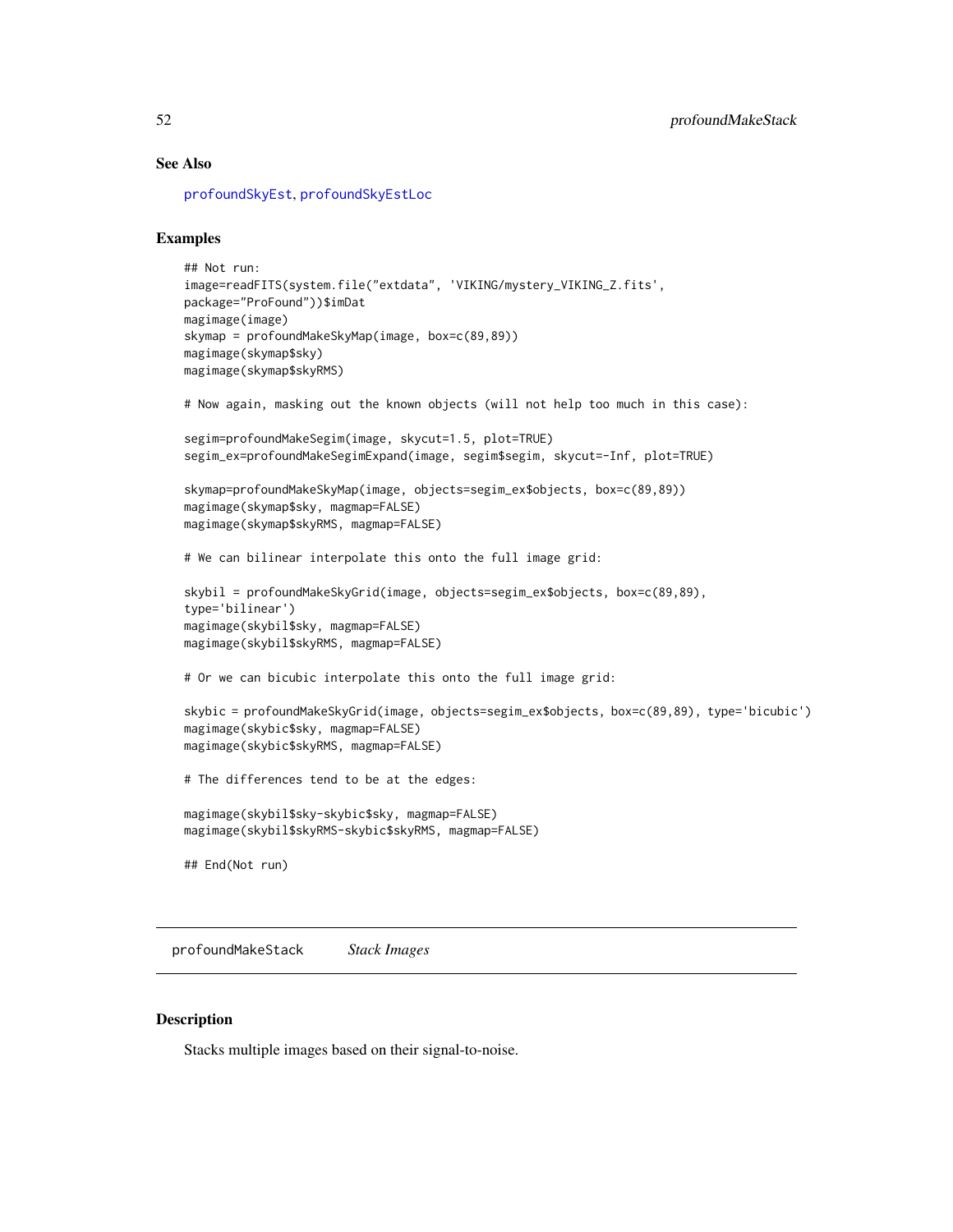# profoundMakeStack 53

# Usage

profoundMakeStack(image\_list = NULL, sky\_list = NULL, skyRMS\_list = NULL, magzero\_in = 0,  $magzero_out = 0)$ 

# Arguments

| image_list  | List; each list element is a numeric matrix representing the image to be stacked.                                           |
|-------------|-----------------------------------------------------------------------------------------------------------------------------|
| sky_list    | List; each list element is a numeric matrix representing the sky to be subtracted.                                          |
| skyRMS_list | List; each list element is a numeric matrix representing the sky-RMS to weight<br>the stack with.                           |
| magzero_in  | Numeric vector; the input mag-zero points. If length 1 then it is assumed all<br>input frames have the same mag-zero point. |
| magzero_out | Numeric scalar; the output mag-zero point desired.                                                                          |

# Details

The stack is actually done based on variance weighting. In pseudo code:

stack=0 stackRMS=0 for(i in 1:length(image\_list)) stack=stack+(image\_list[[i]]-sky\_list[[i]])/(skyRMS\_list[[i]]^2) sky\_stack=sky\_stack+(image\_list[[i]]^2)

stack=stack\*sky\_stack/(length(skyRMS\_list)^2)

The output is explictly sky subtracted (so the sky is now 0 everywhere by definition as far as [profoundProFound](#page-6-0) is concerned). The stacked sky is not returned. However, it can be computed by running profoundMakeStack again, but passing the sky list originally passed to the 'sky\_list' argument to the 'image\_list' argument instead, and not providing any input to the 'sky\_list' argument (or setting this to 0).

## Value

A list containing:

| image         | Numeric matrix; the variance-weighted sky-subtracted stacked image.       |
|---------------|---------------------------------------------------------------------------|
| <b>skvRMS</b> | Numeric matrix/scalar; the sky RMS image/value of the final stacked image |
| magzero       | The mag-zero point of the stacked image.                                  |

#### Author(s)

Aaron Robotham

# See Also

[profoundProFound](#page-6-0)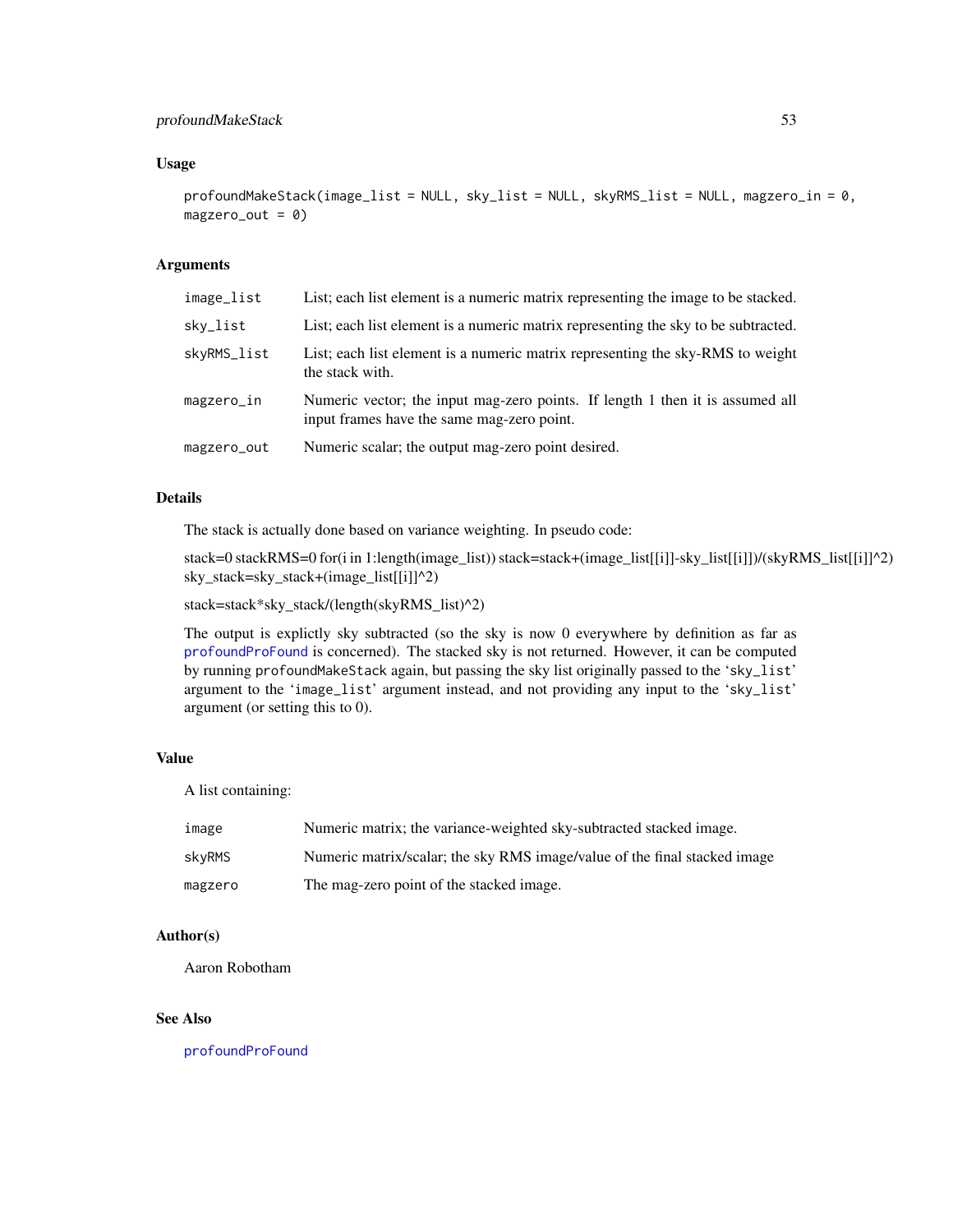## Examples

```
image=readFITS(system.file("extdata", 'VIKING/mystery_VIKING_Z.fits', package="ProFound"))
```

```
stack=profoundMakeStack(list(image$imDat, image$imDat, image$imDat),
skyRMS\_list = list(8,8,3)
```
#The new signal-to-noise weighted sky should equal sqrt(1/(1/8^2+1/8^2+1/3^2)) = 2.65

stack\$skyRMS

profoundMultiBand *Multi Band ProFound Photometry*

## Description

Run multiband ProFound photometry either with loaded data, or images on a local disk.

## Usage

```
profoundMultiBand(inputlist = NULL, dir = "", segim = NULL, mask = NULL, iters_det = 6,
iters_tot = 0, detectbands = "r", multibands = c("u", "g", "r", "i", "z"), magzero = 0,
gain = NULL, bandappend = multibands, totappend = "t", colappend = "c", grpappend = 'g',
dot = TRUE, docol = TRUE, dogrp = TRUE, deblend = FALSE, groupstats = FALSE, \dots)
```
## Arguments

| inputlist | A list of already loaded images. Typically of the type loaded in from FITS files<br>by the astro package's read. fits function, or the FITSio package's readFITS<br>function. If using the 'inputlist' parameter the length of the list must be the<br>same length as 'multibands' (and the related parameters).                                                                                                                                                                                                                                                                                                                                               |
|-----------|----------------------------------------------------------------------------------------------------------------------------------------------------------------------------------------------------------------------------------------------------------------------------------------------------------------------------------------------------------------------------------------------------------------------------------------------------------------------------------------------------------------------------------------------------------------------------------------------------------------------------------------------------------------|
| dir       | If 'inputlist' is left as NULL then profoundMultiBand will instead try to<br>load in FITS images from the directory specified by 'dir'. The images in the<br>directory must have names like 'multibands'[i].fits etc (so with the defaults<br>names like u.fits and g.fits would be okay). Since 'multibands' effectively<br>specifies the file names much more complicated naming can be used and passed<br>in, but it is also used by default for naming the catalogue column outputs, so<br>shorter names/references are likely to be preferable there (i.e. mag_ut is simpler<br>than mag_KiDS_VST_ut etc). This can be over-ridden by using 'bandappend'. |
| segim     | Integer matrix; a specified segmentation map of the image. This matrix *must*<br>be the same dimensions as the detection image/s if supplied. If this option is<br>used then profoundMultiBand will not compute its initial segmentation map<br>using profoundMakeSegim, which is then dilated. Instead it will use the one<br>passed through 'segim' and dilate this according to the 'iters_det' argument<br>(so set this to 0 if you want the 'segim' to be used as is).                                                                                                                                                                                    |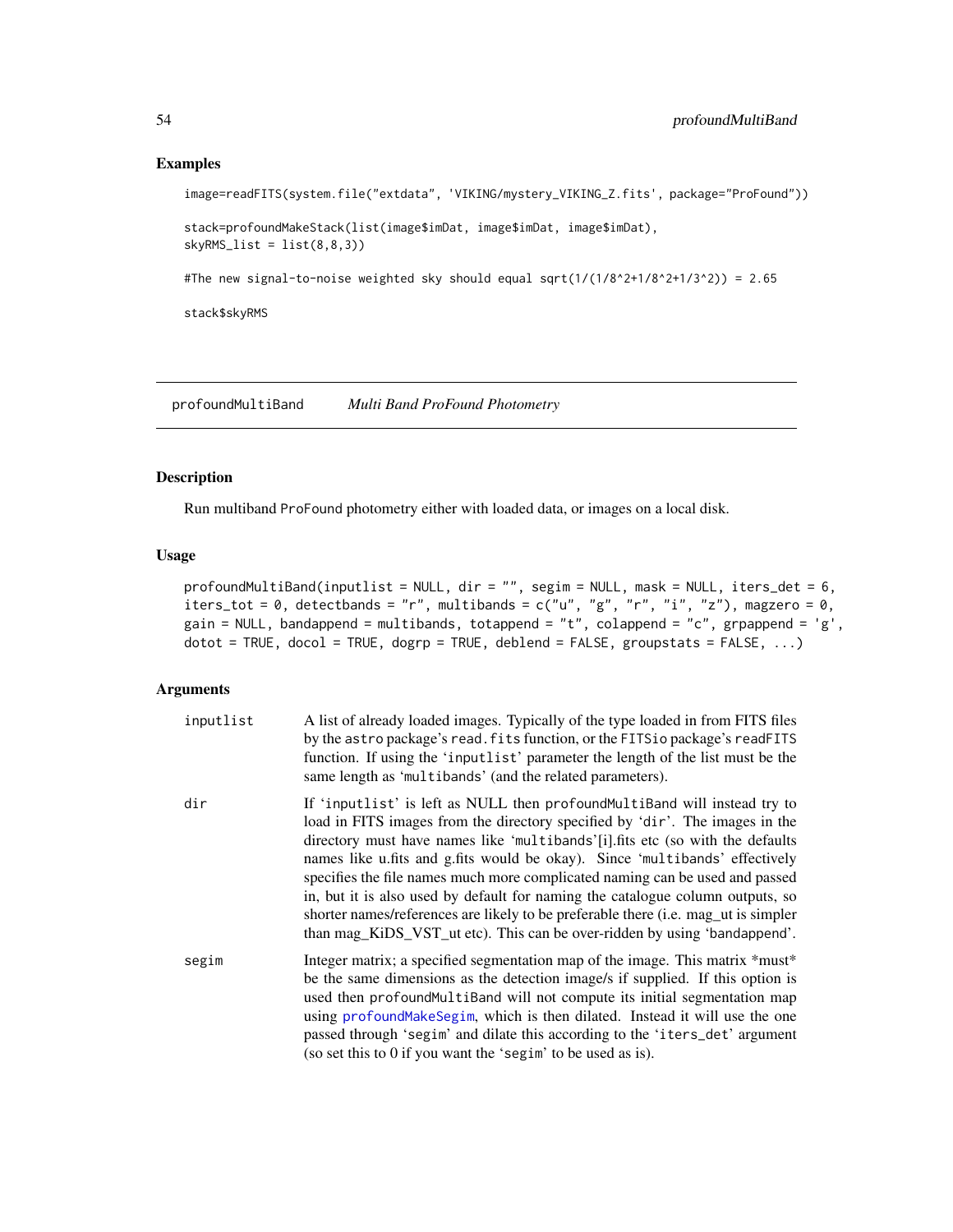- mask Boolean matrix or integer scalar; optional, parts of the image to mask out (i.e. ignore). If a matrix is provided, this matrix \*must\* be the same dimensions as 'image' where 1 means mask out and 0 means use for analysis. if a scalar is provided it indicates the exact 'image' values that should be treated as masked (e.g. by setting masked pixels to 0 or -999). The latter achieves the same effect as setting masked 'image' pixels to NA, but allows for the fact not all programs can produce R legal NA values. iters\_det Integer scalar; the maximum number of curve of growth dilations that should be made to the detection image. This needs to be large enough to capture all the flux for sources of interest, but increasing this will increase the computation time for profoundProFound. If this is set to 0 then the undilated 'segim' image, whether provided or computed internally via [profoundMakeSegim](#page-33-0), will be used instead. iters\_tot Integer vector; the maximum number of curve of additional growth dilations that should be made above the dilated detection segmentation map for multi band total colour photometry. This is only relevant if 'dotot'=TRUE. This should not be set too high (and might even be 0, the default) since the detection image should generally be fairly deep. 'iters\_tot' must either be length 1 (in which this value is used for all bands), or the same length and order as 'multibands'. detectbands Character vector; the names of the detection bands that will be stacked using [profoundMakeStack](#page-51-0) and then analysed with the provided settings with [profoundProFound](#page-6-0) to make a reference segmentation map for further multi band photometry. These bands must be present in 'multibands'. Can be a scalar (i.e. a single band is used). If set to 'get' then it will use all legal FITS files in the target directory. If set to 'all' then it will use all 'multibands' inputs. multibands Character vector; the names of the target multi band photometry images. If set to 'get' then it will use all legal FITS files in the target directory. If using the 'inputlist' parameter the length of the list must be the same length as 'multibands'. 'magzero' must either be length 1 (in which this value is used for all bands), or the same length and order as 'multibands'. If specified, 'gain' must either be length 1 (in which this value is used for all bands), or the same length and order as 'multibands'. If specified, 'catappend' must either the same length and order as 'multibands'. magzero Numeric vector; the magnitude zero point of the images being used. 'magzero' must either be length 1 (in which this value is used for all bands), or the same length and order as 'multibands'. See also [profoundProFound](#page-6-0). gain Numeric vector; the gain of the images being used. 'gain' must either be length 1 (in which this value is used for all bands), or the same length and order as 'multibands'. See also [profoundProFound](#page-6-0). bandappend Character vector; characters to be appended per band in the output multi band photometry catalogues. The default will create columns with names like mag\_ut (total) and mag\_uc (colour). totappend Character scalar; character to be appended in the output multi band total pho-
- tometry catalogue (cat\_tot). The default will create columns with names like mag\_ut and R50\_ut.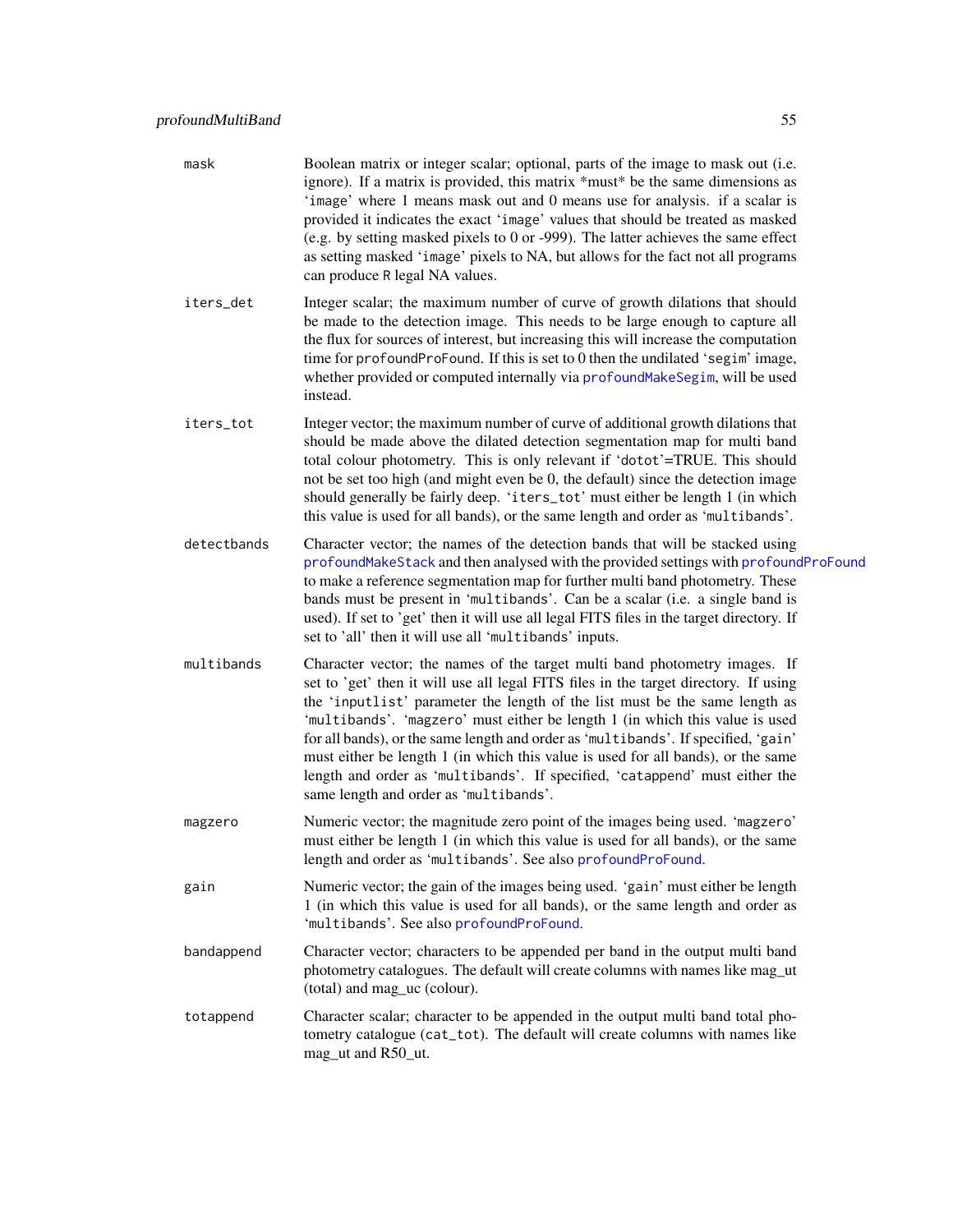| colappend  | Character scalar; character to be appended in the output multi band colour pho-<br>tometry catalogue (cat_col). The default will create column with names like<br>mag_uc and R50_uc.                                                                                                                                               |
|------------|------------------------------------------------------------------------------------------------------------------------------------------------------------------------------------------------------------------------------------------------------------------------------------------------------------------------------------|
| grpappend  | Character scalar; character to be appended in the grouped segment multi band<br>total photometry catalogue (cat_tot). The default will create columns with<br>names like mag_ug and R50_ug.                                                                                                                                        |
| dotot      | Logical; should dilated segment total photometry be computed for the bands<br>specified in 'multibands'? This will return closer to total magnitudes in all<br>target bands.                                                                                                                                                       |
| docol      | Logical; should non-dilated segment colour photometry be computed for the<br>bands specified in 'multibands'? This will return better colour magnitudes in<br>all target bands (i.e. more accurate differences between bands) and will typically<br>under-represent the total photometry.                                          |
| dogrp      | Logical; should group segment photometry be computed for the bands speci-<br>fied in 'multibands'? This might be useful for re-assembling large galaxies<br>that are broken up at a later date. 'boundstats' must also be set to TRUE if<br>'dogrp'=TRUE is set.                                                                   |
| deblend    | Logical; should total segment flux be deblended using profoundFluxDeblend<br>and these columns appended to the end of the output segstats? This only applies<br>to the 'cat_tot' output.                                                                                                                                           |
| groupstats | Logical; if TRUE then the IDs of grouped segments is calculated for the detec-<br>tion image via profoundSegimGroup and output to the returned object 'group'.<br>By default this option is linked to 'boundstats', i.e. it is assumed if you want<br>boundary statistics then you probably also want grouped object IDs returned. |
| .          | Further arguments to be passed to all instances of profoundProFound. E.g. if<br>the sky 'box' is set to a non-default value (default is 'box'= $c(100,100)$ ), this will<br>be propogated to all of the multi band photometry runs of profoundProFound.                                                                            |

#### Details

This very high level function simplifies a sequence of function calls that we found users typically needed to make, but when scripted they were prone to mistakes and made multi band photometry scripts hard to maintain.

In the simplest sense this script runs [profoundProFound](#page-6-0) on each detection band and uses this information to make a stacked image using [profoundMakeStack](#page-51-0). [profoundProFound](#page-6-0) is then run on this stacked image to make a deep segmentation map. For good total photometry the segim object from this output is used, and allowed to further dilate to account for different observing conditions (i.e. PSFs). For good colour photometry the segim\_orig object from this output is used. Only the [profoundSegimStats](#page-64-0) output is kept for the target multi band images, so not all of the outputs from [profoundProFound](#page-6-0) since this is usually unnecessary when operating in this mode, and creates a huge quantity of data.

#### Value

An object list of class 'profoundmulti' containing: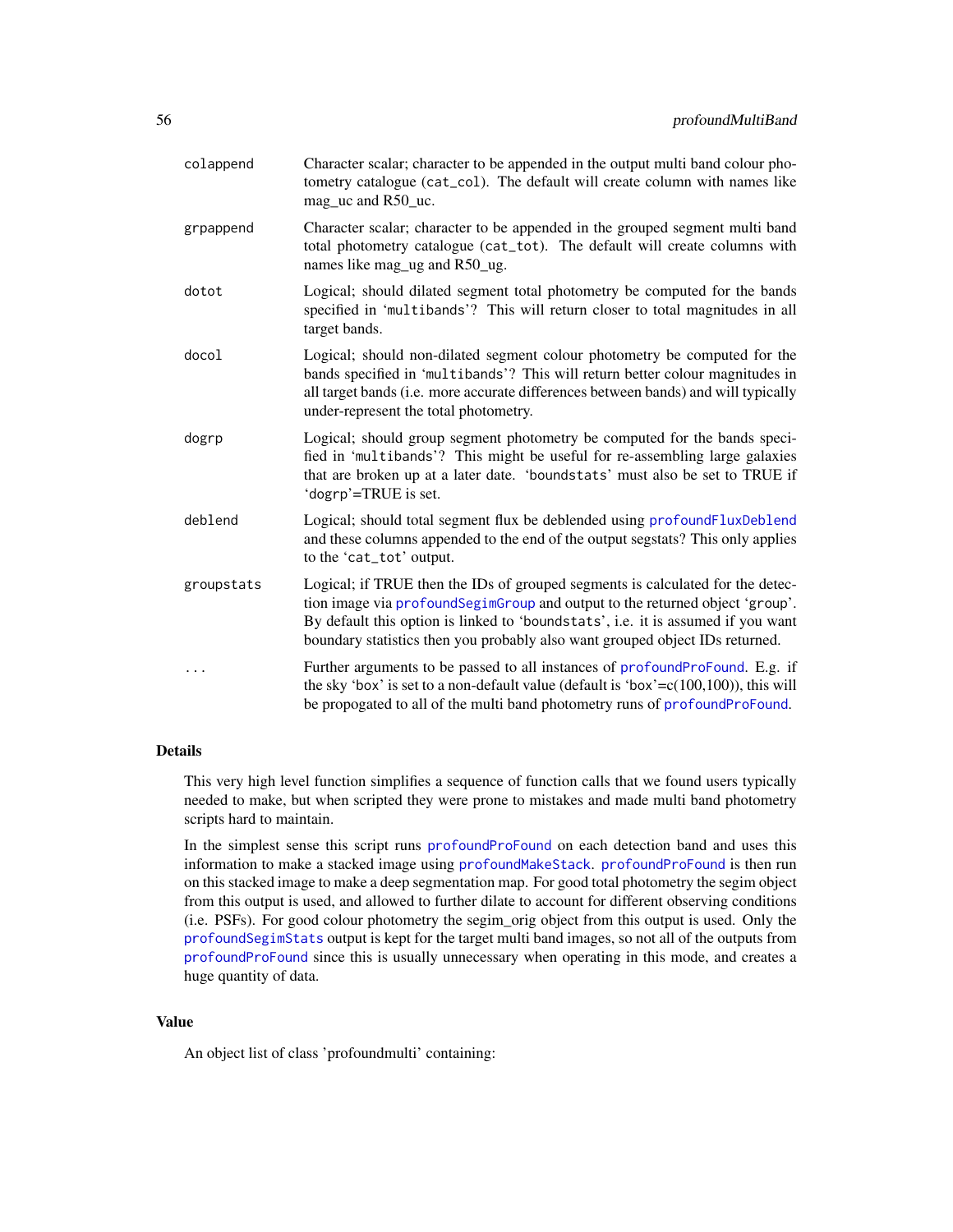| pro_detect  | The full output of profound Profound for the detection image (of class 'pro-<br>found').                                                                     |
|-------------|--------------------------------------------------------------------------------------------------------------------------------------------------------------|
| cat tot     | If 'dotot'=TRUE, the dilated total photometry for the target bands. Effectively<br>the output of profound Segim Stats run on pro_detect\$segim.              |
| $cat\_col$  | If 'docol'=TRUE, the non-dilated colour photometry for the target bands. Ef-<br>fectively the output of profound Segim Stats run on pro_detect \$segim_orig. |
| cat_grp     | If 'dogrp'=TRUE, the group segment photometry for the target bands. Effec-<br>tively the output of profound Segim Stats run on pro_detect \$group \$groupim. |
| detectbands | Character vector; the names of the detection bands used.                                                                                                     |
| multibands  | Character vector; the names of the target multi band photometry images used.                                                                                 |
| call        | The original function call.                                                                                                                                  |
| date        | The date, more specifically the output of date.                                                                                                              |
| time        | The elapsed run time in seconds.                                                                                                                             |

# Author(s)

Aaron Robotham

### References

Robotham A.S.G., et al., 2018, MNRAS, 476, 3137

## See Also

[profoundProFound](#page-6-0)

## Examples

```
## Not run:
# Load images
GALEX_NUV=readFITS(system.file("extdata", 'GALEX_NUV.fits', package="magicaxis"))
VST_r=readFITS(system.file("extdata", 'VST_r.fits', package="magicaxis"))
VISTA_K=readFITS(system.file("extdata", 'VISTA_K.fits', package="magicaxis"))
```

```
# Warp to common WCS:
GALEX_NUV_VST=magwarp(GALEX_NUV, VST_r$hdr)
VISTA_K_VST=magwarp(VISTA_K, VST_r$hdr)
```

```
# Run profoundMultiBand on defaults:
multi=profoundMultiBand(inputlist=list(GALEX_NUV_VST, VST_r, VISTA_K_VST),
magzero=c(20.08,0,30), detectbands='r', multibands=c('NUV','r','K'))
```

```
# Notice the blue halo around the central sources:
plot(multi$pro_detect)
```

```
# Run profoundMultiBand with boxiters=2 (to avoid over-subtracting the sky):
multi=profoundMultiBand(inputlist=list(GALEX_NUV_VST, VST_r, VISTA_K_VST),
magzero=c(20.08,0,30), detectbands='r', multibands=c('NUV','r','K'), boxiters = 2)
```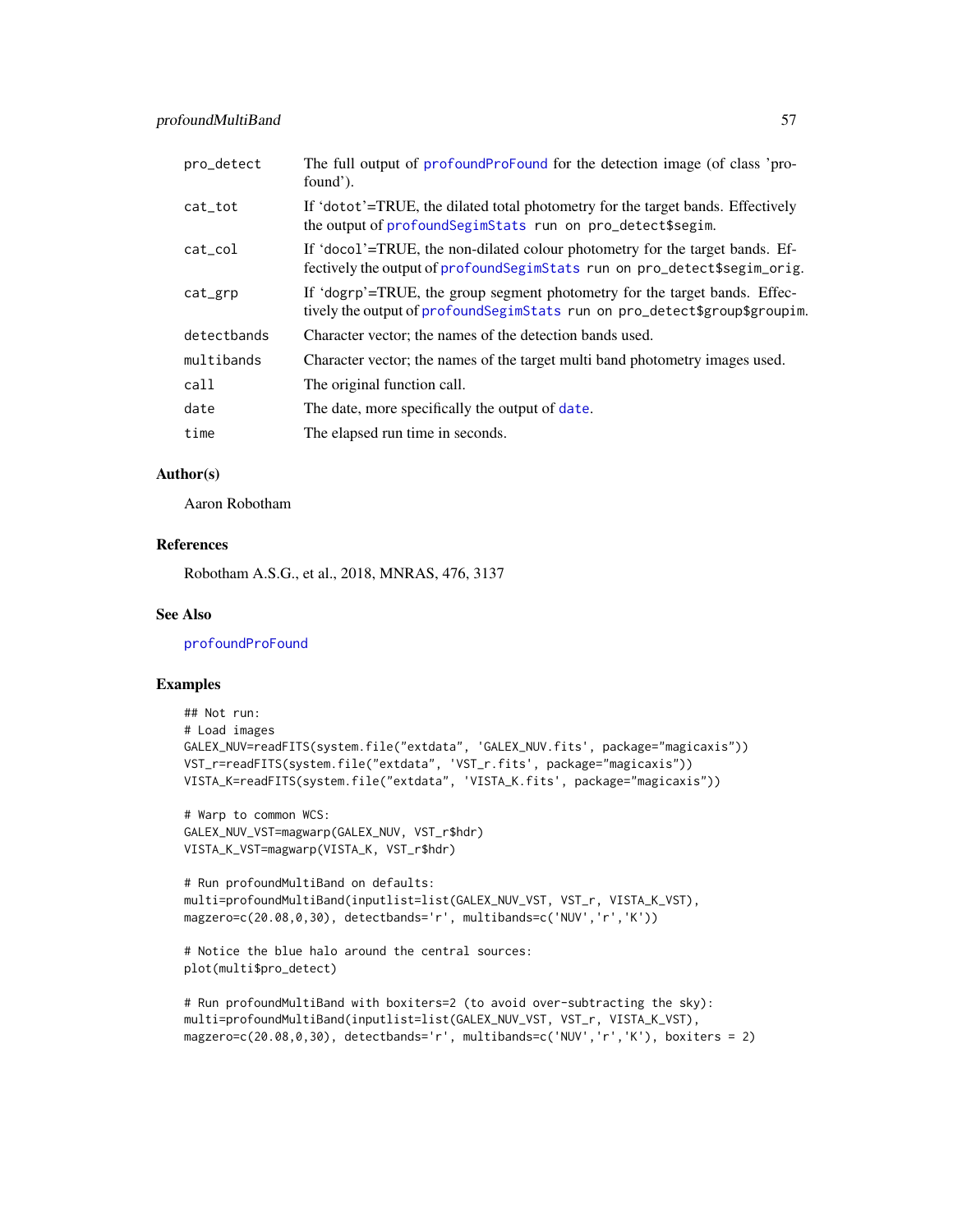# Looks better now: plot(multi\$pro\_detect)

magplot(multi\$cat\_tot\$mag\_rt, multi\$cat\_col\$mag\_NUVc-multi\$cat\_col\$mag\_rc, ylim=c(-2,10)) points(multi\$cat\_tot\$mag\_rt, multi\$cat\_col\$mag\_rc-multi\$cat\_col\$mag\_Kc, col='red')

# Some options on passing segim:

multi2=profoundMultiBand(segim=multi\$pro\_detect\$segim, inputlist=list(GALEX\_NUV\_VST, VST\_r, VISTA\_K\_VST), magzero=c(20.08,0,30), detectbands='r', multibands=c('NUV','r','K'), iters\_det = 0, boxiters=2)

multi3=profoundMultiBand(segim=multi\$pro\_detect\$segim\_orig, inputlist=list(GALEX\_NUV\_VST, VST\_r, VISTA\_K\_VST), magzero=c(20.08,0,30), detectbands='r', multibands=c('NUV','r','K'), iters\_det = 6, boxiters=2)

# multi and multi3 should create identical plots (since we are dilating the original # segim\_orig in the same manner), but multi2 will just be the final dilated segim without # any dilations, hence the top-right is all green (segim=segim\_orig). The final fluxes # should be the same though for all 3 runs (left-middle, bottom-centre and bottom-right).

plot(multi\$pro\_detect) plot(multi2\$pro\_detect) plot(multi3\$pro\_detect)

## End(Not run)

profoundPixelCorrelation

*Pixel to pixel correlation statistics*

## **Description**

Returns the x and y dimension pixel-to-pixel correlation (often called covariance) at various scales, optionally returning a diagnostic plot.

## Usage

```
profoundPixelCorrelation(image = NULL, objects = NULL, mask = NULL, sky = 0, skyRMS = 1,
lag = c(1:9, 1:9 * 10, 1:9 * 100, 1:9 * 1000, 1:9 * 10000), fft = TRUE, plot = FALSE,
ylim=c(-1,1), log='x', grid=TRUE, ...)
profoundSkySplitFFT(image = NULL, objects = NULL, mask = NULL, sky = 0, skyRMS = 1,
skyscale = 100, profound = NULL)
```
#### Arguments

image Numeric matrix; required, the image we want to analyse. Note, image NAs are treated as masked pixels.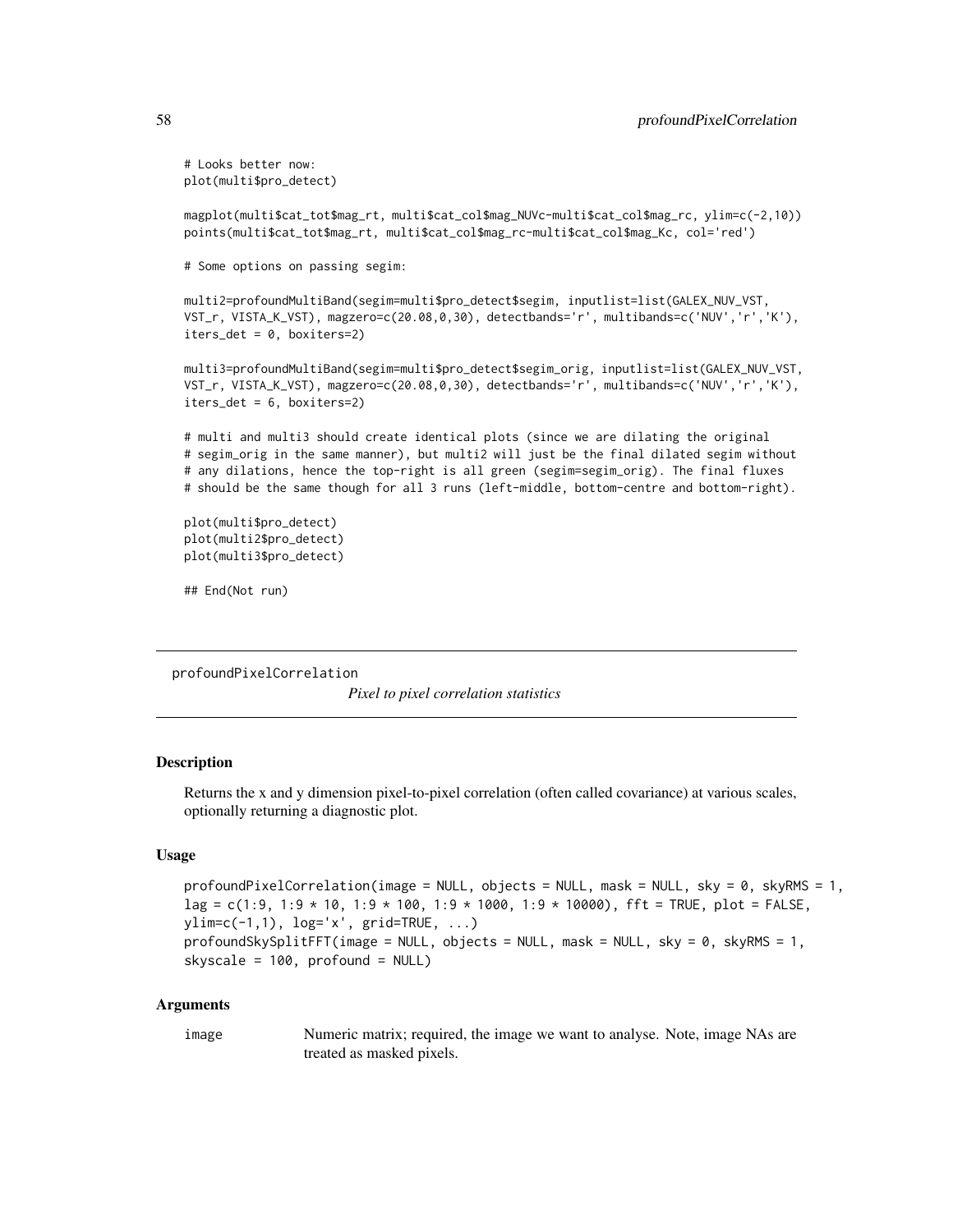| objects   | Boolean matrix; optional, object mask where 1 is object and 0 is sky. If provided,<br>this matrix *must* be the same dimensions as image.                                                                                                                                                                            |
|-----------|----------------------------------------------------------------------------------------------------------------------------------------------------------------------------------------------------------------------------------------------------------------------------------------------------------------------|
| mask      | Boolean matrix; optional, parts of the 'image' to mask out (i.e. ignore), where<br>1 means mask out and 0 means use for analysis. If provided, this matrix *must*<br>be the same dimensions as 'image'.                                                                                                              |
| sky       | Numeric; the absolute sky level. Can be a scalar or a matrix matching the di-<br>mensions of 'image' (allows values to vary per pixel).                                                                                                                                                                              |
| skyRMS    | Numeric; the RMS of the sky. Can be a scalar or a matrix matching the dimen-<br>sions of 'image' (allows values to vary per pixel).                                                                                                                                                                                  |
| lag       | Interger verctor; the pixel lags to measure pixel-to-pixel correlation over the x<br>and y dimensions.                                                                                                                                                                                                               |
| fft       | Logical; if TRUE the 2D FFT is computed and the modulus image matrix is<br>returned to 'fft' and the ('image'-'sky')/'skyRMS' is return to 'image_sky', if<br>FALSE the 'fft' and 'image_sky' objects are returned as NULL. 'object' and<br>'mask' pixels are used to identify pixels to replace as described below. |
| plot      | Logical; should a x/y correlation diagnostic plot be generated?                                                                                                                                                                                                                                                      |
| ylim      | Numeric vector; range of data to display (see magplot for details). Only relevant<br>if 'plot'=TRUE.                                                                                                                                                                                                                 |
| log       | Character scalar; log axis arguments to be passed to plot. E.g. use 'x', 'y', 'xy'<br>or 'yx' as appropriate (see magplot for details). Only relevant if 'plot'=TRUE.                                                                                                                                                |
| grid      | Logical; indicates whether a background grid should be drawn onto the plotting<br>area (see magplot for details). Only relevant if 'plot'=TRUE.                                                                                                                                                                      |
| skyscale  | Numeric scalar; required, the pixel scale that the FFT should split the provided<br>'image_sky' at. This should be chosen so as to separate out true sky modes and<br>possible sources still in the sky. Too small and real sources will be put into the<br>'sky_lo' image returned, so larger is usually safer.     |
| profound  | List; object of class 'profound'. If this is provided then missing input arguments<br>are taking directly from this structure (see Examples). As an added convenience,<br>you can assign the profound object directly to the 'image' input.                                                                          |
| $\ddotsc$ | Further arguments to passe to magplot. Only relevant if 'plot'=TRUE.                                                                                                                                                                                                                                                 |

## Details

profoundPixelCorrelation:

All statistics are computed on ('image'-'sky')/'skyRMS'. If 'fft'=TRUE this matrix is return to 'image\_sky'.

The function is useful to assessing a number of image attributes. For one things it tells you whether all spatial variance has been detected and removed at small scales as objects (e.g. using [profoundProFound](#page-6-0)), or at larger scales as sky fluctuations. Assuming the object detection and sky removal has worked well, the remaining pixel-to-pixel correlation likely represents instrument level covariance. In practice nearly all processes produce positive pixel correlation, but it is not impossible that negative correlation can be introduced during the reduction process, particularly when over-subtracting the sky around bright stars.

For calculating the raw pixel-to-pixel correlation (as returned by 'cortab') 'mask' and 'object' pixels are ignored, so correlation is only considered where both pixels are flagged as un-masked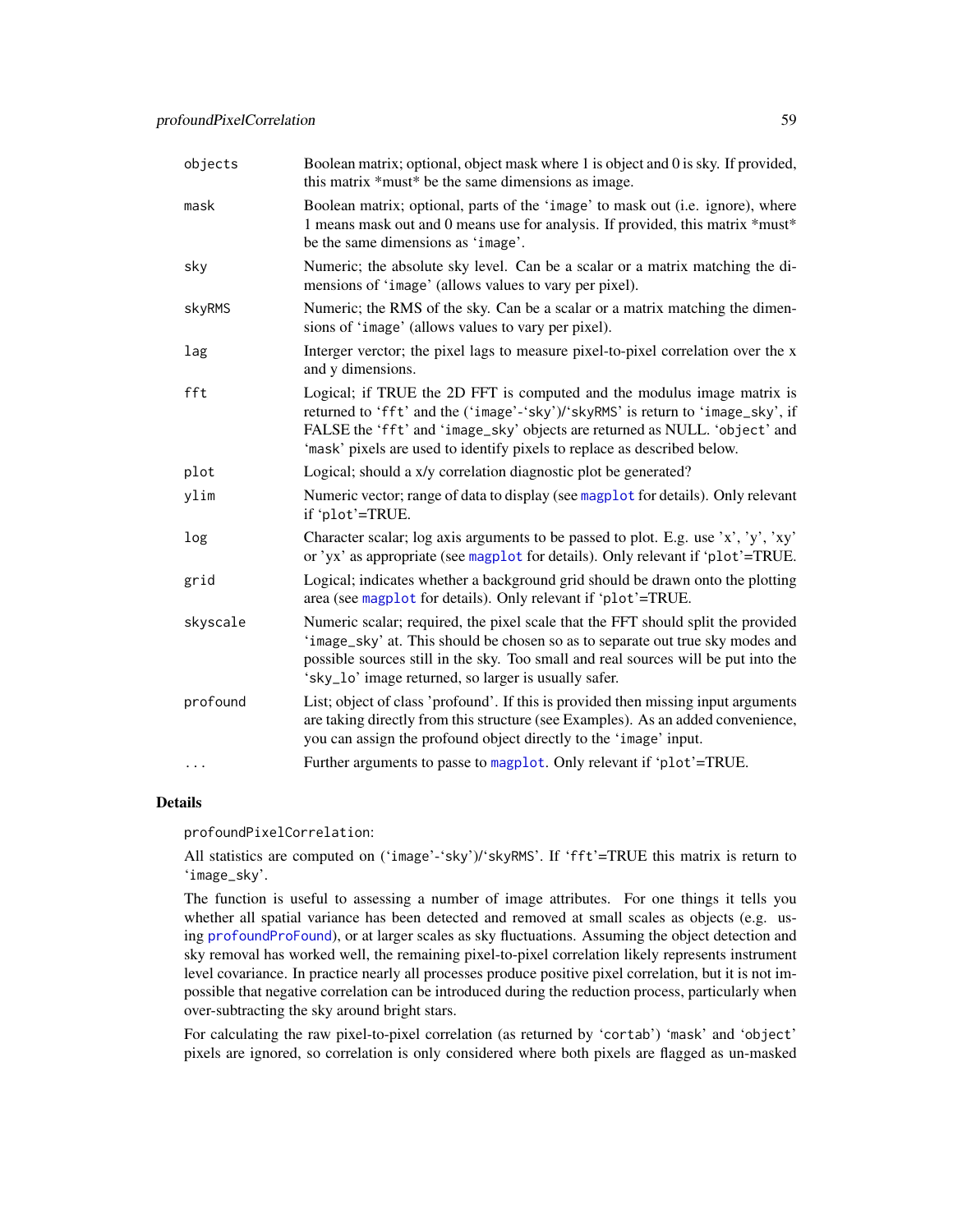sky pixels. The 2D image FFT output ('fft') replaces masked or object pixels with Normally distributed noise after the input 'image' has had the 'sky' subtracted and divided by the 'skyRMS'. Note that this means the FFT generated is partly stochastic (it will differ a bit each time it is run), but in practice it will be quite persistant for large scales (the centre) and stochastic at small scales (around the edge of the FFT image).

The slightly weird units used for the k modes of the FFT (see the value section below) is convenient because it means we can correctly label the FFT image in integer pixels counting out from the centre. The way to interpret the k-modes is that if you have an image of size L=356x356 then you can find the pixel representing a particular scale by computing L/S, where S is the scale of interest in pixels. I.e. S=356 is the mode representing the full image length scale since L/S=1 and can be found 1 pixel from the centre, whilst S=178/89 represents the half/quarter image scale and can be found at pixels L/S=2 or 4 (respectively) from the centre. From this reasoning we have Nyqvist sampling at  $356/2=178$  pixels from the centre (i.e. the edges of the FFT image).

The relative standard-deviations returned in 'cortab' are calculated by taking the standard-deviation of the lagged pixel differences of ('image'-'sky')/'skyRMS' and dividing through by sqrt(2). This means for well behaved data they should be 1, and the dashed lines on the diagnostic plot should fall on 1.

profoundSkySplitFFT:

The FFT split output separates the provided image into hi k ('sky\_hi') and low k ('sky\_lo') modes. The idea is that 'sky\_lo' might represent additional sky with complex structure (not captured by the bicubic/bilinear extimated sky) that still needs to be subtracted off the image, whilst 'sky\_hi' might contain some as yet un-subtracted sources.

In principle profoundSkySplitFFT can be run with any image, but the separation into the low and high k modes is not easily interpretable in the presence of many real objects since they will dominate the power at all scales (trust me on this).

### Value

profoundPixelCorrelation:

A list containing three objects:

- cortab: A data.frame containing:
	- lag: The pixel lag
	- corx: The correlation in the x-dimension
	- cory: The correlation in the y-dimension
	- corx\_neg: The correlation of sub sky versus sky pixels in x
	- cory\_neg: The correlation of sub sky sversus ky pixels in y
	- corx\_pos: The correlation of excess sky versus sky pixels in x
	- cory\_pos: The correlation of excess sky versus sky pixels in y
	- corx\_diff: corx\_pos corx\_neg
	- cory\_diff: cory\_pos cory\_neg
	- relsdx: The pixel lag implied relative standard-deviation in x
	- relsdy: The pixel lag implied relative standard-deviation in y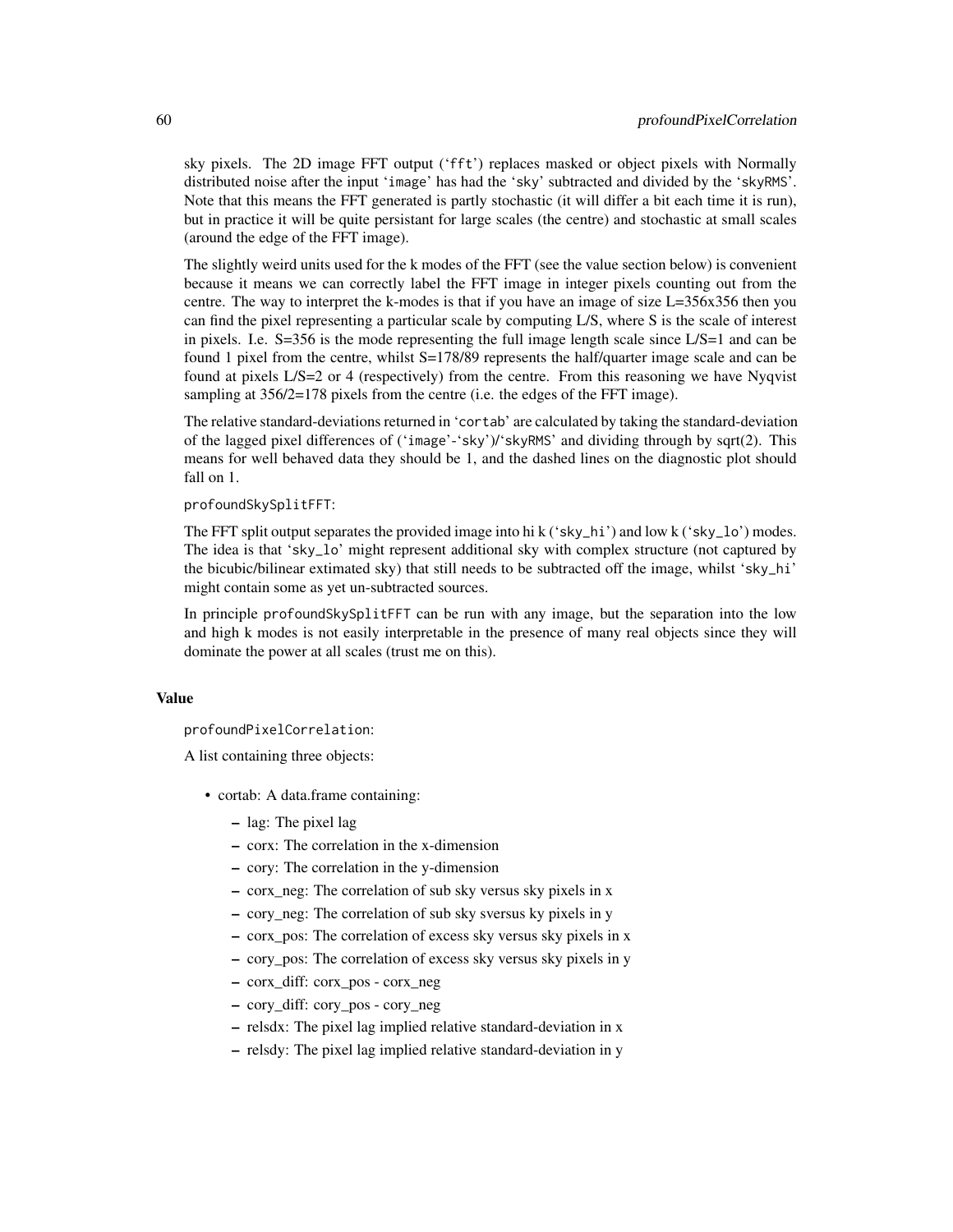- fft: if 'fft'=TRUE this object contains a list containing x, y, and z. If 'fft'=FALSE it is NULL. x and y contain the k mode values of the 2D FFT in units of  $(2 \pi i)/(L \pi x)$ , where L is the original dimensions of the image being Fourier transformed in x and y respectively. z contains the power component of the 2D FFT image as a numeric matrix; the modulus of the 2D FFT of the 'image' with the same dimensions. We use the optical representation, where the DC (or k=0) mode is in the absolute centre. This means larger scale produce power in the central parts of the FFT image, and smaller scales produce power in the outer parts of the FFT image.
- image sky: Numeric matrix; if 'fft'=TRUE this object contains the ('image'-'sky')/'skyRMS', if 'fft'=FALSE it is NULL.

profoundSkySplitFFT:

A list containing three numeric matrices:

- skyThe new sky estimate, defined as the input 'sky'+'sky\_lo'.
- sky\_loThe low k modes extracted from the objects masked 'image'-'sky'.
- sky\_hiThe high k modes extracted from the objects masked 'image'-'sky'.

#### Author(s)

Aaron Robotham

#### See Also

[profoundProFound](#page-6-0)

#### Examples

```
## Not run:
image=readFITS(system.file("extdata", 'VIKING/mystery_VIKING_Z.fits', package="ProFound"))
profound=profoundProFound(image, skycut=1.5, magzero=30, verbose=TRUE, plot=TRUE)
corout_raw=profoundPixelCorrelation(image$imDat, plot=TRUE)
magimage(corout_raw$fft, xlab='kx (2pi/356pix)', ylab='ky (2pi/356pix)')
points(0, 0, cex=10, col='red')
# There is clearly some residual structure masking out the brighter parts of objects:
corout_objects=profoundPixelCorrelation(image$imDat, sky=profound$sky,
skyRMS=profound$skyRMS, objects=profound$objects, plot=TRUE)
magimage(corout_objects$fft, xlab='kx (2pi/356pix)', ylab='ky (2pi/356pix)')
points(0, 0, cex=10, col='red')
# Using the more aggressive objects_redo removed nearly all of this:
corout_objects_redo=profoundPixelCorrelation(image$imDat, sky=profound$sky,
skyRMS=profound$skyRMS, objects=profound$objects_redo, plot=TRUE)
magimage(corout_objects_redo$fft, xlab='kx (2pi/356pix)', ylab='ky (2pi/356pix)')
```
points(0, 0, cex=10, col='red')

# We can use the pixel correlation function, in particular the FFT output, to assess how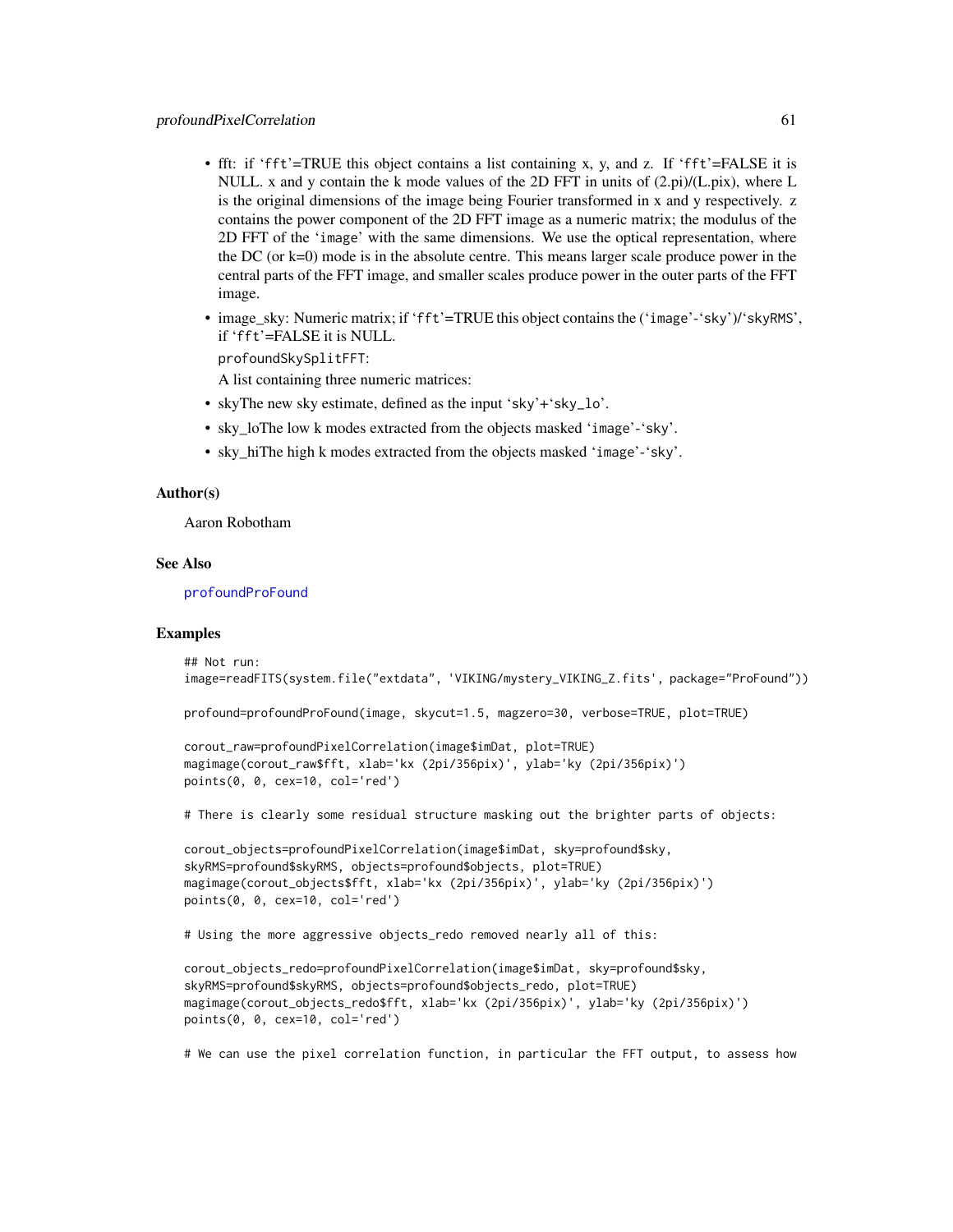# much further we can afford to push the source extraction in our image.

```
profound=profoundProFound(image, skycut=2.0, magzero=30, verbose=TRUE, plot=TRUE)
corout_objects_redo=profoundPixelCorrelation(image$imDat, sky=profound$sky,
skyRMS=profound$skyRMS, objects=profound$objects_redo)
magimage(corout_objects_redo$image_sky)
profoundProFound(corout_objects_redo$fft$z, skycut=2, verbose=TRUE, plot=TRUE)
profound=profoundProFound(image, skycut=1.5, magzero=30, verbose=TRUE, plot=TRUE)
corout_objects_redo=profoundPixelCorrelation(image$imDat, sky=profound$sky,
skyRMS=profound$skyRMS, objects=profound$objects_redo)
magimage(corout_objects_redo$image_sky)
profoundProFound(corout_objects_redo$fft$z, skycut=2, verbose=TRUE, plot=TRUE)
profound=profoundProFound(image, skycut=1.0, magzero=30, verbose=TRUE, plot=TRUE)
corout_objects_redo=profoundPixelCorrelation(image$imDat, sky=profound$sky,
skyRMS=profound$skyRMS, objects=profound$objects_redo)
magimage(corout_objects_redo$image_sky)
profoundProFound(corout_objects_redo$fft$z, skycut=2, verbose=TRUE, plot=TRUE)
profound=profoundProFound(image, skycut=0.8, magzero=30, verbose=TRUE, plot=TRUE)
corout_objects_redo=profoundPixelCorrelation(image$imDat, sky=profound$sky,
skyRMS=profound$skyRMS, objects=profound$objects_redo)
magimage(corout_objects_redo$image_sky)
profoundProFound(corout_objects_redo$fft$z, skycut=2, verbose=TRUE, plot=TRUE)
profound=profoundProFound(image, skycut=0.6, magzero=30, verbose=TRUE, plot=TRUE)
corout_objects_redo=profoundPixelCorrelation(image$imDat, sky=profound$sky,
skyRMS=profound$skyRMS, objects=profound$objects_redo)
magimage(corout_objects_redo$image_sky)
profoundProFound(corout_objects_redo$fft$z, skycut=2, verbose=TRUE, plot=TRUE)
# By doing ProFoundsource detection on the FFT itself it tells us if there are significant
# sources of a certain common scale (usually small) still in the image to extract.
# The levels above suggest we cannot push much further than a skycut=1.0. Clearly using
# skycut=0.6 introduces a lot of fake sources.
# We can improve the sky using profoundSkySplitFFT
profound=profoundProFound(image, type="bicubic")
newsky=profoundSkySplitFFT(image$imDat, objects=profound$objects_redo, sky=profound$sky,
skyRMS=profound$skyRMS)
# For convenience, the above is the same as running:
newsky=profoundSkySplitFFT(profound=profound)
# For super added convenience you can also un:
newsky=profoundSkySplitFFT(profound)
# Old versus new sky:
```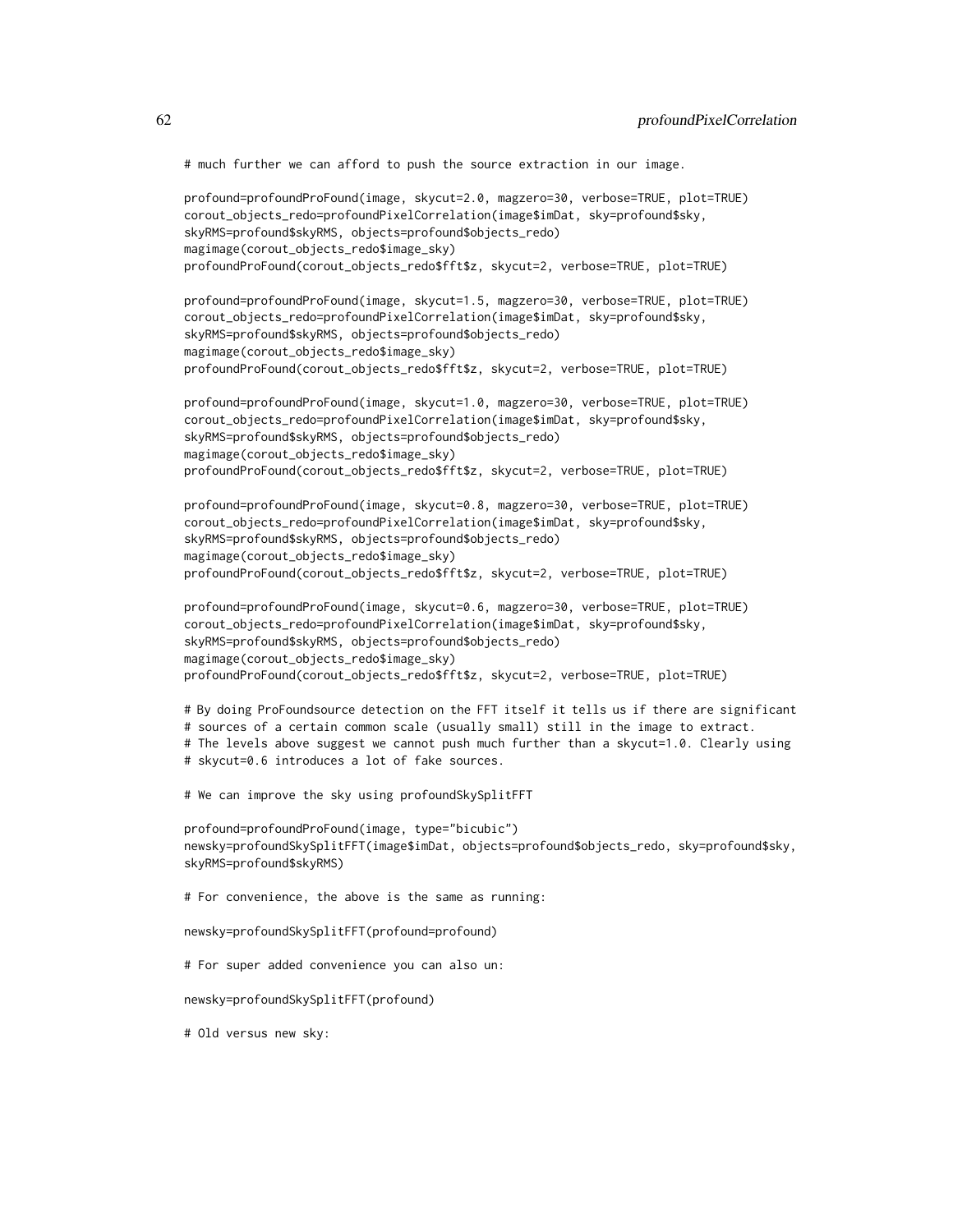# profoundSegimGroup 63

```
magimage(profound$sky)
magimage(newsky$sky)
# Original image, old sky subtraction and new sky subtraction (pretty subtle!):
magimage(image$imDat)
magimage(image$imDat-profound$sky)
magimage(image$imDat-newsky$sky)
# Be warned, you need a reasonable estimate of the sky and objects before running this.
# If we run on the original image that even the high/low k modes look very odd:
magimage(profoundSkySplitFFT(image$imDat)$sky_lo)
magimage(profoundSkySplitFFT(image$imDat)$sky_hi)
## End(Not run)
```
<span id="page-62-0"></span>profoundSegimGroup *Create Segmentation Groups*

## **Description**

Given an input segmentation map, returns a map of groups of touching segments as well as the IDs of segments within each group.

#### Usage

```
profoundSegimGroup(segim = NULL)
```
#### Arguments

segim Integer matrix; required, the segmentation map.

#### Details

To use this function you will need to have EBImage installed. Since this can be a bit cumbersome on some platforms (given its dependencies) this is only listed as a suggested package. You can have a go at installing it by running:

> source("http://bioconductor.org/biocLite.R")

> biocLite("EBImage")

Linux users might also need to install some non-standard graphics libraries (depending on your install). If you do not have them already, you should look to install \*\*jpeg\*\* and \*\*tiff\*\* libraries (these are apparently technically not entirely free, hence not coming by default on some strictly open source Linux variants).

profoundSegimGroup uses the bwlabel function from EBImage.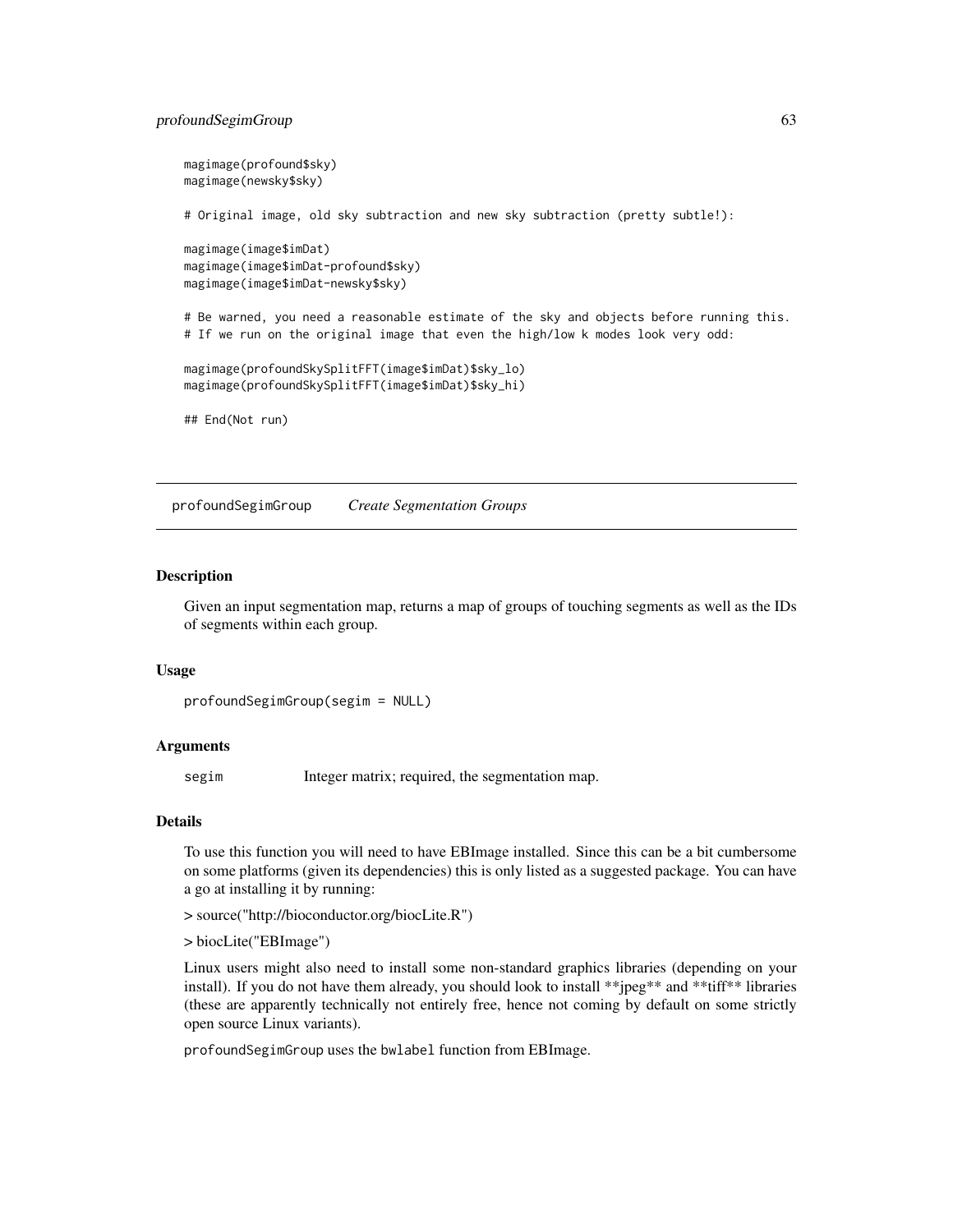#### Value

A list containting the following structures:

| groupim    | An map of the unique groups identified in the input 'segim', where the groupID |
|------------|--------------------------------------------------------------------------------|
|            | is the same as the lowest valued segID in the group.                           |
| groupsegID | A data frame of lists giving the segIDs of segments in each group.             |

The data.frame returned by 'groupsegID' is a slightly unusal structure to see in R, but it allows for a compact manner of storing uneven vectors of grouped segments. E.g. you might have a massive group containing 30 other segments and many groups containing a single segment. Padding a normal matrix out to accommodate the larger figure would be quite inefficient. It contains the following:

| groupID | Group ID, which can be matched against values in 'group im'                                                                                  |
|---------|----------------------------------------------------------------------------------------------------------------------------------------------|
| segID   | An embedded list of segmentation IDs for segments in the group. I.e. each list<br>element of 'segID' is a vector (see Examples for clarity). |
| Ngroup  | The total number of segments that are in the group.                                                                                          |
| Npix    | The total number of pixels that are in the group.                                                                                            |

## Author(s)

Aaron Robotham

# See Also

[profoundSegimNear](#page-71-0), ~~~

# Examples

```
## Not run:
image=readFITS(system.file("extdata", 'VIKING/mystery_VIKING_Z.fits', package="ProFound"))
profound=profoundProFound(image, skycut=1.5, magzero=30, verbose=TRUE)
#Look for nearby (in this case touching) neighbours
group=profoundSegimGroup(profound$segim)
#Look at the first few rows (groups 1:5):
group$groupsegID[1:5,]
#To access the embedded vectors you have to use unlist:
unlist(group$groupsegID[1,2])
#We can check to see which segments are in group number 1:
profoundSegimPlot(image$imDat, profound$segim)
magimage(group$groupim==1, col=c(NA,'red'), add=TRUE)
## End(Not run)
```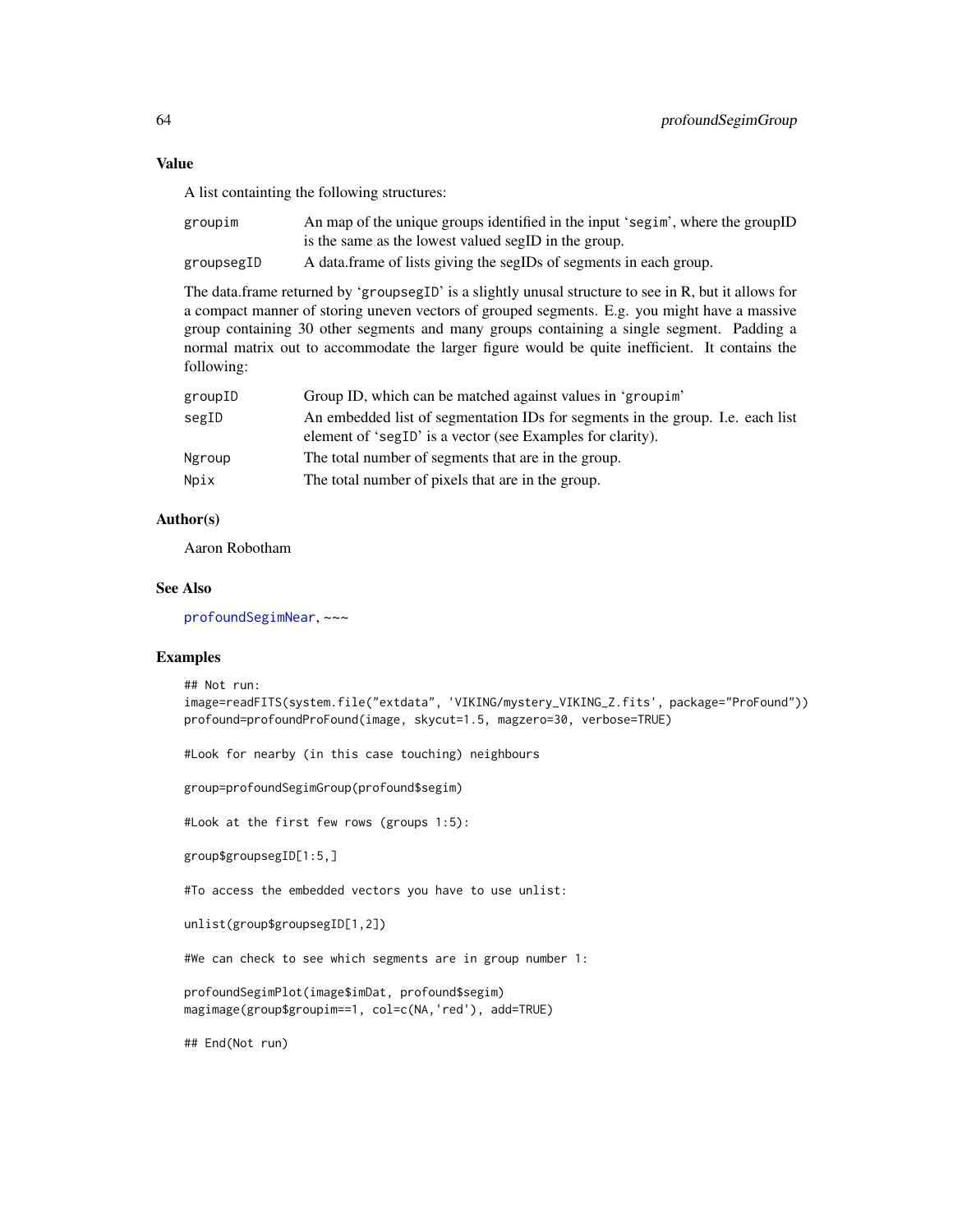#### <span id="page-64-0"></span>Description

Basic summary statistics for image segments, e.g. aperture parameters, fluxes and surface brightness estimates. These might provide useful first guesses to ProFit fitting parameters (particularly 'flux', 'axrat' and 'ang').

## Usage

```
profoundSegimStats(image = NULL, segim = NULL, mask = NULL, sky = 0, skyRMS = 0,
magzero = 0, gain = NULL, pixscale = 1, header, sortcol = "segID", decreasing = FALSE,
rotstats = FALSE, boundstats = FALSE, offset = 1)
profoundSegimPlot(image = NULL, segim = NULL, mask = NULL, sky = 0, header = NULL,
col = rainbow(max(segin), end=2/3), profound = NULL, ...)
```
### Arguments

| image    | Numeric matrix; required, the image we want to analyse. Note, image NAs are<br>treated as masked pixels.                                                                                                                                                                                                      |
|----------|---------------------------------------------------------------------------------------------------------------------------------------------------------------------------------------------------------------------------------------------------------------------------------------------------------------|
| segim    | Integer matrix; required, the segmentation map of the 'image'. This matrix<br>*must* be the same dimensions as 'image'.                                                                                                                                                                                       |
| mask     | Boolean matrix; optional, parts of the image to mask out (i.e. ignore), where 1<br>means mask out and 0 means use for analysis. If provided, this matrix *must*<br>be the same dimensions as 'image'.                                                                                                         |
| sky      | User provided estimate of the absolute sky level. Can be a scalar or a matrix<br>matching the dimensions of 'image' (allows values to vary per pixel). This will<br>be subtracted off the 'image' internally, so only provide this if the sky does need<br>to be subtracted!                                  |
| skyRMS   | User provided estimate of the RMS of the sky. Can be a scalar or a matrix<br>matching the dimensions of 'image' (allows values to vary per pixel).                                                                                                                                                            |
| magzero  | Numeric scalar; the magnitude zero point. What this implies depends on the<br>magnitude system being used (e.g. AB or Vega). If provided along with 'pixscale'<br>then the flux and surface brightness outputs will represent magnitudes and mag/asec <sup>22</sup> .                                         |
| gain     | Numeric scalar; the gain (in photo-electrons per ADU). This is only used to<br>compute object shot-noise component of the flux error (else this is set to 0).                                                                                                                                                 |
| pixscale | Numeric scalar; the pixel scale, where pixscale=asec/pix (e.g. 0.4 for SDSS).<br>If set to 1 (default), then the output is in terms of pixels, otherwise it is in arc-<br>seconds. If provided along with 'magzero' then the flux and surface brightness<br>outputs will represent magnitudes and mag/asec^2. |
| header   | Full FITS header in table or vector format. If this is provided then the segmen-<br>tations statistics table will gain 'RAcen' and 'Decen' coordinate outputs. Legal<br>table format headers are provided by the read. fitshdr function or the 'hdr'                                                          |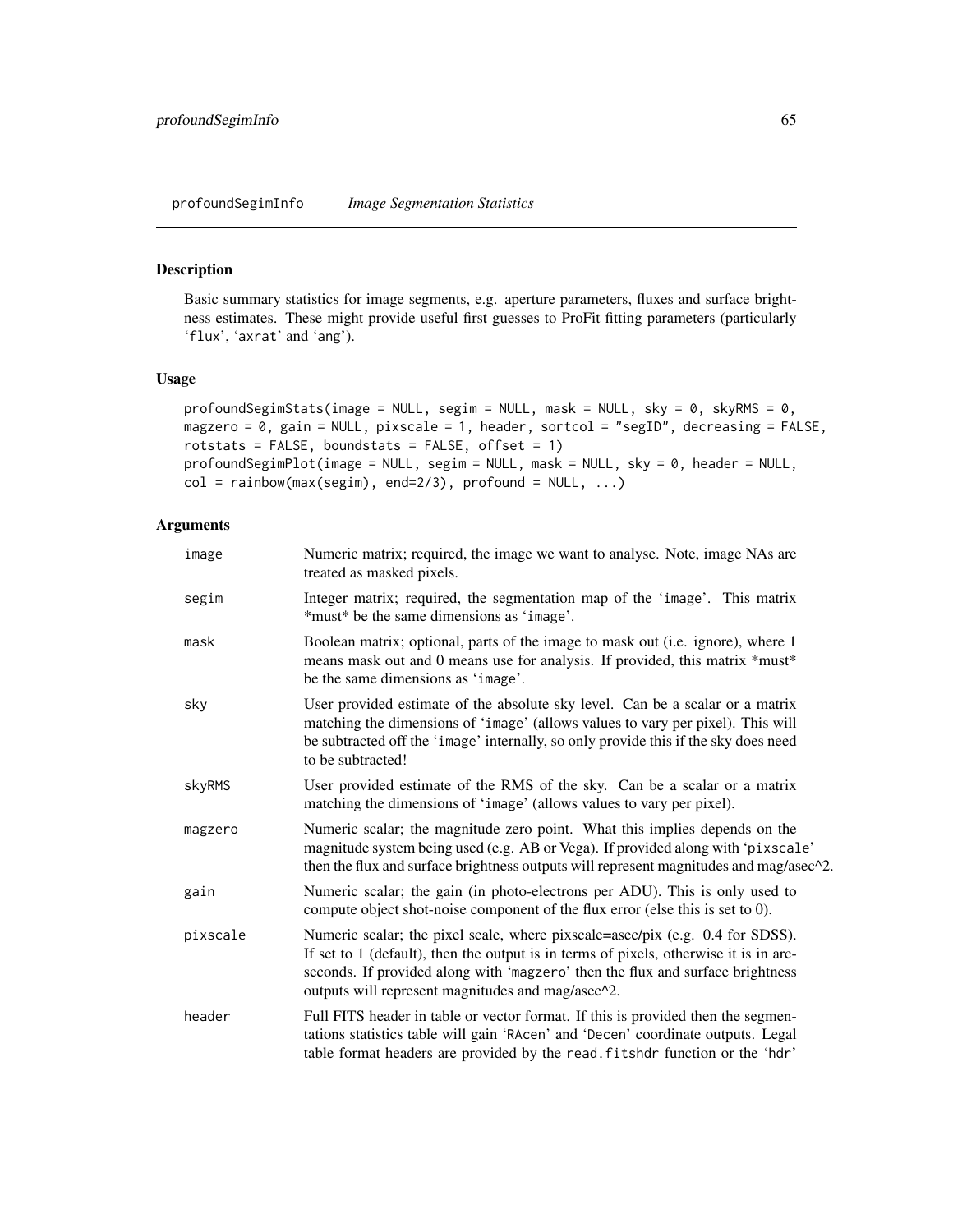|            | list output of read. fits in the astro package; the 'hdr' output of readFITS in<br>the FITSio package or the 'header' output of magcutoutWCS. Missing header<br>keywords are printed out and other header option arguments are used in these<br>cases. See magWCSxy2radec. |
|------------|----------------------------------------------------------------------------------------------------------------------------------------------------------------------------------------------------------------------------------------------------------------------------|
| sortcol    | Character; name of the output column that the returned segmentation statistics<br>data.frame should be sorted by (the default is segID, i.e. segment order). See<br>below for column names and contents.                                                                   |
| decreasing | Logical; if FALSE (default) the segmentation statistics data.frame will be sorted<br>in increasing order, if TRUE the data.frame will be sorted in decreasing order.                                                                                                       |
| rotstats   | Logical; if TRUE then the 'asymm', 'flux_reflect' and 'mag_reflect' are<br>computed, else they are set to NA. This is because they are very expensive to<br>compute compared to other photometric properties.                                                              |
| boundstats | Logical; if TRUE then various pixel boundary statistics are computed ('Nedge',<br>'Nsky', 'Nobject', 'Nborder', 'edge_frac', 'edge_excess' and 'FlagBorder').<br>If FALSE these return NA instead (saving computation time).                                               |
| offset     | Integer scalar; the distance to offset when searching for nearby segments.                                                                                                                                                                                                 |
| col        | Colour palette; the colours to map the segment IDs against. This is by default<br>the magnitude using a rainbow palette, going from red for bright segments, via<br>green, to blue for faint segments.                                                                     |
| profound   | List; object of class 'profound'. If this is provided then missing input arguments<br>are taking directly from this structure. As an added convenience, you can assign<br>the profound object directly to the 'image' input.                                               |
|            | Further arguments to be passed to magimage.                                                                                                                                                                                                                                |
|            |                                                                                                                                                                                                                                                                            |

# Details

profoundSegimStats provides summary statistics for the individual segments of the image, e.g. properties of the apertures, and the sum of the flux etc. This is used inside of [profoundMakeSegim](#page-33-0) and [profoundMakeSegimExpand](#page-39-0), but it may be useful to use separately if manual modifications are made to the segmentation, or two segmentations (e.g. a hot and cold mode segmentation) need to be combined.

The interpretation of some of these outputs will depend a lot on the data being analysed, so it is for the user to decide on sensible next steps (e.g. using the outputs to select stars etc). One output of interest might be 'flux\_reflect'. This attempts to correct for missing flux where segments start colliding. This probably returns an upper limit to the flux since in some regions it can even be double counted if the two sources that have colliding segmentation maps are very close together and similar in brightness, so somewhere between 'flux' and 'flux\_reflect' the truth probably lies. If you want a better estimate of the flux division then you should really be using the profiling routine of ProFit.

profoundSegimPlot is useful when you only have a small number of sources (roughly a few hundred). With more than this it can start to take a long time to make the plot! If you provide a header or a list containing the iamge and header to 'header' then it will be plotted with the WCS overlaid using [magimageWCS](#page-0-0), otherwise it will use [magimage](#page-0-0).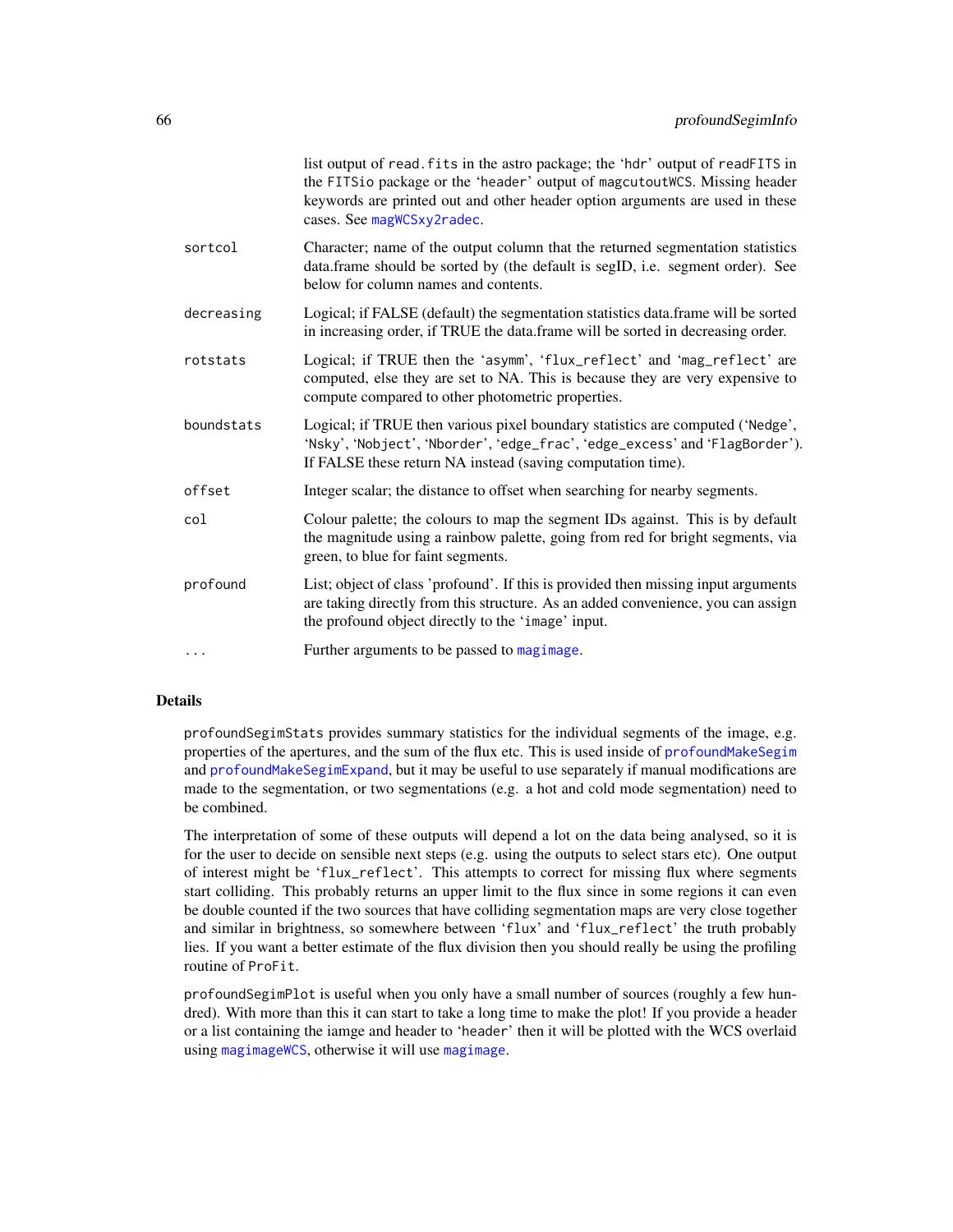# profoundSegimInfo 67

# Value

A data.frame with columns:

| segID      | Segmentation ID, which can be matched against values in 'segim'                                                                                                                                                      |
|------------|----------------------------------------------------------------------------------------------------------------------------------------------------------------------------------------------------------------------|
| uniqueID   | Unique ID, which is fairly static and based on the xmax and ymax position                                                                                                                                            |
| xcen       | Flux weighted x centre                                                                                                                                                                                               |
| ycen       | Flux weighted y centre                                                                                                                                                                                               |
| xmax       | x position of maximum flux                                                                                                                                                                                           |
| ymax       | y position of maximum flux                                                                                                                                                                                           |
| RAcen      | Flux weighted degrees Right Ascension centre (only present if a 'header' is<br>provided)                                                                                                                             |
| Deccen     | Flux weighted degrees Declination centre (only present if a 'header' is pro-<br>vided)                                                                                                                               |
| RAmax      | Right Ascension of maximum flux (only present if a 'header' is provided)                                                                                                                                             |
| Decmax     | Declination of maximum flux (only present if a 'header' is provided)                                                                                                                                                 |
| sep        | Radial offset between the cen and max definition of the centre (units of 'pixscale',<br>so if 'pixscale' represents the standard asec/pix this will be asec)                                                         |
| flux       | Total flux (calculated using 'image'-'sky') in ADUs                                                                                                                                                                  |
| mag        | Total flux converted to mag using 'magzero'                                                                                                                                                                          |
| cenfrac    | Fraction of flux in the brightest pixel                                                                                                                                                                              |
| N50        | Number of brightest pixels containing 50% of the flux                                                                                                                                                                |
| N90        | Number of brightest pixels containing 90% of the flux                                                                                                                                                                |
| N100       | Total number of pixels in this segment, i.e. contains 100% of the flux                                                                                                                                               |
| <b>R50</b> | Approximate elliptical semi-major axis containing 50% of the flux (units of<br>'pixscale', so if 'pixscale' represents the standard asec/pix this will be asec)                                                      |
| R90        | Approximate elliptical semi-major axis containing 90% of the flux (units of<br>'pixscale', so if 'pixscale' represents the standard asec/pix this will be asec)                                                      |
| R100       | Approximate elliptical semi-major axis containing 100% of the flux (units of<br>'pixscale', so if 'pixscale' represents the standard asec/pix this will be asec)                                                     |
| SB_N50     | Mean surface brightness containing brightest 50% of the flux, calculated as<br>'flux'*0.5/'N50' (if 'pixscale' has been set correctly then this column will<br>represent mag/asec^2. Otherwise it will be mag/pix^2) |
| SB_N90     | Mean surface brightness containing brightest 90% of the flux, calculated as<br>'flux'*0.9/'N90' (if 'pixscale' has been set correctly then this column will<br>represent mag/asec^2. Otherwise it will be mag/pix^2) |
| SB_N100    | Mean surface brightness containing all of the flux, calculated as 'flux'/'N100'<br>(if 'pixscale' has been set correctly then this column will represent mag/asec^2.<br>Otherwise it will be mag/pix^2)              |
| xsd        | Weighted standard deviation in x (always in units of pix)                                                                                                                                                            |
| ysd        | Weighted standard deviation in y (always in units of pix)                                                                                                                                                            |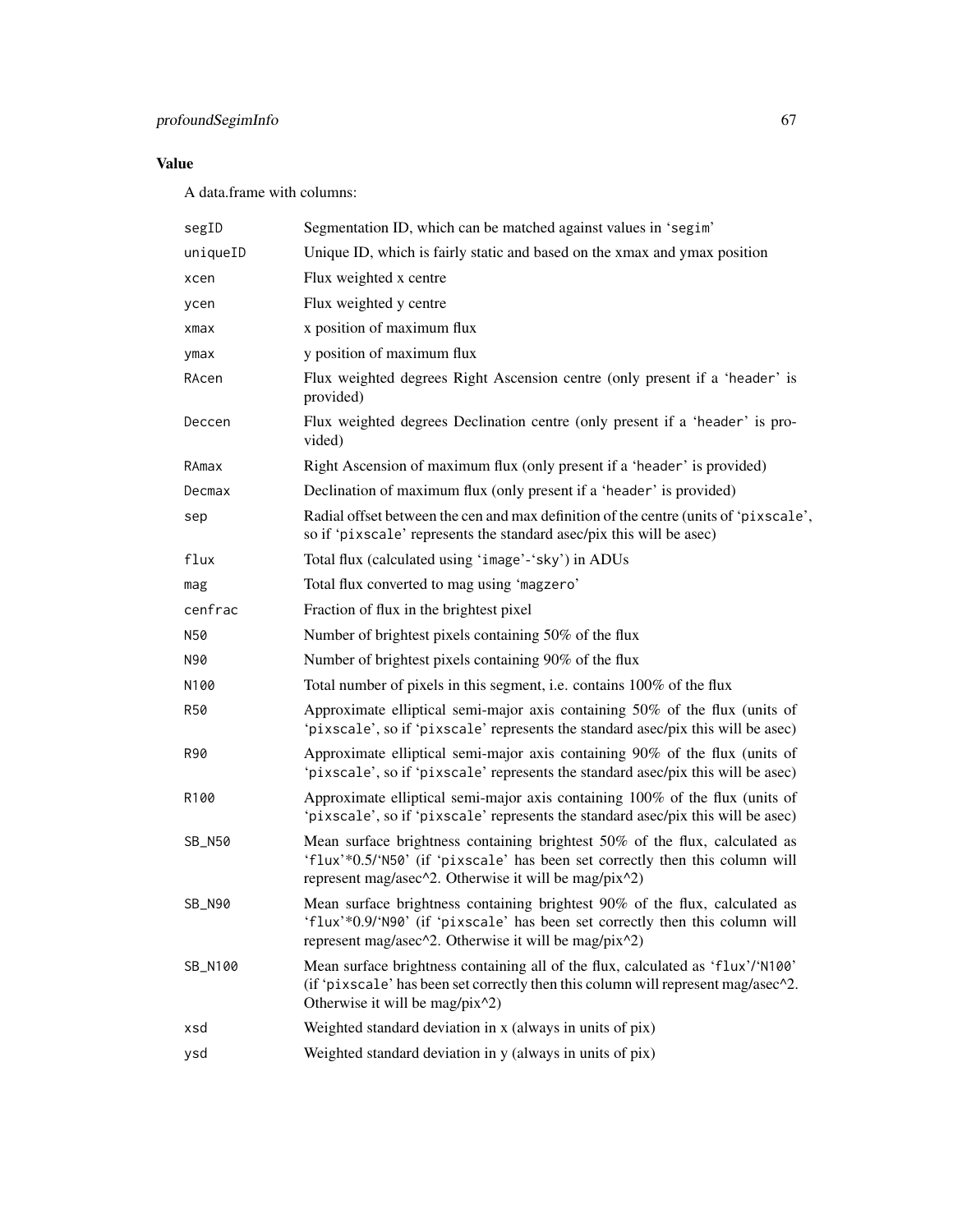| covxy           | Weighted covariance in xy (always in units of pix)                                                                                                                                                                                                               |
|-----------------|------------------------------------------------------------------------------------------------------------------------------------------------------------------------------------------------------------------------------------------------------------------|
| corxy           | Weighted correlation in xy (always in units of pix)                                                                                                                                                                                                              |
| con             | Concentration, 'R50'/'R90'                                                                                                                                                                                                                                       |
| asymm           | 180 degree flux asymmetry (0-1, where 0 is perfect symmetry and 1 complete<br>asymmetry)                                                                                                                                                                         |
| flux_reflect    | Flux corrected for asymmetry by doubling the contribution of flux for asym-<br>metric pixels (defined as no matching segment pixel found when the segment is<br>rotated through 180 degrees)                                                                     |
| mag_reflect     | 'flux_reflect' converted to mag using 'magzero'                                                                                                                                                                                                                  |
| semimaj         | Weighted standard deviation along the major axis, i.e. the semi-major first mo-<br>ment, so $\sim$ 2 times this would be a typical major axis Kron radius (always in units<br>of pix)                                                                            |
| semimin         | Weighted standard deviation along the minor axis, i.e. the semi-minor first mo-<br>ment, so $\sim$ 2 times this would be a typical minor axis Kron radius (always in<br>units of pix)                                                                            |
| axrat           | Axial ratio as given by min/maj                                                                                                                                                                                                                                  |
| ang             | Orientation of the semi-major axis in degrees. This has the convention that $0=1$<br>(vertical), $45 = \lambda$ , $90 = -$ (horizontal), $135 = \lambda$ , $180 = 1$ (vertical)                                                                                  |
| signif          | Approximate singificance of the detection using the Chi-Square distribution                                                                                                                                                                                      |
| FPlim           | Approximate false-positive significance limit below which one such source might<br>appear spuriously on an image this large                                                                                                                                      |
| flux_err        | Estimated total error in the flux for the segment                                                                                                                                                                                                                |
| mag_err         | Estimated total error in the magnitude for the segment                                                                                                                                                                                                           |
| flux_err_sky    | Sky subtraction component of the flux error                                                                                                                                                                                                                      |
| flux_err_skyRMS |                                                                                                                                                                                                                                                                  |
|                 | Sky RMS component of the flux error                                                                                                                                                                                                                              |
| flux_err_shot   | Object shot-noise component of the flux error (only if 'gain' is provided)                                                                                                                                                                                       |
| sky_mean        | Mean flux of the sky over all segment pixels                                                                                                                                                                                                                     |
| sky_sum         | Total flux of the sky over all segment pixels                                                                                                                                                                                                                    |
| skyRMS_mean     | Mean value of the sky RMS over all segment pixels                                                                                                                                                                                                                |
| Nedge           | Number of edge segment pixels that make up the outer edge of the segment                                                                                                                                                                                         |
| Nsky            | Number of edge segment pixels that are touching sky                                                                                                                                                                                                              |
| Nobject         | Number of edge segment pixels that are touching another object segment                                                                                                                                                                                           |
| Nborder         | Number of edge segment pixels that are touching the 'image' border                                                                                                                                                                                               |
| Nmask           | Number of edge segment pixels that are touching a masked pixel (note NAs in<br>'image' are also treated as masked pixels)                                                                                                                                        |
| edge_frac       | Fraction of edge segment pixels that are touching the sky i.e. 'Nsky' 'Nedge',<br>higher generally meaning more robust segmentation statistics                                                                                                                   |
| edge_excess     | Ratio of the number of edge pixels to the expected number given the elliptical<br>geometry measurements of the segment. If this is larger than 1 then it is a sign<br>that the segment geometry is irregular, and is likely a flag for compromised<br>photometry |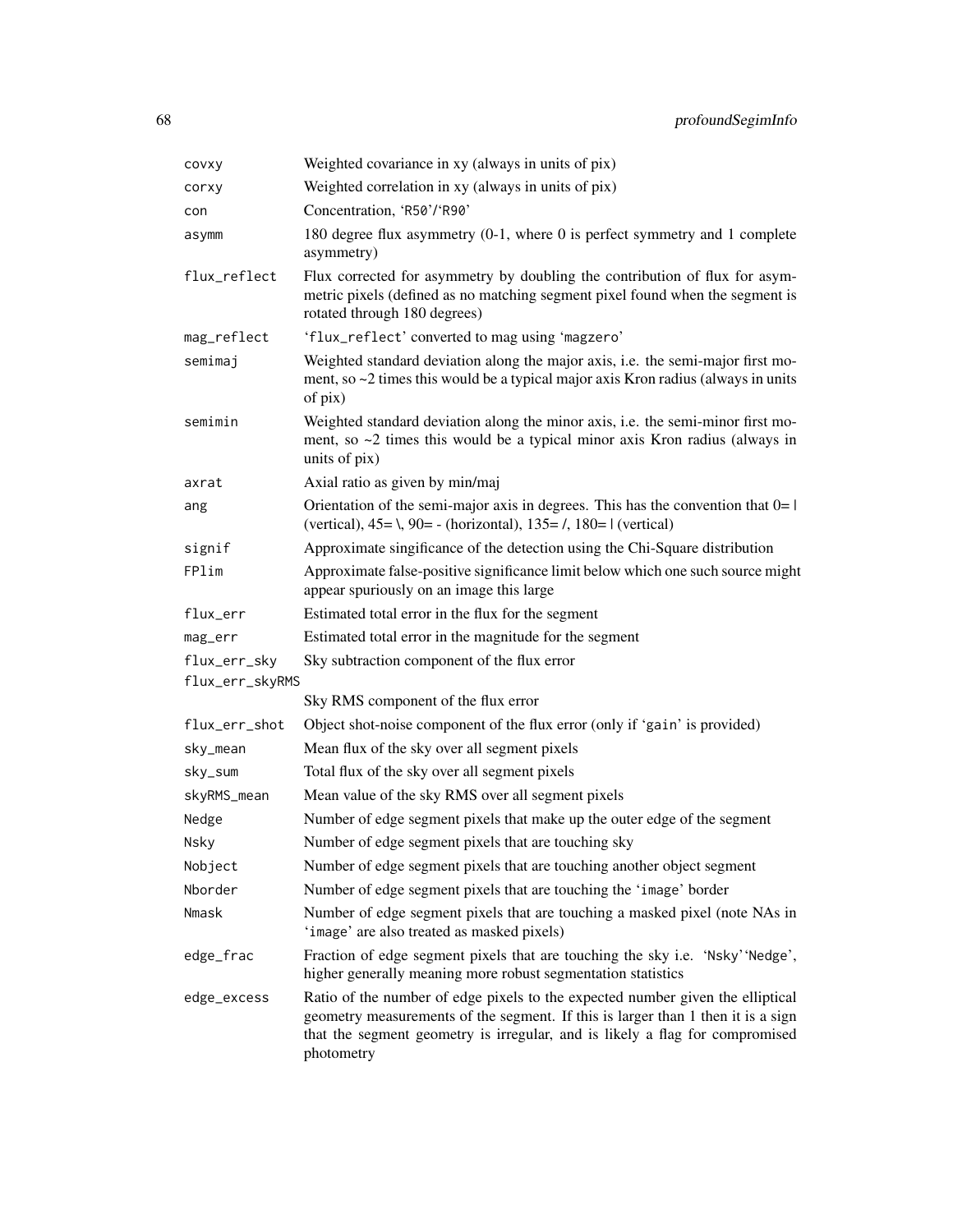flag\_border A binary flag telling the user which 'image' borders the segment touches. The bottom of the 'image' is flagged 1, left=2, top=4 and right=8. A summed combination of these flags indicate the segment is in a corner touching two borders: bottom-left=3, top-left=6, top-right=12, bottom-right=9.

profoundSegimPlot is a simple function that overlays the image segments on the original 'image'. This can be very slow for large numbers (1,000s) of segments because it uses the base [contour](#page-0-0) function to draw the segments individually.

#### Author(s)

Aaron Robotham

## See Also

[profoundProFound](#page-6-0), [profoundMakeSegim](#page-33-0), [profoundMakeSegimExpand](#page-39-0)

#### Examples

```
## Not run:
image=readFITS(system.file("extdata", 'VIKING/mystery_VIKING_Z.fits', package="ProFound"))
profound=profoundProFound(image, magzero=30, rotstats=TRUE)
```

```
print(profound$segstats)
```
#Note row 6 (the central galaxy) gains 0.05 mag of flux due to the missing flux when #rotated through 180 degrees. The reflected value of 18.4 is closer to the full profile #solution (~18.35) than the non-reflected flux (18.45).

```
profound$segim[35:55, 80:100]=max(profound$segim)+1
print(profoundSegimStats(image$imDat, segim=profound$segim, sky=profound$sky,
header=image$hdr))
profoundSegimPlot(image, profound$segim)
```
## End(Not run)

profoundSegimKeep *Merge Segmentation Map with Grouped Segmentation map*

## **Description**

Allows users to safely merge a standard segim with a groupim, where you can specify segments to be newly merged together, or groups to be merged.

#### Usage

```
profoundSegimKeep(segim = NULL, groupim = NULL, groupID_merge = NULL, segID_merge = NULL,
clean = FALSE)
```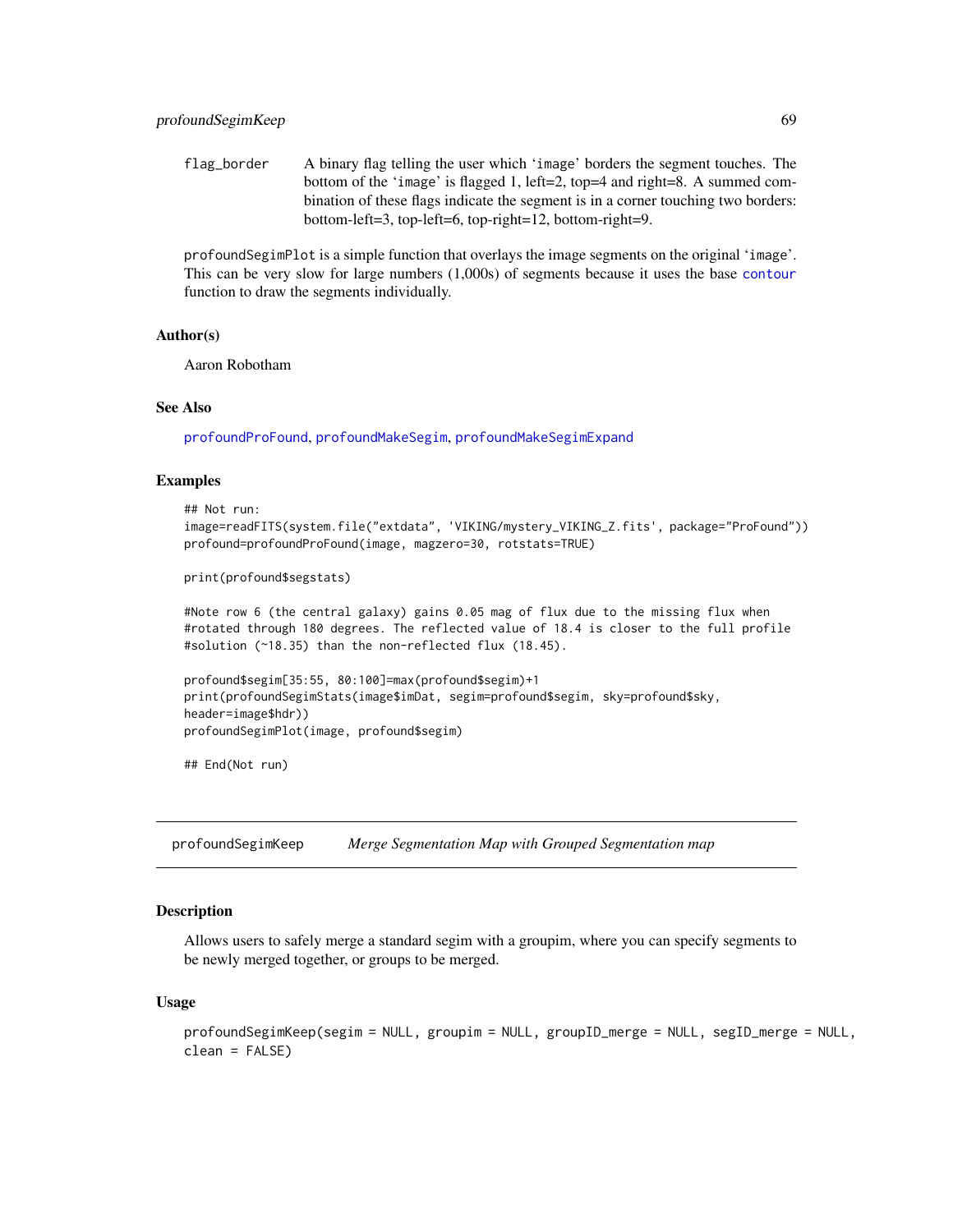### Arguments

| segim         | Integer matrix; required, the segmentation map.                                                                                                                                           |
|---------------|-------------------------------------------------------------------------------------------------------------------------------------------------------------------------------------------|
| groupim       | Integer matrix; the grouped segmentation map. This matrix *must* be the same<br>dimensions as 'segim' (if supplied).                                                                      |
| groupID_merge | Integer vector; the group IDs that the user wants to persist into the final segmen-<br>tation map (removing all 'segim' segments that overlap with any of the specified<br>$group IDs)$ . |
| segID_merge   | Integer list; each list element should specify collections of segments to be merged.                                                                                                      |
| clean         | Logical; should segments partially overlapping with chosen groups be aggres-<br>sively removed?                                                                                           |

## Details

The merged segments inherit the lowest segment value, e.g. list( $c(1,2,4)$ , $c(5,6)$ ) would merge together segments 1,2,4 and to be a new segment 1, and then 5,6 to be a new segment 5.

## Value

Integer matrix; the merged segmentation map, where specified groups and segments have been merged.

# Author(s)

Aaron Robotham

# See Also

[profoundSegimMerge](#page-70-0)

## Examples

```
## Not run:
image=readFITS(system.file("extdata", 'VIKING/mystery_VIKING_Z.fits', package="ProFound"))
profound=profoundProFound(image, magzero=30, groupstats=TRUE, verbose=TRUE, plot=TRUE)
segim_new=profoundSegimKeep(profound$segim, profound$group$groupim, groupID_merge=1,
segID_merge=list(c(12, 26, 62), c(13, 24)))
profoundSegimPlot(image, segim=segim_new)
## End(Not run)
```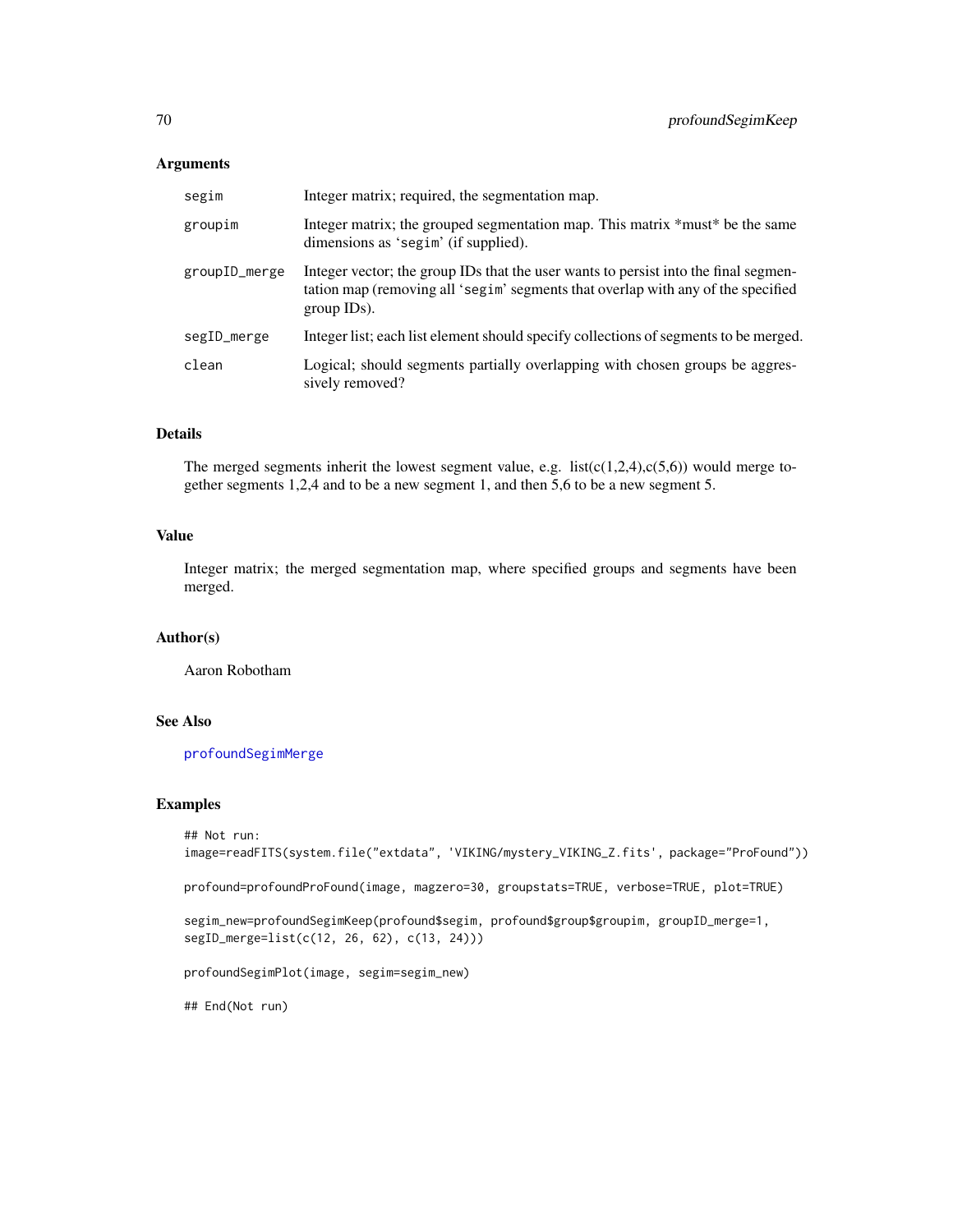#### <span id="page-70-0"></span>Description

Takes two segmentation maps and merges them in a sensible manner, making sure segments representing the same object are not overlaid on each other.

## Usage

profoundSegimMerge(image = NULL, segim\_base = NULL, segim\_add = NULL, mask = NULL,  $sky = 0$ 

#### Arguments

| image      | Numeric matrix; required, the image we want to analyse. Note, image NAs are<br>treated as masked pixels.                                                                                                                                                                     |
|------------|------------------------------------------------------------------------------------------------------------------------------------------------------------------------------------------------------------------------------------------------------------------------------|
| segim_base | Integer matrix; required, the base segmentation map of the 'image'. This matrix<br>*must* be the same dimensions as 'image'.                                                                                                                                                 |
| segim_add  | Integer matrix; required, the new segmentation map of the 'image' that is to be<br>added. This matrix *must* be the same dimensions as 'image'.                                                                                                                              |
| mask       | Boolean matrix; optional, parts of the image to mask out (i.e. ignore), where 1<br>means mask out and 0 means use for analysis. If provided, this matrix *must*<br>be the same dimensions as 'image'.                                                                        |
| sky        | User provided estimate of the absolute sky level. Can be a scalar or a matrix<br>matching the dimensions of 'image' (allows values to vary per pixel). This will<br>be subtracted off the 'image' internally, so only provide this if the sky does need<br>to be subtracted! |

#### Details

The merger strategy is quite simple. Matching object segments are identified by the 'uniqueID' ID from an internal run of [profoundSegimStats](#page-64-0). Whichever segment contains more flux is determined to be the best map to use as the base segment. Unmatched segments in the 'segim\_add' map are added back in after this initial merging process, so will end up on top and potentially appear as segment islands within larger segments (which is not possible using the standard segmentation process in [profoundMakeSegim](#page-33-0)).

An obvious reason to use this function is in situations where bright stars are embedded deep within an extended source. The standard watershed segmentation used in [profoundMakeSegim](#page-33-0) will tend to break a large portion of the extended source off to form the segmented region. By running [profoundProFound](#page-6-0) in different modes it is possible to identify the bright peaks (see Examples below), and then use [profoundSegimMerge](#page-70-0) to piece the segments back together appropriately.

## Value

Integer matrix; the merged segmentation map matched pixel by pixel to 'image'.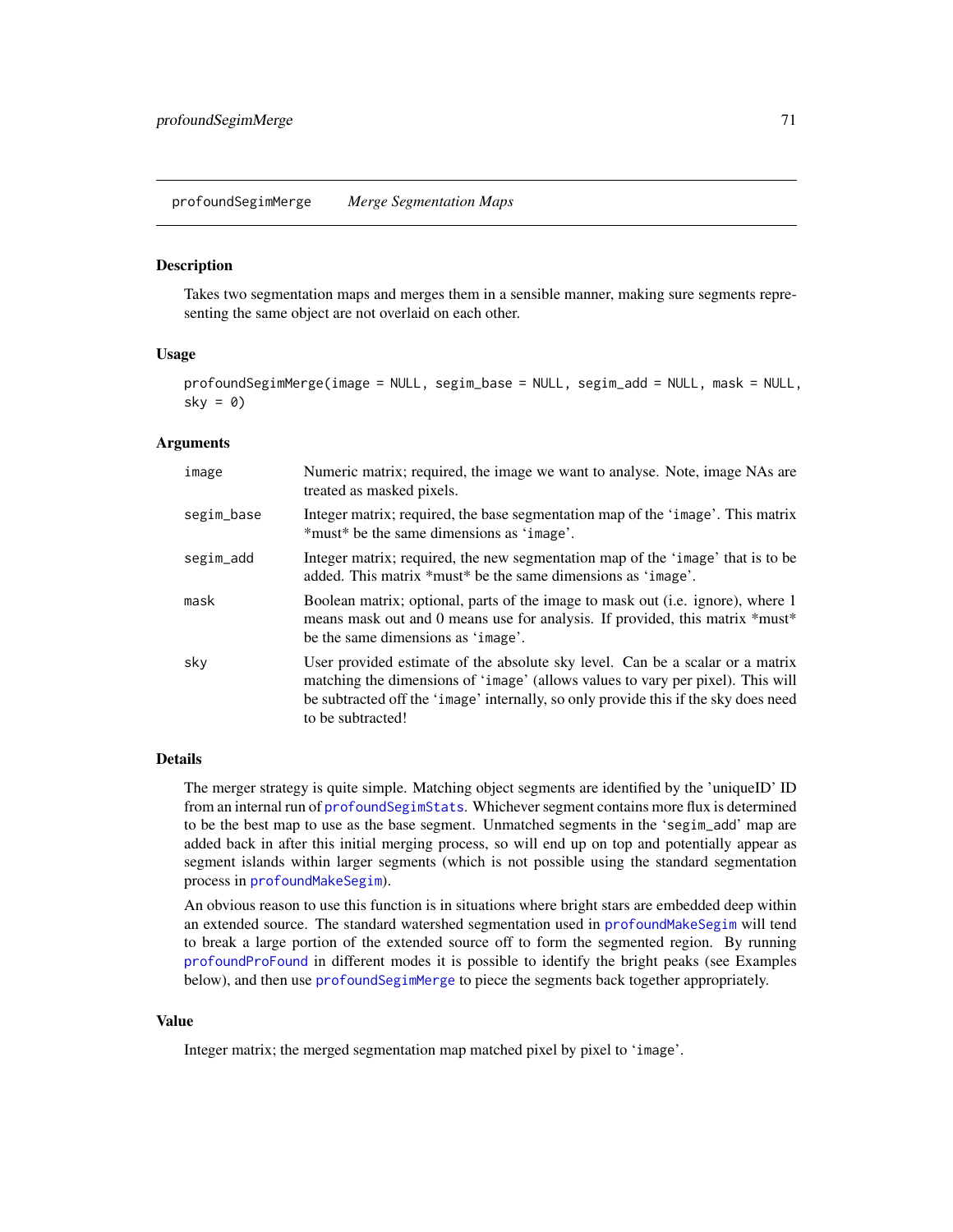### Author(s)

Aaron Robotham

# See Also

[profoundMakeSegim](#page-33-0), ~~~

## Examples

```
## Not run:
image=readFITS(system.file("extdata", 'VIKING/mystery_VIKING_Z.fits',
package="ProFound"))$imDat
profound=profoundProFound(image, plot=TRUE)
profound_diff=profoundProFound(profoundImDiff(image, sigma=2), plot=TRUE)
tempmerge=profoundSegimMerge(image, profound$segim, profound_diff$segim)
#Notice the new embedded blue segment near the centre:
profoundSegimPlot(image, segim=tempmerge)
## End(Not run)
```
<span id="page-71-0"></span>profoundSegimNear *Segment Neighbour IDs*

#### Description

Returns a data.frame of all nearby (default is touching) segments surrounding every segment in a provided segim.

#### Usage

```
profoundSegimNear(segim = NULL, offset = 1)
```
## Arguments

| segim  | Integer matrix; a specified segmentation map of the image (required).      |
|--------|----------------------------------------------------------------------------|
| offset | Integer scalar; the distance to offset when searching for nearby segments. |

# Details

This function can be run by the user directly, but usually it is called from within a higher routine in the ProFound suite of objects detection functions.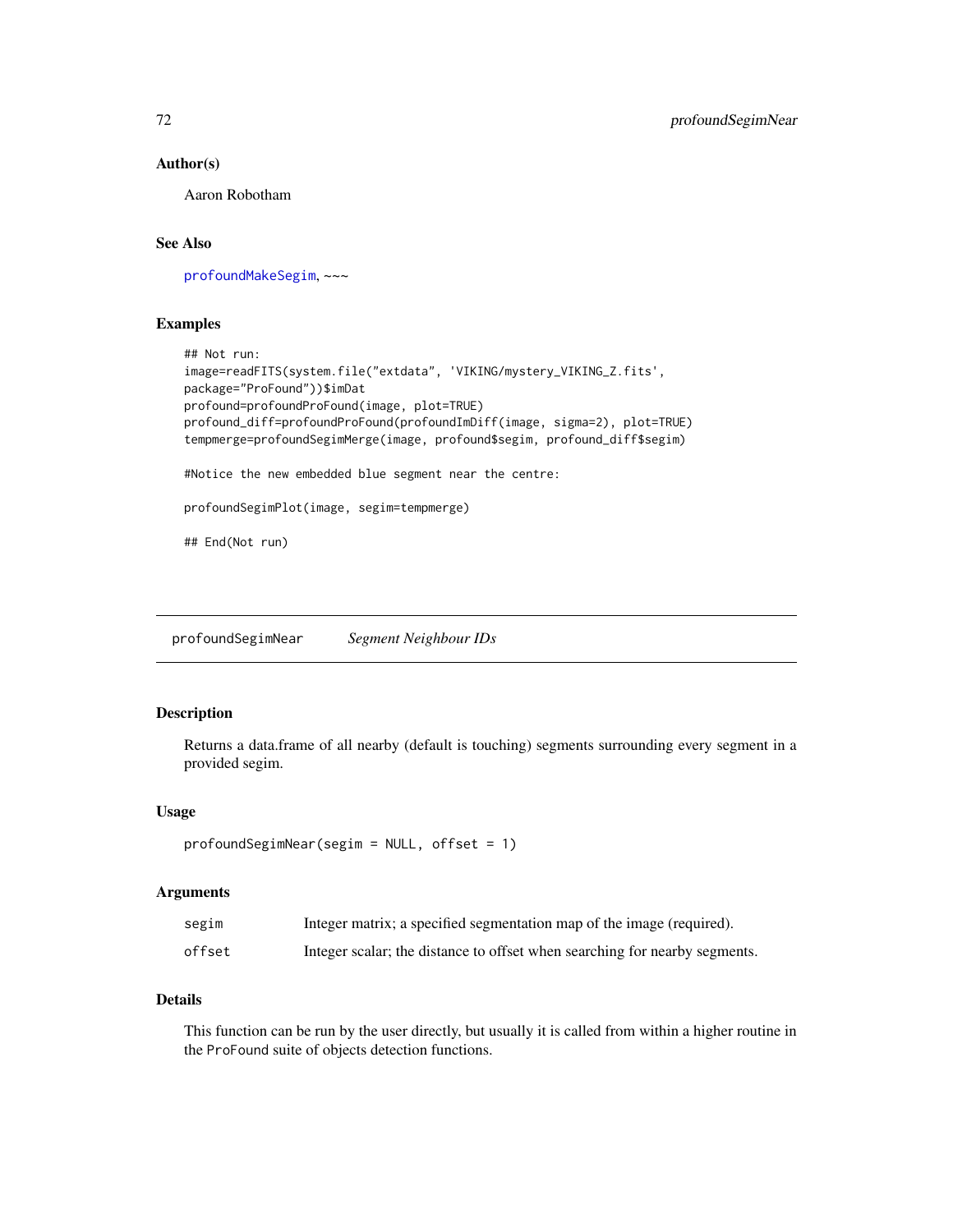#### <span id="page-72-0"></span>profoundSegimNear 73

#### Value

A data.frame of lists giving the segIDs of nearby segments for every segment. This is a slightly unusal structure to see in R, but it allows for a compact manner of storing uneven vectors of touching segmentss. E.g. you might have a massive segment touching 30 other segments and many segments touching none. Padding a normal matrix out to accommodate the larger figure would be quite inefficient.

| segID  | Segmentation ID, which can be matched against values in 'segim'                                                                            |
|--------|--------------------------------------------------------------------------------------------------------------------------------------------|
| nearID | An embedded list of segmentation IDs for nearby segments. I.e. each list ele-<br>ment of 'near ID' is a vector (see Examples for clarity). |
| Nnear  | The total number of segments that are considered to be nearby.                                                                             |

#### Note

Due to the construction of the segmented curve-of-growth in ProFound you may have cases where the separation between segments is two or three pixels. Since these are very close to touching you might want to catch these close neighbours rather than strictly touching. By increasing 'offset' to a larger number (2 or 3 in the cases above) you can flag these events.

# Author(s)

Aaron Robotham

#### See Also

[profoundProFound](#page-6-0), [profoundMakeSegim](#page-33-0), [profoundMakeSegimDilate](#page-39-0), [profoundMakeSegimExpand](#page-39-1), [profoundSegimStats](#page-64-0), [profoundSegimPlot](#page-64-0)

#### Examples

```
## Not run:
```
image=readFITS(system.file("extdata", 'VIKING/mystery\_VIKING\_Z.fits', package="ProFound")) profound=profoundProFound(image, skycut=1.5, magzero=30, verbose=TRUE)

#Look for nearby (in this case touching) neighbours

near=profoundSegimNear(profound\$segim)

#Look at the first few rows (segIDs 1:5):

near[1:5,]

#To access the embedded vectors you have to use unlist:

unlist(near[3,2])

#We can check to see which segments are touching segID number 3:

profoundSegimPlot(image\$imDat, profound\$segim) magimage(profound\$segim==3, col=c(NA,'red'), add=TRUE)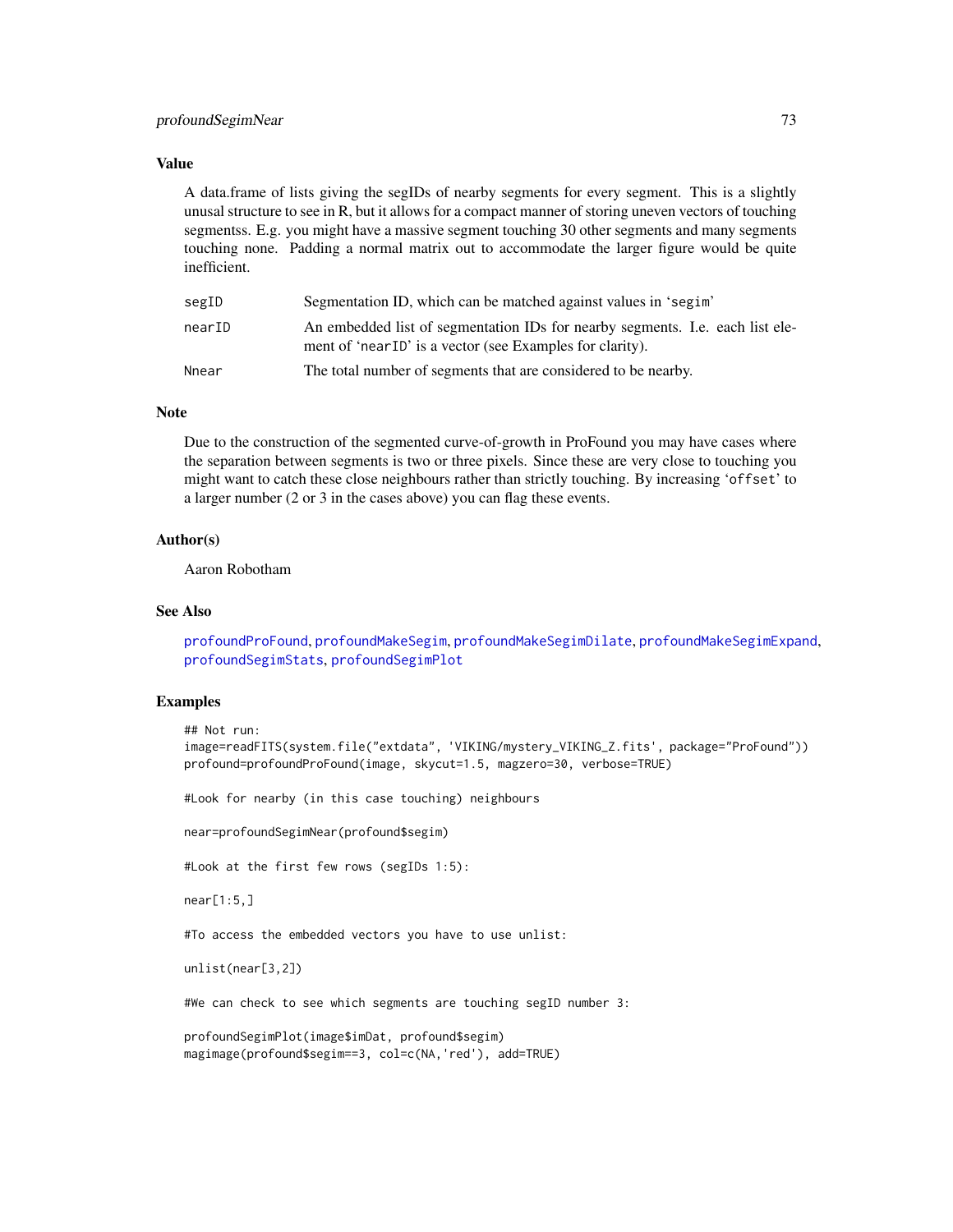magimage(matrix(profound\$segim %in% unlist(near[3,2]), dim(profound\$segim)[1]), col=c(NA,'blue'), add=TRUE)

## End(Not run)

profoundSegimWarp *Remap Segmentation Map via Warping*

## Description

Remaps an input segmentation map WCS Tan Gnomonic projection system to a different target WCS. This uses [magwarp](#page-0-0) with sensible settings, but [magwarp](#page-0-0) can be used more directly if the other lower level options are required. This interface should cover most practical use cases though. Using [profoundProFound](#page-6-0) with a remapped segmentation map is likely to be more sensible than remapping image flux since it will not produce flux interpolation errors.

#### Usage

```
profoundSegimWarp(segim_in = NULL, header_in = NULL, header_out = NULL)
```
## Arguments

| segim_in   | Integer matrix; required, the segmentation map we want to remap. If 'segim_in'<br>is a list as created by readFITS, read. fits of magcutout WCS then the image<br>part of the list is parsed to 'segim_in' and the correct header part is passed to<br>'header_in'.                                                                                                                                                                                                                                                                                      |
|------------|----------------------------------------------------------------------------------------------------------------------------------------------------------------------------------------------------------------------------------------------------------------------------------------------------------------------------------------------------------------------------------------------------------------------------------------------------------------------------------------------------------------------------------------------------------|
| header_in  | Full FITS header in table or vector format. This should be the header WCS that<br>matches 'segim_in'. Legal table format headers are provided by the read. fitshdr<br>function or the 'hdr' list output of read. fits in the astro package; the 'hdr'<br>output of readFITS in the FITS io package or the 'header' output of magcutout WCS.<br>If 'header_in' is provided then key words will be taken from here as a priority.<br>Missing header keywords are printed out and other header option arguments are<br>used in these cases.                 |
| header out | Full FITS header in table or vector format. This is the target WCS projection<br>that 'segim_in' will be mapped onto. Legal table format headers are provided<br>by the read. fitshdr function or the 'hdr' list output of read. fits in the astro<br>package; the 'hdr' output of readFITS in the FITS10 package or the 'header'<br>output of magcutout WCS. If 'header_out' is provided then key words will be<br>taken from here as a priority. Missing header keywords are printed out and other<br>header option arguments are used in these cases. |

# Details

This function uses the 'interpolation'='nearest' and 'doscale'=FALSE in [magwarp](#page-0-0).

# Value

Integer matrix; the remapped image using the target WCS.

<span id="page-73-0"></span>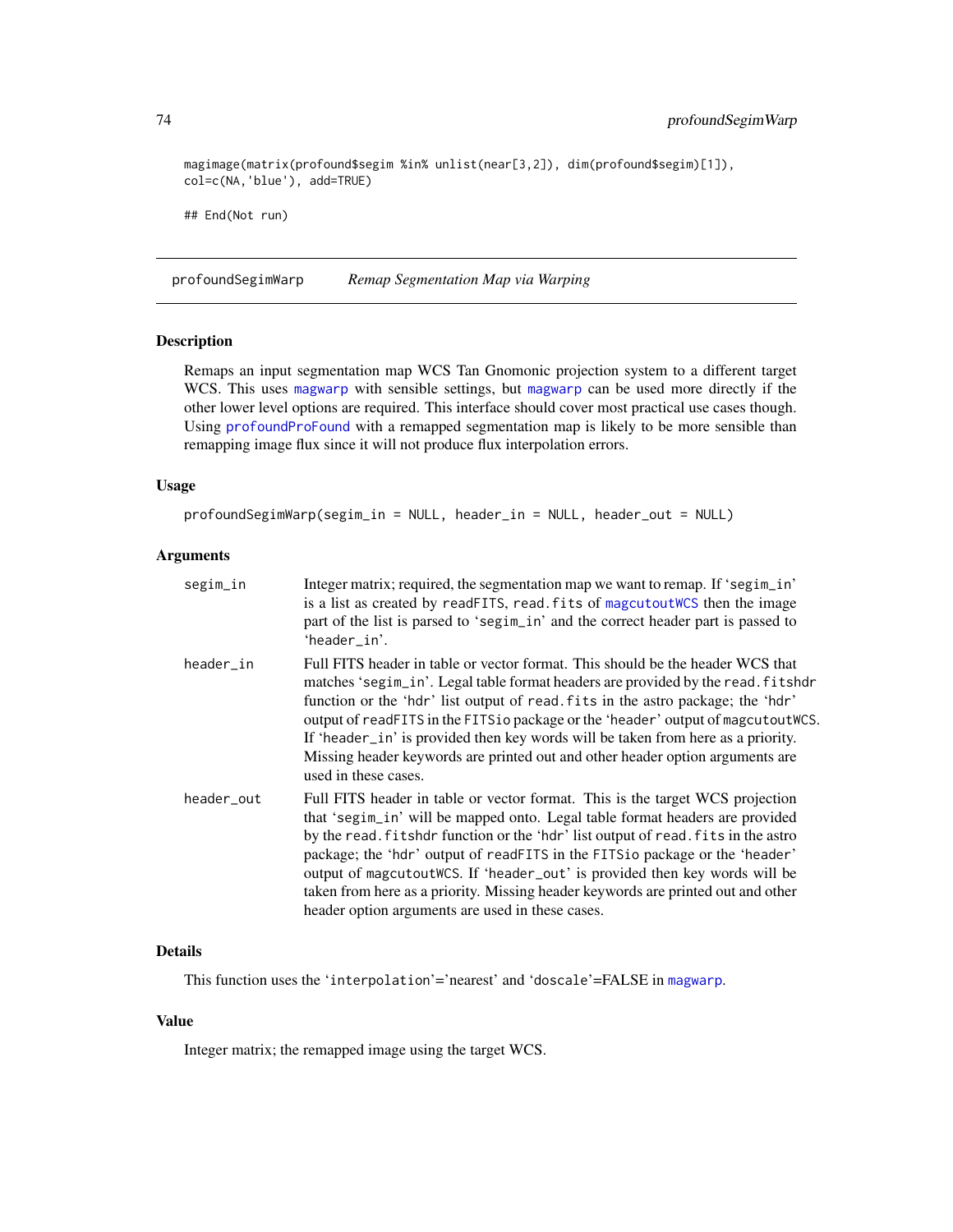# <span id="page-74-1"></span>profoundSkyEst 75

#### Author(s)

Aaron Robotham

#### See Also

[magwarp](#page-0-0)

# Examples

```
## Not run:
VST_r=readFITS(system.file("extdata", 'VST_r.fits', package="magicaxis"))
GALEX_NUV=readFITS(system.file("extdata", 'GALEX_NUV.fits', package="magicaxis"))
profound_KiDS=profoundProFound(VST_r, sky=0, skycut=1, sigma=2, tolerance=8, plot=TRUE)
segimFUV=profoundSegimWarp(profound_KiDS$segim, profound_KiDS$header, GALEX_NUV$hdr)
profoundSegimPlot(GALEX_NUV, segim = segimFUV)
profound_GALEX=profoundProFound(GALEX_NUV, segim=segimFUV, plot=TRUE)
## End(Not run)
```
<span id="page-74-0"></span>profoundSkyEst *Old Sky Estimator (Somewhat Defunct)*

#### Description

A high level utility to estimate the sky properties of a supplied 'image'. This is closely related to the equivalent routines available in the LAMBDAR R package.

#### Usage

```
profoundSkyEst(image = NULL, objects = NULL, mask = NULL, cutlo = cuthi/2,
cuthi = sqrt(sum((dim(image)/2)^2)), skycut = 'auto', clipiters = 5, radweight = 0,
plot = FALSE, ...)
```
## Arguments

| image   | Numeric matrix; required, the image we want to analyse. The galaxy should be<br>approximately central within this image since annuli weighting is done to avoid<br>brighter central regions dominated by galaxy flux. |
|---------|-----------------------------------------------------------------------------------------------------------------------------------------------------------------------------------------------------------------------|
| objects | Boolean matrix; optional, object mask where 1 is object and 0 is sky. If provided,<br>this matrix *must* be the same dimensions as 'image'.                                                                           |
| mask    | Boolean matrix; optional, non galaxy parts of the image to mask out, where 1<br>means mask out and 0 means use for analysis. If provided, this matrix *must*<br>be the same dimensions as 'image'.                    |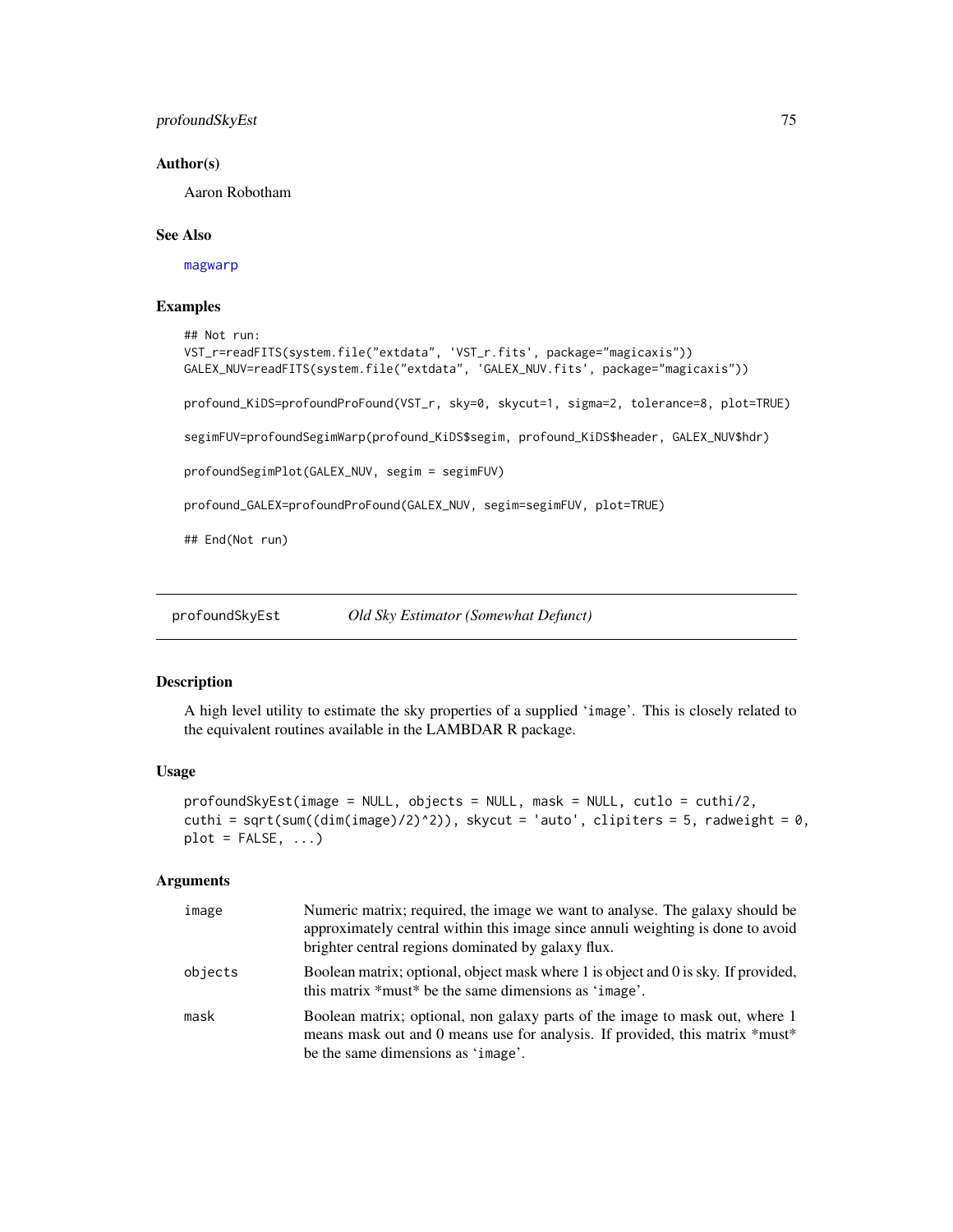<span id="page-75-0"></span>

| cutlo     | Numeric scalar; radius where the code will start to calculate the sky annuli<br>around the central object. Should be large enough to avoid significant object<br>flux, i.e. a few times the flux 90 radius. Default is half of 'cuthi'.                                                                                                                                                                                                                                                           |
|-----------|---------------------------------------------------------------------------------------------------------------------------------------------------------------------------------------------------------------------------------------------------------------------------------------------------------------------------------------------------------------------------------------------------------------------------------------------------------------------------------------------------|
| cuthi     | Numeric scalar; radius where the code will stop calculating the sky annuli around<br>the central object. Default is the corner edge of the 'image'.                                                                                                                                                                                                                                                                                                                                               |
| skycut    | Numeric scalar; clipping threshold to make on the 'image' in units of the skyRMS.<br>The default scales the clipping to the number of pixels in the 'image', and will<br>usually work reasonably.                                                                                                                                                                                                                                                                                                 |
| clipiters | Numeric scalar; How many iterative clips of the sky will be made.                                                                                                                                                                                                                                                                                                                                                                                                                                 |
| radweight | Numeric scalar; what radius power-law weighting should be used to bias the<br>sky towards sky annuli nearer to the central object. 'radweight'>0 weight the<br>sky value more towards larger radii and 'radweight'<0 weight the sky values<br>towards the 'image' centre. The default of 0 means there is no radial weightings.<br>This becomes clear when plotting the 'radrun' output (see Examples). Note this<br>behaves differently to the similarly named option in LAMBDAR's sky.estimate. |
| plot      | Logical; should a diagnostic plot be generated?                                                                                                                                                                                                                                                                                                                                                                                                                                                   |
| $\ddots$  | Further arguments to be passed to magplot. Only relevant is 'plot'=TRUE.                                                                                                                                                                                                                                                                                                                                                                                                                          |
|           |                                                                                                                                                                                                                                                                                                                                                                                                                                                                                                   |

## Details

This function is closely modelled on the sky.estimate function in the LAMBDAR package (the basic elements of which were written by ASGR). The defaults work well for data where the main objects (usually a galaxy) is centrally located in the 'image' since the 'cutlo' default will usually ignore contaminated central pixels. On top of this it does pretty aggressive object pixel rejection using the 'skycut' and 'clipiters' options.

The defaults should work reasonably well on modern survey data (see Examples), but should the solution not be ideal try modifying these parameters (in order of impact priority): 'skycut', 'cutlo', 'radweight', 'clipiters'.

It is interesting to note that a better estimate of the sky RMS can be made by using the output of [profoundImDiff](#page-31-0) (see Examples).

#### Value

Returns a list with 5 elements:

| sky      | The value of the estimated sky.                                           |
|----------|---------------------------------------------------------------------------|
| skyerr   | The estimated uncertainty in the sky level.                               |
| skyRMS   | The RMS of the sky pixels.                                                |
| Nnearsky | The number of sky annuli that have error bars encompassing the final sky. |
| radrun   | The output of magrun for radius versus sky pixels values.                 |

#### Author(s)

Aaron Robotham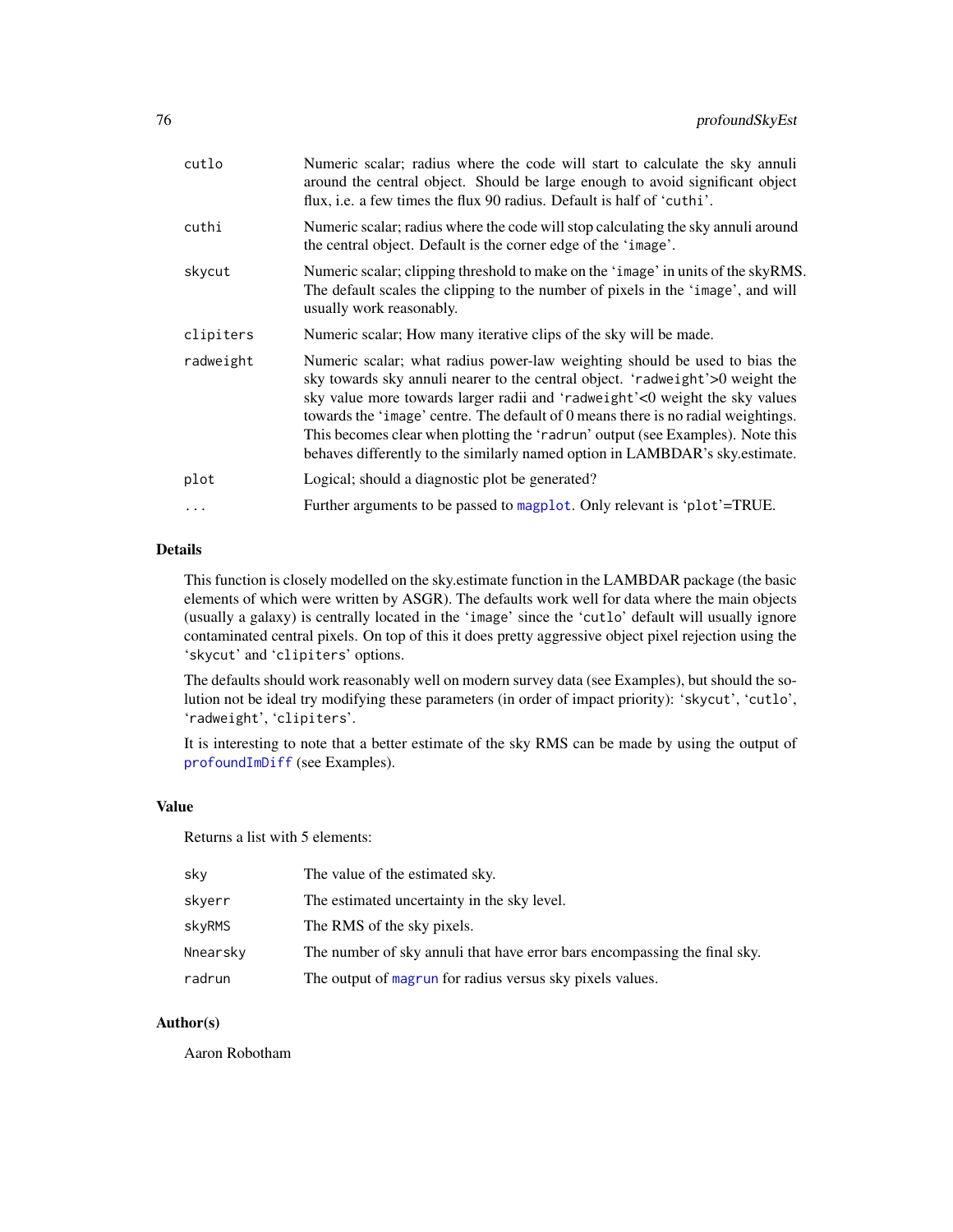## <span id="page-76-0"></span>profoundSkyEstLoc 77

#### See Also

[profoundMakeSegim](#page-33-0), [profoundMakeSegimExpand](#page-39-1)

#### Examples

```
## Not run:
image = readFITS(system.file("extdata", 'KiDS/G266035fitim.fits',
package="ProFit"))$imDat
sky1 = profoundSkyEst(image, plot=TRUE)
image_sky = image-sky1$sky
sky2 = profoundSkyEst(profoundImDiff(image_sky), plot=TRUE)
```

```
#You can check whether you are contaminated by the central objects by plotting the radrun
#object in the list (it should be flat for a well behaved sky):
sky = profoundSkyEst(image, cutlo=0, plot=TRUE)
magplot(sky$radrun)
abline(h=sky$sky)
```
#The above shows heavy contamination by the central object without. We can either mask #this out using the output of profoundSegImWatershed, set cutlo to be larger or weight #the sky towards outer annuli.

```
profound=profoundProFound(image)
sky = profoundSkyEst(image, mask=profound$objects, cutlo=0, plot=TRUE)
magplot(sky$radrun)
abline(h=sky$sky)
```
#The above is better, but not great. A more aggressive mask helps:

```
sky = profoundSkyEst(image, mask=profound$objects_redo, cutlo=0, plot=TRUE)
magplot(sky$radrun)
abline(h=sky$sky)
```

```
#Or weighting the sky to outer radii
```

```
sky = profoundSkyEst(image, mask=profound$objects, cutlo=0, radweight=1, plot=TRUE)
magplot(sky$radrun)
abline(h=sky$sky)
```
#Finally we can leave the central cutlo mask turned on:

```
sky = profoundSkyEst(image, mask=profound$objects, plot=TRUE)
magplot(sky$radrun)
abline(h=sky$sky)
```

```
## End(Not run)
```
profoundSkyEstLoc *Calculate Sky in Subset of Pixels*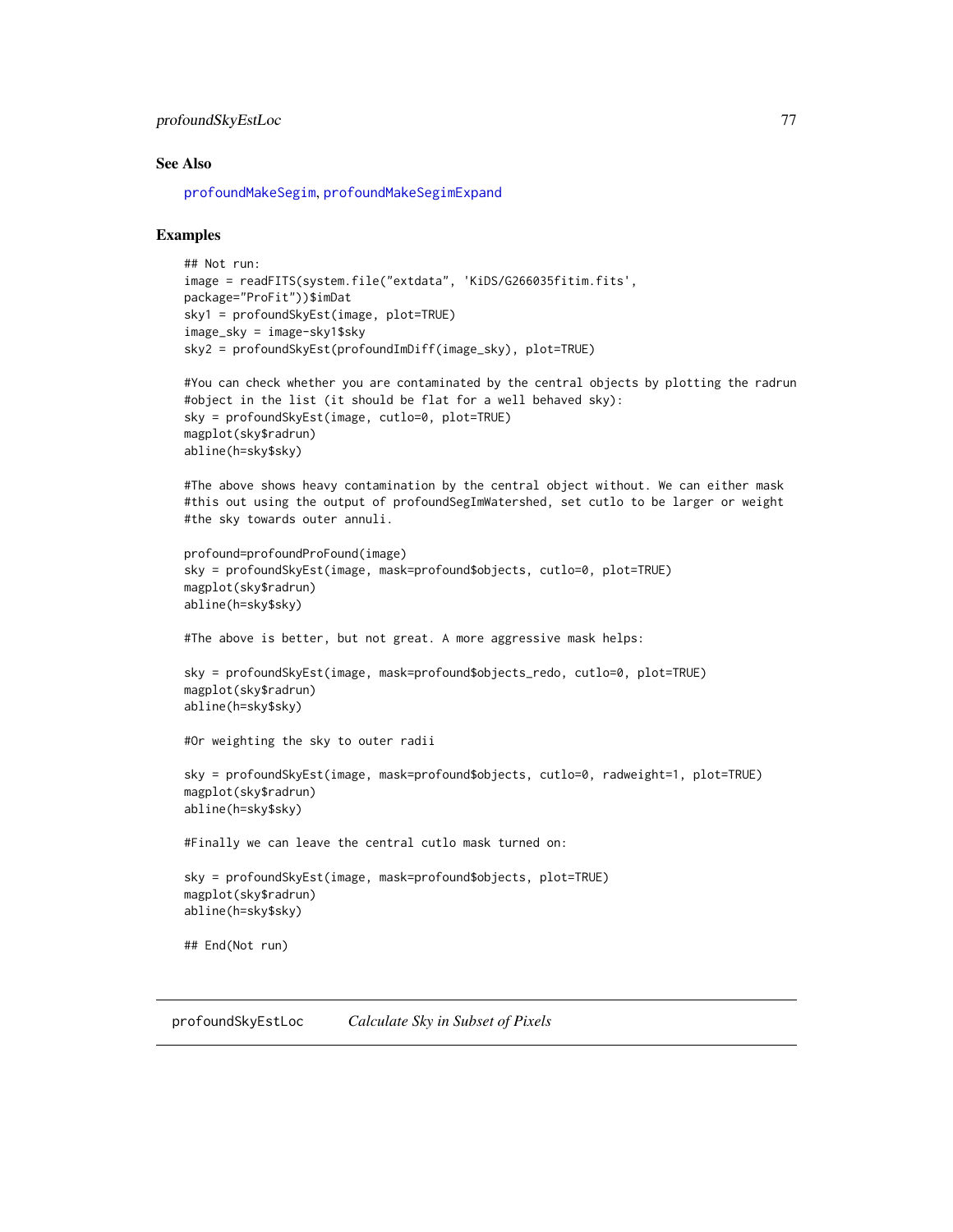# <span id="page-77-0"></span>Description

Calculate the sky and sky RMS for a subset region of a larger image, as used in [profoundMakeSkyMap](#page-49-0).

# Usage

```
profoundSkyEstLoc(image = NULL, objects = NULL, mask = NULL, loc = dim(image)/2,
box = c(100, 100), skytype = "median", skyRMStype = "quanlo", sigmasel = 1,
skypixmin = prod(box)/2, boxadd = box/2, boxiters = 0, doclip = TRUE, shiftloc = FALSE,
paddim = TRUE, plot = FALSE, ...)
```
# Arguments

| image      | Numeric matrix; required, the image we want to analyse.                                                                                                                                                                                                                                                                                                                                      |
|------------|----------------------------------------------------------------------------------------------------------------------------------------------------------------------------------------------------------------------------------------------------------------------------------------------------------------------------------------------------------------------------------------------|
| objects    | Boolean matrix; optional, object mask where 1 is object and 0 is sky. If provided,<br>this matrix *must* be the same dimensions as 'image'.                                                                                                                                                                                                                                                  |
| mask       | Boolean matrix; optional, non galaxy parts of the image to mask out, where 1<br>means mask out and 0 means use for analysis. If provided, this matrix *must*<br>be the same dimensions as 'image'.                                                                                                                                                                                           |
| loc        | Integer vector; the $[x,y]$ location where we want to estimate the sky and sky<br>RMS.                                                                                                                                                                                                                                                                                                       |
| box        | Integer vector; the dimensions of the box car filter to estimate the sky with.                                                                                                                                                                                                                                                                                                               |
| skytype    | Character scalar; the type of sky level estimator used. Allowed options are 'me-<br>dian' (the default), 'mean' and 'mode' (see Details for an explanation of what<br>these estimators do). In all cases this is the estimator applied to unmasked and<br>non-object pixels. If 'doclip'=TRUE then the pixels will be dynamically sigma<br>clipped before the estimator is run.              |
| skyRMStype | Character scalar; the type of sky level estimator used. Allowed options are<br>'quanlo' (the default), 'quanhi', 'quanboth', and 'sd' (see Details for an ex-<br>planation of what these estimators do). In all cases this is the estimator applied<br>to unmasked and non-object pixels. If 'doclip'=TRUE then the pixels will be<br>dynamically sigma clipped before the estimator is run. |
| sigmasel   | Numeric scalar; the quantile to use when trying to estimate the true standard-<br>deviation of the sky distribution. If contamination is low then the default of 1<br>is about optimal in terms of S/N, but you might need to make the value lower<br>when contamination is very high.                                                                                                       |
| skypixmin  | Numeric scalar; the minimum number of sky pixels desired in our cutout. The<br>default is that we need half the original number of pixels in the 'box' to be sky.                                                                                                                                                                                                                            |
| boxadd     | Integer vector; the dimensions to add to the 'box' to capture more pixels if<br>'skypixmin' has not been achieved.                                                                                                                                                                                                                                                                           |
| boxiters   | Integer scalar; the number of 'box'+'boxadd' iterations to attempt in order to<br>capture 'skypixmin' sky pixels. The default means the box will not be grown at<br>all.                                                                                                                                                                                                                     |
| doclip     | Logical; should the unmasked non-object pixels used to estimate to local sky<br>value be further sigma-clipped using magclip? Whether this is used or not is a<br>product of the quality of the objects extraction. If all detectable objects really                                                                                                                                         |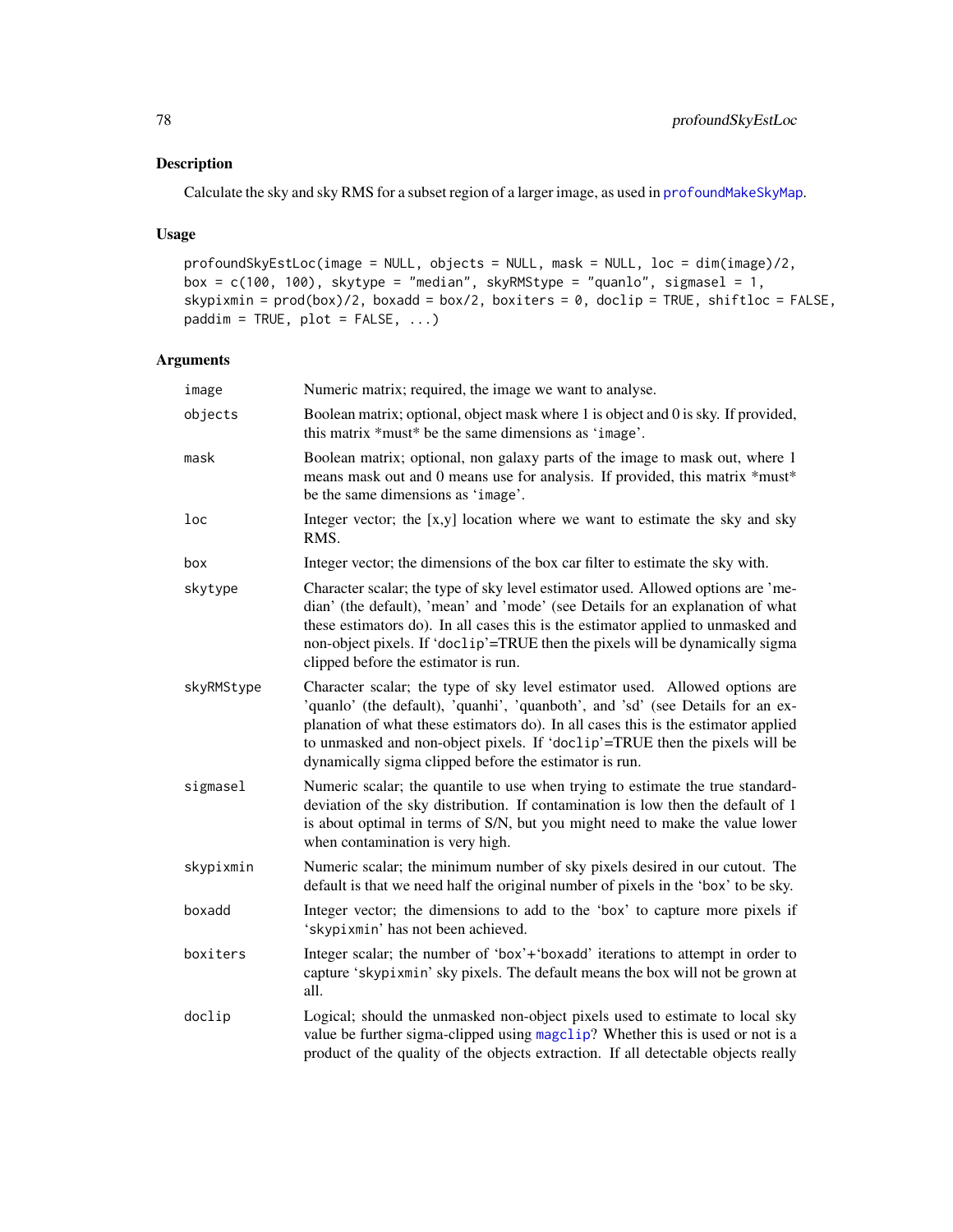<span id="page-78-0"></span>

|          | have been found and the dilated objects mask leaves only apparent sky pixels<br>then an advanced user might be confident enough to set this to FALSE. If an<br>doubt, leave as TRUE.                                    |
|----------|-------------------------------------------------------------------------------------------------------------------------------------------------------------------------------------------------------------------------|
| shiftloc | Logical; should the cutout center shift from 'loc' if the desired 'box' size ex-<br>tends beyond the edge of the image? (See magcutout for details).                                                                    |
| paddim   | Logical; should the cutout be padded with image data until it meets the desired<br>'box' size (if 'shiftloc' is true) or padded with NAs for data outside the image<br>boundary otherwise? (See magcutout for details). |
| plot     | Logical; should a diagnostic plot be generated?                                                                                                                                                                         |
| $\ddots$ | Further arguments to be passed to magimage. Only relevant is 'plot'=TRUE.                                                                                                                                               |

#### Details

This is a somewhat handy standalone utility function if you have a large image and want to check the quality and stability of the local sky and sky RMS.

Regarding 'skytype', the meaning of the median and mean options re obvious enough. The mode is computed by running the data through [density](#page-0-0) with the default options including automatuc selection of the appropriate smoothing band-width. The peak value of the smoothed density is then extracted, and the pixel value at this point is returned as the 'mode' sky estimator.

Regarding 'skyRMStype', if you know that your contamination only comes from positive flux sources (e.g., astronomical data when trying to select sky pixels) then you should probably use the lower side to determine Normal statistics (quanlo). Similarly if the contamination is on the low side then you should use the higher side to determine Normal statistics (quanhi). If you believe the selected sky pixels to be unbiased then 'quanboth' uses both sides and will give you a more accurate estimator of the sky RMS. The final option is to use the standard-deviation, with the caveat that this is calculated around the esstimated sky level (of type specified by 'skytype') and not necessarily simply the mean (as it would be typically). The most common choices for 'skyRMStype' will likely be 'quanlo' or 'sd'.

There are many questions to think about when choosing the best combination of sky estimators. Have all detectable sources been robustly extracted and masked? Is the remaining contamintion due to background undetected sources or wing flux from foreground stars? The most significant choice to be made is whether to choose the more robust 'median' or the potentially biased 'mean'. The former makes sense if you think there might be detectable sources still contributing to your nominal sky pixels, the latter makes sense if the positive flux of undetected sources is spread round the sky in an random but uniform manner. If you are very confident that your object mask represents all plausible sources then you might even want to set 'doclip'=FALSE. The defaults behave in quite a safe manner and have resistance to unmasked objects being included in the sky pixels. Using different options (particularly 'doclip'=FALSE and 'skytype') requires more advanced knowledge about the specific data being anlysed.

## Value

A 2 component list containing:

| val  | A length two vector where the first element is the sky and the second is the<br>skyRMS.           |
|------|---------------------------------------------------------------------------------------------------|
| clip | The full vector of pixels selected as being sky pixels (can then be plotted with<br>maghist etc.) |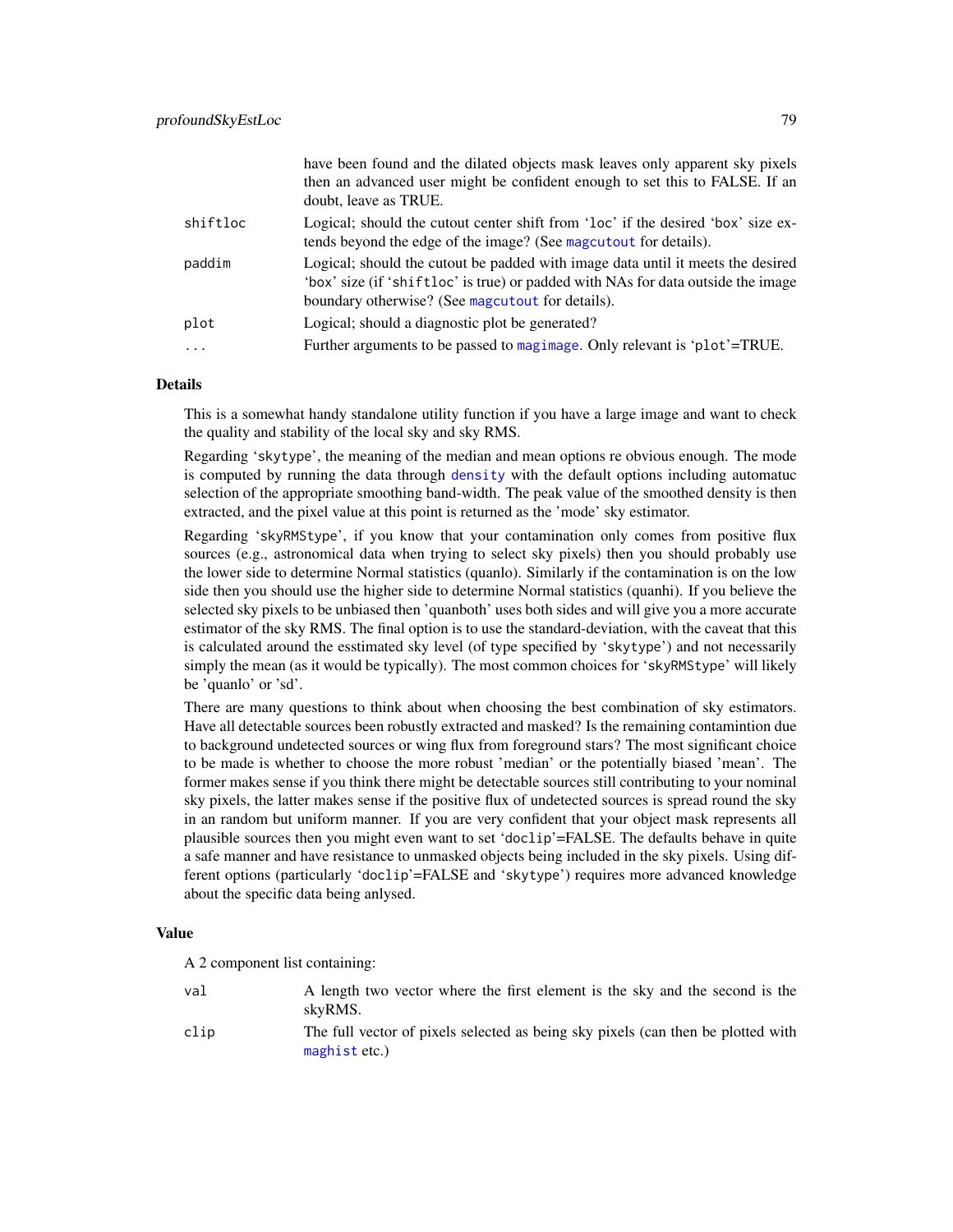#### Author(s)

Aaron Robotham

# See Also

[profoundSkyEst](#page-74-0), [profoundMakeSkyMap](#page-49-0), [profoundMakeSkyGrid](#page-49-1)

#### Examples

```
## Not run:
image=readFITS(system.file("extdata", 'VIKING/mystery_VIKING_Z.fits',
package="ProFound"))$imDat
profoundSkyEstLoc(image, loc=c(20,20), box=c(40,40), plot=TRUE)$val
profoundSkyEstLoc(image, loc=c(40,20), box=c(40,40), plot=TRUE)$val
profoundSkyEstLoc(image, loc=c(60,20), box=c(40,40), plot=TRUE)$val
```
## End(Not run)

water\_cpp *Rcpp Watershed Function*

#### **Description**

This is a standalone implementation of a watershed deblend, with some astronomy specific tweeks. E.g. it is possible to both adapt the extent of the saddlepoint search, and it can be modified by both an absolute and relative tolerance. Defaults behave much like EBImage's watershed function. In general it is a factor of a few faster than the EBImage implementation, especially for large images with lots of deblending required.

#### Usage

```
water_cpp(image = \emptyset L, nx = 1L, ny = 1L, abstol = 1, reltol = 0, cliptol = 1e+06, ext = 1L,
skycut = 0, pixcut = 1L, verbose = FALSE, Ncheck = 1000000Lwater_cpp_old(image = \thetaL, nx = 1L, ny = 1L, abstol = 1, reltol = \theta, cliptol = 1e+06,
ext = 1L, skycut = 0, pixcut = 1L, verbose = FALSE, Ncheck = 1000000L)
```
#### Arguments

| image | Numeric matrix; required, the image we want to analyse. Note, image NAs are<br>treated as masked pixels. |
|-------|----------------------------------------------------------------------------------------------------------|
| nx    | Integer scalar; required, the dimension x of the supplied 'image', i.e. should be<br>dim(image)[1].      |
| ny    | Integer scalar; required, the dimension y of the supplied 'image', i.e. should be<br>$dim(image)[2]$ .   |

<span id="page-79-0"></span>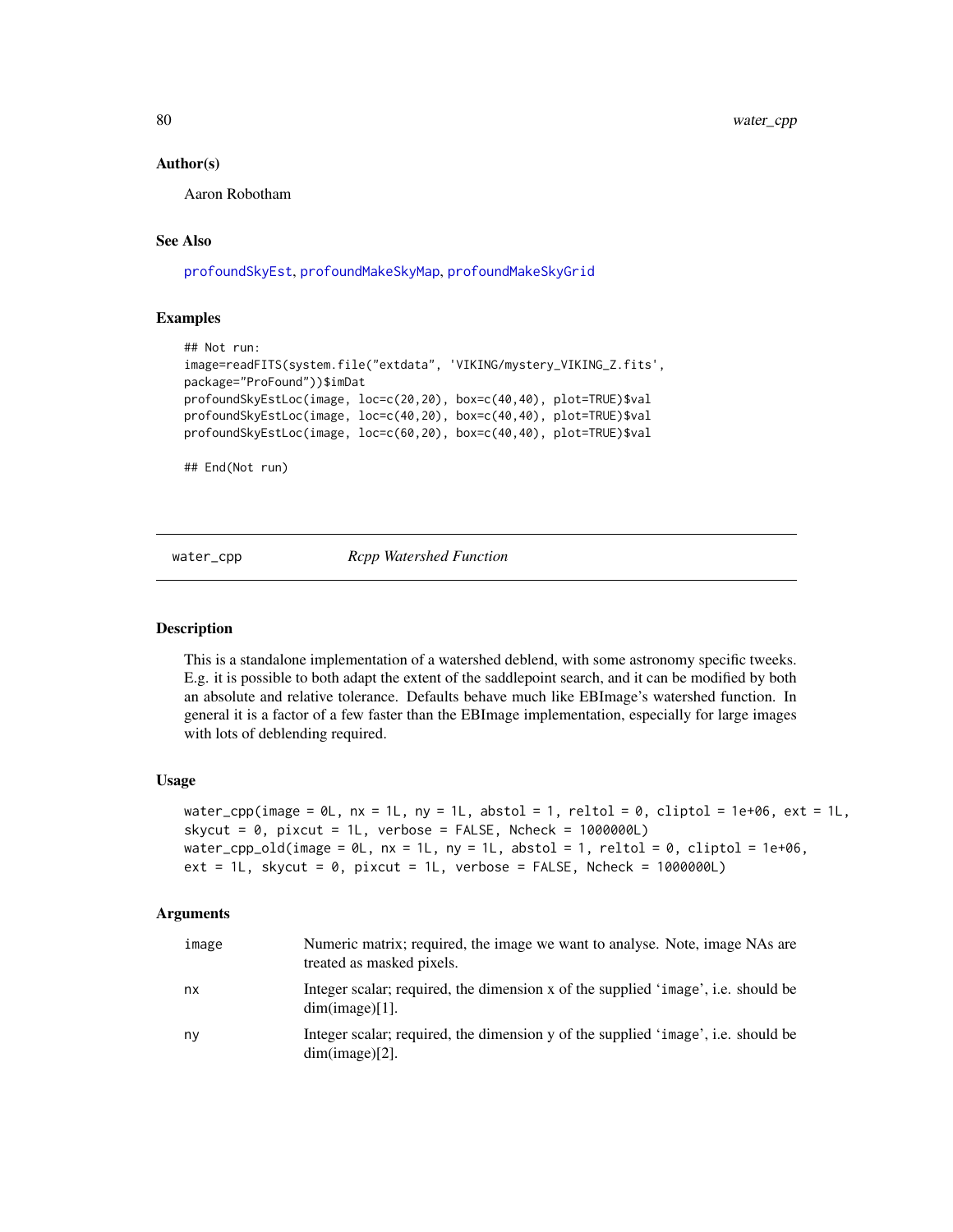<span id="page-80-0"></span>

| abstol        | Numeric scalar; the minimum height of the object in the units of image intensity<br>between its highest point (seed) and the point where it contacts another object<br>(checked for every contact pixel). If the height is smaller than the tolerance,<br>the object will be combined with its brightest neighbour. Tolerance should be<br>chosen according to the range of 'image'. Default works well when the 'image'<br>has been divided by the sky-RMS. A larger value of 'abstol' means segments<br>are more aggressively merged together. |
|---------------|--------------------------------------------------------------------------------------------------------------------------------------------------------------------------------------------------------------------------------------------------------------------------------------------------------------------------------------------------------------------------------------------------------------------------------------------------------------------------------------------------------------------------------------------------|
| reltol        | Numeric scalar; a modifier to the 'abstol', modifying it by the ratio of the<br>segment peak flux divided by the saddle point flux to the power 'reltol'. The<br>default means the 'reltol' has no effect since this modifier becomes 1. A larger<br>value of 'reltol' means segments are more aggressively merged together.                                                                                                                                                                                                                     |
| cliptol       | Numeric scalar; if 'image' is above this level where segments touch then they<br>are always merged, regardless of other criteria. When thinking in terms of sky<br>RMS, values between 20-100 are probably appropriate for merging very bright<br>parts of stars back together in optical data.                                                                                                                                                                                                                                                  |
| ext           | Integer scalar; square offset of the neighborhood in pixels for the detection of<br>neighboring objects. Higher value smoothes out small objects.                                                                                                                                                                                                                                                                                                                                                                                                |
| skycut        | Numeric scalar; background value under which pixels are not considered any-<br>more for watersheding.                                                                                                                                                                                                                                                                                                                                                                                                                                            |
| pixcut        | Integer scalar; the minimum number of pixels allowed in a segment. Below this<br>number segments are set to 0, i.e. the background. This means they are not<br>considered real objects in profoundProFound.                                                                                                                                                                                                                                                                                                                                      |
| verbose       | Logical; should verbose output be displayed to the user? Since big image can<br>take a long time to run, you might want to monitor progress.                                                                                                                                                                                                                                                                                                                                                                                                     |
| <b>Ncheck</b> | Integer scalar; the pixel scanning interval to check for interupts and for printing<br>out the verbose state.                                                                                                                                                                                                                                                                                                                                                                                                                                    |

# Details

This was hand written from scratch by A Robotham, but in the end the approach is somewhat similar to EBImage::watershed. There do seem to be fairly large speed improvements for more sparse images though, since only pixels above the background 'skycut' are ever looked at. This knowledge of sparcity does not exist in EBImage: : watershed.

water\_cpp is the newer variant re-writeen by R Tobar based on the Rcpp implentation. The older Rcpp one is still available as water\_cpp\_old.

# Value

Integer matrix; the segmentation map matched pixel by pixel to 'image'.

# Author(s)

Aaron Robotham

# References

Some aspects of Meyer's floodfill used, but not explicitly based on any published approach, so might be in detail similar by accident.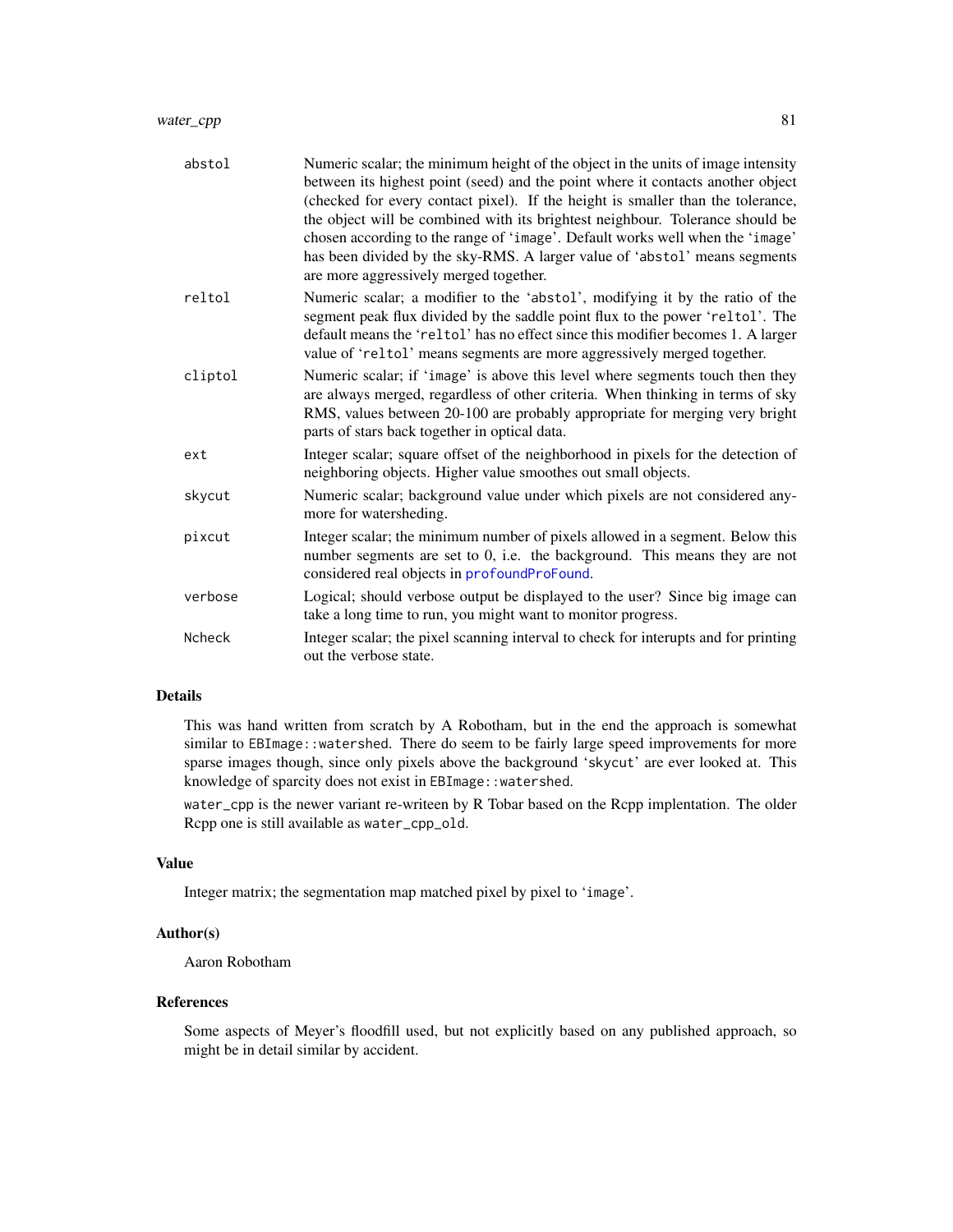# See Also

[profoundMakeSegim](#page-33-0), ?EBImage::watershed

# Examples

```
## Not run:
image=readFITS(system.file("extdata", 'VIKING/mystery_VIKING_Z.fits',
package="ProFound"))$imDat
```
segim=water\_cpp(im=image, nx=dim(image\_smooth)[1], ny=dim(image\_smooth)[2], skycut=10) magimage(segim, col=c(0,rainbow(1e3)))

## End(Not run)

<span id="page-81-0"></span>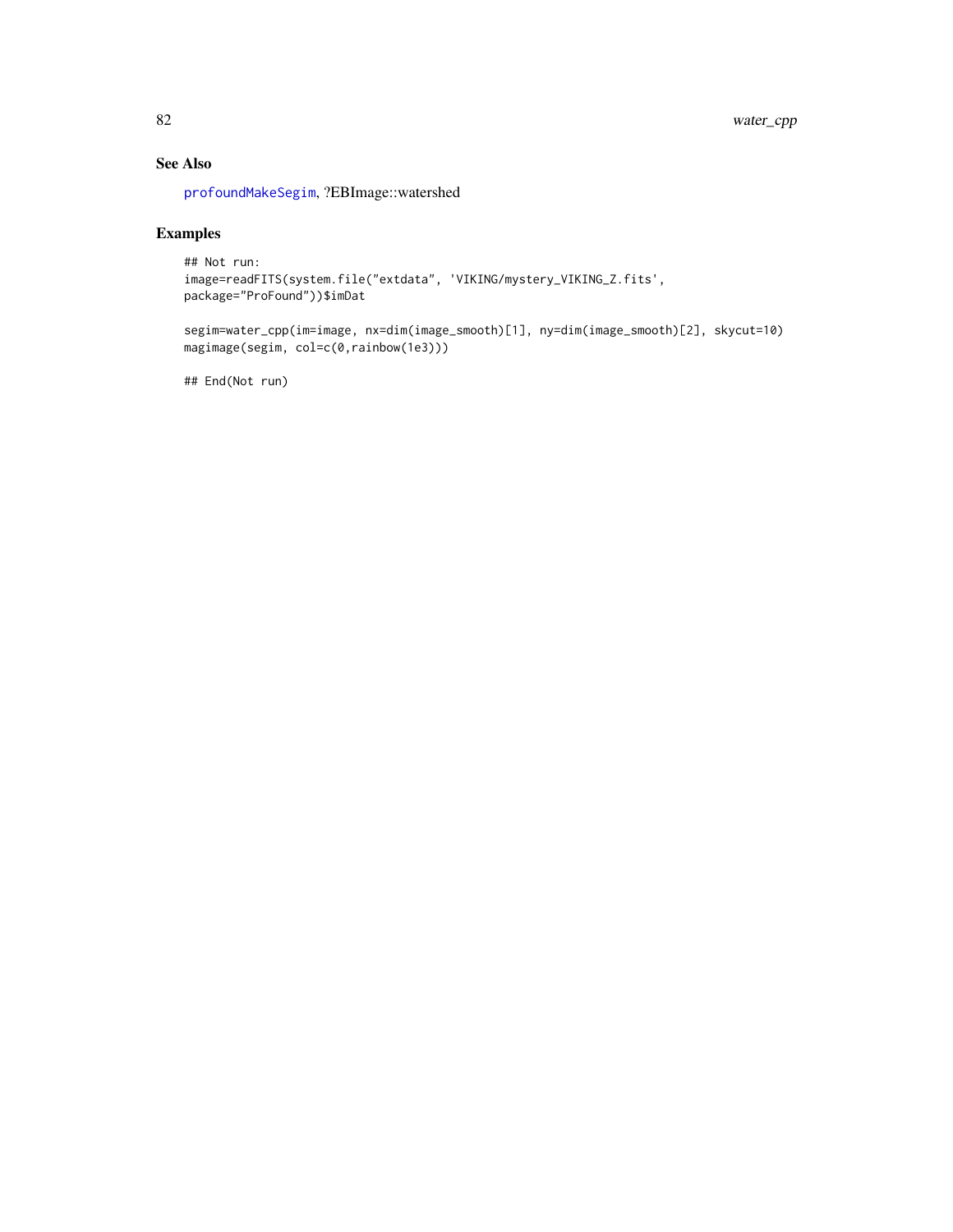# **Index**

∗Topic Detection ProFound, [7](#page-6-1) profoundMultiBand, [54](#page-53-0) ∗Topic Diagnostic plot.profound, [6](#page-5-0) ∗Topic FFT profoundPixelCorrelation, [58](#page-57-0) ∗Topic Photometry profoundMultiBand, [54](#page-53-0) ∗Topic RMS profoundMakeSkyMap, [50](#page-49-2) profoundSkyEstLoc, [77](#page-76-0) ∗Topic Segmentation ProFound, [7](#page-6-1) ∗Topic WCS profoundSegimWarp, [74](#page-73-0) ∗Topic correlation profoundPixelCorrelation, [58](#page-57-0) ∗Topic datasets FPtest, [3](#page-2-0) ∗Topic deblend profoundFluxDeblend, [21](#page-20-0) ∗Topic ellipse profoundDrawEllipse, [19](#page-18-0) profoundGetEllipse, [25](#page-24-0) profoundGetEllipses, [27](#page-26-0) profoundGetEllipsesPlot, [30](#page-29-0) ∗Topic flux profoundFlux2Mag, [20](#page-19-0) ∗Topic gain profoundGainConvert, [23](#page-22-0) profoundGainEst, [24](#page-23-0) ∗Topic gnomonic profoundSegimWarp, [74](#page-73-0) ∗Topic image profoundIm, [32](#page-31-1) ∗Topic magzero profoundGainConvert, [23](#page-22-0) ∗Topic mag

profoundFlux2Mag, [20](#page-19-0) ∗Topic merge profoundSegimKeep, [69](#page-68-0) ∗Topic profile ProFound-package, [2](#page-1-0) ∗Topic propagate profoundMakeSegimPropagate, [45](#page-44-0) ∗Topic segim profoundCatMerge, [17](#page-16-0) profoundSegimKeep, [69](#page-68-0) profoundSegimMerge, [71](#page-70-0) ∗Topic segmentation profoundMakeSegim, [34](#page-33-1) profoundMakeSegimExpand, [40](#page-39-2) profoundSegimInfo, [65](#page-64-1) ∗Topic segments profoundSegimGroup, [63](#page-62-0) profoundSegimNear, [72](#page-71-0) ∗Topic sigma profoundMakeSigma, [48](#page-47-0) ∗Topic sky profoundMakeSkyMap, [50](#page-49-2) profoundSkyEst, [75](#page-74-1) profoundSkyEstLoc, [77](#page-76-0) ∗Topic stack profoundMakeStack, [52](#page-51-0) ∗Topic surface-brightness profoundMag2Mu, [33](#page-32-0) ∗Topic warp profoundSegimWarp, [74](#page-73-0) ∗Topic watershed profoundMakeSegim, [34](#page-33-1) water\_cpp, [80](#page-79-0) contour, *[69](#page-68-0)* date, *[14](#page-13-0)*, *[57](#page-56-0)* density, *[79](#page-78-0)*

FPtest, [3](#page-2-0)